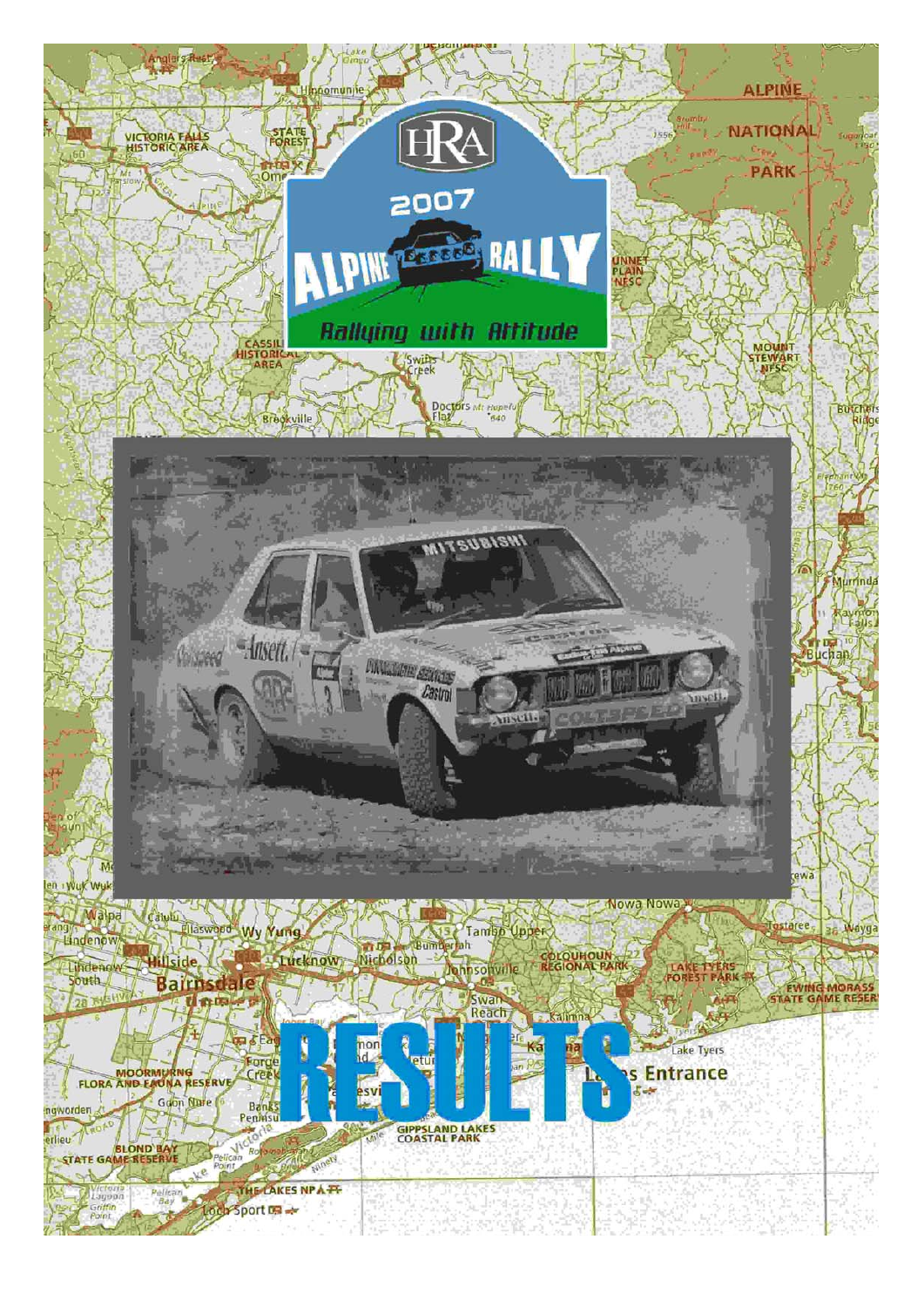

**24-25 November 2007** 



### **EVENT SUMMARY**

|     | # Crew                             | Club              | Gr                      | Car                        |                | Group POINTS | $O/R$ GR  |                | CL             |
|-----|------------------------------------|-------------------|-------------------------|----------------------------|----------------|--------------|-----------|----------------|----------------|
|     | 4 Darryn Snooks/Matt de Vaus       | <b>WDCC/HRA</b>   | A/A                     | Datsun Stanza              | 5              | 267:43       | 1         | 1              | $\mathbf{1}$   |
| 5   | Jesse Robison/Sam Robison          | PAC/PAC           | A/A                     | Datsun 240Z                | 4              | 270:40       | 2         | $\mathfrak{2}$ | 1              |
| 3   | Kari Dirickx/Tim Batten            | <b>HRA/BMSC</b>   | A/A                     | Datsun 1600                | 6              | 271:22       | 3         | 3              | $\mathbf{1}$   |
| 9   | Carl Stewart/Matt James            | <b>HRA/SKDAC</b>  | A/A                     | Datsun 1600                | 4              | 271:27       | 4         | $\overline{4}$ | $\overline{c}$ |
| 6   | Claude Murray/Lizzy Ferme          | <b>HRA/HRA</b>    | A/A                     | Datsun 1600                | 4              | 271:29       | 5         | 5              | 3              |
| 17  | <b>Jack Monkhouse/Dale Moscatt</b> | <b>HRA/TCCNSW</b> | A/A                     | Datsun 180B SSS            | 4              | 271:31       | 6         | 6              | $\overline{4}$ |
| 13  | Brett Middleton/Andrew Benefield   | <b>HRA/NSSCC</b>  | A/A                     | Honda Civic                | 6              | 272:47       | 7         | 7              | $\overline{c}$ |
| 10  | Jeff David/Grant Geelan            | <b>HRA/PCNSW</b>  | A/A                     | Porsche 911                | 2              | 273:52       | 8         | 8              | 1              |
|     | Andrew Taylor/Robin Smalley        | <b>HRA/HRA</b>    | A/A                     | Mazda RX7                  | 5              | 275:48       | 9         | 9              | $\overline{2}$ |
| 18  | David West/Robert West             | <b>HRA/HRA</b>    | A/B                     | Proton Satria              | 4              | 276:15       | 10        | 10             | 5              |
| 19  | Rob Devenish/Steve Kealey          | <b>HRA/HRA</b>    | A/B                     | Datsun 260Z                | 5              | 279:02       | 11        | 11             | 3              |
| 14  | Gerald Mammi/Geoff Sheeran         | <b>HRA/HRA</b>    | A/A                     | Datsun Stanza              | 6              | 279:54       | 12        | 12             | 3              |
| 36  | Darren Roberts/Peter Whiteley      | <b>HRA/NCCA</b>   | B/B                     | Toyota Sprinter AE86       | 6              | 281:49       | 13        | $\mathbf{1}$   | 4              |
| 27  | Stephen Willett/Marc Kelly         | <b>HRA/HRA</b>    | A/A                     | Holden Commodore VK        | 6              | 284:35       | 14        | 13             | 5              |
| 43  | Keith Cuttle/Sandra Cuttle         | <b>HRA/NCCA</b>   | A/C                     | Holden Commodore VC        | 4              | 291:00       | 15        | 14             | 6              |
| 39  | Steve Ashton/Ro Nixon              | <b>HRA/HRA</b>    | A/A                     | Mitsubishi Galant          | 2              | 291:51       | 16        | 15             | $\overline{c}$ |
| 40  | Fro Horobin/Paul Marando           | <b>HRA/LCCC</b>   | C/C                     | Datsun 180B                | 4              | 292:11       | 17        | $\mathbf{1}$   | $\overline{7}$ |
| 28  | Glen Cugley/Stella Plenderleith    | <b>HRA/HRA</b>    | A/B                     | Datsun 180B                | 4              | 292:51       | 18        | 16             | 8              |
| 92  | Rex Muldoon/Tristan Kent           | <b>HRA/HRA</b>    | C/C                     | Datsun 260Z                | 4              | 293:30       | 19        | $\sqrt{2}$     | 9              |
| 16  | David Officer/Kate Officer         | <b>HRA/HRA</b>    | A/A                     | Mitsubishi Colt Galant     | $\overline{c}$ | 293:39       | 20        | 17             | 3              |
| 68  | Derrick White/John Rawson          | <b>HRA/HRA</b>    | C/B                     | Peugeot 504                | 4              | 295:44       | 21        | 3              | 10             |
| 32  | Terry Trewern/Andrew Ormesher      | <b>HRA/CCRMIT</b> | $\rm B/C$               | Toyota Corolla TE27        | 5              | 296:49       | 22        | $\overline{c}$ | 4              |
| 31  | Gavin Fowler/Warren Nietz          | <b>HRA/WACC</b>   | B/B                     | Datsun 1600                | 4              | 296:57       | 23        | 3              | 11             |
| 29  | Greg Gibson/Jenny Cole             | <b>HRA/CCC</b>    | A/A                     | <b>BMW 2002</b>            | 1D             | 297:10       | 24        | 18             | $\mathbf{1}$   |
| 25  | Matt Thompson/Aaron Tams           | <b>HRA/HRA</b>    | B/B                     | Nissan Skyline RS          | 5              | 298:54       | 25        | $\overline{4}$ | 5              |
| 58  | Adam Wilson/Daniel Willson         | HRA/500CC         | B/C                     | Datsun 1600                | 2              | 300:23       | 26        | 5              | $\overline{4}$ |
| 30  | Grant Heywood/Paul Kent            | <b>HRA/NECC</b>   | $\rm B/C$               | Datsun 1600                | 4              | 300:25       | 27        | 6              | 12             |
| 49  | Mike Welsh/Rhys Alexander          | <b>HRA/CCRMIT</b> | $\mathbf{B}/\mathbf{C}$ | Toyota T18                 | 4              | 301:47       | 28        | 7              | 13             |
| 53  | Kim Harper/Graeme Vaux             | <b>HRA/HRA</b>    | A/A                     | Ford Escort Twin Cam       | 1 <sup>C</sup> | 304:26       | 29        | 19             | 1              |
| 112 | Troy Donoghue/Sue McCready         | <b>HRA/PAC</b>    | C/C                     | Ford Falcon                | 6              | 305:21       | 30        | $\overline{4}$ | 6              |
| 69  | Tod Reed/Brian Reed                | <b>HRA/HRA</b>    | B/C                     | Ford Falcon GT             | 1E             | 306:12       | 31        | 8              | 1              |
| 63  | Simon Crane/Alison Thomas          | <b>HRA/HRA</b>    | C/C                     | Mitsubishi Galant          | 2              | 306:46       | 32        | 5              | 5              |
| 51  | Mark Richards/Stephen Richards     | NECC/HRA          | C/C                     | Ford Escort Mk 2           | 4              | 307:45       | 33        | 6              | 14             |
| 46  | Brendan Brown/Simon Brown          | <b>HRA/HRA</b>    | B/A                     | Datsun 180B SSS            | 4              | 308:03       | 34        | 9              | 15             |
| 56  | Owen Polanski/David Prasad         | <b>HRA/HRA</b>    | C/C                     | Nissan Stanza              | 6              | 310:07       | 35        | $\tau$         | 7              |
| 67  | Doug Corben/Craig Paroissien       | <b>HRA/HRA</b>    | C/C                     | Mazda RX2                  | 4              | 310:44       | 36        | 8              | 16             |
| 87  | Zac Edwards/Mel Edwards            | <b>HRA/HRA</b>    | C/C                     | Peugeot 504                | 6              | 311:24       | 37        | 9              | 8              |
| 79  | Richard Feagan/Chris Chester       | <b>HRA/HRA</b>    | C/C                     | Datsun P510                | 6              | 311:25       | 38        | 10             | 9              |
| 61  | Jeff Hawkins/David Opie            | <b>HRA/NESCC</b>  | B/B                     | Holden Gemini              | 6              | 312:09       | 39        | 10             | 10             |
| 62  | Chris Snell/Graham McGrath         | <b>HRA/HRA</b>    | C/C                     | Peugeot 205 GTi            | 6              | 312:32       | $=40$ =11 |                | 11             |
| 73  | David Lawrance/David Webb          | <b>HRA/NCCA</b>   | C/C                     | Datsun 1600                | 4              | 312:32       | $=40$     | $=11$          | 17             |
| 54  | Alan Upton/Mark Laidlay            | <b>HRA/HRA</b>    | A/A                     | Datsun Bluebird P510       | 1 <sup>C</sup> | 312:34       | 42        | $20\,$         | $\overline{c}$ |
| 57  | Alex Kovacevic/Kate Cotter         | <b>HRA/HRA</b>    | B/B                     | <b>Fiat 131</b>            | 4              | 313:04       | 43        | 11             | 18             |
| 55  | Bob Watson/Wayne Gregson           | <b>HRA/HRA</b>    | A/A                     | Datsun 1600                | 1 <sup>C</sup> | 313:48       | 44        | 21             | 3              |
| 100 | John Ernst/Bronwyn Metha           | <b>HRA/HRA</b>    | C/C                     | Hyundai Excel X3           | 6              | 316:45       | 45        | 13             | 12             |
| 72  | Lucas Thorpe/Karen Brookes         | <b>HRA/NCCA</b>   | B/B                     | Datsun 180B                | 4              | 320:24       | 46        | 12             | 19             |
| 82  | John Pinkerton/Peter Shearman      | <b>HRA/HRA</b>    | B/B                     | Volkswagen 1500 Beetle     | 1 <sup>C</sup> | 323:55       | 47        | 13             | 4              |
| 85  | Michael Long/Vaughan Haskett       | <b>HRA/HRA</b>    | C/C                     | Datsun 180B SSS            | 2              | 324:40       | 48        | 14             | 6              |
| 84  | Doug Norman/Robert Knight          | <b>HRA/HRA</b>    | B/B                     | Peugeot 504                | 4              | 331:58       | 49        | 14             | 20             |
| 110 | Aaron Stone/Ben Philemon           | PAC/HRA           | C/C                     | Datsun P510                | 4              | 332:01       | 50        | 15             | 21             |
| 78  | Tim Reynolds/Simon Reynolds        | <b>HRA/HRA</b>    | C/C                     | Datsun 180B                | 4              | 336:31       | 51        | 16             | 22             |
| 105 | Geoff Hale/Rachel Hale             | <b>HRA/HRA</b>    | C/C                     | Volkswagen Golf GLS        | 3              | 340:32       | 52        | 17             | $\mathbf{1}$   |
| 111 | Andrei Artamonov/Vadim Linev       | <b>HRA/TCC</b>    | C/C                     | Hyundai Excel              | 6              | 353:00       | 53        | 18             | 13             |
| 91  | Ken Harper/David McAdam            | <b>HRA/HRA</b>    | C/C                     | Ford Escort Mk1 RS2000     | 2              | 353:56       | 54        | 19             | $\overline{7}$ |
| 99  | Dan Murphy/Trevor Harvey           | <b>HRA/HRA</b>    | B/B                     | Lada Samara                | 6              | 354:32       | 55        | 15             | 14             |
| 94  | David Curl/Robert Richards         | <b>HRA/HRA</b>    | C/C                     | Mitsubishi Lancer LA       | 6              | 361:58       | 56        | 20             | 15             |
| 113 | Rob Upstill/Carol Bellew           | <b>HRA/HRA</b>    | C/C                     | Mitsubishi Lancer 1600 GSR | 2              | 397:36       | 57        | 21             | 8              |
|     | <b>3 Major Controls Missed</b>     |                   |                         |                            |                |              |           |                |                |
|     | 101 Peter Otzen/Paul Franklin      | <b>HRA/HRA</b>    | C/C                     | Datsun 180B                | 4              | 326:42       | 58        | 22             | 23             |
|     | <b>4 Major Controls Missed</b>     |                   |                         |                            |                |              |           |                |                |
|     | 95 Ted Perkins/Joel Perkins        | <b>HRA/HRA</b>    | B/C                     | Ford Cortina               | 1 <sub>B</sub> | 299:29       | 59        | 16             | 1              |
|     |                                    |                   |                         |                            |                |              |           |                |                |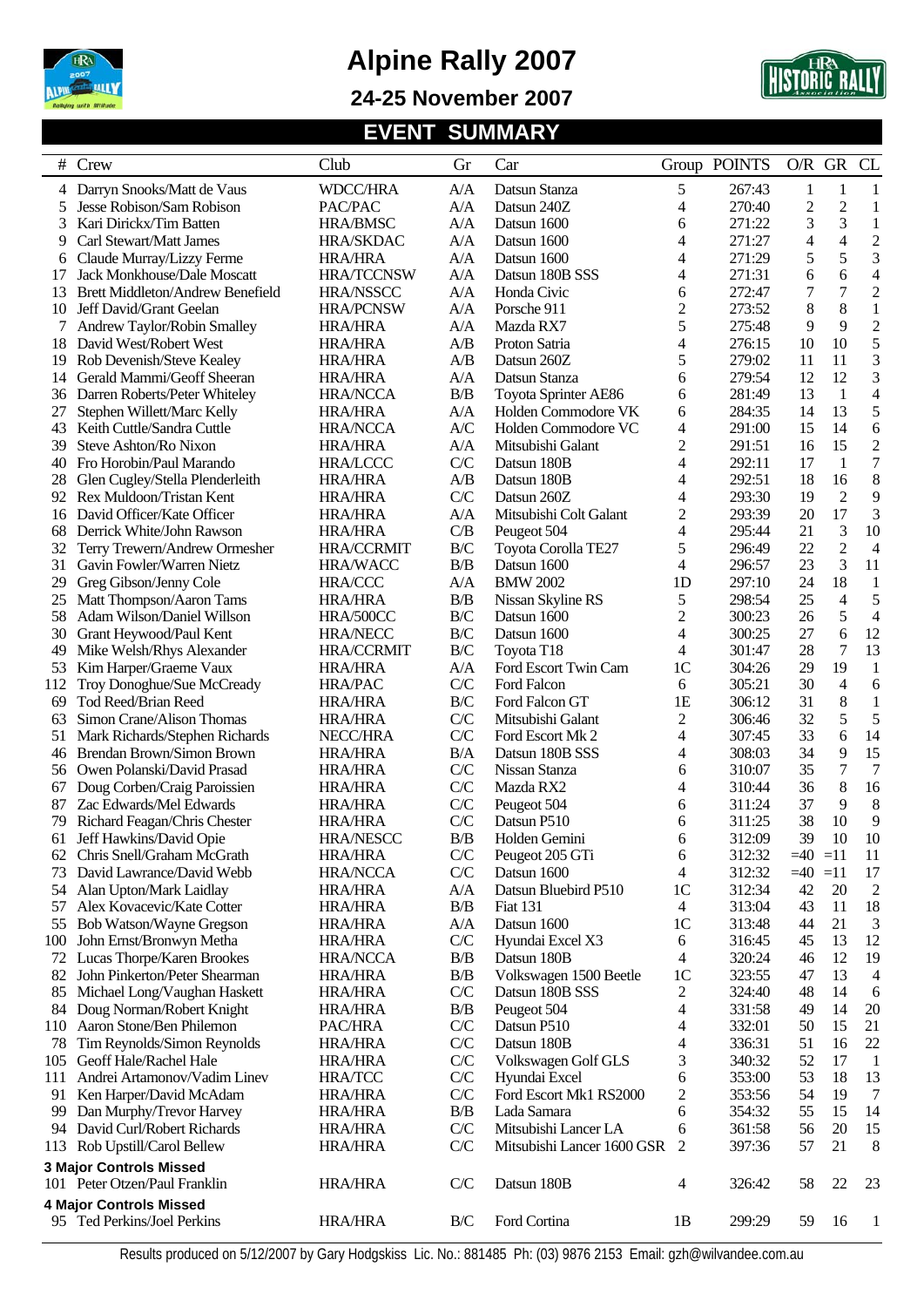

**24-25 November 2007** 



### **EVENT SUMMARY**

|          | # Crew                                                                                                                                                                                                                                                                                                                                                                               | Club                                | Gr               | Car                                 |                | Group POINTS                                       | O/R GR                    |    | CL |
|----------|--------------------------------------------------------------------------------------------------------------------------------------------------------------------------------------------------------------------------------------------------------------------------------------------------------------------------------------------------------------------------------------|-------------------------------------|------------------|-------------------------------------|----------------|----------------------------------------------------|---------------------------|----|----|
|          | <b>5 Major Controls Missed</b>                                                                                                                                                                                                                                                                                                                                                       |                                     |                  |                                     |                |                                                    |                           |    |    |
|          | 109 Chris Wallace/Chris Henning                                                                                                                                                                                                                                                                                                                                                      | <b>HRA/HRA</b>                      | C/C              | Mitsubishi Sigma                    | 4              | 301:43                                             | 60                        | 23 | 24 |
|          | <b>6 Major Controls Missed</b><br>48 Greg Wyatt/Dale Allan                                                                                                                                                                                                                                                                                                                           | PAC/HRA                             | B/C              | Alfa Romeo Alfetta                  | 4              | 265:54                                             | 61                        | 17 | 25 |
|          | 9 Major Controls Missed                                                                                                                                                                                                                                                                                                                                                              |                                     |                  |                                     |                |                                                    |                           |    |    |
|          | 107 Steve White/Kimberley Barson                                                                                                                                                                                                                                                                                                                                                     | <b>HRA/HRA</b>                      | C/C              | Saab 99 EMS                         | 4              | 267:17                                             | 62                        | 24 | 26 |
| 21       | Justyn Snooks/Scott Middleton                                                                                                                                                                                                                                                                                                                                                        | <b>HRA/HRA</b>                      | A/B              | Ford Escort                         | 4              | 270:41                                             | 63                        | 22 | 28 |
|          | <b>10 Major Controls Missed</b>                                                                                                                                                                                                                                                                                                                                                      |                                     |                  |                                     |                |                                                    |                           |    |    |
|          | 88 Ross O'Reilly/Jenna Kelley                                                                                                                                                                                                                                                                                                                                                        | <b>HRA/WRX</b>                      | C/B              | Datsun 1600                         | 4              | 249:01                                             | 64                        | 25 | 27 |
|          | <b>11 Major Controls Missed</b>                                                                                                                                                                                                                                                                                                                                                      |                                     |                  |                                     |                |                                                    |                           |    |    |
|          | 102 Brian Canny/Larry Walker                                                                                                                                                                                                                                                                                                                                                         | <b>HRA/HRA</b>                      | C/B              | Peugeot 404                         | 1 <sup>C</sup> | 267:37                                             | 65                        | 26 | 5  |
|          | 12 Major Controls Missed                                                                                                                                                                                                                                                                                                                                                             |                                     |                  |                                     |                |                                                    |                           |    |    |
|          | 103 Gary Howard/Michael Loxton                                                                                                                                                                                                                                                                                                                                                       | HRA/MMSC                            | C/C              | Toyota Celica TA22                  | $\overline{c}$ | 228:12                                             | 66                        | 27 | 9  |
|          | <b>15 Major Controls Missed</b>                                                                                                                                                                                                                                                                                                                                                      |                                     |                  |                                     |                |                                                    |                           |    |    |
|          | 74 Nathan Senior/David Gallacher                                                                                                                                                                                                                                                                                                                                                     | <b>HRA/HRA</b>                      | B/B              | Volvo 164E                          | 2              | 220:58                                             | 67                        | 18 | 10 |
|          | 75 John Carney/Russell Day                                                                                                                                                                                                                                                                                                                                                           | <b>HRA/HRA</b>                      | C/B              | Toyota Celica                       | 4              | 229:06                                             | 68                        | 28 | 29 |
|          | <b>17 Major Controls Missed</b>                                                                                                                                                                                                                                                                                                                                                      |                                     |                  |                                     |                |                                                    |                           |    |    |
|          | 83 Rian Calder/Daniel Hall                                                                                                                                                                                                                                                                                                                                                           | <b>HRA/CCC</b>                      | C/C              | Ford Escort                         | 5              | 179:16                                             | 69                        | 29 | 6  |
|          | 20 Major Controls Missed                                                                                                                                                                                                                                                                                                                                                             |                                     |                  |                                     |                |                                                    |                           |    |    |
|          | 93 Penny Swan/Danielle Moorhead                                                                                                                                                                                                                                                                                                                                                      | <b>HRA/HRA</b>                      | C/C              | Toyota Corolla KE30                 | 2              | 232:15                                             | 70                        | 30 | 11 |
|          | 22 Major Controls Missed                                                                                                                                                                                                                                                                                                                                                             |                                     |                  |                                     |                |                                                    |                           |    |    |
| 81       | Paul Stephens/Niall McConchie                                                                                                                                                                                                                                                                                                                                                        | <b>HRA/HRA</b>                      | B/B              | Datsun 1600                         | 4              | 133:59                                             | 71                        | 19 | 30 |
|          | Did not finish the event                                                                                                                                                                                                                                                                                                                                                             |                                     |                  |                                     |                |                                                    |                           |    |    |
| 34       | Gordon Douglas/Mike Gigney                                                                                                                                                                                                                                                                                                                                                           | <b>AWDCC/HRA</b>                    | A/C              | Ford Escort                         | 5              | DNF(23)                                            | Broken halfshaft          |    |    |
|          | 24 Neil Cuthbert/Justin Hunt                                                                                                                                                                                                                                                                                                                                                         | <b>HRA/HRA</b>                      | B/B<br>$\rm B/C$ | Datsun 200B                         | 4              | DNF(23) Off road                                   |                           |    |    |
| 80<br>2  | Terry Godde/James Clarke<br>Brian Semmens/Dan Parry                                                                                                                                                                                                                                                                                                                                  | <b>HRA/HRA</b><br><b>HRA/HRA</b>    | A/A              | Datsun 1600<br>Nissan 200SX RV S12  | 4<br>6         | DNF(DD) No reason given<br>DNF(BB) No reason given |                           |    |    |
|          | 23 Neville Whittenbury/Dave Rudham                                                                                                                                                                                                                                                                                                                                                   | <b>HRA/RCSA</b>                     | A/A              | Datsun 180B                         | 4              | DNF(21) Broke steering                             |                           |    |    |
| 90       | Tim Stuchbery/Nathan Paparella                                                                                                                                                                                                                                                                                                                                                       | <b>HRA/PAC</b>                      | C/C              | Holden Commodore                    | 4              | DNF(20)                                            | Tail shaft                |    |    |
| 76       | Aiden Peart/Kimberley Woods                                                                                                                                                                                                                                                                                                                                                          | <b>HRA/HRA</b>                      | C/C              | Datsun 260Z                         | 4              | DNF(20)                                            | No reason given           |    |    |
| 104      | Michael Holloway/Tim Kennon                                                                                                                                                                                                                                                                                                                                                          | <b>HRA/HRA</b>                      | B/C              | Holden Monaro                       | 2              | DNF(U)                                             | No reason given           |    |    |
| 60       | Andy Crane/Dave Anderson                                                                                                                                                                                                                                                                                                                                                             | <b>HRA/WAC</b>                      | C/C              | Puegeot 504                         | 4              | DNF(U)                                             | Exhaust/steering          |    |    |
| 47       | <b>Brett Ross/Jason Hague</b>                                                                                                                                                                                                                                                                                                                                                        | HRA/WDCC                            | B/B              | Holden Commodore VN                 | 6              | DNF(T)                                             | Rollover damage           |    |    |
| 108      | Aaron Van Winden/Tom Halliday                                                                                                                                                                                                                                                                                                                                                        | <b>HRA/NCCA</b>                     | C/C              | Datsun Stanza                       | 5              | DNF(13)                                            | No reason given           |    |    |
| 106      | David Gates/David Malley                                                                                                                                                                                                                                                                                                                                                             | <b>HRA/HRA</b>                      | C/C              | Mazda MX5                           | 6              | DNF(Q)                                             | No reason given           |    |    |
| 96       | Gary Carruthers/Stuart Carruthers                                                                                                                                                                                                                                                                                                                                                    | <b>HRA/HRA</b>                      | C/C              | Ford Falcon XR GT                   | 1E             | DNF(12)                                            | Blown diff                |    |    |
| 89       | Robert Cranston/Karl Grealy                                                                                                                                                                                                                                                                                                                                                          | HRA/HRA                             | C/C              | Toyota Celica                       | 3              | DNF(12) Off road                                   |                           |    |    |
|          | 45 Doug Fernie/Geoff Floyd                                                                                                                                                                                                                                                                                                                                                           | <b>HRA/HRA</b>                      | A/A              | Datsun Bluebird                     | 1C             | DNF(RG) Gearbox                                    |                           |    |    |
| 44<br>35 | Matt Lee/Andrew Gell<br>Glenn Bakker/Phil Rainer                                                                                                                                                                                                                                                                                                                                     | <b>HRA/HRA</b>                      | A/C<br>B/B       | Holden Commodore                    | 6              | DNF(RG) Brakes                                     |                           |    |    |
| 20       | David Brown/Michael Foreshew                                                                                                                                                                                                                                                                                                                                                         | <b>HRA/HRA</b><br><b>HRA/HRA</b>    | A/C              | Datsun 1600<br>Datsun Bluebird P510 | 4<br>1C        | DNF(RG) No reason given<br>DNF(RG) Heater core     |                           |    |    |
| 77       | Tony Huggins/Sarah Curry                                                                                                                                                                                                                                                                                                                                                             | <b>HRA/HRA</b>                      | C/C              | Datsun Stanza                       | 4              | $DNF(11)$ Hit tree                                 |                           |    |    |
| 11       | Wayne Bell/Nicholas Vardos                                                                                                                                                                                                                                                                                                                                                           | <b>ACRA/HRA</b>                     | A/B              | Fiat 131 Abarth                     | 5              | DNF(11)                                            | Starter motor             |    |    |
|          | 52 Nicola Testa/Phil Nicholas                                                                                                                                                                                                                                                                                                                                                        | <b>HRA/HRA</b>                      | B/A              | Nissan Silvia RS                    | 6              | DNF(N)                                             | Throttle linkage          |    |    |
| 65       | Gary Kendrick/Ron Gottschalk                                                                                                                                                                                                                                                                                                                                                         | <b>HRA/HRA</b>                      | B/B              | Datsun 1600                         | 4              | DNF(RS) Cam gear                                   |                           |    |    |
| 97       | Ben Oyler/Sam Burrell                                                                                                                                                                                                                                                                                                                                                                | <b>HRA/MMSC</b>                     | C/C              | Datsun P510                         | 5              | DNF(M) No reason given                             |                           |    |    |
| 66       | Russell Woollard/Rowan Woollard                                                                                                                                                                                                                                                                                                                                                      | <b>HRA/NECC</b>                     | B/B              | Datsun Stanza                       | 4              | DNF(M)                                             | Bent diff                 |    |    |
| 26       | Graham Thompson/Winton Brocklebank HRA/HRA                                                                                                                                                                                                                                                                                                                                           |                                     | B/B              | Datsun Stanza                       | 4              | DNF(10)                                            | Diff failure              |    |    |
| 50       | Rick Hartmann/Dave Smith                                                                                                                                                                                                                                                                                                                                                             | <b>HRA/HRA</b>                      | A/A              | Datsun Bluebird                     | 1C             | DNF(9)                                             | Off road                  |    |    |
| 41       | Hilary Evans/Stephen Doughty                                                                                                                                                                                                                                                                                                                                                         | <b>HRA/HRA</b>                      | B/B              | Datsun 1600                         | 5              | DNF(K)                                             | Big end bearing           |    |    |
| 42       | Robert Dyer/Graham Wallis                                                                                                                                                                                                                                                                                                                                                            | <b>HRA/HRA</b>                      | A/A              | Datsun PB210                        | 5              | DNF(RG) Fuel starvation                            |                           |    |    |
| 38       | Peter Riseborough/Kaye Kilsby                                                                                                                                                                                                                                                                                                                                                        | <b>HRA/HRA</b>                      | B/B              | Datsun Stanza                       | 4              | DNF(I)                                             | Broken axle               |    |    |
| 64<br>98 | Ross Allan/Scott Allan<br>Derek Holder/Andrew Pullar                                                                                                                                                                                                                                                                                                                                 | <b>HRA/HRA</b><br><b>HRA/CCRMIT</b> | A/C<br>C/C       | Datsun Bluebird<br>Holden Astra     | 6              | DNF(7)<br>DNF(6)                                   | Rolled                    |    |    |
|          | 33 David Burn/Stephen Dunbar                                                                                                                                                                                                                                                                                                                                                         | <b>HRA/HRA</b>                      | A/A              | Mitsubishi Galant                   | 6<br>4         | DNF(6)                                             | No reason given<br>Rolled |    |    |
| 8        | Paul Batten/Mike Batten                                                                                                                                                                                                                                                                                                                                                              | PAC/HRA                             | A/A              | Datsun P510                         | 6              | DNF(6)                                             | Gearbox                   |    |    |
| 15       | Gerald Schofield/John Moore                                                                                                                                                                                                                                                                                                                                                          | <b>HRA/HRA</b>                      | A/A              | Ford Escort RS                      | 5              | DNF(4)                                             | Blown engine              |    |    |
| 12       | Richard Leitis/Robin Mules                                                                                                                                                                                                                                                                                                                                                           | <b>HRA/LCCC</b>                     | A/A              | Ford Escort                         | 4              | DNF(D)                                             | Gearbox                   |    |    |
| 59       | Stephen Mitchell/Alan Hall                                                                                                                                                                                                                                                                                                                                                           | <b>HRA/HRA</b>                      | B/B              | Peugeot 404                         | 1 <sub>D</sub> | DNF(1)                                             | Overheating               |    |    |
| 37       | Gerald Duyvestyn/Ian Buddery                                                                                                                                                                                                                                                                                                                                                         | <b>HRA/HRA</b>                      | C/C              | Lancia 037                          | 5              | DNF(1)                                             | Supercharger belt         |    |    |
|          | $\overline{1}$ $\overline{1}$ $\overline{1}$ $\overline{1}$ $\overline{1}$ $\overline{1}$ $\overline{1}$ $\overline{1}$ $\overline{1}$ $\overline{1}$ $\overline{1}$ $\overline{1}$ $\overline{1}$ $\overline{1}$ $\overline{1}$ $\overline{1}$ $\overline{1}$ $\overline{1}$ $\overline{1}$ $\overline{1}$ $\overline{1}$ $\overline{1}$ $\overline{1}$ $\overline{1}$ $\overline{$ |                                     |                  | 004 105 BL (00) 007/0450            |                |                                                    |                           |    |    |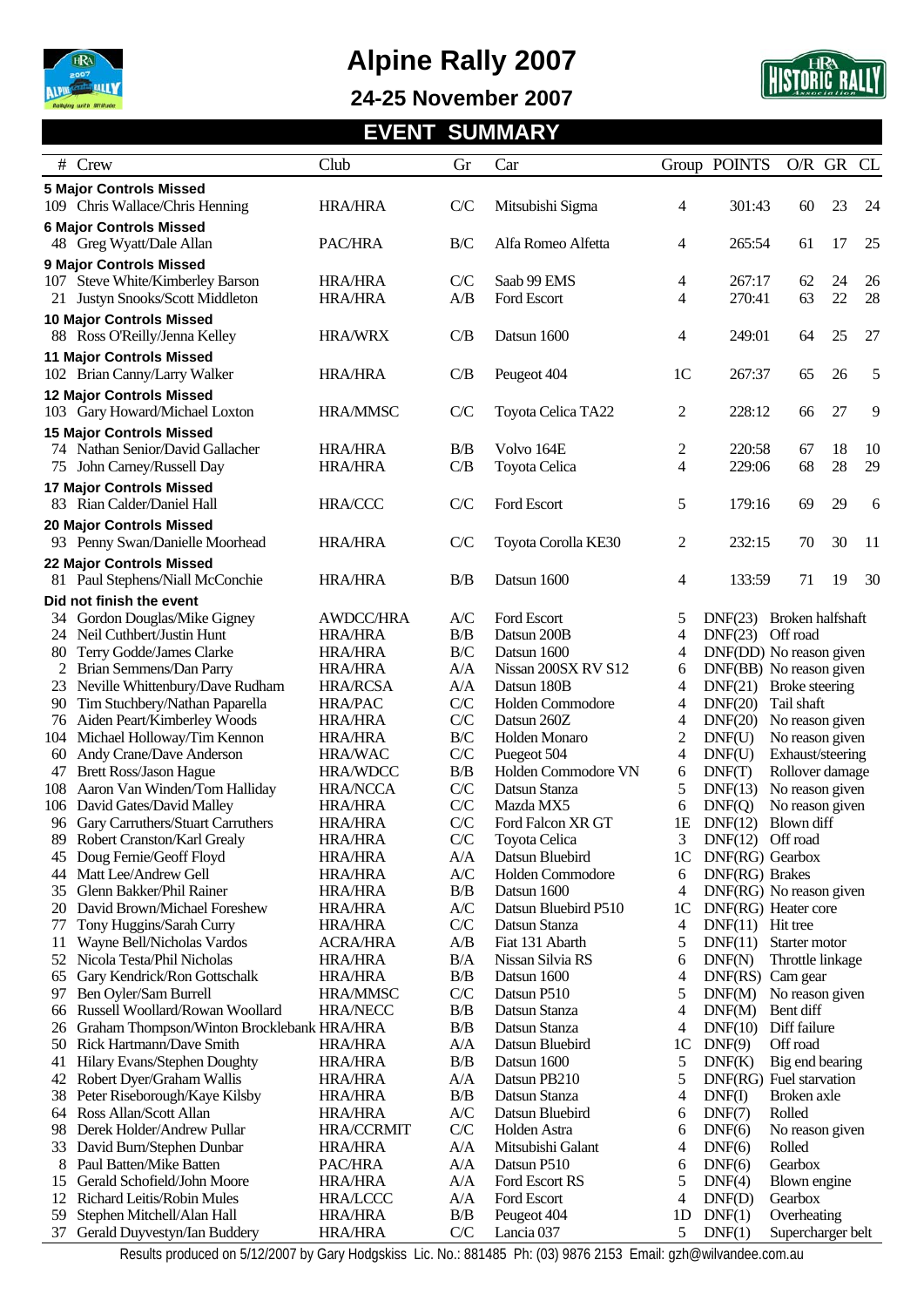

**24-25 November 2007** 



#### **STAGE BY STAGE SCORES**

| No Crew                                                         | A                        | $\mathbf{1}$ | B                        | 2    | $\mathbf C$              | 3                                         | D                        | $\overline{4}$ | ${\bf E}$ | <b>SV</b>      | $_{\rm F}$ | 5    | G              | 6                                 | H                        | $\tau$    | $\mathbf{I}$   | SV     | $\mathbf{J}$             | 8      |
|-----------------------------------------------------------------|--------------------------|--------------|--------------------------|------|--------------------------|-------------------------------------------|--------------------------|----------------|-----------|----------------|------------|------|----------------|-----------------------------------|--------------------------|-----------|----------------|--------|--------------------------|--------|
| 2 B. Semmens / D. Parry                                         | $\blacksquare$           | 7:52         | $\omega$                 | 3:26 | $\omega$                 | 11:16                                     | $\omega$                 | 9:28           |           |                |            | 4:21 |                | 10:33                             |                          | 9:54      |                |        |                          | 19:11  |
| 3 K. Dirickx / T. Batten                                        | $\sim$                   | 7:51         | $\mathbb{Z}^2$           | 3:27 | $\omega$                 | 11:18                                     | $\omega$                 | 9:17           |           | ٠              |            | 4:18 | $\sim$         | 10:29                             | $\sim$                   | 9:55      |                |        |                          | 19:28  |
| 4 D. Snooks / M. de Vaus                                        |                          | 7:29         | $\blacksquare$           | 3:19 | $\omega$                 | 11:19                                     | $\sim$                   | 9:27           |           |                |            | 4:18 |                | 10:32                             | $\sim$                   | 9:53      |                |        |                          | 18:52  |
| 5 J. Robison / S. Robison                                       | $\blacksquare$           | 7:58         | $\blacksquare$           | 3:23 | $\overline{\phantom{a}}$ | 11:37                                     | $\blacksquare$           | 9:29           |           |                |            | 4:32 |                | 10:39                             | $\overline{a}$           | 10:12     |                |        | $\overline{\phantom{a}}$ | 19:20  |
| 6 C. Murray / L. Ferme                                          | $\blacksquare$           | 7:39         | $\blacksquare$           | 3:20 | $\sim$                   | 11:11                                     | $\sim$                   | 9:08           |           |                |            | 5:29 |                | 10:41                             |                          | 9:58      |                |        | $\sim$                   | 18:57  |
| 7 A. Taylor / R. Smalley                                        | $\blacksquare$           | 8:04         | $\sim$                   | 3:31 |                          | 11:33                                     |                          | 9:32           |           |                |            | 4:26 |                | 10:46                             | 2:00E                    | 10:15     |                |        |                          | 19:29  |
| 8 P. Batten / M. Batten                                         |                          | 7:33         | $\sim$                   | 3:22 | $\sim$                   | 11:22                                     |                          | 9:15           |           |                |            | 4:11 |                | <b>DNF</b>                        |                          |           |                |        |                          |        |
| 9 C. Stewart / M. James                                         | $\overline{\phantom{a}}$ | 7:44         | $\omega$                 | 3:23 | $\overline{\phantom{a}}$ | 11:32                                     | $\sim$                   | 9:24           |           |                |            | 4:17 |                | 10:21                             |                          | 9:54      |                |        |                          | 19:14  |
| 10 J. David / G. Geelan                                         | $\sim$                   | 7:48         | $\omega$                 | 3:24 | $\sim$                   | 11:34                                     | $\sim$                   | 9:35           |           |                |            | 4:20 | $\sim$         | 10:30                             | $\sim$                   | 10:13     | $\overline{a}$ |        | $\sim$                   | 19:14  |
| 11 W. Bell / N. Vardos                                          | $\sim$                   | 7:50         | $\omega$                 | 3:26 | $\equiv$                 | 11:23                                     | $\blacksquare$           | 9:10           |           |                |            | 4:21 |                | 10:30                             | $\ddot{\phantom{1}}$     | 9:46      |                |        |                          | 19:02  |
| 12 R. Leitis / R. Mules                                         |                          | 8:14         | $\sim$                   | 3:29 | $\blacksquare$           | 11:58                                     | <b>DNF</b>               |                |           |                |            |      |                |                                   |                          |           |                |        |                          |        |
| 13 B. Middleton / A. Benefield                                  | $\blacksquare$           | 7:53         | $\blacksquare$           | 3:29 | $\sim$                   | 11:27                                     | $\overline{\phantom{a}}$ | 9:31           |           |                |            | 4:28 |                | 10:32                             |                          | 9:49      |                |        |                          | 18:54  |
| 14 G. Mammi / G. Sheeran                                        | $\blacksquare$           | 8:03         | $\blacksquare$           | 3:38 | $\sim$                   | 11:43                                     | $\sim$                   | 9:45           |           |                |            | 4:31 |                | 10:48                             |                          | 10:24     |                |        |                          | 19:58  |
| 15 G. Schofield / J. Moore                                      | $\blacksquare$           | 7:48         | $\sim$                   | 3:32 | $\sim$                   | 11:38                                     |                          | <b>DNF</b>     |           |                |            |      |                |                                   |                          |           |                |        |                          |        |
| 16 D. Officer / K. Officer                                      |                          | 8:17         | $\omega$                 | 3:38 | $\overline{\phantom{a}}$ | 12:08                                     | $\sim$                   | 16:00M         |           |                |            | 4:42 |                | 11:08                             |                          | 10:34     |                |        |                          | 20:29  |
| 17 J. Monkhouse / D. Moscatt                                    |                          | 7:50         | $\blacksquare$           | 3:25 | $\equiv$                 | 11:17                                     |                          | 9:31           |           |                |            | 4:26 |                | 10:33                             |                          | 9:49      |                |        |                          | 19:08  |
| 18 D. West / R. West                                            |                          | 7:54         | $\omega$                 | 3:29 | $\sim$                   | 11:32                                     | $\sim$                   | 9:32           |           |                |            | 4:28 | $\sim$         | 10:39                             | $\sim$                   | 10:06     | $\sim$         |        | $\overline{a}$           | 19:45  |
| 19 R. Devenish / S. Kealey                                      | $\blacksquare$           | 8:02         | $\omega$                 | 3:32 | $\sim$                   | 11:54                                     | $\omega$                 | 9:33           |           | $\overline{a}$ |            | 4:35 |                | 11:19                             | $\overline{a}$           | 10:19     |                |        | $\sim$                   | 19:18  |
| 20 D. Brown / M. Foreshew                                       | $\blacksquare$           | 8:13         | $\omega$                 | 3:34 | $\omega$                 | 12:02                                     | $\overline{\phantom{a}}$ | 9:58           |           | $\overline{a}$ |            | 5:00 |                | $\ast$                            | $\ast$                   | $\ast$    | $\ast$         | $\ast$ | $\ast$                   | $\ast$ |
| 21 J. Snooks / S. Middleton                                     | $\overline{\phantom{a}}$ | 7:50         | $\blacksquare$           | 3:30 |                          | 15:00M 3:00E                              |                          | 9:42           |           |                |            | 4:26 |                | 11:02                             |                          | 10:23     |                |        |                          | 19:26  |
| 23 N. Whittenbury / D. Rudham                                   | $\sim$                   | 8:16         | $\blacksquare$           | 3:37 | $\sim$                   | 11:59                                     | $\sim$                   | 10:05          |           |                |            | 4:40 |                | 11:02                             | $\overline{\phantom{a}}$ | 10:19     |                |        | $\sim$                   | 19:56  |
| 24 N. Cuthbert / J. Hunt                                        |                          | 8:01         | $\blacksquare$           | 3:30 |                          | 11:40                                     |                          | 9:26           |           |                |            | 4:28 |                | 10:38                             |                          | 9:59      |                |        | J.                       | 19:21  |
| 25 M. Thompson / A. Tams                                        | $\sim$                   | 8:13         | $\omega$                 | 3:51 | $\sim$                   | 15:00M                                    | $\sim$                   | 10:16          |           |                |            | 4:46 |                | 11:14                             |                          | 10:33     |                |        |                          | 20:18  |
| 26 G. Thompson / W. Brocklebank                                 | $\blacksquare$           | 8:28         | $\omega$                 | 3:38 |                          | 12:16                                     | $\sim$                   | 10:02          |           |                |            | 4:36 |                | 11:12                             |                          | 10:44     |                |        |                          | 20:27  |
| 27 S. Willett / M. Kelly                                        | $\blacksquare$           | 8:22         | $\blacksquare$           | 3:45 | $\omega$                 | 12:02                                     | $\blacksquare$           | 10:10          | $\sim$    |                |            | 4:32 | $\blacksquare$ | 10:49                             | $\sim$                   | 10:32     |                |        | $\sim$                   | 19:44  |
| 28 G. Cugley / S. Plenderleith                                  |                          | 8:26         | $\mathbb{L}$             | 3:42 | $\overline{\phantom{a}}$ | 12:36                                     | $\mathbb{Z}^2$           | 10:15          |           |                |            | 4:27 |                | 11:13                             | $\sim$                   | 10:39     |                |        |                          | 20:20  |
| 29 G. Gibson / J. Cole                                          | $\sim$                   | 8:33         | $\sim$                   | 3:42 | $\blacksquare$           | 12:32                                     | $\sim$                   | 10:42          |           |                |            | 4:49 |                | 11:27                             | $\sim$                   | 10:51     |                |        | $\overline{a}$           | 21:18  |
| 30 G. Heywood / P. Kent                                         | $\sim$                   | 7:48         | $\blacksquare$           | 3:25 | $\sim$                   | 12:06                                     |                          | 9:49           |           | ÷.             |            | 4:26 |                | 10:42                             |                          | 10:08     |                |        | $\sim$                   | 19:24  |
| 31 G. Fowler / W. Nietz                                         | $\blacksquare$           | 8:10         | $\blacksquare$           | 3:37 | $\sim$                   | 12:16                                     | $\blacksquare$           | 10:20          |           |                |            | 4:34 |                | 11:10                             |                          | 10:29     |                |        | $\blacksquare$           | 20:23  |
| 32 T. Trewern / A. Ormesher                                     |                          | 8:30         | $\overline{\phantom{a}}$ | 3:51 |                          | 13:19                                     |                          | 10:35          |           |                |            | 4:44 |                | 11:31                             |                          | 11:12     |                |        |                          | 20:45  |
| 33 D. Burn / S. Dunbar                                          |                          | 8:14         | $\omega$                 | 3:45 | $\sim$                   | 12:05                                     |                          | 9:55           |           |                |            | 4:41 |                | <b>DNF</b>                        |                          |           |                |        |                          |        |
| 34 G. Douglas / M. Gigney                                       | $\sim$                   | 8:42         | $\sim$                   | 3:51 | $\sim$                   | 12:52                                     | $\sim$                   | 10:34          |           |                |            | 4:41 |                | 11:32                             |                          | 10:39     |                |        |                          | 20:11  |
| 35 G. Bakker / P. Rainer                                        |                          | 8:53         | $\mathbf{r}$             | 3:55 | $\omega$                 | 12:42                                     | $\overline{\phantom{a}}$ | 10:34          |           |                |            | 4:36 | $\sim$         | 10:59                             | $\sim$                   | 10:35     |                |        |                          | 19:47  |
| 36 D. Roberts / P. Whiteley                                     | $\sim$                   | 8:16         | $\overline{a}$           | 3:37 | $\sim$                   | 11:59                                     | $\sim$                   | 10:00          |           |                |            | 4:33 |                | 10:52                             |                          | 10:32     |                |        |                          | 19:42  |
| 37 G. Duyvestyn / I. Buddery                                    | $\blacksquare$           | <b>DNF</b>   |                          |      |                          |                                           |                          |                |           |                |            |      |                |                                   |                          |           |                |        |                          |        |
| 38 P. Riseborough / K. Kilsby                                   | $\blacksquare$           | 8:50         |                          | 3:50 |                          |                                           | 12:55 $1:00E$            | 10:34          |           |                |            | 4:50 |                | 11:33                             |                          | 11:17 DNF |                |        |                          |        |
| A Allocated time<br>E Early book-in at end of Transport section |                          |              |                          |      |                          | $\perp$ Out of late time at major control |                          |                |           |                | M Maximum  |      |                | * Did not report to major control |                          |           |                |        |                          |        |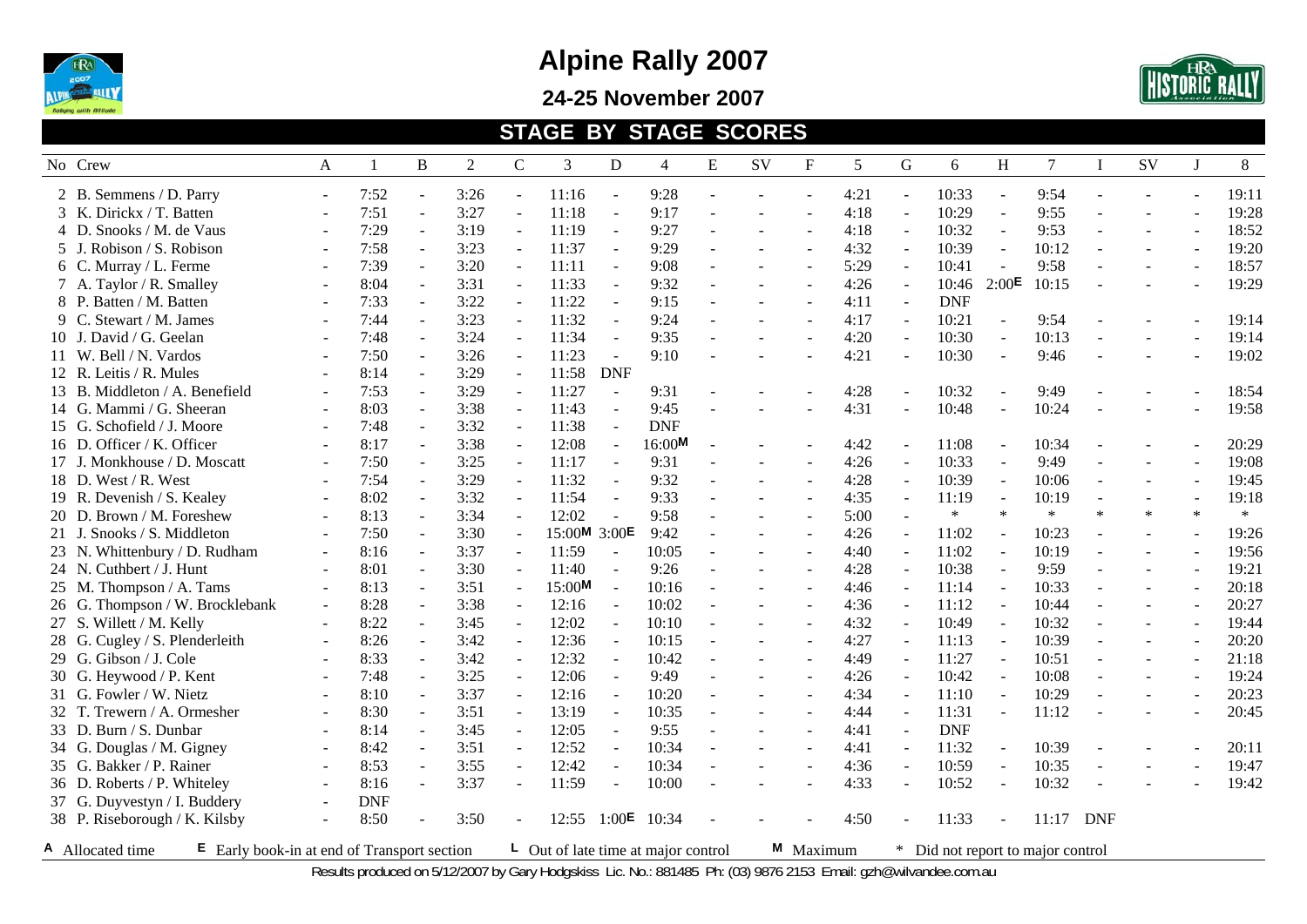

**24-25 November 2007** 



#### **STAGE BY STAGE SCORES**

| No Crew                                                           | A              | $\mathbf{1}$ | B                        | 2    | $\mathsf{C}$             | 3                  | D              | 4                                         | ${\bf E}$      | <b>SV</b>                | $_{\rm F}$ | 5      | G      | 6      | H                        | $\tau$                          | $\mathbf I$    | SV         | $\mathbf{J}$             | 8      |
|-------------------------------------------------------------------|----------------|--------------|--------------------------|------|--------------------------|--------------------|----------------|-------------------------------------------|----------------|--------------------------|------------|--------|--------|--------|--------------------------|---------------------------------|----------------|------------|--------------------------|--------|
| 39 S. Ashton / R. Nixon                                           | $\blacksquare$ | 8:34         | $\blacksquare$           | 3:48 | $\mathbf{r}$             | 12:37              |                | 10:17                                     |                |                          |            | 4:48   |        | 11:26  |                          | 10:47                           |                |            |                          | 20:46  |
| 40 F. Horobin / P. Marando                                        | $\blacksquare$ | 8:33         | $\sim$                   | 3:47 | $\blacksquare$           | 12:43              | $\sim$         | 9:57                                      |                |                          |            | 4:38   | $\sim$ | 11:03  | $\blacksquare$           | 10:31                           |                |            |                          | 20:26  |
| 41 H. Evans / S. Doughty                                          |                | 8:46         | $\blacksquare$           | 3:56 | $\sim$                   | 12:55              | $\sim$         | 10:06                                     |                | ÷.                       |            | 4:41   |        | 11:08  | $\overline{a}$           | 10:45                           |                | $\sim$     |                          | 20:26  |
| 42 R. Dyer / G. Wallis                                            | $\blacksquare$ | 8:46         | $\omega$                 | 4:01 | $\omega$                 | 13:03              | $\omega$       | 11:03                                     |                |                          |            | 4:58   |        | 11:53  | $\blacksquare$           | 15:00M                          | $\overline{a}$ | <b>DNF</b> |                          |        |
| 43 K. Cuttle / S. Cuttle                                          | $\blacksquare$ | 8:31         | $\blacksquare$           | 3:49 |                          | 12:24              |                | 10:16                                     |                |                          |            | 4:49   |        | 11:13  |                          | 10:37                           |                |            |                          | 20:15  |
| 44 M. Lee / A. Gell                                               | $\blacksquare$ | 8:42         | $\blacksquare$           | 3:49 |                          | 12:27              | $\sim$         | 10:13                                     |                |                          |            | 4:38   |        | 11:10  |                          | 15:00ML 5:00E                   |                | L.         | 2:00E                    | 20:00  |
| 45 D. Fernie / G. Floyd                                           |                | 8:40         | $\sim$                   | 3:48 |                          | 12:25              |                | 10:17                                     |                |                          |            | 4:50   |        | 11:32  |                          | 11:10                           |                |            |                          | 21:06  |
| 46 B. Brown / S. Brown                                            |                | 8:53         | $\sim$                   | 3:57 |                          | 13:04A             |                | 16:00M                                    |                |                          |            | 5:11   |        | 12:07  |                          | 10:39                           |                |            |                          | 21:06  |
| 47 B. Ross / J. Hague                                             | $\sim$         | 8:24         | $\omega$                 | 3:42 |                          | 15:00M             | $\ast$         | $\ast$                                    |                |                          |            | 4:47   | 2:00E  | 11:04  | 2:00E                    | 10:41                           |                |            |                          | 20:26  |
| 48 G. Wyatt / D. Allan                                            |                | 8:20         | $\blacksquare$           | 3:38 | $\overline{\phantom{a}}$ | 12:13A             | $\blacksquare$ | 9:52                                      |                |                          |            | 4:47   | $\sim$ | 11:08  | $\sim$                   | 10:35                           |                |            | $\sim$                   | 20:08  |
| 49 M. Welsh / R. Alexander                                        |                | 8:52         | $\blacksquare$           | 4:06 |                          | 13:07 <sup>A</sup> | $\blacksquare$ | 10:38                                     |                |                          |            | 5:00   |        | 11:57  | $\overline{\phantom{a}}$ | 11:27                           |                |            |                          | 21:27  |
| 50 R. Hartmann / D. Smith                                         | $\blacksquare$ | 8:51         | $\blacksquare$           | 3:58 | $\blacksquare$           | 13:06A             | $\sim$         | 10:45                                     | $\sim$         | $\overline{a}$           |            | 5:04   |        | 11:50  | $\blacksquare$           | 11:10                           |                |            |                          | 21:06  |
| 51 M. Richards / S. Richards                                      | $\sim$         | 9:24         | $\sim$                   | 4:00 | $\sim$                   | 13:14A             |                | 10:25                                     |                | ÷.                       |            | 4:52   |        | 11:25  |                          | 10:41                           |                |            | $\overline{a}$           | 20:17  |
| 52 N. Testa / P. Nicholas                                         | $\blacksquare$ | 8:53         | $\blacksquare$           | 4:04 | $\sim$                   | 14:30              |                | 10:27                                     |                | $\overline{a}$           |            | 4:54   |        | 11:58  |                          | 11:00                           |                | $\sim$     | $\overline{\phantom{a}}$ | 21:14  |
| 53 K. Harper / G. Vaux                                            | $\blacksquare$ | 8:52         | $\overline{\phantom{a}}$ | 3:58 |                          | 13:15              |                | 10:46                                     |                |                          |            | 5:03   |        | 11:56  |                          | 11:08                           |                |            | $\overline{\phantom{a}}$ | 21:40  |
| 54 A. Upton / M. Laidlay                                          |                | 9:00         | $\sim$                   | 4:00 | $\sim$                   | 13:19              |                | 10:56                                     |                |                          |            | 4:57   |        | 11:56  |                          | 11:16                           |                |            |                          | 21:15  |
| 55 B. Watson / W. Gregson                                         | $\blacksquare$ | 8:51         | $\omega$                 | 3:57 | $\blacksquare$           | 13:24              |                | 11:13                                     |                |                          |            | 5:06   |        | 11:44  |                          | 11:08                           |                |            |                          | 20:56  |
| 56 O. Polanski / D. Prasad                                        |                | 8:36         | $\sim$                   | 4:02 | $\mathbb{Z}^+$           | 13:21              | $\sim$         | 11:13                                     |                |                          |            | 5:04   |        | 11:41  | $\sim$                   | 11:17                           |                |            |                          | 21:08  |
| 57 A. Kovacevic / K. Cotter                                       | $\sim$         | 8:44         | $\omega$                 | 3:53 | $\omega$                 | 12:57              | $\omega$       | 10:53                                     |                | $\overline{a}$           |            | 4:56   |        | 11:44  | $\overline{a}$           | 11:13                           |                |            | $\sim$                   | 21:11  |
| 58 A. Wilson / D. Willson                                         |                | 8:48         |                          | 4:07 | $\overline{\phantom{a}}$ | 13:18              | $\blacksquare$ | 10:55                                     |                |                          |            | 4:45   |        | 11:27  |                          | 10:55                           |                |            |                          | 20:53  |
| 59 S. Mitchell / A. Hall                                          | $\sim$         | <b>DNF</b>   |                          |      |                          |                    |                |                                           |                |                          |            |        |        |        |                          |                                 |                |            |                          |        |
| 60 A. Crane / D. Anderson                                         | $\blacksquare$ | 8:33         | $\blacksquare$           | 3:42 |                          | 12:21              |                | 10:11                                     |                |                          |            | 4:43   |        | 11:22  |                          | 10:47                           |                |            |                          | 21:03  |
| 61 J. Hawkins / D. Opie                                           | $\sim$         | 9:05         | $\sim$                   | 4:07 | $\sim$                   | 13:32              |                | 11:19                                     |                |                          |            | 5:08   |        | 12:18  |                          | 11:24                           |                |            |                          | 21:31  |
| 62 C. Snell / G. McGrath                                          |                | 9:00         |                          | 4:05 |                          | 13:09              |                | 11:32                                     |                |                          |            | 5:04   |        | 11:59  |                          | 11:25                           |                |            |                          | 21:55  |
| 63 S. Crane / A. Thomas                                           | $\blacksquare$ | 9:21         | $\blacksquare$           | 4:12 | $\overline{\phantom{a}}$ | 13:39              |                | 11:09                                     |                |                          |            | 5:11   |        | 11:59  |                          | 11:16                           |                |            |                          | 21:10  |
| 64 R. Allan / S. Allan                                            |                | 8:09         | $\mathbf{r}$             | 3:40 | $\blacksquare$           | 11:48              | $\sim$         | 9:43                                      |                |                          |            | 4:29   |        | 10:30  | $\sim$                   | <b>DNF</b>                      |                |            |                          |        |
| 65 G. Kendrick / R. Gottschalk                                    |                | 8:25         | $\blacksquare$           | 3:52 | $\omega$                 | 12:59              | $\blacksquare$ | 10:39                                     |                | $\overline{\phantom{a}}$ |            | 4:49   | $\sim$ | 11:25  | $\blacksquare$           | 10:57                           |                |            |                          | 20:58  |
| 66 R. Woollard / R. Woollard                                      |                | 8:42         | $\sim$                   | 3:55 | $\sim$                   | 12:49              | $\sim$         | 10:18                                     |                |                          |            | 4:51   |        | 11:28  | $\sim$                   | 10:50                           |                |            | $\overline{a}$           | 20:22  |
| 67 D. Corben / C. Paroissien                                      | $\blacksquare$ | 9:04         | $\overline{\phantom{a}}$ | 3:59 | $\sim$                   | 13:13              | $\sim$         | 10:36                                     |                |                          |            | 4:54   |        | 11:45  |                          | 11:16                           |                |            |                          | 21:39  |
| 68 D. White / J. Rawson                                           | $\blacksquare$ | 8:39         | $\blacksquare$           | 3:53 | $\sim$                   | 12:44              |                | 10:20                                     |                |                          |            | 4:59   |        | 11:34  |                          | 10:54                           |                |            | $\sim$                   | 20:42  |
| 69 T. Reed / B. Reed                                              | $\blacksquare$ | 9:35         | $\blacksquare$           | 4:09 | $\sim$                   | 13:48              |                | 11:15                                     |                | $\overline{a}$           |            | 5:00   |        | 11:47  |                          | 11:14                           |                |            | $\overline{\phantom{a}}$ | 22:07  |
| 72 L. Thorpe / K. Brookes                                         |                | 9:08         | $\sim$                   | 4:08 |                          | 15:00M             |                | 11:03                                     |                |                          |            | 5:03   |        | 12:01  |                          | 11:29                           |                |            | $\overline{a}$           | 21:22  |
| 73 D. Lawrance / D. Webb                                          |                | 8:49         | $\sim$                   | 3:59 | $\sim$                   | 13:07              |                | 10:51                                     |                |                          |            | 5:00   |        | 11:48  |                          | 11:15                           |                |            |                          | 20:51  |
| 74 N. Senior / D. Gallacher                                       |                | 8:54         | $\blacksquare$           | 3:55 | $\blacksquare$           | 12:59              | $\sim$         | 10:50                                     |                |                          |            | 4:52   |        | 11:38  |                          | 11:06                           |                |            |                          | 21:32  |
| 75 J. Carney / R. Day                                             |                | 9:09         | $\overline{\phantom{a}}$ | 4:14 | $\omega$                 | 13:21              | $\blacksquare$ | 11:02                                     | $\overline{a}$ | L.                       | $\ast$     | $\ast$ | $\ast$ | $\ast$ | $\ast$                   | $\ast$                          | $\ast$         | $\ast$     | $\ast$                   | $\ast$ |
| 76 A. Peart / K. Woods                                            |                | 9:15         |                          | 4:13 | $\sim$                   | 13:24              | $\sim$         | 11:04                                     |                |                          |            | 5:36   |        | 12:21  |                          | 11:43                           |                |            |                          | 22:00  |
| A Allocated time<br>$E$ Early book-in at end of Transport section |                |              |                          |      |                          |                    |                | $\perp$ Out of late time at major control |                |                          | M Maximum  |        | $\ast$ |        |                          | Did not report to major control |                |            |                          |        |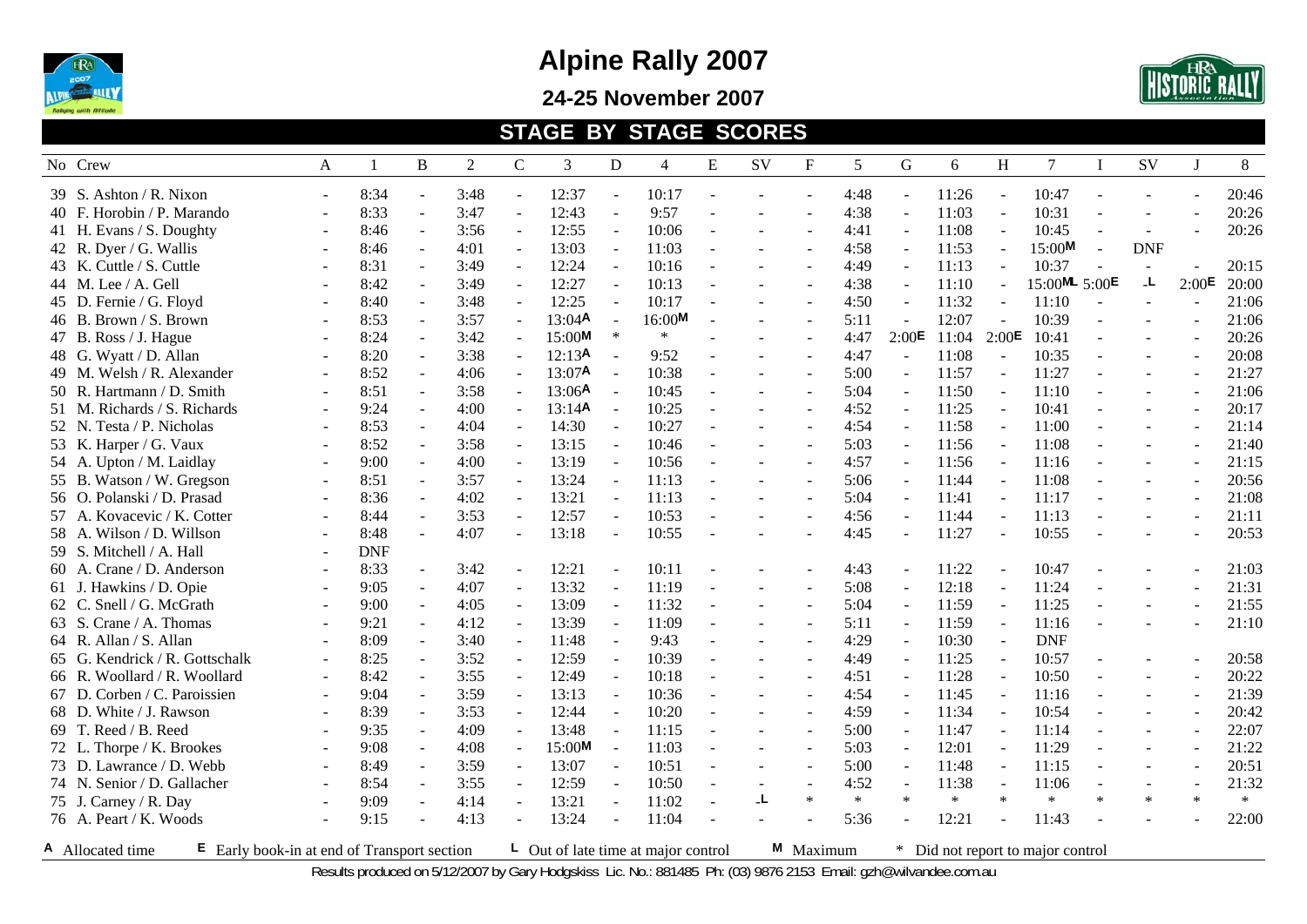

**24-25 November 2007** 



#### **STAGE BY STAGE SCORES**

| No Crew                          | A      | 1      | B                        | 2    | $\mathsf{C}$   | 3            | D        | 4      | E              | SV             | $\mathbf{F}$   | 5      | G                 | 6          | H              | $\tau$ | $\mathbf I$              | SV             | J              | 8      |
|----------------------------------|--------|--------|--------------------------|------|----------------|--------------|----------|--------|----------------|----------------|----------------|--------|-------------------|------------|----------------|--------|--------------------------|----------------|----------------|--------|
| 77 T. Huggins / S. Curry         | $\sim$ | 8:46   | $\blacksquare$           | 3:54 | $\blacksquare$ | 12:39        |          | 10:32  |                |                |                | 5:02   |                   | 11:38      |                | 11:17  |                          |                |                | 20:42  |
| 78 T. Reynolds / S. Reynolds     |        | 9:43   | $\blacksquare$           | 4:23 | $\omega$       | 13:59        | $\sim$   | 11:47  |                |                |                | 5:32   | 1:00 <sup>E</sup> | 12:55      | $\sim$         | 12:02  |                          |                |                | 22:16  |
| 79 R. Feagan / C. Chester        | $\sim$ | 8:54   | $\blacksquare$           | 4:09 | $\omega$       | 13:23        | $\sim$   | 10:58  | $\sim$         | ÷,             |                | 5:04   |                   | 11:53      | $\sim$         | 11:11  |                          |                |                | 21:05  |
| 80 T. Godde / J. Clarke          |        | 9:05   | $\overline{\phantom{a}}$ | 4:03 |                | $\ast$       | $\ast$   | $\ast$ | L.             |                | $\ast$         | $\ast$ | $\ast$            | $*$        | $\ast$         | $\ast$ | $\ast$                   |                | $\ast$         | $\ast$ |
| 81 P. Stephens / N. McConchie    |        | 9:38   | $\sim$                   | 4:15 | $\omega$       | 14:03        |          | 11:36  |                |                |                | 5:10   |                   | 13:18      |                | 15:00M |                          |                | $\ast$         | $\ast$ |
| 82 J. Pinkerton / P. Shearman    |        | 9:17   | $\overline{\phantom{a}}$ | 4:14 | $\omega$       | 14:08        |          | 11:53  | $\blacksquare$ | L,             |                | 5:09   |                   | 12:25      |                | 12:15  |                          |                |                | 22:29  |
| 83 R. Calder / D. Hall           | $\sim$ | 8:48   | $\sim$                   | 4:06 | $\omega$       | 12:57        | $\sim$   | 10:30  |                |                |                | 4:49   |                   | 11:20      |                | 10:45  |                          |                | 3:00E          | 20:37  |
| 84 D. Norman / R. Knight         |        | 9:49   | $\sim$                   | 4:25 | $\sim$         | 14:15        |          | 12:10  |                |                |                | 5:29   |                   | 12:46      |                | 12:01  |                          |                |                | 22:49  |
| 85 M. Long / V. Haskett          | $\sim$ | 9:00   | $\blacksquare$           | 4:07 | $\sim$         | 13:34        |          | 11:07  |                |                |                | 5:17   |                   | 12:27      |                | 15:00M | $\sim$                   | $\overline{a}$ | 5:00E          | 21:45  |
| 87 Z. Edwards / M. Edwards       |        | 9:06   | $\overline{a}$           | 4:01 |                | 12:55        |          | 10:28  |                |                |                | 4:57   |                   | 11:38      |                | 10:58  |                          |                |                | 21:19  |
| 88 R. O'Reilly / J. Kelley       |        | 8:28   | $\overline{a}$           | 3:44 |                | 15:00M       |          | 16:00M |                |                |                | 4:53   |                   | 14:00M     | $\ast$         | $\ast$ |                          | $\ast$         | $\ast$         | $\ast$ |
| 89 R. Cranston / K. Grealy       |        | 10:14  | $\blacksquare$           | 4:32 | $\blacksquare$ | 15:00M       |          | 12:46  |                |                |                | 5:46   |                   | 13:37      |                | 13:00  |                          |                |                | 24:26  |
| 90 T. Stuchbery / N. Paparella   |        | 8:49   | $\blacksquare$           | 3:58 | $\blacksquare$ | 12:58        |          | 10:27  |                |                |                | 4:53   |                   | 11:32      |                | 10:53  |                          |                |                | 20:37  |
| 91 K. Harper / D. McAdam         |        | 10:22  | $\blacksquare$           | 4:50 | $\sim$         | 15:00M       | $\omega$ | 13:49  |                |                | $\sim$         | 6:04   |                   | 13:32      | $\sim$         | 13:05  |                          |                |                | 23:39  |
| 92 R. Muldoon / T. Kent          |        | 8:46   | $\blacksquare$           | 3:51 | $\sim$         | 12:43A       |          | 10:16  | $\blacksquare$ | $\blacksquare$ |                | 4:46   |                   | 11:18      | $\sim$         | 10:33  |                          |                | $\blacksquare$ | 20:03  |
| 93 P. Swan / D. Moorhead         |        | 9:31   | $\sim$                   | 4:22 | 14:00E         | $\ast$       | $\ast$   | $\ast$ | L.             | $\ast$         | $\ast$         | $\ast$ | $\ast$            | $\ast$     | $\ast$         | $\ast$ | $\ast$                   | $\ast$         | $\ast$         | $\ast$ |
| 94 D. Curl / R. Richards         |        | 9:58   | $\blacksquare$           | 4:39 | $\sim$         | 15:00M       |          | 12:25  |                |                | 8:00E          | 5:43   |                   | 13:23      |                | 12:44  |                          |                |                | 24:18  |
| 95 T. Perkins / J. Perkins       | $\sim$ | 9:47   | $\blacksquare$           | 4:31 | $\sim$         | 14:44        | $\sim$   | 12:18  | $\overline{a}$ | ÷              | ÷.             | 5:34   |                   | 13:02      | $\overline{a}$ | 12:07  | $\overline{\phantom{a}}$ |                |                | 22:46  |
| 96 G. Carruthers / S. Carruthers | $\sim$ | 10:04  | $\sim$                   | 4:40 |                | 15:00M       |          | 12:25  | $\overline{a}$ | $\overline{a}$ |                | 5:27   |                   | 12:40      |                | 12:24  |                          |                | 2:00E          | 23:37  |
| 97 B. Oyler / S. Burrell         | $\sim$ | 9:08   | $\sim$                   | 5:02 | $\sim$         | 15:00M       |          | 12:02  |                |                |                | 5:05   |                   | 11:54      |                | 11:05  |                          |                | 5:00E          | 21:59  |
| 98 D. Holder / A. Pullar         |        | 8:28   | $\blacksquare$           | 3:45 |                | 12:26        |          | 10:39  |                |                |                | 4:43   |                   | <b>DNF</b> |                |        |                          |                |                |        |
| 99 D. Murphy / T. Harvey         |        | 9:57   |                          | 4:44 |                | 15:00M       |          | 12:58  |                |                |                | 5:56   |                   | 14:00M     |                | 13:02  |                          |                |                | 24:17  |
| 100 J. Ernst / B. Metha          |        | 9:12   | $\sim$                   | 4:14 | $\sim$         | 13:05        | $\sim$   | 11:14  |                |                |                | 4:58   |                   | 11:50      | $\overline{a}$ | 11:23  |                          |                |                | 21:58  |
| 101 P. Otzen / P. Franklin       |        | 8:58   | $\overline{a}$           | 4:11 | $\overline{a}$ | 14:05        | $\sim$   | 11:46  |                |                |                | 5:26   |                   | 12:54      |                | 11:41  |                          |                |                | 22:29  |
| 102 B. Canny / L. Walker         |        | 9:45   | $\blacksquare$           | 4:37 | $\sim$         | 15:00M       | $\omega$ | 12:30  |                |                | $\overline{a}$ | 5:46   |                   | 13:01      | $\sim$         | 12:08  |                          |                |                | 23:39  |
| 103 G. Howard / M. Loxton        |        | 9:49   | $\blacksquare$           | 4:37 | $\blacksquare$ | 14:50        | $\sim$   | 12:07  | $\blacksquare$ | -              |                | 5:45   |                   | 13:32      | $\sim$         | 12:36  |                          |                |                | 23:42  |
| 104 M. Holloway / T. Kennon      |        | 10:20  | $\blacksquare$           | 5:03 | $\omega$       | 15:00M       | $\sim$   | 12:54  |                | $\blacksquare$ |                | 5:52   |                   | 13:33      | $\sim$         | 12:42  |                          |                |                | 24:15  |
| 105 G. Hale / R. Hale            |        | 10:00  | $\blacksquare$           | 4:58 |                | 15:00M 1:00E |          | 11:57  |                |                |                | 5:38   |                   | 12:55      |                | 11:59  |                          |                |                | 22:33  |
| 106 D. Gates / D. Malley         |        | 9:39   | $\blacksquare$           | 4:25 | $\sim$         | 14:23        |          | 11:32  |                | L,             |                | 5:16   |                   | 12:19      |                | 11:25  |                          |                |                | 24:53  |
| 107 S. White / K. Barson         | $\sim$ | 10:19  | $\blacksquare$           | 4:45 |                | 15:00M       |          | 12:19  |                | -              |                | 5:28   |                   | 14:00M     |                | $\ast$ | $\ast$                   | $\ast$         | $\ast$         | $\ast$ |
| 108 A. Van Winden / T. Halliday  |        | 9:22   | $\omega$                 | 4:19 |                | $\ast$       | $\ast$   | $\ast$ | $\ast$         | $\ast$         | $\ast$         | $\ast$ | $\ast$            | $\ast$     | $\ast$         | $\ast$ | $\ast$                   | $\ast$         | $\ast$         | $\ast$ |
| 109 C. Wallace / C. Henning      | $\sim$ | 9:40   | $\sim$                   | 4:15 | $\sim$         | 14:17        |          | 11:24  |                |                |                | 5:24   |                   | 12:29      |                | 11:52  |                          |                |                | 22:41  |
| 110 A. Stone / B. Philemon       |        | 8:54   | $\overline{a}$           | 4:02 |                | 13:31        |          | 11:08  | $\overline{a}$ |                |                | 5:02   |                   | 12:08      |                | 12:14  |                          |                |                | 21:33  |
| 111 A. Artamonov / V. Linev      |        | 9:49   | $\sim$                   | 4:31 | $\sim$         | 15:00M       | $\sim$   | 11:59  |                |                |                | 5:29   |                   | 13:10      |                | 12:01  |                          |                |                | 23:41  |
| 112 T. Donoghue / S. McCready    |        | 8:31   | $\sim$                   | 3:44 | $\sim$         | 13:10        |          | 10:12  |                |                |                | 4:38   |                   | 11:09      |                | 10:34  |                          |                |                | 20:41  |
| 113 R. Upstill / C. Bellew       |        | 12:00M |                          | 5:39 |                | 15:00M       |          | 14:15  |                |                |                | 6:28   |                   | 14:00M     |                | 13:47  |                          |                |                | 26:00M |

**<sup>A</sup>** Allocated time **<sup>E</sup>** Early book-in at end of Transport section **<sup>L</sup>** Out of late time at major control **<sup>M</sup>** Maximum \* Did not report to major control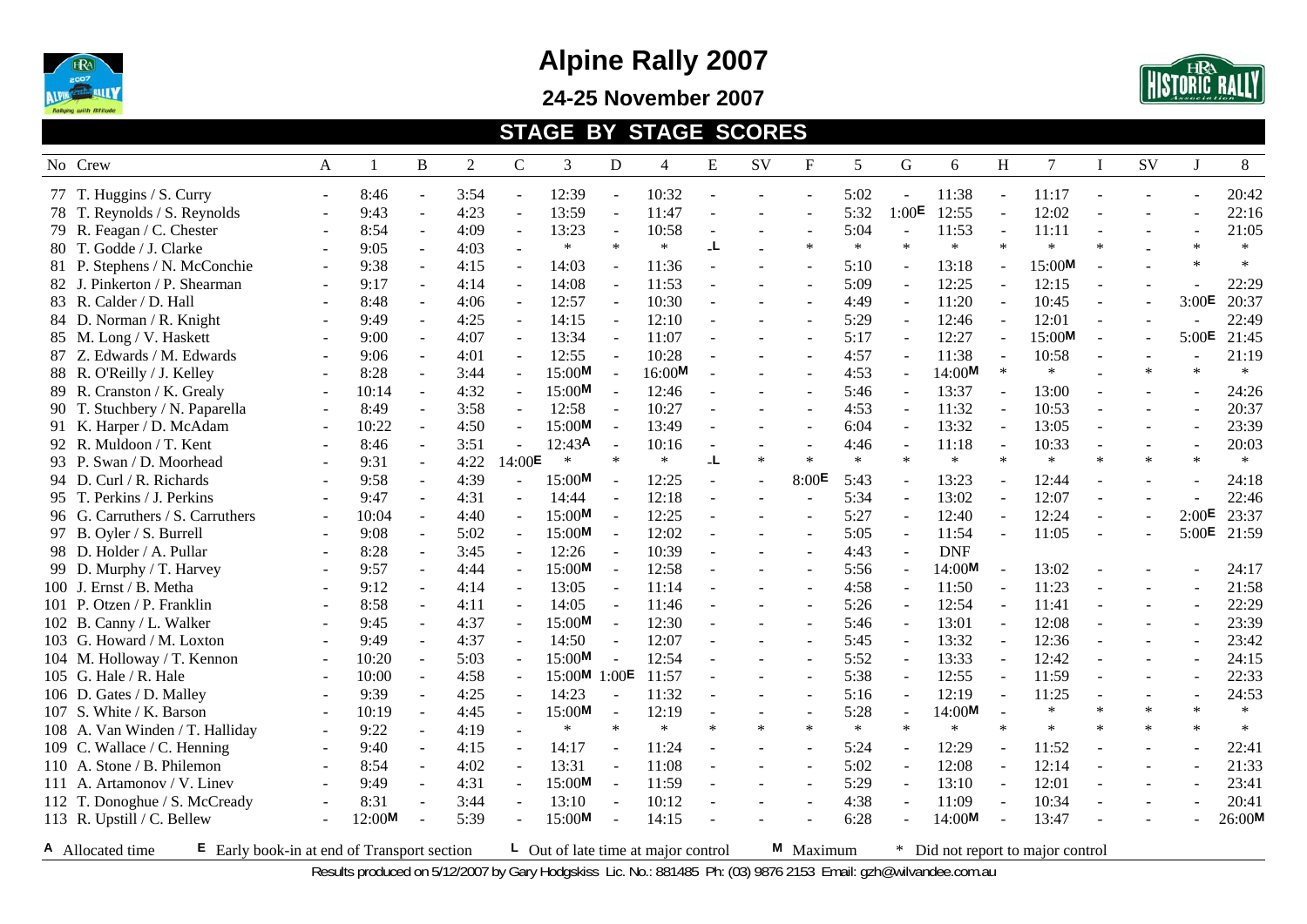

**24-25 November 2007** 



#### **STAGE BY STAGE SCORES**

| No Crew                                                           | K                        | 9      | L                        | 10         | М              | N                        | 11                                        | $\mathbf{O}$   | RG         | $\mathbf P$ | 12        | $\overline{Q}$           | 13     | $\mathbb{R}$             | 14                                | S      | 15     | T | U      | 16     |
|-------------------------------------------------------------------|--------------------------|--------|--------------------------|------------|----------------|--------------------------|-------------------------------------------|----------------|------------|-------------|-----------|--------------------------|--------|--------------------------|-----------------------------------|--------|--------|---|--------|--------|
| 2 B. Semmens / D. Parry                                           | $\sim$                   | 22:03  | $\sim$                   | 6:51       |                |                          | 19:58                                     |                |            |             | 12:01     | $\ast$                   | $\ast$ | $\ast$                   | $\ast$                            | $\ast$ | $\ast$ |   | $\ast$ | $\ast$ |
| 3 K. Dirickx / T. Batten                                          |                          | 22:17  | $\sim$                   | 6:50       |                | $\overline{a}$           | 20:12                                     |                |            |             | 12:23     | $\overline{\phantom{a}}$ | 29:57  |                          | 16:33                             |        | 12:33  |   |        | 4:25   |
| 4 D. Snooks / M. de Vaus                                          |                          | 21:53  | $\blacksquare$           | 6:41       | $\blacksquare$ | $\omega$                 | 20:46                                     | $\overline{a}$ |            |             | 12:25     | ÷,                       | 27:36  | $\overline{\phantom{a}}$ | 15:18                             | $\sim$ | 11:55  |   |        | 4:26   |
| 5 J. Robison / S. Robison                                         |                          | 22:25  | $\sim$                   | 7:00       |                | $\overline{a}$           | 21:08                                     |                |            |             | 12:27     | $\blacksquare$           | 29:16  | $\sim$                   | 15:04                             |        | 11:27  |   |        | 4:21   |
| 6 C. Murray / L. Ferme                                            |                          | 21:53  | $\sim$                   | 6:46       | $\sim$         | $\sim$                   | 20:30                                     | ÷,             |            |             | 12:21     |                          | 28:01  |                          | 19:32                             |        | 11:41  |   |        | 4:20   |
| 7 A. Taylor / R. Smalley                                          |                          | 22:34  |                          | 6:54       |                |                          | 19:57                                     |                |            |             | 12:35     |                          | 28:01  |                          | 15:20                             |        | 12:02  |   |        | 4:33   |
| 8 P. Batten / M. Batten                                           |                          |        |                          |            |                |                          |                                           |                |            |             |           |                          |        |                          |                                   |        |        |   |        |        |
| 9 C. Stewart / M. James                                           |                          | 21:59  | $\sim$                   | 6:43       |                |                          | 20:11                                     |                |            |             | 12:35     |                          | 29:51  |                          | 17:05                             |        | 12:18  |   |        | 4:19   |
| 10 J. David / G. Geelan                                           |                          | 22:08  | $\sim$                   | 6:48       |                |                          | 20:07                                     |                |            |             | 12:15     |                          | 29:51  |                          | 16:22                             |        | 12:08  |   |        | 4:33   |
| 11 W. Bell / N. Vardos                                            |                          | 21:43  | $\sim$                   | 6:45       |                |                          | <b>DNF</b>                                |                |            |             |           |                          |        |                          |                                   |        |        |   |        |        |
| 12 R. Leitis / R. Mules                                           |                          |        |                          |            |                |                          |                                           |                |            |             |           |                          |        |                          |                                   |        |        |   |        |        |
| 13 B. Middleton / A. Benefield                                    |                          | 21:41  |                          | 6:45       |                |                          | 25:02                                     |                |            |             | 12:29     |                          | 28:22  |                          | 15:38                             |        | 11:19  |   |        | 4:24   |
| 14 G. Mammi / G. Sheeran                                          |                          | 22:55  |                          | 7:34       |                |                          | 21:32                                     |                |            |             | 12:37     | $\blacksquare$           | 29:16  | $\blacksquare$           | 15:51                             |        | 12:12  |   |        | 4:44   |
| 15 G. Schofield / J. Moore                                        |                          |        |                          |            |                |                          |                                           |                |            |             |           |                          |        |                          |                                   |        |        |   |        |        |
| 16 D. Officer / K. Officer                                        | $\overline{\phantom{a}}$ | 23:20  | $\overline{\phantom{a}}$ | 7:24       |                |                          | 21:54                                     |                |            |             | 12:58     |                          | 30:18  |                          | 16:42                             |        | 12:40  |   |        | 4:43   |
| 17 J. Monkhouse / D. Moscatt                                      |                          | 21:54  | $\sim$                   | 6:51       |                |                          | 21:44                                     |                |            |             | 12:20     |                          | 29:21  |                          | 16:26                             |        | 12:09  |   |        | 4:28   |
| 18 D. West / R. West                                              |                          | 22:30  | $\omega$                 | 6:56       | $\mathbf{r}$   |                          | 21:04                                     |                |            |             | 12:41     | $\overline{a}$           | 29:25  | ÷.                       | 16:21                             |        | 12:14  |   |        | 4:36   |
| 19 R. Devenish / S. Kealey                                        |                          | 22:52  | $\sim$                   | 6:56       |                |                          | 21:45                                     | $\overline{a}$ |            |             | 12:52     | $\sim$                   | 30:12  | $\overline{a}$           | 16:19                             |        | 12:44  |   |        | 4:31   |
| 20 D. Brown / M. Foreshew                                         | $\ast$                   | $\ast$ | $\ast$                   | $\ast$     |                | $\overline{\phantom{a}}$ | 21:20                                     | $\equiv$       | <b>DNF</b> |             |           |                          |        |                          |                                   |        |        |   |        |        |
| 21 J. Snooks / S. Middleton                                       |                          | 22:36  |                          | 7:02       |                |                          | 20:40                                     | $\sim$         | $\sim$     |             | 13:49     |                          | 31:05  |                          | 16:25                             |        | 15:07  |   |        | 4:38   |
| 23 N. Whittenbury / D. Rudham                                     | $\sim$                   | 22:59  | $\sim$                   | 6:59       | $\blacksquare$ |                          | 21:16                                     | $\blacksquare$ |            |             | 13:03     |                          | 30:06  | $\sim$                   | 16:14                             |        | 16:00M |   |        | 4:45   |
| 24 N. Cuthbert / J. Hunt                                          | $\sim$                   | 22:22  |                          | 10:00M     | $\overline{a}$ |                          | $\ast$                                    | $\ast$         | $\ast$     | $\ast$      | $\ast$    | $\ast$                   | $\ast$ | $\ast$                   | $\ast$                            | $\ast$ | $\ast$ |   | $\ast$ | $\ast$ |
| 25 M. Thompson / A. Tams                                          | $\sim$                   | 23:50  | $\sim$                   | 7:31       |                |                          | 21:47                                     |                |            |             | 13:48     |                          | 30:46  |                          | 17:18                             |        | 13:07  |   |        | 4:45   |
| 26 G. Thompson / W. Brocklebank                                   | $\sim$                   | 23:17  |                          | <b>DNF</b> |                |                          |                                           |                |            |             |           |                          |        |                          |                                   |        |        |   |        |        |
| 27 S. Willett / M. Kelly                                          | $\sim$                   | 23:01  | $\overline{\phantom{a}}$ | 7:17       | $\overline{a}$ |                          | 21:36                                     |                |            |             | 14:04     | $\blacksquare$           | 29:42  |                          | 16:24                             |        | 12:38  |   |        | 4:33   |
| 28 G. Cugley / S. Plenderleith                                    |                          | 23:22  | $\blacksquare$           | 7:27       | $\mathbf{r}$   |                          | 21:49                                     | $\overline{a}$ |            |             | 14:13     | $\sim$                   | 32:30  | $\sim$                   | 16:56                             |        | 13:24  |   |        | 4:44   |
| 29 G. Gibson / J. Cole                                            |                          | 24:16  | $\omega$                 | 7:26       | $\blacksquare$ | $\omega$                 | 22:45                                     | ÷,             |            |             | 13:54     | $\overline{\phantom{a}}$ | 32:05  | $\omega$                 | 17:07                             | $\sim$ | 12:57  |   |        | 4:43   |
| 30 G. Heywood / P. Kent                                           |                          | 32:00M | $\sim$                   | 7:37       | $\blacksquare$ |                          | 22:22                                     |                |            |             | 12:55     | $\blacksquare$           | 40:00M |                          | 16:30                             |        | 13:58  |   |        | 4:28   |
| 31 G. Fowler / W. Nietz                                           |                          | 23:42  |                          | 7:21       |                |                          | 21:45                                     |                |            |             | 13:22     | $\blacksquare$           | 31:29  |                          | 16:48                             |        | 12:37  |   |        | 4:38   |
| 32 T. Trewern / A. Ormesher                                       |                          | 24:19  | 2:00 <sup>E</sup>        | 7:34       |                |                          | 21:58                                     |                |            |             | 13:13     |                          | 30:58  |                          | 16:56                             |        | 12:57  |   |        | 4:50   |
| 33 D. Burn / S. Dunbar                                            |                          |        |                          |            |                |                          |                                           |                |            |             |           |                          |        |                          |                                   |        |        |   |        |        |
| 34 G. Douglas / M. Gigney                                         | $\sim$                   | 24:07  |                          | 7:29       |                |                          | 21:37                                     |                |            |             | 13:56     |                          | 31:35  |                          | 17:03                             |        | 12:49  |   |        | 4:54   |
| 35 G. Bakker / P. Rainer                                          |                          | 24:35  | $\ast$                   | $\ast$     |                |                          | 22:02                                     | L.             | <b>DNF</b> |             |           |                          |        |                          |                                   |        |        |   |        |        |
| 36 D. Roberts / P. Whiteley                                       |                          | 23:11  |                          | 7:15       |                |                          | 21:44                                     |                |            |             | 13:02     |                          | 29:40  |                          | 16:06                             |        | 12:21  |   |        | 4:30   |
| 37 G. Duyvestyn / I. Buddery                                      |                          |        |                          |            |                |                          |                                           |                |            |             |           |                          |        |                          |                                   |        |        |   |        |        |
| 38 P. Riseborough / K. Kilsby                                     |                          |        |                          |            |                |                          |                                           |                |            |             |           |                          |        |                          |                                   |        |        |   |        |        |
| A Allocated time<br>$E$ Early book-in at end of Transport section |                          |        |                          |            |                |                          | $\perp$ Out of late time at major control |                |            |             | M Maximum |                          |        |                          | * Did not report to major control |        |        |   |        |        |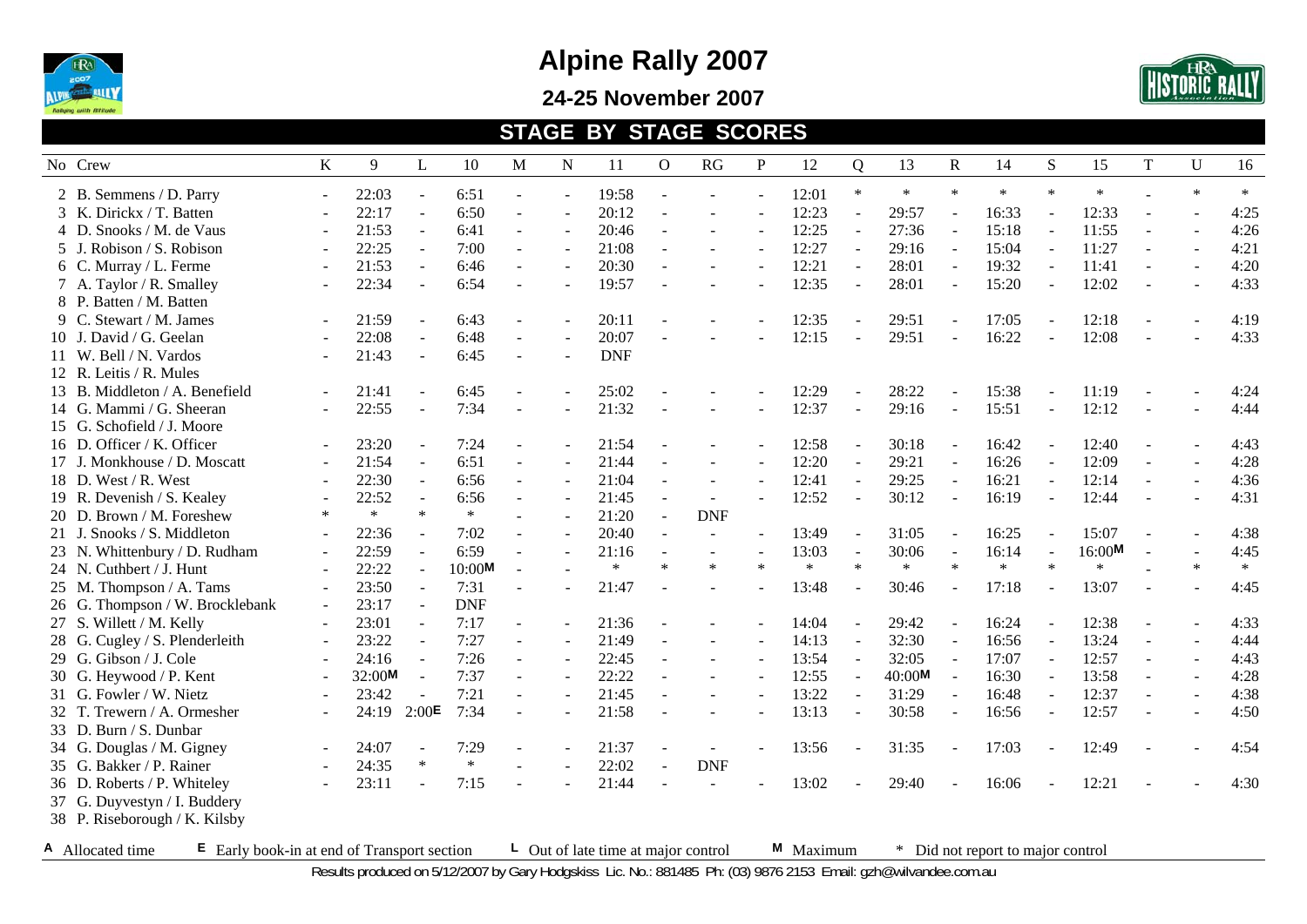

**24-25 November 2007** 



#### **STAGE BY STAGE SCORES**

| No Crew                                                           | K                        | 9          | L                 | 10     | M                        | $\mathbf N$              | 11                                        | $\mathbf{O}$   | RG         | ${\bf P}$ | 12        | $\mathbf Q$              | 13     | $\mathbf R$              | 14                                | S      | 15     | $\mathbf T$    | $\mathbf U$ | 16   |
|-------------------------------------------------------------------|--------------------------|------------|-------------------|--------|--------------------------|--------------------------|-------------------------------------------|----------------|------------|-----------|-----------|--------------------------|--------|--------------------------|-----------------------------------|--------|--------|----------------|-------------|------|
| 39 S. Ashton / R. Nixon                                           | $\overline{a}$           | 23:57      | $\sim$            | 7:34   |                          |                          | 22:03                                     |                |            |           | 13:09     | $\sim$                   | 30:36  | $\blacksquare$           | 16:52                             |        | 13:00  |                |             | 4:49 |
| 40 F. Horobin / P. Marando                                        |                          | 23:32      |                   | 7:22   |                          |                          | 21:25                                     |                |            |           | 13:35     | $\overline{\phantom{a}}$ | 32:01  | ÷,                       | 17:13                             | $\sim$ | 13:11  |                |             | 4:47 |
| 41 H. Evans / S. Doughty                                          | <b>DNF</b>               |            |                   |        |                          |                          |                                           |                |            |           |           |                          |        |                          |                                   |        |        |                |             |      |
| 42 R. Dyer / G. Wallis                                            |                          |            |                   |        |                          |                          |                                           |                |            |           |           |                          |        |                          |                                   |        |        |                |             |      |
| 43 K. Cuttle / S. Cuttle                                          |                          | 23:16      | $\blacksquare$    | 7:34   |                          |                          | 21:53                                     |                |            |           | 13:37     |                          | 31:06  |                          | 17:40                             |        | 12:46  |                |             | 4:48 |
| 44 M. Lee / A. Gell                                               |                          | 23:28      | $\sim$            | 7:18   | $\sim$                   |                          | 21:42                                     |                | <b>DNF</b> |           |           |                          |        |                          |                                   |        |        |                |             |      |
| 45 D. Fernie / G. Floyd                                           |                          | 24:22      | $\sim$            | 7:32   |                          |                          | 26:28                                     | $\overline{a}$ | <b>DNF</b> |           |           |                          |        |                          |                                   |        |        |                |             |      |
| 46 B. Brown / S. Brown                                            |                          | 25:02      | $\sim$            | 7:50   | $\blacksquare$           |                          | 23:17                                     | L.             |            |           | 14:04     |                          | 32:24  |                          | 17:48                             |        | 12:49  |                |             | 4:47 |
| 47 B. Ross / J. Hague                                             |                          | 23:32      | $\sim$            | 7:11   | $\blacksquare$           |                          | 22:46                                     |                |            |           | 13:54     | $\overline{\phantom{a}}$ | 31:43  | $\overline{\phantom{a}}$ | 17:50                             | $\sim$ | 13:18  | <b>DNF</b>     |             |      |
| 48 G. Wyatt / D. Allan                                            |                          | 23:36      | $\sim$            | 7:36   | $\sim$                   | $\sim$                   | 21:56                                     |                |            |           | 13:10     | $\mathcal{L}$            | 31:18  | $\sim$                   | 16:36                             | $\sim$ | 12:34  |                |             | 4:47 |
| 49 M. Welsh / R. Alexander                                        |                          | 24:06      | $\sim$            | 7:36   |                          |                          | 22:29                                     |                |            |           | 13:37     | $\sim$                   | 30:51  | $\overline{a}$           | 17:33                             |        | 13:19  | $\blacksquare$ |             | 5:02 |
| 50 R. Hartmann / D. Smith                                         | $\overline{a}$           | <b>DNF</b> |                   |        |                          |                          |                                           |                |            |           |           |                          |        |                          |                                   |        |        |                |             |      |
| 51 M. Richards / S. Richards                                      | $\sim$                   | 32:00M     |                   | 7:54   | $\blacksquare$           | $\blacksquare$           | 22:56                                     |                |            |           | 13:52     |                          | 32:38  |                          | 17:29                             |        | 13:04  |                |             | 4:50 |
| 52 N. Testa / P. Nicholas                                         | $\sim$                   | 25:01      |                   | 8:13   | $\blacksquare$           | <b>DNF</b>               |                                           |                |            |           |           |                          |        |                          |                                   |        |        |                |             |      |
| 53 K. Harper / G. Vaux                                            | $\overline{\phantom{a}}$ | 25:04      |                   | 8:08   | $\sim$                   | ÷,                       | 23:44                                     |                |            |           | 14:06     |                          | 31:38  |                          | 17:01                             |        | 12:51  |                |             | 4:53 |
| 54 A. Upton / M. Laidlay                                          | $\sim$                   | 24:25      | $\sim$            | 7:47   | $\sim$                   | $\overline{\phantom{a}}$ | 23:38                                     |                |            |           | 14:53     | $\sim$                   | 32:36  | $\sim$                   | 18:05                             |        | 13:55  |                |             | 4:52 |
| 55 B. Watson / W. Gregson                                         |                          | 25:48      | $\sim$            | 7:49   | $\mathbf{r}$             | $\sim$                   | 22:45                                     |                |            |           | 14:38     |                          | 31:58  | $\sim$                   | 18:12                             |        | 13:31  |                |             | 5:00 |
| 56 O. Polanski / D. Prasad                                        |                          | 25:29      | $\sim$            | 7:41   | $\sim$                   | $\sim$                   | 23:20                                     |                |            |           | 14:51     | $\overline{\phantom{a}}$ | 31:51  | $\blacksquare$           | 18:35                             | 1:00E  | 13:56  |                |             | 4:58 |
| 57 A. Kovacevic / K. Cotter                                       |                          | 32:00M     | $\sim$            | 7:56   |                          | $\sim$                   | 23:16                                     |                |            |           | 13:46     | ÷,                       | 32:17  | $\sim$                   | 17:22                             |        | 13:34  |                |             | 5:01 |
| 58 A. Wilson / D. Willson                                         |                          | 24:08      |                   | 7:35   |                          | $\overline{a}$           | 22:54                                     |                |            |           | 13:57     | $\sim$                   | 31:59  |                          | 17:41                             |        | 13:23  |                |             | 4:43 |
| 59 S. Mitchell / A. Hall                                          |                          |            |                   |        |                          |                          |                                           |                |            |           |           |                          |        |                          |                                   |        |        |                |             |      |
| 60 A. Crane / D. Anderson                                         | $\sim$                   | 24:20      | $\sim$            | 7:28   | $\blacksquare$           |                          | 22:53                                     |                |            |           | 13:44     |                          | 31:39  |                          | 18:00                             |        | 13:09  |                | <b>DNF</b>  |      |
| 61 J. Hawkins / D. Opie                                           | $\sim$                   | 24:52      |                   | 7:59   | $\blacksquare$           |                          | 23:38                                     |                |            |           | 14:16     | $\blacksquare$           | 32:07  |                          | 17:22                             |        | 16:00M |                |             | 5:14 |
| 62 C. Snell / G. McGrath                                          |                          | 24:54      |                   | 7:52   |                          |                          | 24:00                                     |                |            |           | 14:34     |                          | 32:46  |                          | 18:15                             |        | 13:57  |                |             | 5:13 |
| 63 S. Crane / A. Thomas                                           |                          | 24:54      |                   | 7:58   |                          |                          | 22:15                                     |                |            |           | 14:10     |                          | 31:37  |                          | 17:47                             |        | 13:10  |                |             | 5:06 |
| 64 R. Allan / S. Allan                                            |                          |            |                   |        |                          |                          |                                           |                |            |           |           |                          |        |                          |                                   |        |        |                |             |      |
| 65 G. Kendrick / R. Gottschalk                                    |                          | 24:44      |                   | 9:11   | $\blacksquare$           | <b>DNF</b>               |                                           |                |            |           |           |                          |        |                          |                                   |        |        |                |             |      |
| 66 R. Woollard / R. Woollard                                      |                          | 24:17      |                   | 8:27   | <b>DNF</b>               |                          |                                           |                |            |           |           |                          |        |                          |                                   |        |        |                |             |      |
| 67 D. Corben / C. Paroissien                                      | $\overline{a}$           | 25:26      | $\sim$            | 7:47   | $\overline{\phantom{a}}$ | $\blacksquare$           | 24:19                                     |                |            |           | 14:14     |                          | 33:50  |                          | 18:10                             |        | 13:46  |                |             | 4:56 |
| 68 D. White / J. Rawson                                           | $\overline{a}$           | 24:04      | $\sim$            | 7:41   | $\blacksquare$           | $\sim$                   | 22:04                                     | $\overline{a}$ |            |           | 13:38     | $\sim$                   | 31:24  | $\sim$                   | 17:42                             |        | 13:01  | $\blacksquare$ |             | 4:46 |
| 69 T. Reed / B. Reed                                              |                          | 24:49      | $\sim$            | 7:39   | $\sim$                   | $\sim$                   | 22:46                                     | ÷,             |            |           | 14:46     | $\sim$                   | 31:54  |                          | 17:29                             |        | 13:26  |                |             | 4:59 |
| 72 L. Thorpe / K. Brookes                                         | 2:00E                    | 25:27      |                   | 8:20   |                          |                          | 25:11                                     |                |            |           | 14:58     |                          | 34:12  |                          | 18:27                             |        | 14:00  |                |             | 4:55 |
| 73 D. Lawrance / D. Webb                                          | $\sim$                   | 24:48      | 2:00 <sup>E</sup> | 7:54   |                          |                          | 23:42                                     |                |            |           | 15:25     |                          | 33:12  |                          | 18:06                             |        | 13:47  |                |             | 5:03 |
| 74 N. Senior / D. Gallacher                                       |                          | 24:31      | $\sim$            | 8:03   |                          |                          | 25:24                                     |                |            |           | 15:11     | $\ast$                   | $\ast$ | $\ast$                   | $\ast$                            | $\ast$ | $\ast$ |                |             | 4:58 |
| 75 J. Carney / R. Day                                             | $\ast$                   | $\ast$     | $\ast$            | $\ast$ |                          | L.                       | 22:37                                     |                |            |           | 15:05     | $\sim$                   | 33:52  |                          | 18:05                             |        | 14:33  |                |             | 4:52 |
| 76 A. Peart / K. Woods                                            |                          | 26:00      |                   | 8:05   |                          |                          | 23:18                                     |                |            |           | 15:36     |                          | 33:41  | $\overline{a}$           | 18:57                             |        | 14:23  |                |             | 5:08 |
| A Allocated time<br>$E$ Early book-in at end of Transport section |                          |            |                   |        |                          |                          | $\perp$ Out of late time at major control |                |            |           | M Maximum |                          |        |                          | * Did not report to major control |        |        |                |             |      |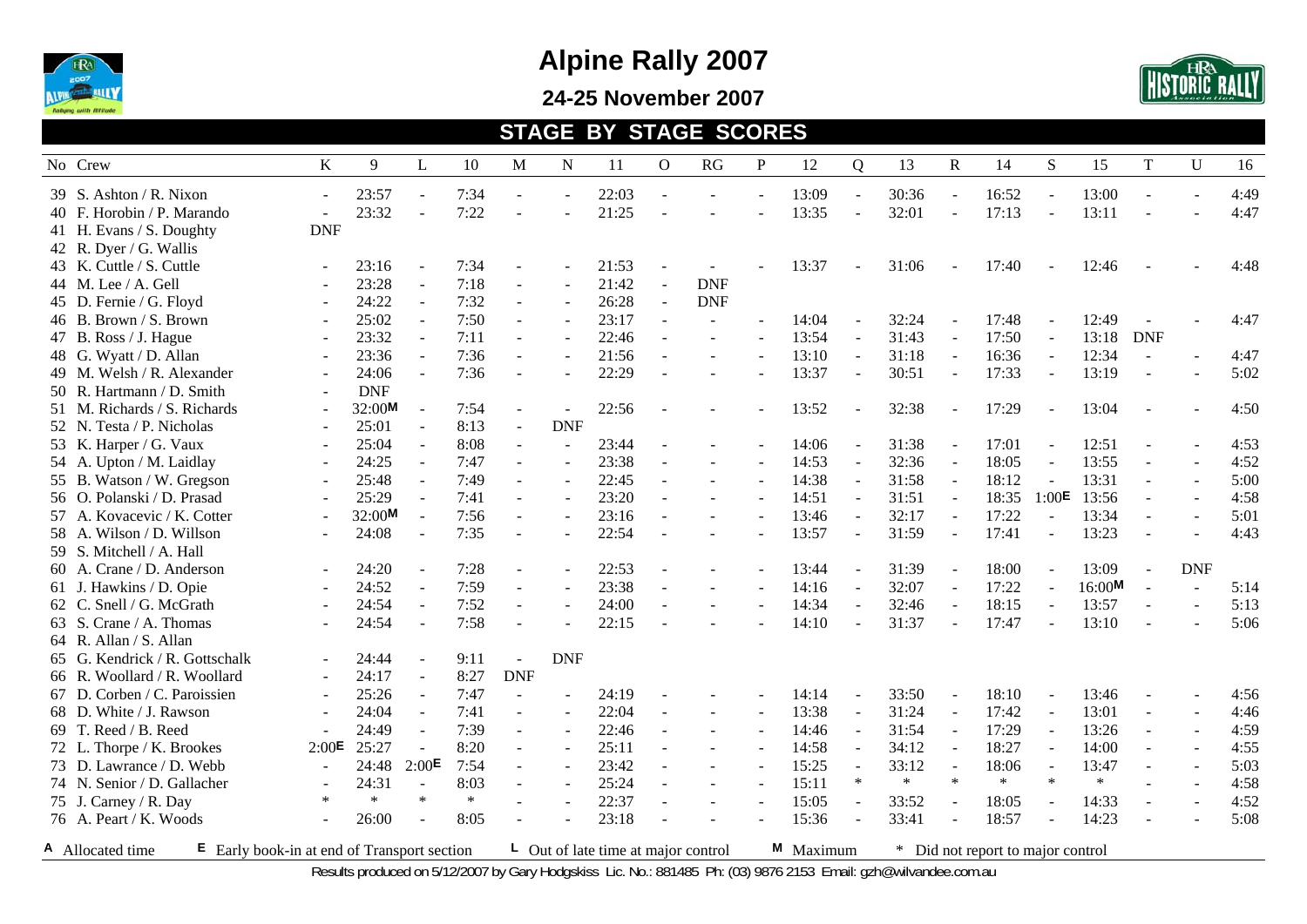

**24-25 November 2007** 



#### **STAGE BY STAGE SCORES**

| No Crew                                                           | $\bf K$                  | 9                  | L                        | 10     | M              | $\mathbf N$              | 11                                        | 0              | RG     | ${\bf P}$ | 12           | $\overline{Q}$           | 13                                   | $\mathbf R$ | 14                              | S      | 15     | T                        | $\mathbf U$ | 16    |
|-------------------------------------------------------------------|--------------------------|--------------------|--------------------------|--------|----------------|--------------------------|-------------------------------------------|----------------|--------|-----------|--------------|--------------------------|--------------------------------------|-------------|---------------------------------|--------|--------|--------------------------|-------------|-------|
| 77 T. Huggins / S. Curry                                          | $\sim$                   | 24:31              | $\sim$                   | 7:36   |                | $\blacksquare$           | <b>DNF</b>                                |                |        |           |              |                          |                                      |             |                                 |        |        |                          |             |       |
| 78 T. Reynolds / S. Reynolds                                      |                          | 27:09              | $\omega$                 | 9:07   | $\sim$         | $\blacksquare$           | 26:13                                     |                |        |           | 16:22        |                          | 35:14                                |             | 18:54                           |        | 14:16  |                          |             | 5:20  |
| 79 R. Feagan / C. Chester                                         |                          | 25:50              | $\sim$                   | 8:20   |                | $\blacksquare$           | 23:35                                     |                |        |           | 15:03        | $\overline{\phantom{a}}$ | 32:57                                |             | 18:33                           |        | 13:55  | $\overline{\phantom{a}}$ |             | 4:59  |
| 80 T. Godde / J. Clarke                                           | $\ast$                   | $\ast$             | $\ast$                   | $\ast$ |                | $\sim$                   | 26:10                                     | $\blacksquare$ |        |           | 16:21        | $\sim$                   | 34:27                                |             | 18:52                           | $\sim$ | 14:14  | $\sim$                   |             | 5:00  |
| 81 P. Stephens / N. McConchie                                     |                          | $\ast$             | $\ast$                   | $\ast$ |                | $\ast$                   | $\ast$                                    | $\ast$         | $\ast$ | $\ast$    | $\ast$       | $\ast$                   | $\ast$                               | $\ast$      | $\ast$                          | $\ast$ | $\ast$ |                          |             | 5:01  |
| 82 J. Pinkerton / P. Shearman                                     |                          | 26:10              |                          | 8:32   |                | $\overline{a}$           | 25:16                                     |                |        |           | 14:56        |                          | 33:21                                |             | 18:33                           |        | 14:04  |                          |             | 5:12  |
| 83 R. Calder / D. Hall                                            | $\ast$                   | $\ast$             | $\ast$                   | $\ast$ | $\ast$         | $\ast$                   | $\ast$                                    | $\ast$         | $\ast$ | $\ast$    | $\ast$       | $\ast$                   | $\ast$                               | $\ast$      | $\ast$                          | $\ast$ | $\ast$ |                          |             | 4:40  |
| 84 D. Norman / R. Knight                                          |                          | 26:48              | $\sim$                   | 8:42   | $\sim$         | $\overline{a}$           | 24:02                                     |                |        |           | 15:03        |                          | 33:57                                |             | 18:41                           |        | 16:00M | $\overline{a}$           |             | 5:26  |
| 85 M. Long / V. Haskett                                           |                          | 26:11              | $\omega$                 | 8:35   | $\sim$         | $\mathbf{r}$             | 24:03                                     |                |        |           | 15:08        | $\sim$                   | 32:54                                |             | 18:22                           |        | 13:36  | $\sim$                   |             | 5:02  |
| 87 Z. Edwards / M. Edwards                                        |                          | 25:42              | $\sim$                   | 8:30   | $\sim$         | $\mathbf{r}$             | 22:53                                     |                |        |           | 14:59        | $\mathbf{r}$             | 34:19                                | $\sim$      | 18:45                           | $\sim$ | 14:30  | $\sim$                   | $\sim$      | 4:57  |
| 88 R. O'Reilly / J. Kelley                                        | $\ast$                   | $\ast$             | $\ast$                   | $\ast$ | L.             | $\blacksquare$           | 22:40                                     |                |        |           | 14:56        | $\blacksquare$           | 33:50                                |             | 19:31                           |        | 14:35  | $\overline{\phantom{a}}$ |             | 5:12  |
| 89 R. Cranston / K. Grealy                                        |                          | 29:15              |                          | 9:49   | $\overline{a}$ | $\sim$                   | 25:44                                     |                |        |           | <b>DNF</b>   |                          |                                      |             |                                 |        |        |                          |             |       |
| 90 T. Stuchbery / N. Paparella                                    | $\sim$                   | 23:48              | $\sim$                   | 7:54   | $\sim$         | $\sim$                   | 22:44                                     |                |        |           | 14:15 2:00E  |                          | 33:53                                |             | 17:25                           |        | 12:51  |                          |             | 4:39  |
| 91 K. Harper / D. McAdam                                          | $\sim$                   | 28:53              | $\sim$                   | 9:16   | $\sim$         | $\sim$                   | 26:37                                     | $\sim$         |        |           | 17:04        | $\sim$                   | 36:14                                |             | 20:00M                          |        | 16:00M | $\overline{a}$           |             | 5:41  |
| 92 R. Muldoon / T. Kent                                           | $\overline{\phantom{a}}$ | 23:42              | $\sim$                   | 7:26   |                | $\sim$                   | 21:40                                     |                |        |           | 14:16        |                          | 31:13                                |             | 17:51                           |        | 13:33  | $\sim$                   |             | 4:55  |
| 93 P. Swan / D. Moorhead                                          | $\ast$                   | $\ast$             | $\ast$                   | $\ast$ | $\ast$         |                          | 24:34                                     | 2:00E          |        |           | 16:10        |                          | 35:09                                |             | 18:54                           |        | 14:15  |                          |             | 5:21  |
| 94 D. Curl / R. Richards                                          | $\sim$                   | 28:44              | $\sim$                   | 9:08   | $\sim$         | $\overline{\phantom{a}}$ | 26:13                                     | $\overline{a}$ |        |           | 17:12        |                          | 36:23                                |             | 19:24                           |        | 14:31  | ÷                        |             | 5:51  |
| 95 T. Perkins / J. Perkins                                        |                          | 27:10              | $\sim$                   | 9:06   | $\sim$         |                          | 24:34                                     |                |        |           | 15:48        |                          | 34:59                                | $\ast$      | $\ast$                          | $\ast$ | $\ast$ |                          |             | 5:10  |
| 96 G. Carruthers / S. Carruthers                                  | $\blacksquare$           | 28:07              | $\omega$                 | 9:28   | $\blacksquare$ |                          | 25:00                                     |                |        |           | <b>DNF</b>   |                          |                                      |             |                                 |        |        |                          |             |       |
| 97 B. Oyler / S. Burrell                                          |                          | 25:50              | $\sim$                   | 8:45   | <b>DNF</b>     |                          |                                           |                |        |           |              |                          |                                      |             |                                 |        |        |                          |             |       |
| 98 D. Holder / A. Pullar                                          |                          |                    |                          |        |                |                          |                                           |                |        |           |              |                          |                                      |             |                                 |        |        |                          |             |       |
| 99 D. Murphy / T. Harvey                                          |                          | 29:39              |                          | 9:40   |                |                          | 26:18                                     |                |        |           | 16:21        |                          | 37:12                                |             | 20:00M                          |        | 15:27  |                          |             | 5:43  |
| 100 J. Ernst / B. Metha                                           |                          | 27:53              | $\sim$                   | 8:20   | $\blacksquare$ | $\overline{\phantom{a}}$ | 23:53                                     |                |        |           | 15:58        |                          | 33:14                                |             | 18:49                           |        | 14:25  | $\overline{a}$           |             | 5:04  |
| 101 P. Otzen / P. Franklin                                        | $\overline{a}$           | 27:22              | $\overline{\phantom{a}}$ | 9:05   |                | $\overline{\phantom{a}}$ | 24:10                                     |                |        |           | 16:52        |                          | 40:00M                               |             | 20:00M                          |        | 14:08  | ÷,                       |             | 5:17  |
| 102 B. Canny / L. Walker                                          |                          | 28:41              | $\ast$                   | $\ast$ | $\ast$         |                          | 23:56                                     |                |        |           | 16:28        |                          | 35:56                                | $\ast$      | $\ast$                          | $\ast$ | $\ast$ |                          |             | 5:29  |
| 103 G. Howard / M. Loxton                                         |                          | 28:11              | $\sim$                   | 8:55   | ÷.             | $\ast$                   | $\ast$                                    | $\ast$         | $\ast$ | $\ast$    | $\ast$       | $\ast$                   | $\ast$                               |             | $\ast$                          | $\ast$ | $\ast$ |                          |             | 5:26  |
| 104 M. Holloway / T. Kennon                                       |                          | 29:25              | $\omega$                 | 9:27   | $\sim$         | $\mathbf{r}$             | 27:35                                     |                |        |           | 17:16        |                          | 38:17                                |             | $20:00M$                        |        | 16:00M |                          | <b>DNF</b>  |       |
| 105 G. Hale / R. Hale                                             |                          | 27:58              | $\blacksquare$           | 8:44   | $\sim$         | $\sim$                   | 24:22                                     |                |        |           | 16:08        | $\sim$                   | 35:48                                |             | 19:56                           | $\sim$ | 14:17  | $\overline{a}$           |             | 5:08  |
| 106 D. Gates / D. Malley                                          |                          | 27:22              | $\blacksquare$           | 8:40   |                | $\sim$                   | 22:30                                     |                |        |           | 18:00M DNF   |                          |                                      |             |                                 |        |        |                          |             |       |
| 107 S. White / K. Barson                                          | $\ast$                   | $\ast$             | $\ast$                   | $\ast$ |                | $\blacksquare$           | 26:12                                     |                |        |           | 16:15        | $\omega$                 | 36:32                                |             | 19:01                           |        | 14:05  |                          |             | 5:24  |
| 108 A. Van Winden / T. Halliday                                   | $\ast$                   | $\ast$             | $\ast$                   | $\ast$ |                | $\sim$                   | 23:32                                     |                |        |           | 17:02        | $\sim$                   | <b>DNF</b>                           |             |                                 |        |        |                          |             |       |
| 109 C. Wallace / C. Henning                                       | $\sim$                   | 27:59              | $\sim$                   | 9:03   |                | $\blacksquare$           | 25:52                                     |                |        |           | 15:24        | $\blacksquare$           | 34:32                                |             | 18:53                           |        | 14:15  |                          |             | 5:19  |
| 110 A. Stone / B. Philemon                                        |                          | 32:00M             |                          | 8:41   |                |                          | 26:09                                     |                |        |           | 15:44        |                          | 40:00M                               |             | 18:35                           |        | 14:10  |                          |             | 5:08  |
| 111 A. Artamonov / V. Linev                                       |                          | 32:00M             | $\sim$                   | 9:43   |                |                          | 26:02                                     |                |        |           | 17:14        | $\blacksquare$           | 37:25                                |             | 20:00M                          |        | 15:48  |                          |             | 5:30  |
| 112 T. Donoghue / S. McCready                                     |                          | 27:51              |                          | 8:39   |                |                          | 23:16                                     |                |        |           | 14:01        |                          | 35:29                                |             | 18:00                           |        | 13:40  |                          |             | 4:42  |
| 113 R. Upstill / C. Bellew                                        |                          | 2:00E 32:00M 3:00E |                          | 10:00M |                |                          | 29:35                                     | 2:00E          |        |           | 18:00M 2:00E |                          | 40:00 <sup>M</sup> 1:00 <sup>E</sup> |             | 20:00M 2:00E                    |        | 16:00M |                          |             | 6:00M |
| $E$ Early book-in at end of Transport section<br>A Allocated time |                          |                    |                          |        |                |                          | $\perp$ Out of late time at major control |                |        |           | M Maximum    |                          | $\ast$                               |             | Did not report to major control |        |        |                          |             |       |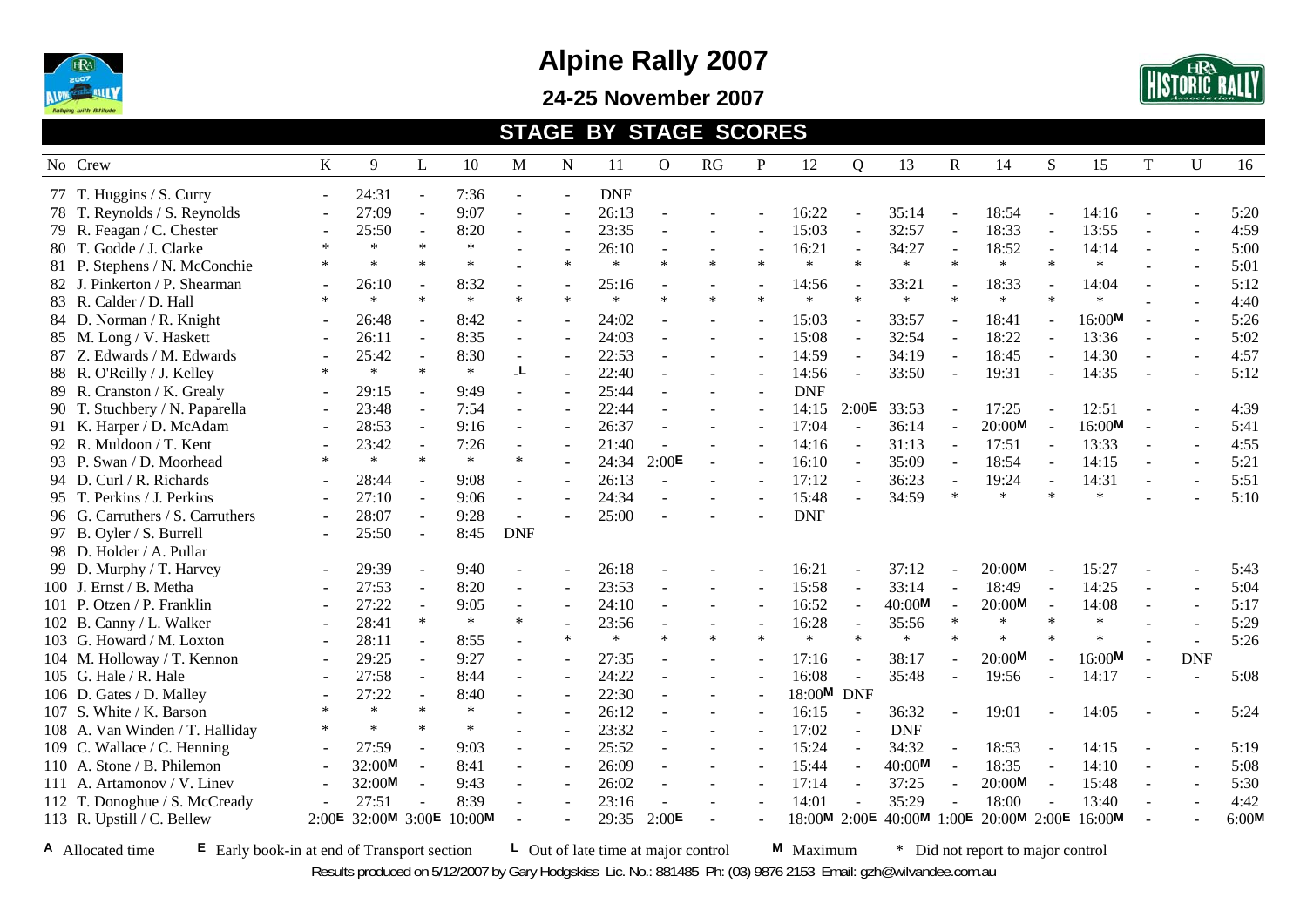

**24-25 November 2007** 



#### **STAGE BY STAGE SCORES**

| No Crew                                                           | V                        | 17     | W                        | 18     | $\mathbf X$       | RG             | Y                        | 19                                        | Z                        | 20      | AA                       | 21         | BB             | SV                       | CC                       | 22                              | <b>DD</b> | 23         | EE                       | <b>TOTAL</b> |
|-------------------------------------------------------------------|--------------------------|--------|--------------------------|--------|-------------------|----------------|--------------------------|-------------------------------------------|--------------------------|---------|--------------------------|------------|----------------|--------------------------|--------------------------|---------------------------------|-----------|------------|--------------------------|--------------|
| 2 B. Semmens / D. Parry                                           | $\ast$                   | $\ast$ | $\ast$                   | $\ast$ | 4:00E             | $\blacksquare$ | $\sim$                   | 9:46                                      | $\overline{\phantom{a}}$ | 28:26   | $\blacksquare$           | 5:53       | <b>DNF</b>     |                          |                          |                                 |           |            |                          | <b>DNF</b>   |
| 3 K. Dirickx / T. Batten                                          | $\mathbf{r}$             | 2:52   | $\sim$                   | 2:23   | $\overline{a}$    |                |                          | 9:05                                      | $\equiv$                 | 26:40   | $\overline{\phantom{a}}$ | 5:50       |                |                          |                          | 10:10                           |           | 13:09      |                          | 271:22       |
| 4 D. Snooks / M. de Vaus                                          | $\blacksquare$           | 2:52   | $\blacksquare$           | 2:32   |                   |                |                          | 9:10                                      | ÷,                       | 27:21   | ÷,                       | 5:55       |                |                          |                          | 10:22                           |           | 13:22      | $\blacksquare$           | 267:43       |
| 5 J. Robison / S. Robison                                         | $\blacksquare$           | 2:54   | $\blacksquare$           | 2:23   | $\overline{a}$    |                | $\blacksquare$           | 9:05                                      | $\overline{a}$           | 26:55   | $\Box$                   | 5:39       |                | $\overline{\phantom{a}}$ | $\overline{\phantom{a}}$ | 10:11                           |           | 13:15      | $\overline{\phantom{a}}$ | 270:40       |
| 6 C. Murray / L. Ferme                                            | $\sim$                   | 2:53   | $\sim$                   | 2:24   |                   |                | $\sim$                   | 9:08                                      | $\sim$                   | 26:38   | $\blacksquare$           | 5:44       |                |                          |                          | 10:08                           |           | 13:07      |                          | 271:29       |
| 7 A. Taylor / R. Smalley                                          | $\overline{\phantom{a}}$ | 2:57   |                          | 2:32   |                   |                | $\blacksquare$           | 9:15                                      | $\overline{a}$           | 27:23   | ÷,                       | 5:52       |                |                          |                          | 11:54                           |           | 14:23      |                          | 275:48       |
| 8 P. Batten / M. Batten                                           |                          |        |                          |        |                   |                |                          |                                           |                          |         |                          |            |                |                          |                          |                                 |           |            |                          | <b>DNF</b>   |
| 9 C. Stewart / M. James                                           |                          | 2:50   |                          | 2:26   |                   |                |                          | 8:50                                      | ÷,                       | 27:11   |                          | 5:57       |                |                          |                          | 10:13                           |           | 13:10      |                          | 271:27       |
| 10 J. David / G. Geelan                                           |                          | 3:05   |                          | 2:35   |                   |                |                          | 9:38                                      |                          | 27:43   |                          | 5:50       |                |                          |                          | 10:37                           |           | 13:34      |                          | 273:52       |
| 11 W. Bell / N. Vardos                                            |                          |        |                          |        |                   |                |                          |                                           |                          |         |                          |            |                |                          |                          |                                 |           |            |                          | <b>DNF</b>   |
| 12 R. Leitis / R. Mules                                           |                          |        |                          |        |                   |                |                          |                                           |                          |         |                          |            |                |                          |                          |                                 |           |            |                          | <b>DNF</b>   |
| 13 B. Middleton / A. Benefield                                    |                          | 2:54   |                          | 2:30   |                   |                |                          | 9:09                                      |                          | 27:09   |                          | 5:50       |                |                          |                          | 10:24                           |           | 13:08      |                          | 272:47       |
| 14 G. Mammi / G. Sheeran                                          | $\sim$                   | 3:03   | $\sim$                   | 2:34   |                   |                |                          | 9:42                                      | $\overline{a}$           | 28:33   | $\blacksquare$           | 6:00       |                |                          |                          | 10:48                           |           | 13:43      | $\sim$                   | 279:54       |
| 15 G. Schofield / J. Moore                                        |                          |        |                          |        |                   |                |                          |                                           |                          |         |                          |            |                |                          |                          |                                 |           |            |                          | <b>DNF</b>   |
| 16 D. Officer / K. Officer                                        | $\overline{\phantom{a}}$ | 3:11   | $\blacksquare$           | 2:39   |                   |                | $\sim$                   | 10:03                                     | $\blacksquare$           | 28:41   | ÷,                       | 6:10       |                |                          |                          | 11:18                           |           | 14:42      |                          | 293:39       |
| 17 J. Monkhouse / D. Moscatt                                      | $\sim$                   | 2:49   | $\overline{\phantom{a}}$ | 2:23   |                   |                |                          | 9:12                                      | $\sim$                   | 26:57   | $\blacksquare$           | 5:43       |                |                          |                          | 10:09                           |           | 13:06      | $\sim$                   | 271:31       |
| 18 D. West / R. West                                              |                          | 2:57   |                          | 2:31   |                   |                |                          | 9:20                                      | $\sim$                   | 27:54   | $\overline{a}$           | 5:56       |                |                          |                          | 10:39                           |           | 13:46      | $\sim$                   | 276:15       |
| 19 R. Devenish / S. Kealey                                        | $\sim$                   | 3:00   | $\sim$                   | 2:33   |                   |                |                          | 9:26                                      | $\sim$                   | 27:43   | $\sim$                   | 5:49       |                |                          |                          | 10:23                           |           | 13:25      | $\sim$                   | 279:02       |
| 20 D. Brown / M. Foreshew                                         |                          |        |                          |        |                   |                |                          |                                           |                          |         |                          |            |                |                          |                          |                                 |           |            |                          | <b>DNF</b>   |
| 21 J. Snooks / S. Middleton                                       | ÷.                       | 2:59   | $\blacksquare$           | 2:34   |                   |                |                          | 9:27                                      |                          | 40:00ML | $\ast$                   | $\ast$     | $\ast$         |                          |                          |                                 |           |            |                          | 270:41       |
| 23 N. Whittenbury / D. Rudham                                     |                          | 3:14   | $\blacksquare$           | 2:41   | $\sim$            |                | $\blacksquare$           | 9:45                                      | $\overline{a}$           | 28:27   | ÷,                       | <b>DNF</b> |                |                          |                          |                                 |           |            |                          | <b>DNF</b>   |
| 24 N. Cuthbert / J. Hunt                                          | $\ast$                   | $\ast$ | $\ast$                   | $\ast$ | 4:00 <sup>E</sup> | $\sim$         | $\sim$                   | 9:40                                      | $\sim$                   | 27:48   | ÷,                       | 5:43       |                |                          |                          | 10:39                           |           | <b>DNF</b> |                          | <b>DNF</b>   |
| 25 M. Thompson / A. Tams                                          |                          | 3:10   |                          | 2:39   |                   |                |                          | 9:54                                      | ÷,                       | 28:39   | ÷,                       | 6:21       |                |                          |                          | 11:08                           |           | 20:00M     |                          | 298:54       |
| 26 G. Thompson / W. Brocklebank                                   |                          |        |                          |        |                   |                |                          |                                           |                          |         |                          |            |                |                          |                          |                                 |           |            |                          | <b>DNF</b>   |
| 27 S. Willett / M. Kelly                                          |                          | 2:59   | $\blacksquare$           | 2:35   |                   |                |                          | 9:34                                      | $\sim$                   | 28:02   | $\sim$                   | 7:20       |                |                          |                          | 10:53                           |           | 14:01      | $\sim$                   | 284:35       |
| 28 G. Cugley / S. Plenderleith                                    | $\blacksquare$           | 3:06   | $\blacksquare$           | 2:40   |                   |                |                          | 9:42                                      | $\sim$                   | 29:16   | $\sim$                   | 6:23       | $\overline{a}$ |                          | $\overline{a}$           | 11:20                           |           | 14:21      | $\overline{a}$           | 292:51       |
| 29 G. Gibson / J. Cole                                            | $\blacksquare$           | 3:07   | $\blacksquare$           | 2:42   | $\overline{a}$    |                | $\blacksquare$           | 9:56                                      | $\equiv$                 | 29:51   | $\bar{\phantom{a}}$      | 6:26       |                | $\blacksquare$           | $\sim$                   | 11:18                           | $\sim$    | 14:43      | $\blacksquare$           | 297:10       |
| 30 G. Heywood / P. Kent                                           | $\blacksquare$           | 2:55   | $\blacksquare$           | 2:33   |                   |                |                          | 9:23                                      | $\sim$                   | 27:40   | ÷,                       | 5:54       |                |                          |                          | 10:35                           |           | 13:47      | $\blacksquare$           | 300:25       |
| 31 G. Fowler / W. Nietz                                           | $\overline{\phantom{a}}$ | 3:04   | $\blacksquare$           | 2:35   |                   |                | $\overline{\phantom{a}}$ | 9:41                                      | ÷,                       | 28:46   | $\blacksquare$           | 7:09       |                |                          |                          | 13:01                           |           | 20:00M     | $\sim$                   | 296:57       |
| 32 T. Trewern / A. Ormesher                                       | $\sim$                   | 3:14   |                          | 2:42   |                   |                |                          | 9:54                                      |                          | 29:57   | ÷,                       | 6:26       |                | $\overline{\phantom{a}}$ |                          | 11:09                           |           | 14:15      |                          | 296:49       |
| 33 D. Burn / S. Dunbar                                            |                          |        |                          |        |                   |                |                          |                                           |                          |         |                          |            |                |                          |                          |                                 |           |            |                          | <b>DNF</b>   |
| 34 G. Douglas / M. Gigney                                         | $\sim$                   | 3:13   |                          | 2:47   |                   |                |                          | 10:22                                     | $\overline{a}$           | 30:15   |                          | 6:17       |                |                          |                          | 11:27                           |           | <b>DNF</b> |                          | <b>DNF</b>   |
| 35 G. Bakker / P. Rainer                                          |                          |        |                          |        |                   |                |                          |                                           |                          |         |                          |            |                |                          |                          |                                 |           |            |                          | <b>DNF</b>   |
| 36 D. Roberts / P. Whiteley                                       | $\mathbf{r}$             | 2:57   |                          | 2:33   |                   |                |                          | 9:38                                      |                          | 28:34   |                          | 5:57       |                |                          |                          | 10:44                           |           | 14:06      |                          | 281:49       |
| 37 G. Duyvestyn / I. Buddery                                      |                          |        |                          |        |                   |                |                          |                                           |                          |         |                          |            |                |                          |                          |                                 |           |            |                          | <b>DNF</b>   |
| 38 P. Riseborough / K. Kilsby                                     |                          |        |                          |        |                   |                |                          |                                           |                          |         |                          |            |                |                          |                          |                                 |           |            |                          | <b>DNF</b>   |
| A Allocated time<br>$E$ Early book-in at end of Transport section |                          |        |                          |        |                   |                |                          | $\perp$ Out of late time at major control |                          |         |                          | M Maximum  | $*$            |                          |                          | Did not report to major control |           |            |                          |              |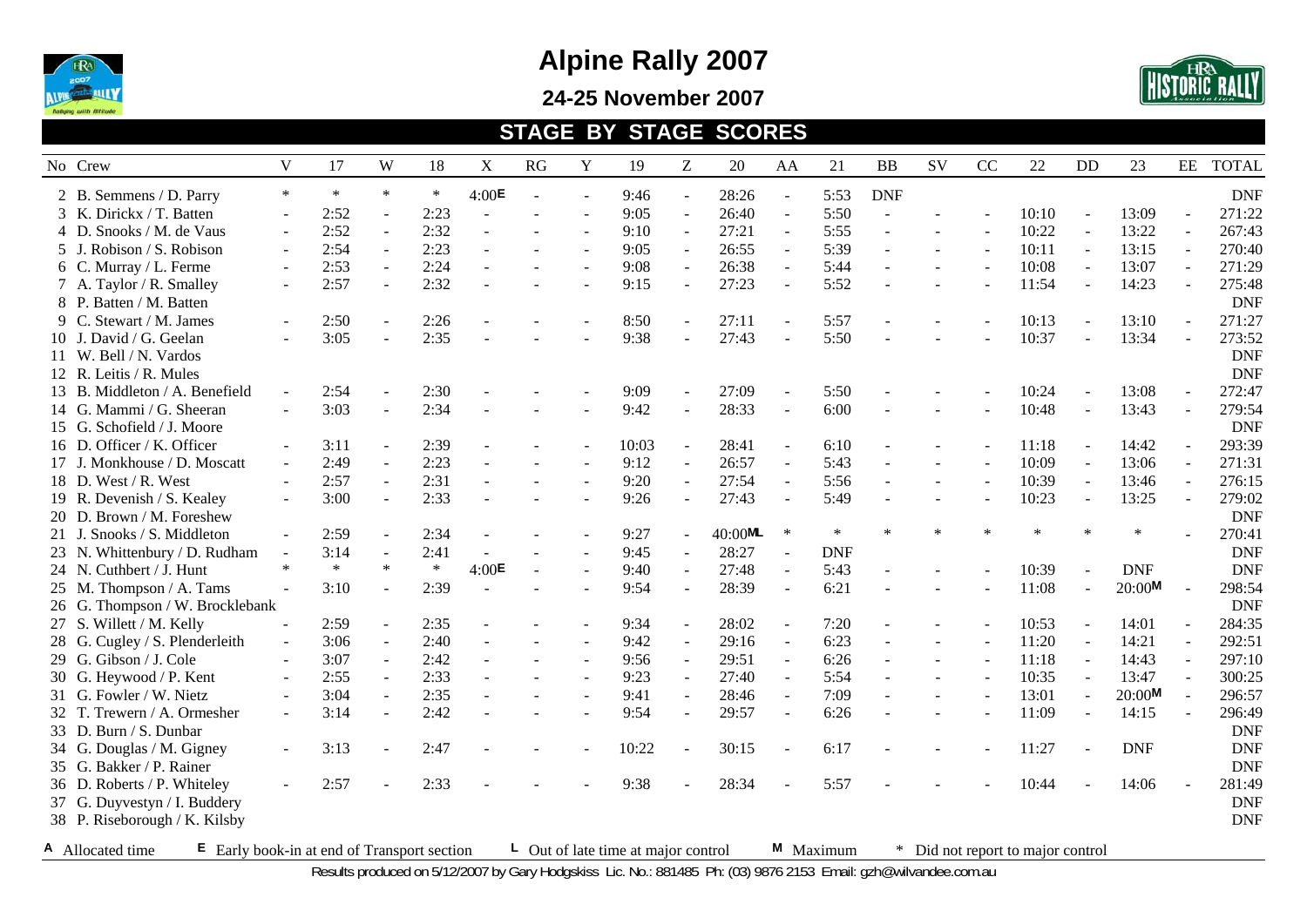

**24-25 November 2007** 



#### **STAGE BY STAGE SCORES**

| No Crew                                                         | V      | 17           | W              | 18           | X | RG | Y              | 19                                        | Z                        | 20                    | AA                       | 21           | BB     | SV                       | CC                       | 22                              | <b>DD</b>         | 23             | EE                       | <b>TOTAL</b>             |
|-----------------------------------------------------------------|--------|--------------|----------------|--------------|---|----|----------------|-------------------------------------------|--------------------------|-----------------------|--------------------------|--------------|--------|--------------------------|--------------------------|---------------------------------|-------------------|----------------|--------------------------|--------------------------|
| 39 S. Ashton / R. Nixon<br>40 F. Horobin / P. Marando           | $\sim$ | 3:08<br>3:08 | $\sim$         | 2:42<br>2:38 |   |    |                | 9:53<br>9:44                              | $\overline{a}$           | 29:10<br>29:37        | $\overline{a}$<br>$\sim$ | 6:20<br>6:24 |        |                          |                          | 11:16<br>11:42                  |                   | 14:19<br>14:14 |                          | 291:51<br>292:11         |
| 41 H. Evans / S. Doughty<br>42 R. Dyer / G. Wallis              |        |              |                |              |   |    |                |                                           |                          |                       |                          |              |        |                          |                          |                                 |                   |                |                          | <b>DNF</b><br><b>DNF</b> |
| 43 K. Cuttle / S. Cuttle                                        |        | 3:11         |                | 2:42         |   |    |                | 9:55                                      |                          | 28:58                 |                          | 6:13         |        |                          |                          | 11:10                           |                   | 14:17          |                          | 291:00                   |
| 44 M. Lee / A. Gell<br>45 D. Fernie / G. Floyd                  |        |              |                |              |   |    |                |                                           |                          |                       |                          |              |        |                          |                          |                                 |                   |                |                          | <b>DNF</b><br><b>DNF</b> |
| 46 B. Brown / S. Brown<br>47 B. Ross / J. Hague                 |        | 3:06         |                | 2:38         |   |    |                | 10:08                                     |                          | 29:51                 |                          | 6:22         |        |                          |                          | 11:47                           |                   | 15:13          |                          | 308:03<br><b>DNF</b>     |
| 48 G. Wyatt / D. Allan                                          |        | 3:09         |                | 2:41         |   |    |                | 10:01                                     | $\sim$                   | 29:49                 | $\overline{a}$           | 8:00M        | $\ast$ |                          |                          |                                 |                   | $\ast$         |                          | 265:54                   |
| 49 M. Welsh / R. Alexander<br>50 R. Hartmann / D. Smith         | $\sim$ | 3:21         | $\blacksquare$ | 2:57         |   |    | $\blacksquare$ | 10:31                                     | $\sim$                   | 30:43                 | $\blacksquare$           | 6:33         |        |                          |                          | 11:40                           |                   | 14:55          |                          | 301:47<br><b>DNF</b>     |
| 51 M. Richards / S. Richards                                    | $\sim$ | 3:12         | $\sim$         | 2:42         |   |    |                | 10:18                                     |                          | 29:54                 |                          | 6:26         |        |                          |                          | 11:40                           |                   | 14:32          |                          | 307:45                   |
| 52 N. Testa / P. Nicholas<br>53 K. Harper / G. Vaux             |        | 3:11         | $\blacksquare$ | 2:46         |   |    |                | 10:24                                     | $\sim$                   | 30:17                 | $\blacksquare$           | 6:20         |        |                          |                          | 11:55                           |                   | 15:30          |                          | <b>DNF</b><br>304:26     |
| 54 A. Upton / M. Laidlay                                        |        | 3:16         |                | 2:46         |   |    |                | 10:43                                     | $\overline{a}$           | 30:52                 | $\blacksquare$           | 6:20         |        |                          |                          | 11:47                           |                   | 20:00M         |                          | 312:34                   |
| 55 B. Watson / W. Gregson                                       |        | 3:16         | $\blacksquare$ | 2:50         |   |    | $\sim$         | 10:33                                     | $\sim$                   | 37:14                 | $\sim$                   | 6:48         |        |                          |                          | 11:53                           |                   | 15:14          | $\sim$                   | 313:48                   |
| 56 O. Polanski / D. Prasad                                      |        | 3:14         | $\sim$         | 2:50         |   |    | $\overline{a}$ | 10:05                                     | $\sim$                   | 32:04                 | $\overline{\phantom{a}}$ | 6:59         |        |                          |                          | 12:07                           |                   | 14:45          | $\sim$                   | 310:07                   |
| 57 A. Kovacevic / K. Cotter                                     | $\sim$ | 3:15         | $\blacksquare$ | 2:48         |   |    | $\sim$         | 10:36                                     | $\sim$                   | 31:03                 | $\overline{\phantom{a}}$ | 6:44         |        |                          |                          | 11:58                           | 1:00 <sup>E</sup> | 14:57          | $\sim$                   | 313:04                   |
| 58 A. Wilson / D. Willson                                       |        | 3:14         |                | 2:47         |   |    |                | 10:15                                     |                          | 30:05                 |                          | 6:27         |        |                          |                          | 11:33                           | $\blacksquare$    | 14:34          |                          | 300:23                   |
| 59 S. Mitchell / A. Hall                                        |        |              |                |              |   |    |                |                                           |                          |                       |                          |              |        |                          |                          |                                 |                   |                |                          | <b>DNF</b>               |
| 60 A. Crane / D. Anderson                                       |        |              |                |              |   |    |                |                                           |                          |                       |                          |              |        |                          |                          |                                 |                   |                |                          | <b>DNF</b>               |
| 61 J. Hawkins / D. Opie                                         |        | 3:19         |                | 2:48         |   |    | $\overline{a}$ | 10:34                                     | $\sim$                   | 31:38                 | $\ddot{\phantom{1}}$     | 6:44         |        |                          |                          | 12:03                           |                   | 15:11          | $\sim$                   | 312:09                   |
| 62 C. Snell / G. McGrath                                        |        | 3:28         |                | 2:47         |   |    |                | 10:53                                     |                          | 31:15                 |                          | 6:40         |        |                          |                          | 12:17                           |                   | 15:32          |                          | 312:32                   |
| 63 S. Crane / A. Thomas                                         |        | 3:16         |                | 2:49         |   |    |                | 10:42                                     |                          | 30:51                 |                          | 6:44         |        |                          |                          | 12:13                           |                   | 15:17          |                          | 306:46                   |
| 64 R. Allan / S. Allan                                          |        |              |                |              |   |    |                |                                           |                          |                       |                          |              |        |                          |                          |                                 |                   |                |                          | <b>DNF</b>               |
| 65 G. Kendrick / R. Gottschalk                                  |        |              |                |              |   |    |                |                                           |                          |                       |                          |              |        |                          |                          |                                 |                   |                |                          | <b>DNF</b>               |
| 66 R. Woollard / R. Woollard                                    |        |              |                |              |   |    |                |                                           |                          |                       |                          |              |        |                          |                          |                                 |                   |                |                          | <b>DNF</b>               |
| 67 D. Corben / C. Paroissien                                    |        | 3:11         |                | 2:45         |   |    |                | 10:36                                     | $\overline{\phantom{a}}$ | 31:20                 | $\overline{\phantom{a}}$ | 6:31         |        |                          |                          | 12:07                           |                   | 15:20          | $\overline{\phantom{a}}$ | 310:44                   |
| 68 D. White / J. Rawson                                         | $\sim$ | 3:09         | $\blacksquare$ | 2:44         |   |    | $\blacksquare$ | 10:03                                     | $\overline{a}$           | 29:14                 | $\blacksquare$           | 6:23         |        | $\overline{\phantom{a}}$ | $\sim$                   | 11:33                           |                   | 14:33          | $\sim$                   | 295:44                   |
| 69 T. Reed / B. Reed                                            |        | 3:13         | $\mathbf{r}$   | 2:47         |   |    | $\sim$         | 10:30                                     | $\blacksquare$           | 30:42                 | $\blacksquare$           | 6:25         | $\sim$ | $\blacksquare$           | $\overline{\phantom{a}}$ | 11:21                           |                   | 14:31          | $\mathbf{r}$             | 306:12                   |
| 72 L. Thorpe / K. Brookes                                       |        | 3:17         | $\blacksquare$ | 2:56         |   |    | $\blacksquare$ | 11:09                                     | $\sim$                   | 31:38                 | $\sim$                   | 6:52         |        |                          |                          | 12:28                           |                   | 15:20          |                          | 320:24                   |
| 73 D. Lawrance / D. Webb                                        |        | 3:26         |                | 2:57         |   |    |                | 10:38                                     |                          | 30:47                 |                          | 6:46         |        |                          |                          | 12:28                           |                   | 15:53          |                          | 312:32                   |
| 74 N. Senior / D. Gallacher                                     | $\sim$ | 3:20         | $\mathbf{r}$   | 2:53         |   |    | $\sim$         | 10:52                                     | $\overline{a}$           | $40:00$ <sup>ML</sup> | $\ast$                   | $\ast$       | $\ast$ | $\ast$                   | $\ast$                   | $\ast$                          | $\ast$            | $\ast$         |                          | 220:58                   |
| 75 J. Carney / R. Day                                           |        | 3:09         | $\sim$         | 2:49         |   |    | $\sim$         | 10:44                                     | $\sim$                   | 31:20                 | $\sim$                   | 6:44         |        |                          |                          | 12:18                           |                   | 15:12          |                          | 229:06                   |
| 76 A. Peart / K. Woods                                          |        | 3:21         | $\sim$         | 2:56         |   |    |                | 10:45                                     |                          | <b>DNF</b>            |                          |              |        |                          |                          |                                 |                   |                |                          | <b>DNF</b>               |
| E Early book-in at end of Transport section<br>A Allocated time |        |              |                |              |   |    |                | $\perp$ Out of late time at major control |                          |                       |                          | M Maximum    | $*$    |                          |                          | Did not report to major control |                   |                |                          |                          |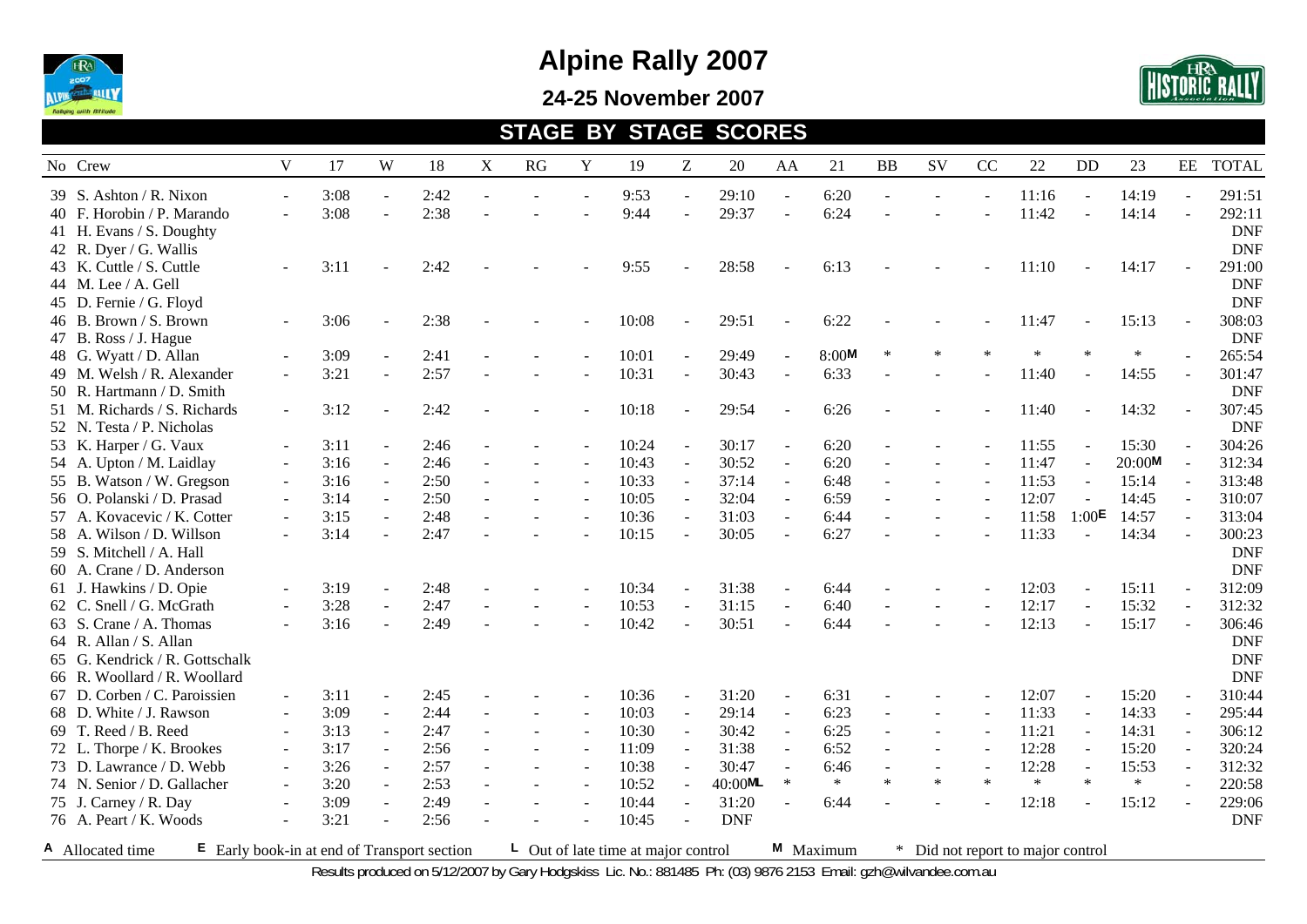

**24-25 November 2007** 



#### **STAGE BY STAGE SCORES**

| No Crew                                                           | V                        | 17   | W                        | 18   | $\boldsymbol{\mathrm{X}}$ | RG | Y              | 19                                        | Z                        | 20         | AA                       | 21        | BB     | SV                       | CC     | 22                              | DD         | 23     | EE                       | <b>TOTAL</b> |
|-------------------------------------------------------------------|--------------------------|------|--------------------------|------|---------------------------|----|----------------|-------------------------------------------|--------------------------|------------|--------------------------|-----------|--------|--------------------------|--------|---------------------------------|------------|--------|--------------------------|--------------|
| 77 T. Huggins / S. Curry                                          |                          |      |                          |      |                           |    |                |                                           |                          |            |                          |           |        |                          |        |                                 |            |        |                          | <b>DNF</b>   |
| 78 T. Reynolds / S. Reynolds                                      | $\sim$                   | 3:30 |                          | 2:59 |                           |    |                | 11:19                                     | $\overline{a}$           | 34:28      |                          | 7:48      |        |                          |        | 13:39                           |            | 16:36  |                          | 336:31       |
| 79 R. Feagan / C. Chester                                         | ÷,                       | 3:13 | $\blacksquare$           | 2:46 |                           |    | $\sim$         | 10:31                                     | ÷,                       | 31:15      | $\bar{\phantom{a}}$      | 6:34      |        |                          |        | 12:19                           | $\omega$   | 14:58  | $\sim$                   | 311:25       |
| 80 T. Godde / J. Clarke                                           | $\sim$                   | 3:25 | $\blacksquare$           | 2:53 |                           |    | $\sim$         | 11:17                                     | $\sim$                   | 32:56      | $\sim$                   | 7:11      |        |                          |        | 15:00M                          | <b>DNF</b> |        |                          | <b>DNF</b>   |
| 81 P. Stephens / N. McConchie                                     | $\blacksquare$           | 3:27 | $\sim$                   | 2:52 |                           |    | $\sim$         | 10:52                                     | $\overline{a}$           | 31:55      | $\overline{\phantom{a}}$ | 6:52      |        |                          | $\ast$ | $\ast$                          | $\ast$     | $\ast$ |                          | 133:59       |
| 82 J. Pinkerton / P. Shearman                                     | $\sim$                   | 3:32 | $\overline{\phantom{a}}$ | 2:58 |                           |    | $\sim$         | 11:22                                     | $\overline{a}$           | 32:16      | ÷,                       | 7:02      |        | $\blacksquare$           |        | 12:45                           |            | 16:06  |                          | 323:55       |
| 83 R. Calder / D. Hall                                            | ÷.                       | 3:01 | $\sim$                   | 2:38 |                           |    | $\sim$         | 9:51                                      | ÷,                       | 40:00M     | $\overline{a}$           | 6:32      |        | $\overline{\phantom{a}}$ |        | 11:27                           |            | 14:15  | $\sim$                   | 179:16       |
| 84 D. Norman / R. Knight                                          | $\sim$                   | 3:35 |                          | 3:05 |                           |    | $\sim$         | 11:34                                     | ÷,                       | 33:01      | ÷,                       | 7:15      |        |                          |        | 12:54                           |            | 18:11  |                          | 331:58       |
| 85 M. Long / V. Haskett                                           |                          | 3:23 | $\overline{\phantom{a}}$ | 2:57 |                           |    |                | 10:55                                     | $\overline{a}$           | 31:36      | ÷,                       | 6:49      |        |                          |        | 12:25                           |            | 15:27  |                          | 324:40       |
| 87 Z. Edwards / M. Edwards                                        | $\sim$                   | 3:16 |                          | 2:52 |                           |    |                | 10:30                                     | $\overline{a}$           | 30:59      | $\overline{\phantom{a}}$ | 6:40      |        |                          |        | 12:16                           |            | 14:54  | $\sim$                   | 311:24       |
| 88 R. O'Reilly / J. Kelley                                        | $\blacksquare$           | 3:30 | $\sim$                   | 2:43 |                           |    | $\sim$         | 10:27                                     | $\overline{a}$           | 28:30      | $\overline{a}$           | 6:11      |        |                          |        | 11:01                           | $\sim$     | 13:50  | $\sim$                   | 249:01       |
| 89 R. Cranston / K. Grealy                                        |                          |      |                          |      |                           |    |                |                                           |                          |            |                          |           |        |                          |        |                                 |            |        |                          | <b>DNF</b>   |
| 90 T. Stuchbery / N. Paparella                                    | $\equiv$                 | 3:00 | $\blacksquare$           | 2:37 |                           |    |                | 11:57                                     | ÷,                       | <b>DNF</b> |                          |           |        |                          |        |                                 |            |        |                          | <b>DNF</b>   |
| 91 K. Harper / D. McAdam                                          | $\blacksquare$           | 3:40 | $\sim$                   | 3:13 |                           |    | $\blacksquare$ | 12:04                                     | $\sim$                   | 36:28      | $\overline{a}$           | 7:26      |        |                          |        | 13:57                           |            | 17:02  |                          | 353:56       |
| 92 R. Muldoon / T. Kent                                           | $\overline{\phantom{a}}$ | 3:08 | $\overline{\phantom{a}}$ | 2:43 |                           |    | $\sim$         | 9:59                                      | $\overline{a}$           | 29:10      | $\blacksquare$           | 6:14      |        |                          |        | 11:14                           |            | 14:10  | $\sim$                   | 293:30       |
| 93 P. Swan / D. Moorhead                                          |                          | 3:29 |                          | 2:58 |                           |    |                | 11:24                                     | $\overline{a}$           | 33:47      | $\blacksquare$           | 7:04      |        |                          |        | 13:07                           |            | 16:10  |                          | 232:15       |
| 94 D. Curl / R. Richards                                          |                          | 3:42 |                          | 3:23 |                           |    |                | 12:17                                     | ÷,                       | 36:10      | ÷,                       | MOO:8     |        |                          |        | 15:00M                          |            | 19:50  | $\sim$                   | 361:58       |
| 95 T. Perkins / J. Perkins                                        |                          | 3:26 |                          | 2:59 |                           |    |                | 11:29                                     |                          | 33:47      |                          | 7:20      |        |                          |        | 12:55                           |            | 15:57  |                          | 299:29       |
| 96 G. Carruthers / S. Carruthers                                  |                          |      |                          |      |                           |    |                |                                           |                          |            |                          |           |        |                          |        |                                 |            |        |                          | <b>DNF</b>   |
| 97 B. Oyler / S. Burrell                                          |                          |      |                          |      |                           |    |                |                                           |                          |            |                          |           |        |                          |        |                                 |            |        |                          | <b>DNF</b>   |
| 98 D. Holder / A. Pullar                                          |                          |      |                          |      |                           |    |                |                                           |                          |            |                          |           |        |                          |        |                                 |            |        |                          | <b>DNF</b>   |
| 99 D. Murphy / T. Harvey                                          | $\sim$                   | 3:42 |                          | 3:10 |                           |    |                | 12:16                                     |                          | 35:21      |                          | 7:50      |        |                          |        | 14:28                           |            | 17:31  | $\blacksquare$           | 354:32       |
| 100 J. Ernst / B. Metha                                           | $\sim$                   | 3:20 | $\overline{\phantom{a}}$ | 2:48 | $\sim$                    |    | $\sim$         | 10:33                                     | $\overline{a}$           | 30:20      | $\blacksquare$           | 6:45      |        |                          |        | 12:15                           |            | 15:14  | $\overline{\phantom{a}}$ | 316:45       |
| 101 P. Otzen / P. Franklin                                        |                          | 3:30 | $\sim$                   | 3:04 |                           |    | $\sim$         | 11:07                                     | $\overline{\phantom{a}}$ | 31:48      | $\ast$                   | $\ast$    | $\ast$ |                          |        | 12:58                           |            | 15:51  |                          | 326:42       |
| 102 B. Canny / L. Walker                                          |                          | 3:44 |                          | 3:10 |                           |    |                | 11:48                                     |                          | 34:32      |                          | 7:27      |        |                          | $\ast$ | $\ast$                          | $\ast$     | $\ast$ |                          | 267:37       |
| 103 G. Howard / M. Loxton                                         | $\blacksquare$           | 3:38 |                          | 3:11 |                           |    |                | 11:31                                     | ÷,                       | 33:37      | $\overline{a}$           | 7:19      |        |                          |        | 13:04                           |            | 16:22  |                          | 228:12       |
| 104 M. Holloway / T. Kennon                                       |                          |      |                          |      |                           |    |                |                                           |                          |            |                          |           |        |                          |        |                                 |            |        |                          | <b>DNF</b>   |
| 105 G. Hale / R. Hale                                             | $\sim$                   | 3:18 |                          | 2:58 |                           |    |                | 10:38                                     | $\blacksquare$           | 36:45      |                          | 7:34      |        |                          |        | 14:21                           |            | 16:37  |                          | 340:32       |
| 106 D. Gates / D. Malley                                          |                          |      |                          |      |                           |    |                |                                           |                          |            |                          |           |        |                          |        |                                 |            |        |                          | <b>DNF</b>   |
| 107 S. White / K. Barson                                          | ÷.                       | 3:41 |                          | 3:09 |                           |    |                | 11:36                                     |                          | 33:30      |                          | 7:19      |        |                          |        | 12:57                           |            | 15:45  |                          | 267:17       |
| 108 A. Van Winden / T. Halliday                                   |                          |      |                          |      |                           |    |                |                                           |                          |            |                          |           |        |                          |        |                                 |            |        |                          | <b>DNF</b>   |
| 109 C. Wallace / C. Henning                                       |                          | 3:35 | $\blacksquare$           | 3:04 |                           |    |                | 11:43                                     | $\overline{\phantom{a}}$ | 32:59      | ÷,                       | 7:03      |        | $\ast$                   | $\ast$ | $\ast$                          | $\ast$     | $\ast$ |                          | 301:43       |
| 110 A. Stone / B. Philemon                                        |                          | 3:24 | $\sim$                   | 2:53 |                           |    |                | 10:37                                     | $\sim$                   | 31:35      | $\blacksquare$           | 6:48      |        |                          |        | 12:13                           |            | 15:32  | $\overline{a}$           | 332:01       |
| 111 A. Artamonov / V. Linev                                       |                          | 3:41 | $\overline{\phantom{a}}$ | 3:06 |                           |    | $\sim$         | 12:23                                     | $\blacksquare$           | 35:18      | $\overline{a}$           | 7:33      |        |                          |        | 14:19                           |            | 17:18  | $\overline{a}$           | 353:00       |
| 112 T. Donoghue / S. McCready                                     | $\blacksquare$           | 3:05 | $\overline{\phantom{a}}$ | 2:39 |                           |    |                | 10:03                                     | ÷,                       | 29:14      | ÷,                       | 6:17      |        |                          |        | 11:15                           |            | 14:31  | $\blacksquare$           | 305:21       |
| 113 R. Upstill / C. Bellew                                        | $\sim$                   | 4:16 | 2:00E                    | 3:32 |                           |    |                | 12:50                                     |                          | 38:13      | $\overline{a}$           | 8:00M     | 2:00E  |                          | 2:00E  | 15:00M                          |            | 19:01  | $\overline{a}$           | 397:36       |
| A Allocated time<br>$E$ Early book-in at end of Transport section |                          |      |                          |      |                           |    |                | $\perp$ Out of late time at major control |                          |            |                          | M Maximum | $\ast$ |                          |        | Did not report to major control |            |        |                          |              |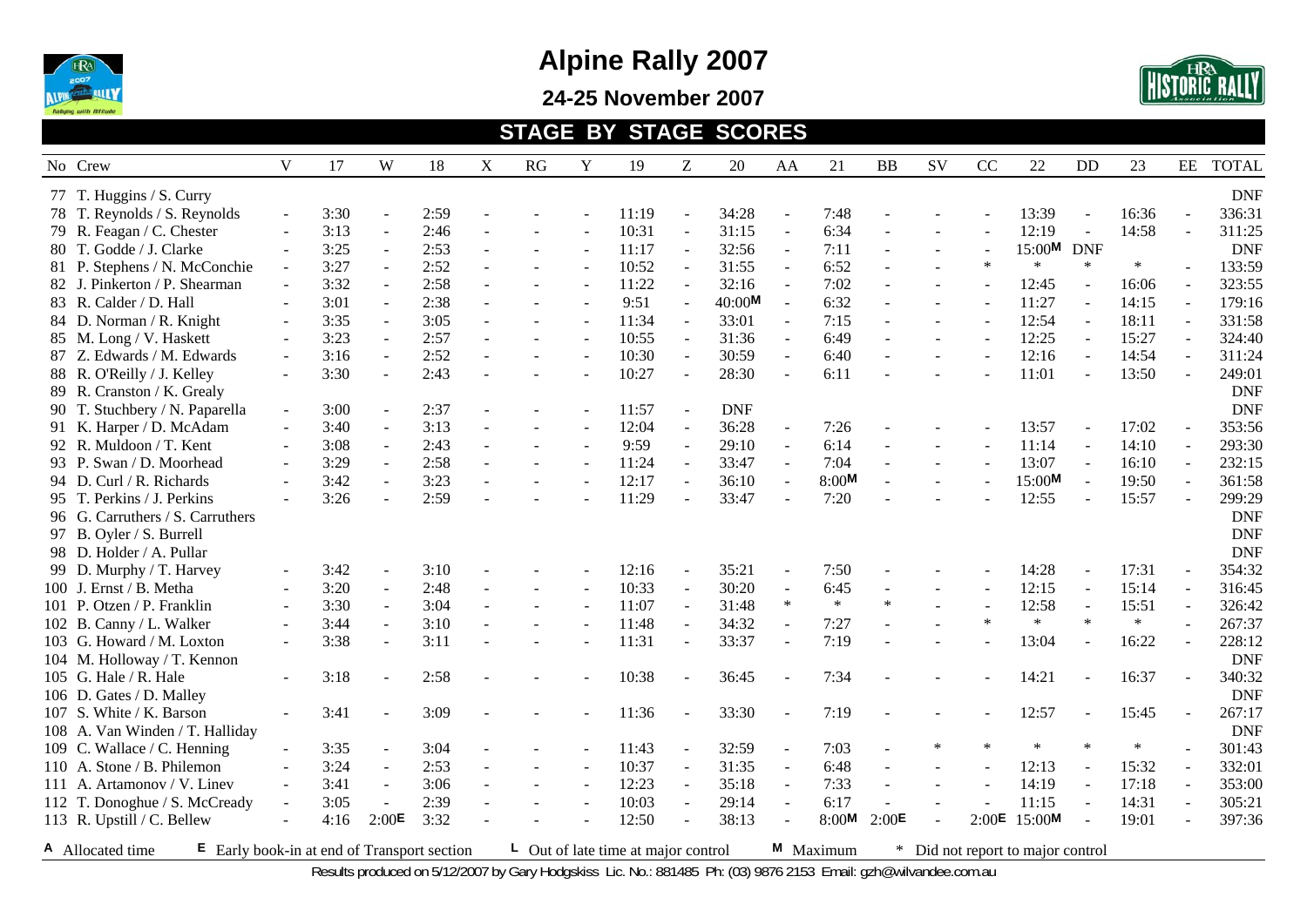

#### **24-25 November 2007**



#### **OUTRIGHT PROGRESSIVE PLACINGS**

| No Crew                         |            | $\overline{2}$ | $\overline{3}$ | 4          | 5              | 6              | $\tau$         | 8              | 9            | 10         | 11                       | 12               | 13               | 14             | 15             | 16               | 17               | 18             | 19             | 20             | 21             | 22             | 23             |
|---------------------------------|------------|----------------|----------------|------------|----------------|----------------|----------------|----------------|--------------|------------|--------------------------|------------------|------------------|----------------|----------------|------------------|------------------|----------------|----------------|----------------|----------------|----------------|----------------|
| 2 B. Semmens / D. Parry         | 12         | $\equiv 9$     | 5              | 6          | 6              | 5              | 5              | 5              | 6            | 6          | 3                        | $=1$             | 69               | 70             | 70             | 69               | 70               | 71             | 71             | 69             | 68             | <b>DNF</b>     |                |
| 3 K. Dirickx / T. Batten        | 11         | $=9$           | 6              | 5          | $\overline{4}$ | $=2$           | $=3$           | $=6$           | 8            | 8          | $\overline{\mathcal{A}}$ | 4                | 4                | 4              | 6              | 6                | 6                | 5              | $\overline{4}$ | 4              | 3              | 3              | 3              |
| 4 D. Snooks / M. de Vaus        | 1          | $\mathbf{1}$   | $\mathbf{1}$   | 3          | $\overline{2}$ | $\mathbf{1}$   | $\mathbf{1}$   | 1              | $\mathbf{1}$ | 1          |                          | $=1$             |                  | $\mathbf{1}$   | $\mathbf{1}$   | $\mathbf{1}$     | $\mathbf{1}$     |                |                |                | $\mathbf{1}$   | $\mathbf{1}$   | $\mathbf{1}$   |
| 5 J. Robison / S. Robison       | 15         | 13             | $=12$          | $=11$      | 12             | 11             | 12             | 11             | 11           | 10         | 8                        | 8                | 7                | 5              | $\overline{2}$ | $\overline{2}$   | $\overline{2}$   | $\overline{2}$ | $\overline{2}$ | $\overline{2}$ | $\overline{2}$ | $\overline{2}$ | $\overline{2}$ |
| 6 C. Murray / L. Ferme          | 3          | 3              | $\overline{2}$ |            | 9              | 9              | 9              | 8              | $\tau$       | $\tau$     | 5                        | 5                | $\boldsymbol{2}$ | $\,$ 8 $\,$    | $\,8\,$        | $\boldsymbol{7}$ | $\boldsymbol{7}$ |                | $\sqrt{6}$     | 5              | 5              | 5              | 5              |
| 7 A. Taylor / R. Smalley        | 19         | 18             | 14             | 14         | 14             | 13             | 18             | 17             | 15           | 13         | 10                       | 10               | 8                | $\overline{7}$ | $\tau$         | 8                | 8                | 8              | $= 8$          | 8              | 8              | 9              | 9              |
| 8 P. Batten / M. Batten         |            | $\overline{2}$ | $\mathfrak{Z}$ | 2          | $\mathbf{1}$   | <b>DNF</b>     |                |                |              |            |                          |                  |                  |                |                |                  |                  |                |                |                |                |                |                |
| 9 C. Stewart / M. James         |            |                | $=7$           | $=7$       | 5              | $\overline{4}$ | $=$ 3          | 3              | 4            | 4          | $\overline{2}$           | 3                | 3                | 3              | $\overline{4}$ | $=3$             | 3                | 3              | 3              | 3              | 4              | $\overline{4}$ |                |
| 10 J. David / G. Geelan         | $=$ 5      | 5              | 9              | 10         | 8              | $\tau$         | $\,8\,$        | 9              | 9            | 9          | 6                        | 6                | 5                | $\overline{2}$ | $\overline{3}$ | $=$ 3            | 4                | 6              |                | 9              | 9              | 8              | 8              |
| 11 W. Bell / N. Vardos          | $= 8$      | 8              | $=7$           | 4          | 3              | $=2$           | $\overline{2}$ | $\overline{2}$ | 2            | 2          | <b>DNF</b>               |                  |                  |                |                |                  |                  |                |                |                |                |                |                |
| 12 R. Leitis / R. Mules         | $=24$      | 20             | 20             | <b>DNF</b> |                |                |                |                |              |            |                          |                  |                  |                |                |                  |                  |                |                |                |                |                |                |
| 13 B. Middleton / A. Benefield  | 13         | 14             | 10             | 9          | 10             | 8              |                | $=6$           | 3            | 3          | 11                       | 11               | 10               | 9              | 9              | 9                | 9                |                | $=8$           |                |                |                |                |
| 14 G. Mammi / G. Sheeran        | 18         | 19             | 17             | 17         | 17             | 16             | 14             | 15             | 14           | 14         | 13                       | 13               | 11               | 11             | 11             | 11               | 11               | 11             | 11             | 11             | 12             | 12             | 12             |
| 15 G. Schofield / J. Moore      | $=5$       | $=11$          | $=12$          | <b>DNF</b> |                |                |                |                |              |            |                          |                  |                  |                |                |                  |                  |                |                |                |                |                |                |
| 16 D. Officer / K. Officer      | 28         | 26             | $=24$          | 83         | 79             | $=70$          | 62             | 58             | 42           | 38         | 31                       | 30               | 28               | 26             | 25             | 25               | 25               | 25             | 25             | 23             | 21             | 21             | 20             |
| 17 J. Monkhouse / D. Moscatt    | $= 8$      | 7              | $\overline{4}$ | $=7$       | $\tau$         | 6              | 6              | $\overline{4}$ | 5            | $\sqrt{5}$ |                          | $\boldsymbol{7}$ | 6                | 6              | 5              | 5                | 5                | $\overline{4}$ | 5              | 6              | 6              | 6              | 6              |
| 18 D. West / R. West            | 14         | 15             | 11             | $=11$      | 11             | 10             | 10             | 12             | 12           | 11         | 9                        | 9                | 9                | 10             | 10             | 10               | 10               | 10             | 10             | 10             | 10             | 10             | 10             |
| 19 R. Devenish / S. Kealey      | 17         | 17             | 18             | 15         | 16             | 17             | 15             | 14             | 13           | 12         | 12                       | 12               | 12               | 12             | 12             | 12               | 12               | 12             | 12             | 12             | 11             | 11             | 11             |
| 20 D. Brown / M. Foreshew       | $=22$      | $=21$          | 21             | 19         | 22             | 96             | 96             | 94             | 92           | 91         | 85                       | <b>DNF</b>       |                  |                |                |                  |                  |                |                |                |                |                |                |
| 21 J. Snooks / S. Middleton     | $=$ 8      | $=11$          | 67             | 76         | 71             | 61             | 52             | 41             | 27           | 25         | $=21$                    | 21               | 19               | 18             | 21             | 21               | 21               | 21             | 20             | 63             | 62             | 63             | 63             |
| 23 N. Whittenbury / D. Rudham   | $=26$      | $=24$          | $=22$          | 21         | 20             | 19             | 17             | 18             | 17           | 16         | 14                       | 14               | 13               | 14             | 15             | 15               | 15               | 15             | 15             | 15             | <b>DNF</b>     |                |                |
| 24 N. Cuthbert / J. Hunt        | 16         | 16             | 15             | 13         | 13             | 12             | 11             | 10             | 10           | 15         | 75                       | 74               | 73               | 73             | 75             | 73               | 73               | 75             | 75             | 73             | $72\,$         | 71             | <b>DNF</b>     |
| 25 M. Thompson / A. Tams        | $=22$      | 29             | 76             | 62         | 60             | $=47$          | 42             | 39             | 34           | 30         | 26                       | $=26$            | 25               | 25             | 26             | 26               | 26               | 26             | 24             | 22             | 22             | 20             | 25             |
| 26 G. Thompson / W. Brocklebank | $=34$      | $=30$          | 29             | 26         | 26             | 23             | 22             | 22             | 20           | <b>DNF</b> |                          |                  |                  |                |                |                  |                  |                |                |                |                |                |                |
| 27 S. Willett / M. Kelly        | 30         | 32             | 27             | 24         | 24             | 20             | 19             | 19             | 18           | 18         | 16                       | 16               | 15               | 15             | 14             | 14               | 14               | 14             | 14             | 14             | 14             | 14             | 14             |
| 28 G. Cugley / S. Plenderleith  | 33         | 33             | $=32$          | 28         | 27             | 24             | 24             | $=23$          | 22           | 21         | 20                       | 22               | 23               | 22             | 22             | 22               | 22               | 22             | 22             | 21             | 20             | 19             | 18             |
| 29 G. Gibson / J. Cole          | $=40$      | $=36$          | 34             | 35         | 36             | 35             | 32             | 36             | $=35$        | 31         | 29                       | 29               | 29               | 30             | 30             | 28               | 28               | 28             | 28             | 27             | 26             | 25             | 24             |
| 30 G. Heywood / P. Kent         | $=5$       | 6              | 16             | 16         | 15             | 14             | 13             | 13             | 41           | 37         | 33                       | 31               | 47               | 41             | 40             | 38               | 38               | 38             | 35             | 31             | 30             | 28             | 27             |
| 31 G. Fowler / W. Nietz         | 21         | $=21$          | $=24$          | 25         | 25             | 22             | 21             | 21             | 21           | 20         | 17                       | 18               | 17               | 17             | 17             | 17               | 17               | 17             | 16             | 16             | 15             | 16             | 23             |
| 32 T. Trewern / A. Ormesher     | 37         | 42             | 50             | 46         | 45             | $=40$          | 40             | 42             | 37           | $=41$      | 34                       | 33               | 30               | 29             | 29             | 29               | 29               | 29             | 29             | 28             | 27             | 26             | 22             |
| 33 D. Burn / S. Dunbar          | $=24$      | 28             | 26             | 22         | 21             | <b>DNF</b>     |                |                |              |            |                          |                  |                  |                |                |                  |                  |                |                |                |                |                |                |
| 34 G. Douglas / M. Gigney       | $=47$      | 47             | $=43$          | 43         | $=41$          | 39             | 34             | 31             | 30           | 28         | 24                       | 25               | 24               | 24             | 23             | 23               | 23               | 23             | 26             | 25             | 24             | 23             | <b>DNF</b>     |
| 35 G. Bakker / P. Rainer        | $=64$      | $=57$          | 46             | 44         | $=41$          | 33             | 29             | 26             | 26           | 83         | 76                       | <b>DNF</b>       |                  |                |                |                  |                  |                |                |                |                |                |                |
| 36 D. Roberts / P. Whiteley     | $=26$      | $=24$          | $=22$          | 20         | 19             | 18             | 16             | 16             | 16           | 17         | 15                       | 15               | 14               | 13             | 13             | 13               | 13               | 13             | 13             | 13             | 13             | 13             | -13            |
| 37 G. Duyvestyn / I. Buddery    | <b>DNF</b> |                |                |            |                |                |                |                |              |            |                          |                  |                  |                |                |                  |                  |                |                |                |                |                |                |
| 38 P. Riseborough / K. Kilsby   | 59         | $=52$          | 48             | 59         | 59             | 51             | $=50$          | <b>DNF</b>     |              |            |                          |                  |                  |                |                |                  |                  |                |                |                |                |                |                |
| 39 S. Ashton / R. Nixon         | 43         | 43             | 37             | 33         | 34             | 30             | $=30$          | 32             | 28           | 27         | 25                       | 24               | 21               | 21             | 20             | 20               | 20               | 20             | 21             | 20             | 19             | 17             | 16             |
|                                 |            |                |                |            |                |                |                |                |              |            |                          |                  |                  |                |                |                  |                  |                |                |                |                |                |                |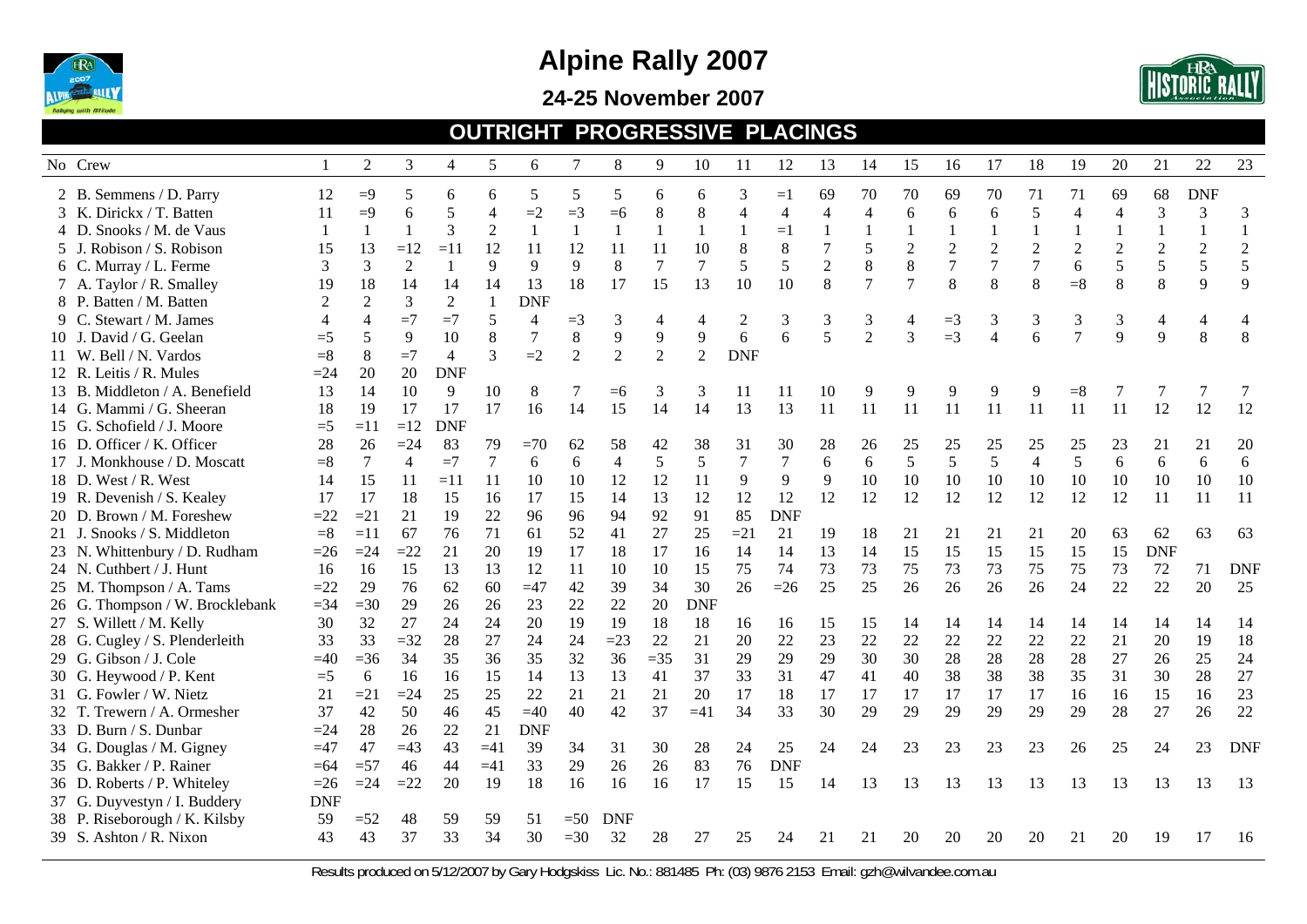

**24-25 November 2007** 



#### **OUTRIGHT PROGRESSIVE PLACINGS**

|       | No Crew                        |            | 2      | 3      | 4     | 5     | 6      |            | 8          | 9          | 10    | 11         | 12         | 13 | 14    | 15    | 16         | 17 | 18 | 19 | 20         | 21 | 22 | 23    |
|-------|--------------------------------|------------|--------|--------|-------|-------|--------|------------|------------|------------|-------|------------|------------|----|-------|-------|------------|----|----|----|------------|----|----|-------|
|       | 40 F. Horobin / P. Marando     | $=40$      | $=40$  | 38     | $=29$ | 29    | 25     | 23         | $=23$      | $=23$      | 22    | 19         | 19         | 20 | 19    | 19    | 19         | 19 | 19 | 18 | 19         | 18 | 18 | 17    |
|       | 41 H. Evans / S. Doughty       | $=51$      | 54     | 49     | 39    | 38    | $=31$  | $=30$      | 30         | <b>DNF</b> |       |            |            |    |       |       |            |    |    |    |            |    |    |       |
|       | 42 R. Dyer / G. Wallis         | $=51$      | $=$ 55 | 53     | 56    | 55    | 55     | 69         | <b>DNF</b> |            |       |            |            |    |       |       |            |    |    |    |            |    |    |       |
|       | 43 K. Cuttle / S. Cuttle       | $=38$      | $=40$  | $=32$  | $=29$ | $=30$ | 28     | $=25$      | 25         | $=23$      | 23    | $=21$      | 20         | 18 | 20    | 18    | 18         | 18 | 18 | 19 | 18         | 16 | 15 | 15    |
|       | 44 M. Lee / A. Gell            | $=47$      | 45     | 36     | 32    | $=30$ | 27     | 93         | 91         | 88         | 85    | 79         | <b>DNF</b> |    |       |       |            |    |    |    |            |    |    |       |
|       | 45 D. Fernie / G. Floyd        | 46         | 44     | 35     | 31    | 32    | $=31$  | 33         | 35         | $=35$      | 32    | 36         | <b>DNF</b> |    |       |       |            |    |    |    |            |    |    |       |
|       | 46 B. Brown / S. Brown         | $=64$      | $=62$  | 55     | 90    | 87    | 80     | 75         | 68         | 61         | 58    | 52         | 51         | 48 | 49    | $=43$ | 42         | 41 | 41 | 41 | 37         | 36 | 35 | 34    |
|       | 47 B. Ross / J. Hague          | 31         | $=30$  | 77     | 101   | 100   | 97     | 94         | 90         | 87         | 84    | 77         | 72         | 71 | 68    | 68    | <b>DNF</b> |    |    |    |            |    |    |       |
|       | 48 G. Wyatt / D. Allan         | 29         | 27     | 28     | 23    | 23    | 21     | 20         | 20         | 19         | 19    | 18         | 17         | 16 | 16    | 16    | 16         | 16 | 16 | 17 | 17         | 17 | 61 | 61    |
|       | 49 M. Welsh / R. Alexander     | $=62$      | 68     | $=60$  | 52    | 51    | 54     | 54         | 53         | 46         | 40    | 35         | 35         | 31 | 31    | 31    | 30         | 30 | 30 | 31 | 30         | 29 | 29 | 28    |
|       | 50 R. Hartmann / D. Smith      | $=60$      | $=60$  | $=$ 56 | 51    | 52    | $=52$  | 48         | 49         | <b>DNF</b> |       |            |            |    |       |       |            |    |    |    |            |    |    |       |
|       | 51 M. Richards / S. Richards   | 86         | 80     | 71     | 57    | 58    | $=47$  | 43         | 40         | 62         | 60    | 53         | 50         | 49 | 48    | $=43$ | 43         | 43 | 43 | 42 | 38         | 37 | 36 | 33    |
|       | 52 N. Testa / P. Nicholas      | $= 64$     | 67     | 81     | 70    | 67    | 64     | 59         | 59         | 52         | 50    | <b>DNF</b> |            |    |       |       |            |    |    |    |            |    |    |       |
|       | 53 K. Harper / G. Vaux         | $=62$      | $=62$  | $=60$  | 54    | 57    | 56     | 53         | 55         | 49         | 48    | 43         | 41         | 36 | 34    | 34    | 33         | 33 | 33 | 32 | 32         | 31 | 30 | 29    |
|       | 54 A. Upton / M. Laidlay       | $=71$      | 69     | 66     | 61    | 61    | 58     | 57         | 56         | $=47$      | 43    | 39         | 39         | 38 | 37    | 38    | 37         | 37 | 37 | 38 | 36         | 35 | 34 | 42    |
|       | 55 B. Watson / W. Gregson      | $=60$      | $=57$  | 62     | 64    | 64    | 59     | 56         | 50         | 53         | 49    | 40         | 38         | 35 | 36    | 36    | 35         | 35 | 35 | 36 | 47         | 46 | 45 | 44    |
|       | 56 O. Polanski / D. Prasad     | 44         | 51     | 58     | 60    | 62    | 57     | 55         | 51         | 50         | 45    | 41         | 42         | 37 | 38    | 39    | 39         | 39 | 40 | 40 | 39         | 38 | 37 | 35    |
|       | 57 A. Kovacevic / K. Cotter    | 50         | $=48$  | 47     | 48    | 48    | 45     | 47         | 46         | 64         | 62    | 55         | 52         | 50 | 50    | 50    | 49         | 49 | 49 | 49 | 46         | 45 | 44 | 43    |
|       | 58 A. Wilson / D. Willson      | $=55$      | 65     | 63     | 58    | 56    | $=47$  | 46         | 44         | 40         | 36    | 32         | 34         | 32 | 32    | 32    | 31         | 31 | 31 | 30 | 29         | 28 | 27 | 26    |
|       | 59 S. Mitchell / A. Hall       | <b>DNF</b> |        |        |       |       |        |            |            |            |       |            |            |    |       |       |            |    |    |    |            |    |    |       |
|       | 60 A. Crane / D. Anderson      | $=40$      | $=36$  | 30     | 27    | 28    | 26     | $=25$      | 29         | 29         | 26    | 27         | $=26$      | 27 | 28    | 28    | <b>DNF</b> |    |    |    |            |    |    |       |
|       | 61 J. Hawkins / D. Opie        | $=75$      | 77     | $=73$  | 72    | 70    | 66     | 65         | 63         | 57         | 55    | 49         | 46         | 40 | 40    | 47    | 47         | 47 | 46 | 45 | 45         | 44 | 42 | 39    |
|       | 62 C. Snell / G. McGrath       | $=71$      | 72     | 64     | $=67$ | 68    | 65     | 61         | 62         | 56         | 54    | 50         | $=48$      | 44 | $=44$ | 45    | 45         | 46 | 45 | 48 | 44         | 43 | 43 | $=40$ |
|       | 63 S. Crane / A. Thomas        | 84         | 84     | $=78$  | 73    | $=72$ | 67     | 63         | 61         | 55         | 53    | 42         | 37         | 34 | 35    | 35    | 34         | 34 | 34 | 34 | 33         | 32 | 32 | 32    |
|       | 64 R. Allan / S. Allan         | 20         | 23     | 19     | 18    | 18    | 15     | <b>DNF</b> |            |            |       |            |            |    |       |       |            |    |    |    |            |    |    |       |
|       | 65 G. Kendrick / R. Gottschalk | 32         | 39     | $=$ 39 | 42    | 43    | $=$ 37 | 37         | 37         | 38         | 39    | <b>DNF</b> |            |    |       |       |            |    |    |    |            |    |    |       |
|       | 66 R. Woollard / R. Woollard   | $=47$      | $=48$  | 45     | 40    | $=39$ | 36     | 35         | 33         | 31         | 34    | <b>DNF</b> |            |    |       |       |            |    |    |    |            |    |    |       |
| 67 D. | . Corben / C. Paroissien       | 74         | $=70$  | 65     | 55    | $=53$ | 50     | 49         | 52         | 51         | 47    | 45         | 43         | 43 | 43    | 42    | 41         | 42 | 42 | 43 | 40         | 39 | 38 | 36    |
|       | 68 D. White / J. Rawson        | 45         | 46     | $=39$  | $=36$ | $=39$ | $= 37$ | 36         | 34         | 32         | 29    | 28         | 28         | 26 | 27    | 27    | 27         | 27 | 27 | 27 | 26         | 25 | 24 | 21    |
|       | 69 T. Reed / B. Reed           | 88         | 86     | 82     | 74    | 74    | 69     | 64         | 65         | 58         | 56    | 47         | $=44$      | 39 | 39    | 37    | 36         | 36 | 36 | 37 | 35         | 34 | 33 | 31    |
|       | 72 L. Thorpe / K. Brookes      | $=78$      | 78     | 87     | 77    | 75    | 72     | 68         | 66         | 63         | 61    | 56         | 55         | 53 | 53    | 53    | 52         | 52 | 52 | 52 | 49         | 48 | 47 | 46    |
|       | 73 D. Lawrance / D. Webb       | $=57$      | $=57$  | $=$ 56 | 53    | $=53$ | $=52$  | $=50$      | 47         | 44         | 51    | 46         | $=48$      | 46 | 46    | 46    | 44         | 45 | 47 | 47 | 41         | 41 | 41 | $=40$ |
|       | 74 N. Senior / D. Gallacher    | $=67$      | $=60$  | 52     | 50    | 50    | 46     | 45         | 48         | 43         | $=41$ | 44         | $=44$      | 70 | 71    | 71    | 67         | 67 | 67 | 67 | 65         | 65 | 68 | 67    |
|       | 75 J. Carney / R. Day          | 80         | 79     | $=73$  | $=67$ | 101   | 98     | 97         | 95         | 93         | 92    | 86         | 80         | 79 | 78    | 77    | 74         | 74 | 73 | 73 | 71         | 70 | 69 | 68    |
|       | 76 A. Peart / K. Woods         | 82         | 82     | 75     | 71    | $=72$ | $=70$  | 67         | 67         | 59         | 57    | 51         | 53         | 51 | 51    | 51    | 50         | 50 | 50 | 50 | <b>DNF</b> |    |    |       |
|       | 77 T. Huggins / S. Curry       | $=51$      | $=52$  | 41     | 41    | 44    | 42     | 41         | 43         | 39         | 35    | <b>DNF</b> |            |    |       |       |            |    |    |    |            |    |    |       |
|       | 78 T. Reynolds / S. Reynolds   | 92         | 91     | 85     | 81    | 82    | 81     | 78         | 72         | 70         | 68    | $=64$      | 64         | 59 | 58    | 58    | 57         | 57 | 57 | 57 | 56         | 54 | 52 | 51    |
|       |                                |            |        |        |       |       |        |            |            |            |       |            |            |    |       |       |            |    |    |    |            |    |    |       |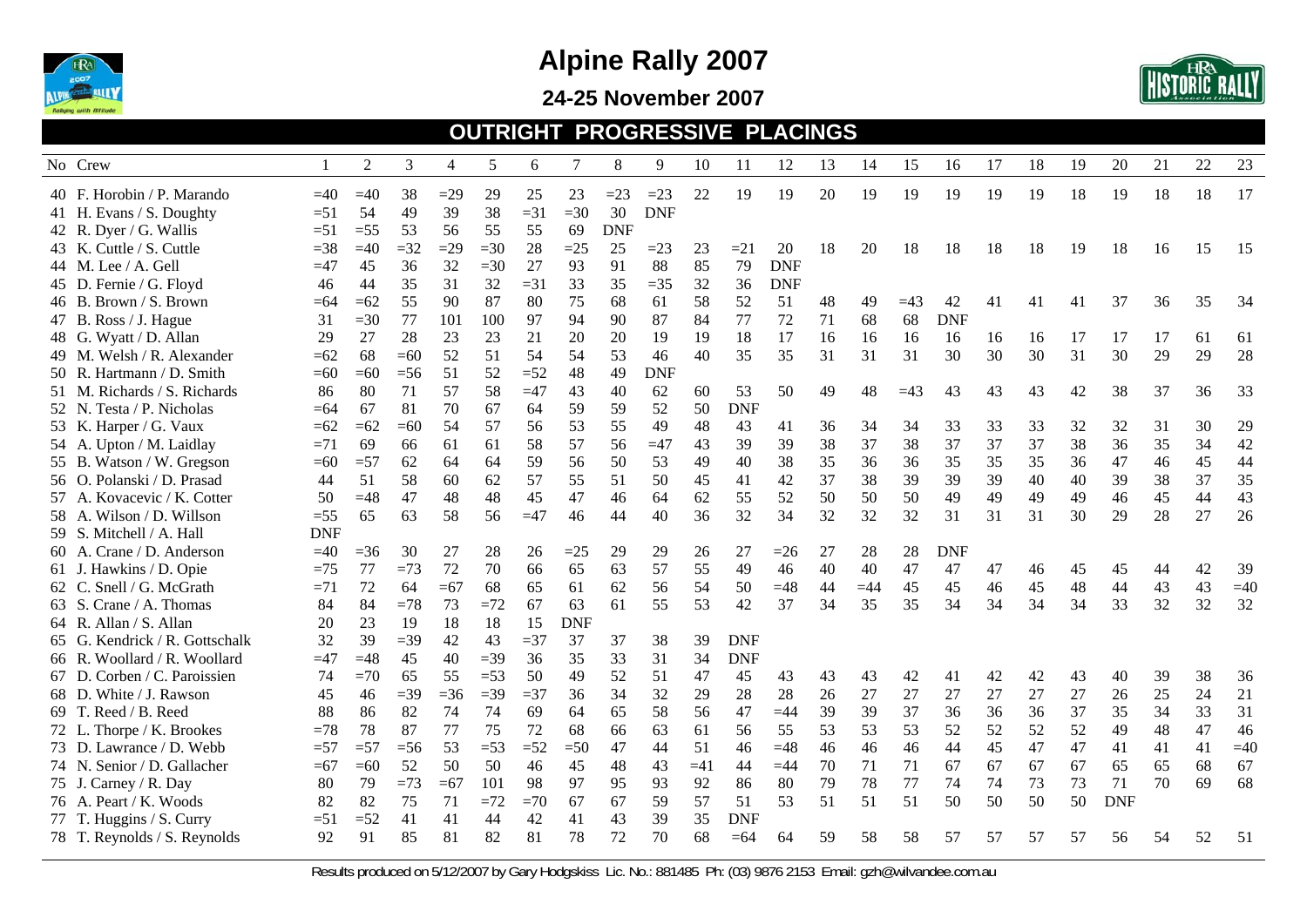

**24-25 November 2007** 



#### **OUTRIGHT PROGRESSIVE PLACINGS**

| No Crew                          |        | 2      | 3     | 4     | 5   | 6          | 7     | 8  | 9     | 10 | 11         | 12         | 13         | 14    | 15 | 16         | 17 | 18 | 19 | 20         | 21 | 22 | 23         |
|----------------------------------|--------|--------|-------|-------|-----|------------|-------|----|-------|----|------------|------------|------------|-------|----|------------|----|----|----|------------|----|----|------------|
| 79 R. Feagan / C. Chester        | $=67$  | $=70$  | 68    | 63    | 63  | 60         | 58    | 54 | 54    | 52 | 48         | 47         | 45         | 47    | 48 | 46         | 44 | 44 | 44 | $=42$      | 40 | 39 | 38         |
| 80 T. Godde / J. Clarke          | $=75$  | 75     | 104   | 102   | 102 | 99         | 98    | 96 | 94    | 93 | 87         | 81         | 80         | 80    | 79 | 76         | 76 | 76 | 76 | 74         | 73 | 72 | <b>DNF</b> |
| 81 P. Stephens / N. McConchie    | 89     | $= 87$ | 84    | $=78$ | 78  | 77         | 83    | 89 | 89    | 88 | 82         | 79         | 78         | 79    | 80 | 77         | 77 | 77 | 77 | 75         | 74 | 73 | 71         |
| 82 J. Pinkerton / P. Shearman    | 83     | 83     | 83    | $=78$ | 77  | 73         | $=73$ | 70 | 65    | 63 | 57         | 56         | 54         | 54    | 54 | 53         | 53 | 53 | 53 | 50         | 49 | 48 | 47         |
| 83 R. Calder / D. Hall           | $=$ 55 | 64     | 54    | 47    | 47  | $=40$      | 38    | 57 | 86    | 87 | 81         | 78         | 77         | 77    | 78 | 75         | 75 | 74 | 74 | 72         | 71 | 70 | 69         |
| 84 D. Norman / R. Knight         | $=95$  | 93     | 89    | 84    | 83  | 79         | 77    | 73 | $=68$ | 67 | 60         | 57         | 55         | 55    | 56 | 55         | 55 | 55 | 55 | 52         | 51 | 50 | 49         |
| 85 M. Long / V. Haskett          | $=71$  | $=73$  | 72    | 69    | 69  | 68         | 76    | 81 | 74    | 72 | $=64$      | 62         | 56         | 56    | 55 | 54         | 54 | 54 | 54 | 51         | 50 | 49 | 48         |
| 87 Z. Edwards / M. Edwards       | 77     | $=73$  | 59    | 49    | 49  | 44         | 44    | 45 | $=47$ | 46 | 38         | 40         | 41         | $=44$ | 49 | 48         | 48 | 48 | 46 | $=42$      | 42 | 40 | 37         |
| 88 R. O'Reilly / J. Kelley       | $=34$  | 34     | $=78$ | 97    | 92  | 90         | 95    | 93 | 91    | 90 | 84         | 77         | 76         | 76    | 74 | 71         | 71 | 70 | 70 | 68         | 67 | 66 | 64         |
| 89 R. Cranston / K. Grealy       | 102    | 101    | 98    | 94    | 93  | 89         | 86    | 83 | 80    | 77 | 69         | <b>DNF</b> |            |       |    |            |    |    |    |            |    |    |            |
| 90 T. Stuchbery / N. Paparella   | $=57$  | $=55$  | 51    | 45    | 46  | 43         | 39    | 38 | 33    | 33 | 30         | 32         | 33         | 33    | 33 | 32         | 32 | 32 | 33 | <b>DNF</b> |    |    |            |
| 91 K. Harper / D. McAdam         | 105    | 104    | 101   | 99    | 97  | 93         | 89    | 86 | 82    | 78 | 70         | 68         | 64         | 63    | 63 | 62         | 62 | 62 | 62 | 60         | 58 | 55 | 54         |
| 92 R. Muldoon / T. Kent          | $=51$  | $=48$  | 42    | $=36$ | 37  | 34         | 28    | 27 | 25    | 24 | 23         | 23         | 22         | 23    | 24 | 24         | 24 | 24 | 23 | 24         | 23 | 22 | 19         |
| 93 P. Swan / D. Moorhead         | 87     | $= 87$ | 106   | 104   | 104 | 101        | 100   | 98 | 96    | 95 | 89         | 83         | 81         | 81    | 81 | 78         | 78 | 78 | 78 | 76         | 75 | 74 | 70         |
| 94 D. Curl / R. Richards         | 99     | 98     | 95    | 91    | 99  | 95         | 91    | 87 | 84    | 81 | 73         | 70         | 67         | 66    | 66 | 64         | 64 | 64 | 64 | 61         | 59 | 57 | 56         |
| 95 T. Perkins / J. Perkins       | 94     | 94     | 90    | 87    | 86  | 82         | 80    | 75 | 72    | 71 | 63         | 63         | 58         | 69    | 69 | 66         | 66 | 66 | 66 | 64         | 63 | 62 | 59         |
| 96 G. Carruthers / S. Carruthers | 101    | 100    | 97    | 92    | 89  | 84         | 81    | 82 | 78    | 75 | 67         | <b>DNF</b> |            |       |    |            |    |    |    |            |    |    |            |
| 97 B. Oyler / S. Burrell         | $=78$  | 92     | 91    | 85    | 84  | 78         | 72    | 78 | 73    | 70 | <b>DNF</b> |            |            |       |    |            |    |    |    |            |    |    |            |
| 98 D. Holder / A. Pullar         | $=$ 34 | 35     | 31    | 34    | 33  | <b>DNF</b> |       |    |       |    |            |            |            |       |    |            |    |    |    |            |    |    |            |
| 99 D. Murphy / T. Harvey         | 98     | 99     | 96    | 95    | 95  | 91         | 88    | 85 | 83    | 80 | 71         | 67         | 65         | 64    | 64 | 63         | 63 | 63 | 63 | 59         | 57 | 56 | 55         |
| 100 J. Ernst / B. Metha          | -81    | 81     | 70    | 66    | 66  | 62         | 60    | 60 | 60    | 59 | 54         | 54         | 52         | 52    | 52 | 51         | 51 | 51 | 51 | 48         | 47 | 46 | 45         |
| 101 P. Otzen / P. Franklin       | 70     | 76     | 80    | 75    | 76  | 74         | 71    | 69 | 66    | 64 | 58         | 58         | 60         | 60    | 59 | 59         | 59 | 59 | 60 | 55         | 61 | 60 | 58         |
| 102 B. Canny / L. Walker         | 93     | 96     | 94    | 89    | 90  | 85         | 82    | 79 | 76    | 86 | 80         | 73         | 72         | 72    | 72 | 68         | 68 | 68 | 68 | 66         | 64 | 65 | 65         |
| 103 G. Howard / M. Loxton        | $=95$  | 97     | 92    | 88    | 88  | 86         | 84    | 80 | 77    | 74 | 78         | 75         | 74         | 75    | 76 | 72         | 72 | 72 | 72 | 70         | 69 | 67 | 66         |
| 104 M. Holloway / T. Kennon      | 104    | 105    | 102   | 98    | 96  | 92         | 87    | 84 | 81    | 79 | 72         | 69         | 66         | 65    | 65 | <b>DNF</b> |    |    |    |            |    |    |            |
| 105 G. Hale / R. Hale            | 100    | 102    | 99    | 96    | 94  | 87         | 85    | 77 | 75    | 73 | 66         | 65         | 61         | 59    | 60 | 58         | 58 | 58 | 58 | 57         | 55 | 53 | 52         |
| 106 D. Gates / D. Malley         | 90     | 90     | 88    | 82    | 81  | 76         | 70    | 74 | 71    | 69 | 59         | 60         | <b>DNF</b> |       |    |            |    |    |    |            |    |    |            |
| 107 S. White / K. Barson         | 103    | 103    | 100   | 93    | 91  | 88         | 92    | 92 | 90    | 89 | 83         | 76         | 75         | 74    | 73 | 70         | 69 | 69 | 69 | 67         | 66 | 64 | 62         |
| 108 A. Van Winden / T. Halliday  | 85     | 85     | 105   | 103   | 103 | 100        | 99    | 97 | 95    | 94 | 88         | 82         | <b>DNF</b> |       |    |            |    |    |    |            |    |    |            |
| 109 C. Wallace / C. Henning      | 91     | 89     | 86    | 80    | 80  | 75         | $=73$ | 71 | 67    | 65 | 61         | 59         | 57         | 57    | 57 | 56         | 56 | 56 | 56 | 53         | 52 | 59 | 60         |
| 110 A. Stone / B. Philemon       | $=67$  | 66     | 69    | 65    | 65  | 63         | 66    | 64 | $=68$ | 66 | 62         | 61         | 62         | 61    | 61 | 60         | 60 | 60 | 59 | 54         | 53 | 51 | 50         |
| 111 A. Artamonov / V. Linev      | $=95$  | 95     | 93    | 86    | 85  | 83         | 79    | 76 | 79    | 76 | 68         | 66         | 63         | 62    | 62 | 61         | 61 | 61 | 61 | 58         | 56 | 54 | 53         |
| 112 T. Donoghue / S. McCready    | $=38$  | $=36$  | $=43$ | 38    | 35  | 29         | 27    | 28 | 45    | 44 | 37         | 36         | 42         | 42    | 41 | 40         | 40 | 39 | 39 | 34         | 33 | 31 | 30         |
| 113 R. Upstill / C. Bellew       | 106    | 106    | 103   | 100   | 98  | 94         | 90    | 88 | 85    | 82 | 74         | 71         | 68         | 67    | 67 | 65         | 65 | 65 | 65 | 62         | 60 | 58 | 57         |
|                                  |        |        |       |       |     |            |       |    |       |    |            |            |            |       |    |            |    |    |    |            |    |    |            |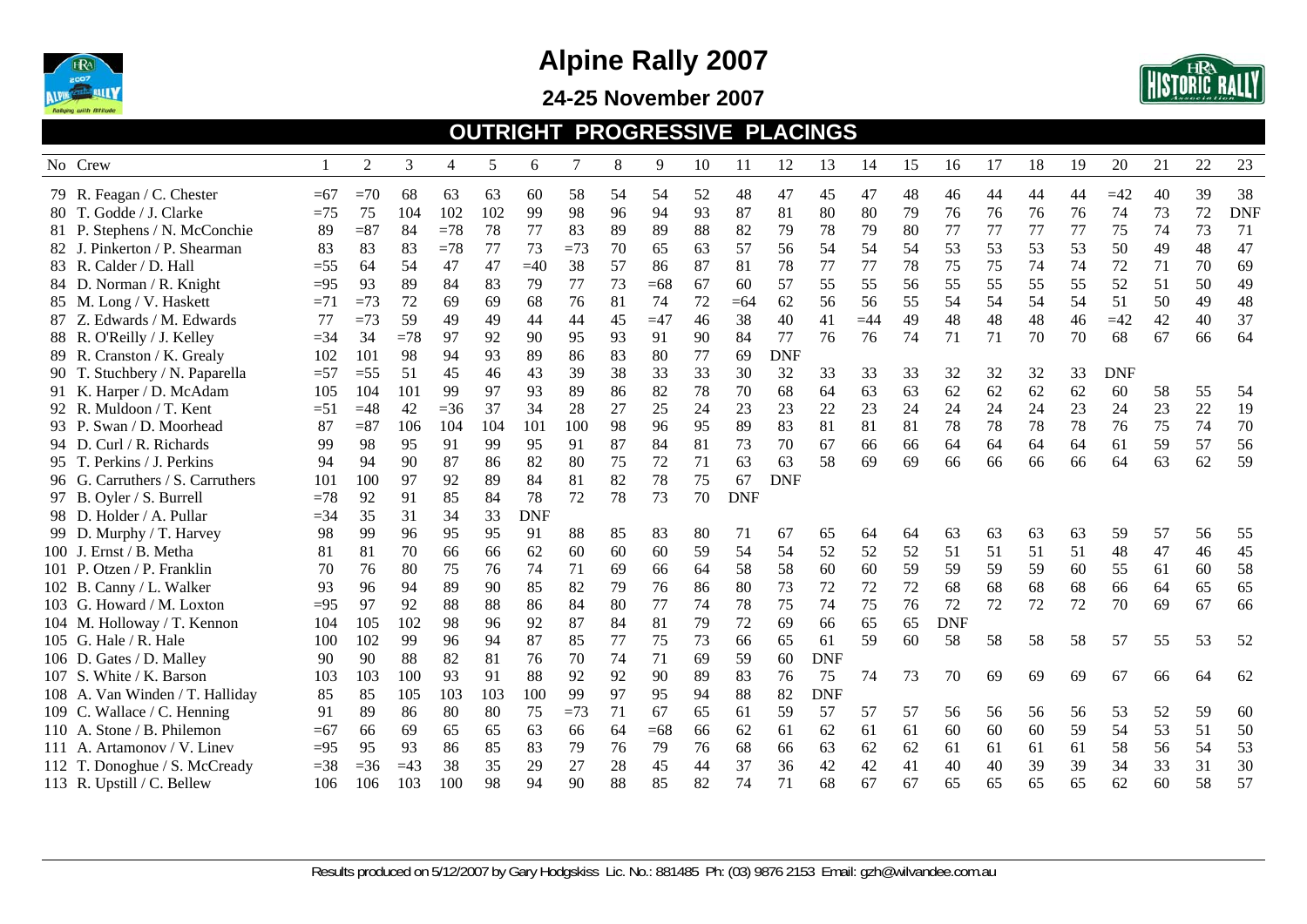

**24-25 November 2007** 



#### **GRADE PROGRESSIVE PLACINGS**

| Grade A: (Grade A driver with any grade navigator)                                                                                                                                                                    | <b>DNF</b><br>24<br>25                                          |
|-----------------------------------------------------------------------------------------------------------------------------------------------------------------------------------------------------------------------|-----------------------------------------------------------------|
|                                                                                                                                                                                                                       |                                                                 |
| 2 B. Semmens / D. Parry<br>5<br>25<br>25<br>11<br>$=$ 8<br>6<br>6<br>5<br>5<br>3<br>25<br>25<br>25<br>25<br>25<br>5<br>6<br>$=1$<br>6                                                                                 |                                                                 |
| 5<br>$=2$<br>6<br>$\overline{4}$<br>$\,8\,$<br>8<br>$\overline{\mathbf{4}}$<br>$\overline{4}$<br>5<br>$= 8$<br>6<br>$=3$<br>$=6$<br>4<br>$\overline{4}$<br>6<br>6<br>$\overline{4}$<br>3 K. Dirickx / T. Batten<br>10 | $\mathfrak{Z}$<br>$\overline{\mathcal{L}}$<br>3<br>3            |
| 3<br>4 D. Snooks / M. de Vaus<br>$\mathbf{1}$<br>$\overline{2}$<br>-1<br>$\mathbf{1}$<br>$\mathbf{1}$<br>$\mathbf{1}$<br>$=1$<br>-1<br>$\mathbf{1}$<br>$\mathbf{1}$<br>1<br>$\mathbf{1}$<br>1<br>1                    | $\mathbf{1}$<br>$\mathbf{1}$<br>$\mathbf{1}$                    |
| 10<br>8<br>$\,8\,$<br>$\overline{2}$<br>$\overline{c}$<br>$\sqrt{2}$<br>$\sqrt{2}$<br>5 J. Robison / S. Robison<br>12<br>$=11$<br>12<br>11<br>10<br>10<br>5<br>$\overline{c}$<br>14<br>$=12$<br>11                    | $\sqrt{2}$<br>$\overline{2}$<br>$\overline{2}$<br>$\mathfrak 2$ |
| $\overline{2}$<br>$\,8\,$<br>$\overline{7}$<br>$\overline{2}$<br>9<br>5<br>5<br>8<br>$\tau$<br>$\overline{7}$<br>3<br>3<br>9<br>9<br>8<br>$\tau$<br>6<br>6 C. Murray / L. Ferme<br>7                                  | 5<br>5<br>5<br>5                                                |
| 8<br>$\overline{7}$<br>8<br>8<br>14<br>13<br>10<br>$\overline{7}$<br>8<br>$= 8$<br>17<br>13<br>13<br>12<br>15<br>14<br>14<br>10<br>7 A. Taylor / R. Smalley<br>16                                                     | 8<br>9<br>$\,8\,$<br>9                                          |
| 3<br>$\overline{2}$<br><b>DNF</b><br>8 P. Batten / M. Batten<br>2<br>$\mathbf{1}$<br>2                                                                                                                                |                                                                 |
| 9 C. Stewart / M. James<br>$=7$<br>$=7$<br>5<br>$\overline{4}$<br>3<br>$\overline{2}$<br>3<br>3<br>3<br>3<br>4<br>4<br>$=3$<br>4<br>4<br>3<br>$\overline{4}$<br>3<br>$=$ 3                                            | 3<br>$\overline{4}$<br>4<br>4                                   |
| 5<br>$8\,$<br>$\overline{2}$<br>3<br>8<br>$\overline{7}$<br>9<br>9<br>$\overline{9}$<br>6<br>6<br>$=3$<br>6<br>10 J. David / G. Geelan<br>5<br>9<br>10<br>$\overline{4}$<br>$=5$                                      | 9<br>8<br>8<br>9                                                |
| $\overline{2}$<br>$\overline{2}$<br><b>DNF</b><br>11 W. Bell / N. Vardos<br>$=7$<br>$\overline{4}$<br>3<br>$=2$<br>$\overline{2}$<br>2<br>$=7$<br>7                                                                   |                                                                 |
| <b>DNF</b><br>12 R. Leitis / R. Mules<br>18<br>18<br>$=20$                                                                                                                                                            |                                                                 |
| 13 B. Middleton / A. Benefield<br>13<br>10<br>9<br>12<br>10<br>8<br>3<br>3<br>10<br>9<br>9<br>9<br>$= 8$<br>11<br>9<br>$=6$<br>11                                                                                     | 7<br>7<br>7<br>7                                                |
| 13<br>13<br>15<br>15<br>14<br>12<br>14<br>13<br>13<br>11<br>11<br>11<br>14 G. Mammi / G. Sheeran<br>17<br>15<br>11<br>11<br>11<br>11<br>16                                                                            | 12<br>12<br>12<br>11                                            |
| 15 G. Schofield / J. Moore<br>$=5$<br><b>DNF</b><br>$=10$<br>$=12$                                                                                                                                                    |                                                                 |
| 23<br>22<br>21<br>16 D. Officer / K. Officer<br>34<br>34<br>31<br>28<br>28<br>24<br>24<br>22<br>22<br>20<br>20<br>20<br>20<br>20<br>20                                                                                | 19<br>18<br>17<br>17<br>17                                      |
| $\boldsymbol{7}$<br>5<br>$\overline{7}$<br>5<br>5<br>$=7$<br>$\tau$<br>$\overline{4}$<br>5<br>6<br>5<br>5<br>17 J. Monkhouse / D. Moscatt<br>6<br>$\overline{4}$<br>$=7$<br>6<br>6<br>6<br>$\overline{4}$             | 6<br>6<br>6<br>6                                                |
| 9<br>18 D. West / R. West<br>9<br>9<br>10<br>10<br>10<br>13<br>14<br>$=11$<br>11<br>10<br>11<br>11<br>11<br>10<br>10<br>10<br>11<br>10                                                                                | 10<br>10<br>10<br>10                                            |
| 12<br>12<br>12<br>12<br>12<br>19 R. Devenish / S. Kealey<br>15<br>15<br>15<br>12<br>12<br>12<br>12<br>12<br>12<br>12<br>14<br>14<br>13<br>16                                                                          | 12<br>11<br>11<br>11                                            |
| 32<br>30<br><b>DNF</b><br>20 D. Brown / M. Foreshew<br>19<br>19<br>19<br>17<br>19<br>31<br>29<br>29<br>28                                                                                                             |                                                                 |
| 33<br>21 J. Snooks / S. Middleton<br>$=7$<br>33<br>30<br>24<br>23<br>19<br>17<br>$=10$<br>36<br>19<br>$=17$<br>16<br>15<br>17<br>17<br>17<br>17                                                                       | 22<br>16<br>24<br>23<br>23                                      |
| 22<br>21<br>20<br>18<br>15<br>14<br>13<br>13<br>14<br>14<br>14<br>23 N. Whittenbury / D. Rudham<br>17<br>16<br>14<br>15<br>15<br>14<br>14<br>14                                                                       | 14<br><b>DNF</b>                                                |
| 20<br>15<br>13<br>27 S. Willett / M. Kelly<br>24<br>24<br>23<br>20<br>17<br>16<br>15<br>14<br>14<br>13<br>13<br>13<br>13<br>16<br>16<br>16                                                                            | 13<br>13<br>13<br>13                                            |
| 21<br>25<br>25<br>$=24$<br>21<br>18<br>17<br>18<br>18<br>18<br>18<br>18<br>18<br>18<br>28 G. Cugley / S. Plenderleith<br>17<br>17<br>17<br>18<br>16                                                                   | 16<br>17<br>16<br>16                                            |
| 26<br>22<br>21<br>27<br>26<br>26<br>23<br>20<br>$=22$<br>22<br>21<br>21<br>21<br>21<br>21<br>21<br>21<br>21<br>29 G. Gibson / J. Cole<br>26                                                                           | 18<br>20<br>19<br>19                                            |
| 22<br>18<br><b>DNF</b><br>33 D. Burn / S. Dunbar<br>23<br>19<br>$=20$                                                                                                                                                 |                                                                 |
| 31<br>30<br>24<br>34 G. Douglas / M. Gigney<br>$=30$<br>27<br>27<br>22<br>19<br>21<br>21<br>19<br>20<br>19<br>19<br>19<br>19<br>19<br>19<br>20                                                                        | 18<br>18<br><b>DNF</b><br>19                                    |
| 39 S. Ashton / R. Nixon<br>20<br>20<br>20<br>20<br>19<br>17<br>17<br>28<br>29<br>25<br>25<br>21<br>19<br>17<br>16<br>16<br>16<br>16<br>28                                                                             | 15<br>16<br>15<br>15                                            |
| 32<br>31<br>30<br>29<br>26<br>29<br><b>DNF</b><br>42 R. Dyer / G. Wallis<br>32                                                                                                                                        |                                                                 |
| 27<br>$=24$<br>22<br>$=22$<br>20<br>43 K. Cuttle / S. Cuttle<br>18<br>18<br>18<br>15<br>15<br>15<br>26<br>18<br>$=17$<br>15<br>16<br>15<br>16                                                                         | 15<br>15<br>14<br>14<br>14                                      |
| 28<br>$=22$<br>30<br>28<br>27<br>30<br>24<br>19<br>29<br>28<br><b>DNF</b><br>44 M. Lee / A. Gell<br>$=30$                                                                                                             |                                                                 |
| 27<br>23<br>24<br>22<br>21<br>$=22$<br>23<br>23<br><b>DNF</b><br>45 D. Fernie / G. Floyd<br>29<br>29<br>21                                                                                                            |                                                                 |
| 32<br>28<br>25<br>24<br><b>DNF</b><br>50 R. Hartmann / D. Smith<br>$=33$<br>34<br>28<br>23                                                                                                                            |                                                                 |
| 30<br>35<br>35<br>33<br>29<br>27<br>25<br>26<br>26<br>53 K. Harper / G. Vaux<br>$25\,$<br>22<br>$22\,$<br>22<br>22<br>22<br>26<br>26<br>23<br>22                                                                      | 21<br>20<br>20<br>19                                            |
| 24<br>24<br>24<br>24<br>24<br>24<br>54 A. Upton / M. Laidlay<br>35<br>31<br>31<br>28<br>27<br>27<br>25<br>25<br>24<br>24<br>24<br>36<br>36                                                                            | 22<br>20<br>21<br>21                                            |
| 32<br>27<br>22<br>23<br>23<br>55 B. Watson / W. Gregson<br>33<br>34<br>32<br>29<br>26<br>25<br>27<br>25<br>23<br>23<br>23<br>23<br>23<br>$=$ 33                                                                       | 23<br>22<br>21<br>22                                            |
| 13<br>64 R. Allan / S. Allan<br>18<br>20<br>17<br>16<br>16<br><b>DNF</b>                                                                                                                                              |                                                                 |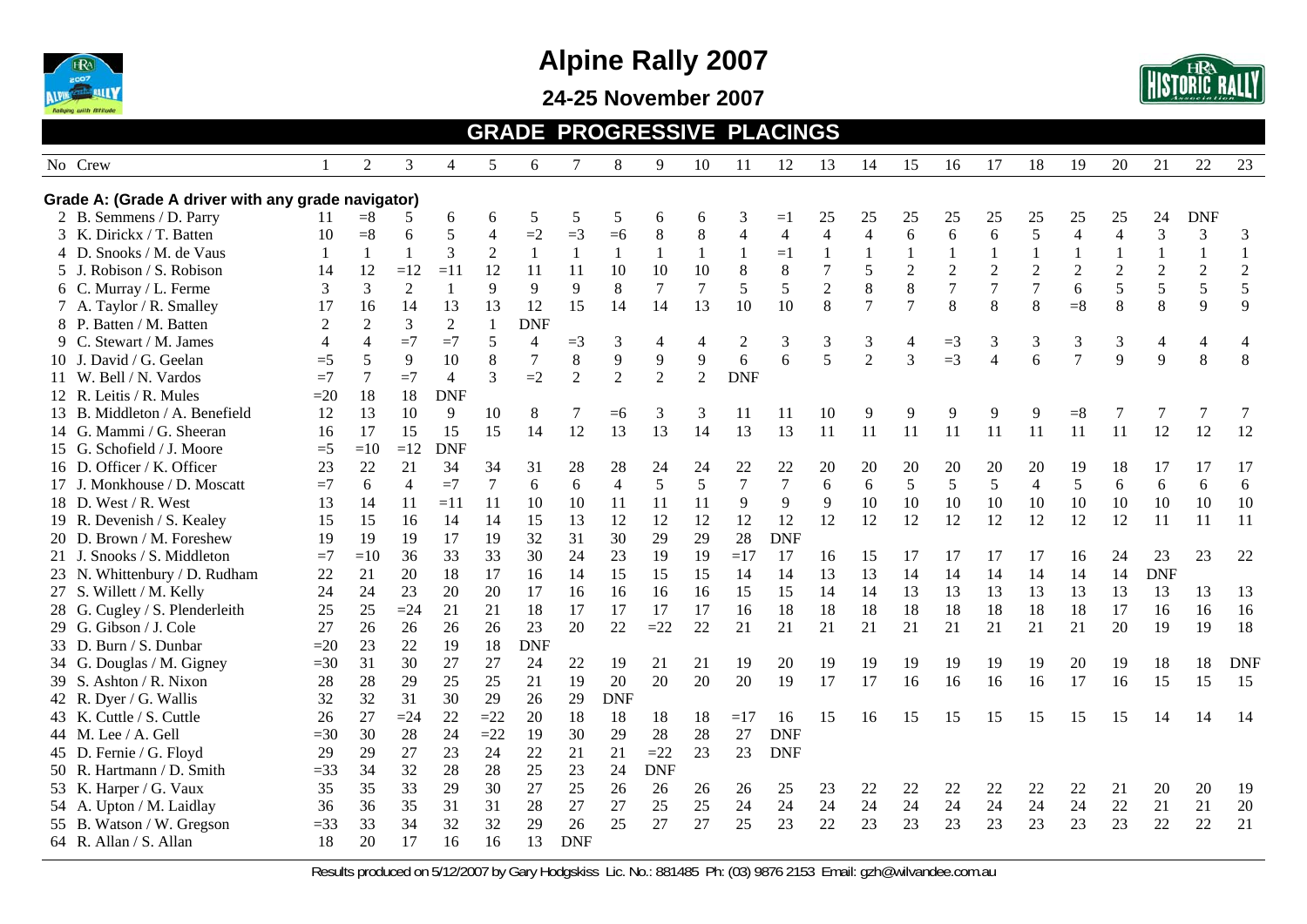

**24-25 November 2007** 



#### **GRADE PROGRESSIVE PLACINGS**

| No Crew                                            |                | $\overline{c}$ | 3              | 4              | 5              | 6              | $\tau$         | 8              | 9              | 10             | 11               | 12               | 13             | 14                          | 15             | 16               | 17                          | 18                          | 19             | 20             | 21             | 22             | 23             |
|----------------------------------------------------|----------------|----------------|----------------|----------------|----------------|----------------|----------------|----------------|----------------|----------------|------------------|------------------|----------------|-----------------------------|----------------|------------------|-----------------------------|-----------------------------|----------------|----------------|----------------|----------------|----------------|
| Grade B: (Grade B driver with any grade navigator) |                |                |                |                |                |                |                |                |                |                |                  |                  |                |                             |                |                  |                             |                             |                |                |                |                |                |
| 24 N. Cuthbert / J. Hunt                           |                |                |                |                |                |                |                |                |                |                | 20               | 21               | 21             | 21                          | 21             | 19               | 19                          | 19                          | 19             | 19             | 19             | 19             | <b>DNF</b>     |
| 25 M. Thompson / A. Tams                           | $\overline{A}$ | 6              | 19             | 17             | 17             | $=14$          | 12             | 11             | 8              | 5              | $\overline{4}$   | $\overline{4}$   | $\overline{4}$ | $\overline{4}$              | $\overline{4}$ | $\overline{4}$   | $\overline{4}$              | $\overline{4}$              | $\overline{4}$ | 4              | $\overline{4}$ | 3              | $\overline{4}$ |
| 26 G. Thompson / W. Brocklebank                    | 9              | $=7$           | 6              | 6              | 6              | 6              | 6              | 6              | $\overline{4}$ | <b>DNF</b>     |                  |                  |                |                             |                |                  |                             |                             |                |                |                |                |                |
| 30 G. Heywood / P. Kent                            |                |                | $\overline{c}$ | $\sqrt{2}$     | $\overline{c}$ | $\overline{c}$ | $\overline{2}$ | $\overline{2}$ | 12             | $8\,$          | 6                | 5                | 10             | 10                          | 9              | 9                | 9                           | 9                           | 8              | 8              | 8              | 6              | 6              |
| 31 G. Fowler / W. Nietz                            | 3              | 3              | $\overline{4}$ | 5              | 5              | 5              | 5              | $\sqrt{5}$     | 5              | $\overline{4}$ | $\sqrt{2}$       | 3                | $\mathfrak{Z}$ | $\ensuremath{\mathfrak{Z}}$ | 3              | 3                | $\ensuremath{\mathfrak{Z}}$ | $\ensuremath{\mathfrak{Z}}$ | $\sqrt{2}$     | $\sqrt{2}$     | $\sqrt{2}$     | $\sqrt{2}$     | $\mathfrak{Z}$ |
| 32 T. Trewern / A. Ormesher                        | 10             | 10             | 13             | 11             | 11             | 11             | 11             | 12             | 9              | $=11$          | $\boldsymbol{7}$ | 6                | 5              | 5                           | 5              | 5                | 5                           | 5                           | 5              | 5              | 5              | $\overline{4}$ | $\overline{2}$ |
| 35 G. Bakker / P. Rainer                           | $=17$          | 15             | 9              | 10             | 9              | 8              | $\tau$         | 7              | 6              | 24             | 21               | <b>DNF</b>       |                |                             |                |                  |                             |                             |                |                |                |                |                |
| 36 D. Roberts / P. Whiteley                        | 5              | 4              | 3              | 3              | 3              | 3              | 3              | 3              | $\overline{2}$ | $\overline{2}$ |                  | $\mathbf{1}$     |                |                             |                |                  |                             |                             |                |                |                |                |                |
| 38 P. Riseborough / K. Kilsby                      | 15             | 13             | 11             | 16             | 16             | 16             | 16             | <b>DNF</b>     |                |                |                  |                  |                |                             |                |                  |                             |                             |                |                |                |                |                |
| 41 H. Evans / S. Doughty                           | 13             | 14             | 12             | 7              | $\tau$         | $\overline{7}$ | $\,8\,$        | $\,8\,$        | <b>DNF</b>     |                |                  |                  |                |                             |                |                  |                             |                             |                |                |                |                |                |
| 46 B. Brown / S. Brown                             | $=17$          | 17             | 15             | 26             | 26             | 25             | 23             | 21             | 18             | 16             | 12               | 12               | 11             | 11                          | 10             | 10               | 10                          | 10                          | 10             | 10             | 10             | 9              | 9              |
| 47 B. Ross / J. Hague                              | 7              | $=7$           | 20             | 29             | 29             | 29             | 29             | 28             | 26             | 25             | 22               | 20               | 20             | 18                          | 18             | <b>DNF</b>       |                             |                             |                |                |                |                |                |
| 48 G. Wyatt / D. Allan                             | 6              | 5              | 5              | $\overline{4}$ | $\overline{4}$ | $\overline{4}$ | $\overline{4}$ | $\overline{4}$ | 3              | 3              | 3                | $\boldsymbol{2}$ | $\overline{c}$ | $\sqrt{2}$                  | $\sqrt{2}$     | $\boldsymbol{2}$ | $\overline{c}$              | $\overline{c}$              | 3              | 3              | 3              | 16             | 17             |
| 49 M. Welsh / R. Alexander                         | 16             | 20             | 16             | 14             | 14             | 17             | 17             | 16             | 14             | 10             | $\,8\,$          | 8                | 6              | 6                           | 6              | 6                | 6                           | 6                           | $\overline{7}$ | $\overline{7}$ | $\tau$         | $\tau$         | $\overline{7}$ |
| 52 N. Testa / P. Nicholas                          | $=17$          | 19             | 21             | 18             | 18             | 18             | 18             | 17             | 15             | 13             | <b>DNF</b>       |                  |                |                             |                |                  |                             |                             |                |                |                |                |                |
| 57 A. Kovacevic / K. Cotter                        | 12             | $=11$          | 10             | 12             | 12             | 12             | 15             | 14             | 20             | 18             | 13               | 13               | 12             | 12                          | 12             | 12               | 12                          | 12                          | 12             | 12             | 12             | 11             | 11             |
| 58 A. Wilson / D. Willson                          | 14             | 18             | 17             | 15             | 15             | $=14$          | 14             | 13             | 11             | 7              | 5                | $\tau$           | 7              | $\overline{7}$              | $\overline{7}$ | $\tau$           | 7                           | 7                           | 6              | 6              | 6              | 5              | 5              |
| 59 S. Mitchell / A. Hall                           | <b>DNF</b>     |                |                |                |                |                |                |                |                |                |                  |                  |                |                             |                |                  |                             |                             |                |                |                |                |                |
| 61 J. Hawkins / D. Opie                            | $=21$          | 22             | 18             | 19             | 19             | 19             | 20             | 18             | 16             | 14             | 11               | 11               | 9              | $\mathbf Q$                 | 11             | 11               | 11                          | 11                          | 11             | 11             | 11             | 10             | 10             |
| 65 G. Kendrick / R. Gottschalk                     | 8              | 9              | 7              | 9              | 10             | 10             | 10             | 10             | 10             | 9              | <b>DNF</b>       |                  |                |                             |                |                  |                             |                             |                |                |                |                |                |
| 66 R. Woollard / R. Woollard                       | 11             | $=11$          | 8              | 8              | 8              | 9              | 9              | 9              | $\tau$         | 6              | <b>DNF</b>       |                  |                |                             |                |                  |                             |                             |                |                |                |                |                |
| 69 T. Reed / B. Reed                               | 25             | 25             | 22             | 20             | 20             | 20             | 19             | 19             | 17             | 15             | 10               | $=9$             | $8\,$          | 8                           | 8              | $\,8\,$          | 8                           | 8                           | 9              | 9              | 9              | 8              | 8              |
| 72 L. Thorpe / K. Brookes                          | 23             | 23             | 25             | 21             | 21             | 21             | 21             | 20             | 19             | 17             | 14               | 14               | 13             | 13                          | 13             | 13               | 13                          | 13                          | 13             | 13             | 13             | 12             | 12             |
| 74 N. Senior / D. Gallacher                        | 20             | 16             | 14             | 13             | 13             | 13             | 13             | 15             | 13             | $=11$          | 9                | $=9$             | 19             | 20                          | 20             | 18               | 18                          | 18                          | 18             | 18             | 18             | 18             | 18             |
| 80 T. Godde / J. Clarke                            | $=21$          | 21             | 30             | 30             | 30             | 30             | 30             | 29             | 28             | 27             | 24               | 23               | 23             | 23                          | 22             | 20               | 20                          | 20                          | 20             | 20             | 20             | 20             | <b>DNF</b>     |
| 81 P. Stephens / N. McConchie                      | 26             | 26             | 24             | $=22$          | 23             | 23             | 26             | 27             | 27             | 26             | 23               | 22               | 22             | 22                          | 23             | 21               | 21                          | 21                          | 21             | 21             | 21             | 21             | 19             |
| 82 J. Pinkerton / P. Shearman                      | 24             | 24             | 23             | $=22$          | 22             | 22             | 22             | 22             | 21             | 19             | 15               | 15               | 14             | 14                          | 14             | 14               | 14                          | 14                          | 14             | 14             | 14             | 13             | 13             |
| 84 D. Norman / R. Knight                           | 28             | 27             | 26             | 24             | 24             | 24             | 24             | 23             | 22             | 20             | 16               | 16               | 15             | 15                          | 15             | 15               | 15                          | 15                          | 15             | 15             | 15             | 14             | 14             |
| 95 T. Perkins / J. Perkins                         | 27             | 28             | 27             | 25             | 25             | 26             | 25             | 24             | 23             | 21             | 17               | 17               | 16             | 19                          | 19             | 17               | 17                          | 17                          | 17             | 17             | 17             | 17             | 16             |
| 99 D. Murphy / T. Harvey                           | 29             | 29             | 28             | 27             | 27             | 27             | 28             | 26             | 25             | 23             | 18               | 18               | 17             | 16                          | 16             | 16               | 16                          | 16                          | 16             | 16             | 16             | 15             | 15             |
| 104 M. Holloway / T. Kennon                        | 30             | 30             | 29             | 28             | 28             | 28             | 27             | 25             | 24             | 22             | 19               | 19               | 18             | 17                          | 17             | <b>DNF</b>       |                             |                             |                |                |                |                |                |
| Grade C: (Grade C driver with any grade navigator) |                |                |                |                |                |                |                |                |                |                |                  |                  |                |                             |                |                  |                             |                             |                |                |                |                |                |
| 37 G. Duyvestyn / I. Buddery                       | <b>DNF</b>     |                |                |                |                |                |                |                |                |                |                  |                  |                |                             |                |                  |                             |                             |                |                |                |                |                |
| 40 F. Horobin / P. Marando                         | $=4$           | 5              | 3              | 2              | 2              | -1             | -1             |                |                |                |                  |                  |                | -1                          | 1              |                  |                             |                             |                |                |                |                |                |
| 51 M. Richards / S. Richards                       | 26             | 21             | 18             | 13             | 13             | 10             | 9              | 7              | 17             | 17             | 15               | 14               | 14             | 14                          | 10             | 9                | 9                           | 9                           | 8              | 6              | 6              | 6              | 6              |
| 56 O. Polanski / D. Prasad                         | 6              | 8              | 11             | 14             | 14             | 13             | 13             | 11             | 10             | 8              | 8                | $\mathbf{Q}$     | $\overline{7}$ | $\overline{7}$              | $\overline{7}$ | 6                | 6                           |                             |                | 7              | 7              | $\overline{7}$ | $\overline{7}$ |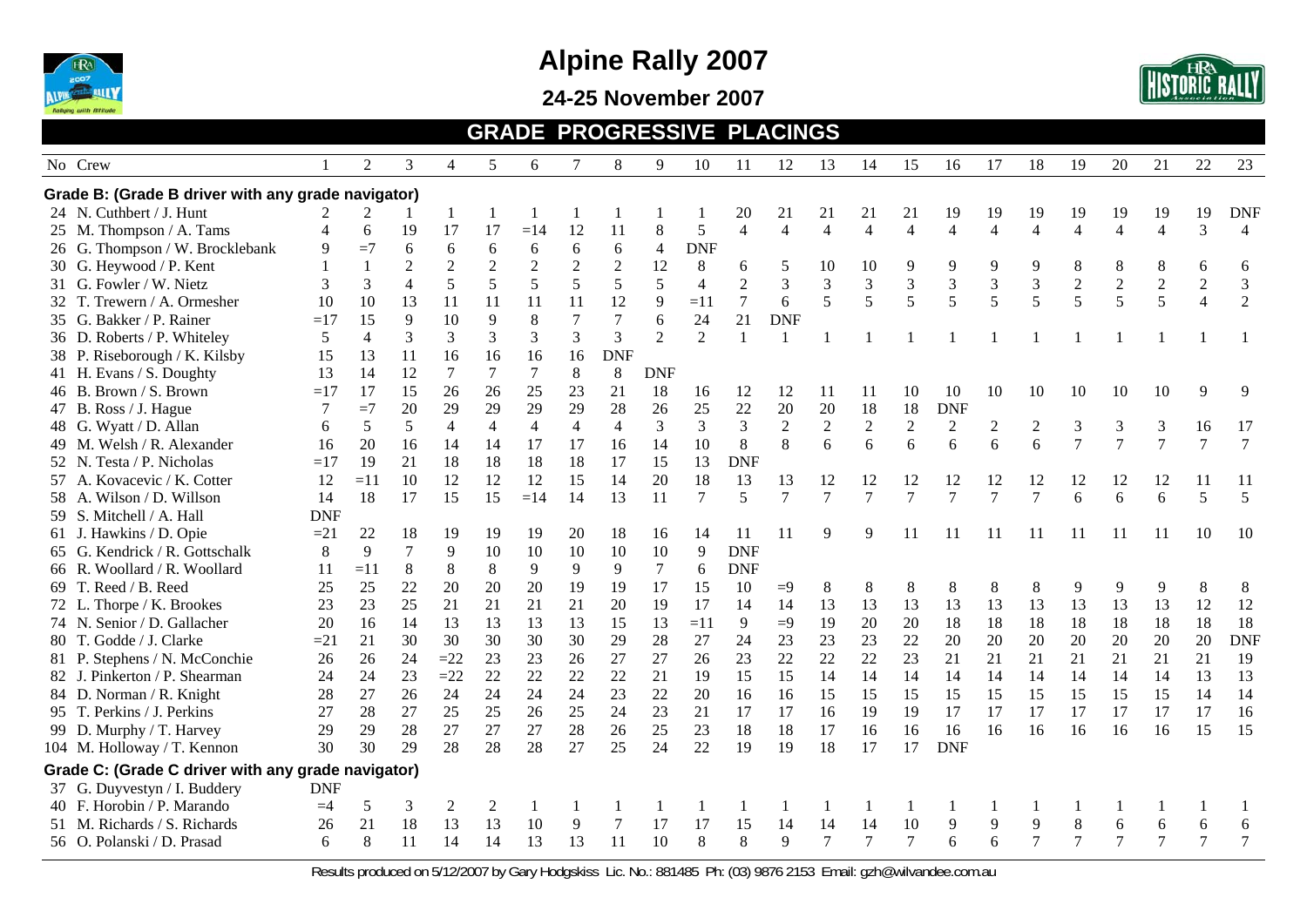

#### **24-25 November 2007**



#### **GRADE PROGRESSIVE PLACINGS**

|       | No Crew                          |       | $\overline{c}$ | 3     | $\overline{4}$ | 5              | 6              | 7              | 8              | 9                | 10             | 11             | 12             | 13             | 14         | 15             | 16         | 17             | 18             | 19             | 20             | 21             | 22             | 23             |
|-------|----------------------------------|-------|----------------|-------|----------------|----------------|----------------|----------------|----------------|------------------|----------------|----------------|----------------|----------------|------------|----------------|------------|----------------|----------------|----------------|----------------|----------------|----------------|----------------|
|       | 60 A. Crane / D. Anderson        | $=4$  | $=$ 3          |       |                |                | 2              | 2              | 4              | 3                | 3              | 3              | 3              | $\overline{4}$ | 4          | $\overline{4}$ | <b>DNF</b> |                |                |                |                |                |                |                |
|       | 62 C. Snell / G. McGrath         | $=16$ | 16             | 13    | $=18$          | 18             | 17             | 16             | 17             | 14               | 14             | 13             | $=12$          | 11             | $=10$      | 11             | 11         | 12             | 11             | 13             | 12             | 12             | 12             | $=11$          |
| 63 S. | Crane / A. Thomas                | 24    | 24             | $=22$ | 22             | $=20$          | 18             | 17             | 16             | 13               | 13             | 9              | 7              | 6              | 6          | 6              | 5          | 5              | 5              | 5              | $\overline{4}$ | $\overline{4}$ | 5              | 5              |
|       | 67 D. Corben / C. Paroissien     | 18    | $=14$          | 14    | 12             | $=11$          | 11             | 11             | 12             | 11               | 10             | 10             | 10             | 10             | 9          | 9              | 8          | 8              | 8              | 9              | 8              | 8              | 8              | 8              |
|       | 68 D. White / J. Rawson          | 7     | 6              | 4     | $=4$           | 6              | 5              | 5              | 5              | $\overline{4}$   | 4              | 4              | $\overline{4}$ | 3              | 3          | 3              | 3          | $\mathfrak{Z}$ | 3              | 3              | 3              | 3              | 3              | 3              |
|       | 73 D. Lawrance / D. Webb         | $=11$ | 11             | 10    | 11             | $=11$          | 12             | 12             | 10             | 7                | 11             | 11             | $=12$          | 13             | 12         | 12             | 10         | 11             | 12             | 12             | 9              | 10             | 11             | $=11$          |
|       | 75 J. Carney / R. Day            | 21    | 20             | 20    | $=18$          | 38             | 37             | 37             | 37             | 37               | 37             | 35             | 33             | 32             | 32         | 31             | 30         | 30             | 30             | 30             | 28             | 28             | 28             | 28             |
|       | 76 A. Peart / K. Woods           | 23    | 23             | 21    | 21             | $=20$          | 20             | 19             | 19             | 15               | 15             | 14             | 15             | 15             | 15         | 15             | 14         | 14             | 14             | 14             | <b>DNF</b>     |                |                |                |
|       | 77 T. Huggins / S. Curry         | $= 8$ | 9              | 5     | 7              | 7              | $\overline{7}$ | 8              | 8              | 6                | 6              | <b>DNF</b>     |                |                |            |                |            |                |                |                |                |                |                |                |
|       | 78 T. Reynolds / S. Reynolds     | 30    | 29             | 25    | 25             | 25             | 25             | 25             | 22             | 21               | 21             | $=21$          | 22             | 19             | 19         | 19             | 18         | 18             | 18             | 18             | 18             | 17             | 16             | 16             |
|       | 79 R. Feagan / C. Chester        | $=13$ | $=14$          | 15    | 15             | 15             | 14             | 14             | 13             | 12               | 12             | 12             | 11             | 12             | 13         | 13             | 12         | 10             | 10             | 10             | $=10$          | 9              | 9              | 10             |
|       | 83 R. Calder / D. Hall           | 10    | 12             | 9     | 9              | 9              | 6              | 6              | 14             | 34               | 34             | 32             | 32             | 31             | 31         | 32             | 31         | 31             | 31             | 31             | 29             | 29             | 29             | 29             |
|       | 85 M. Long / V. Haskett          | $=16$ | $=17$          | 19    | 20             | 19             | 19             | 24             | 29             | 24               | 24             | $=21$          | 21             | 17             | 17         | 17             | 16         | 16             | 16             | 16             | 14             | 14             | 14             | 14             |
|       | 87 Z. Edwards / M. Edwards       | 19    | $=17$          | 12    | 10             | 10             | 9              | 10             | 9              | 9                | 9              | 7              | 8              | 8              | $=10$      | 14             | 13         | 13             | 13             | 11             | $=10$          | 11             | 10             | 9              |
|       | 88 R. O'Reilly / J. Kelley       | $=1$  |                | $=22$ | 36             | 32             | 33             | 36             | 36             | 36               | 36             | 34             | 31             | 30             | 30         | 29             | 28         | 28             | 28             | 28             | 26             | 26             | 26             | 25             |
|       | 89 R. Cranston / K. Grealy       | 37    | 36             | 34    | 34             | 33             | 32             | 31             | 31             | 30               | 29             | 26             | <b>DNF</b>     |                |            |                |            |                |                |                |                |                |                |                |
|       | 90 T. Stuchbery / N. Paparella   | $=11$ | 10             | 8     | 8              | 8              | 8              | $\tau$         | 6              | 5                | 5              | 5              | 5              | 5              | 5          | 5              | 4          | 4              | 4              | 4              | <b>DNF</b>     |                |                |                |
|       | 91 K. Harper / D. McAdam         | 39    | 39             | 37    | 37             | 35             | 34             | 32             | 32             | 31               | 30             | 27             | 25             | 24             | 24         | 24             | 23         | 23             | 23             | 23             | 21             | 20             | 19             | 19             |
|       | 92 R. Muldoon / T. Kent          | $= 8$ | 7              | 6     | $=4$           | 5              | $\overline{4}$ | $\overline{4}$ | $\overline{2}$ | $\boldsymbol{2}$ | $\overline{2}$ | $\overline{2}$ | $\overline{2}$ | $\overline{2}$ | $\sqrt{2}$ | $\sqrt{2}$     | $\sqrt{2}$ | $\overline{2}$ | $\overline{2}$ | $\overline{2}$ | $\overline{2}$ | $\overline{2}$ | $\overline{2}$ | $\sqrt{2}$     |
|       | 93 P. Swan / D. Moorhead         | 27    | 26             | 40    | 40             | 40             | 39             | 39             | 39             | 39               | 39             | 37             | 35             | 33             | 33         | 33             | 32         | 32             | 32             | 32             | 30             | 30             | 30             | 30             |
|       | 94 D. Curl / R. Richards         | 34    | 34             | 32    | 31             | 37             | 36             | 34             | 33             | 32               | 31             | 28             | 26             | 25             | 25         | 25             | 24         | 24             | 24             | 24             | 22             | 21             | 20             | 20             |
|       | 96 G. Carruthers / S. Carruthers | 36    | 35             | 33    | 32             | 29             | 27             | 27             | 30             | 28               | 27             | 24             | <b>DNF</b>     |                |            |                |            |                |                |                |                |                |                |                |
|       | 97 B. Oyler / S. Burrell         | 20    | 30             | 28    | 27             | 26             | 24             | 22             | 26             | 23               | 23             | <b>DNF</b>     |                |                |            |                |            |                |                |                |                |                |                |                |
|       | 98 D. Holder / A. Pullar         | $=1$  | $\overline{2}$ | 2     | 3              | 3              | <b>DNF</b>     |                |                |                  |                |                |                |                |            |                |            |                |                |                |                |                |                |                |
|       | 100 J. Ernst / B. Metha          | 22    | 22             | 17    | 17             | 17             | 15             | 15             | 15             | 16               | 16             | 16             | 16             | 16             | 16         | 16             | 15         | 15             | 15             | 15             | 13             | 13             | 13             | 13             |
|       | 101 P. Otzen / P. Franklin       | 15    | 19             | 24    | 23             | 22             | 21             | 21             | 20             | 18               | 18             | 17             | 17             | 20             | 21         | 20             | 20         | 20             | 20             | 21             | 17             | 23             | 23             | 22             |
|       | 102 B. Canny / L. Walker         | 31    | 32             | 31    | 30             | 30             | 28             | 28             | 27             | 26               | 33             | 31             | 28             | 27             | 27         | 27             | 26         | 26             | 26             | 26             | 24             | 24             | 25             | 26             |
|       | 103 G. Howard / M. Loxton        | $=32$ | 33             | 29    | 29             | 28             | 29             | 29             | 28             | 27               | 26             | 30             | 29             | 28             | 29         | 30             | 29         | 29             | 29             | 29             | 27             | 27             | 27             | 27             |
|       | 105 G. Hale / R. Hale            | 35    | 37             | 35    | 35             | 34             | 30             | 30             | 25             | 25               | 25             | 23             | 23             | 21             | 20         | 21             | 19         | 19             | 19             | 19             | 19             | 18             | 17             | 17             |
|       | 106 D. Gates / D. Malley         | 28    | 28             | 27    | 26             | 24             | 23             | 20             | 23             | 22               | 22             | 18             | 19             | <b>DNF</b>     |            |                |            |                |                |                |                |                |                |                |
|       | 107 S. White / K. Barson         | 38    | 38             | 36    | 33             | 31             | 31             | 35             | 35             | 35               | 35             | 33             | 30             | 29             | 28         | 28             | 27         | 27             | 27             | 27             | 25             | 25             | 24             | 24             |
|       | 108 A. Van Winden / T. Halliday  | 25    | 25             | 39    | 39             | 39             | 38             | 38             | 38             | 38               | 38             | 36             | 34             | <b>DNF</b>     |            |                |            |                |                |                |                |                |                |                |
|       | 109 C. Wallace / C. Henning      | 29    | 27             | 26    | 24             | 23             | 22             | 23             | 21             | 19               | 19             | 19             | 18             | 18             | 18         | 18             | 17         | 17             | 17             | 17             | 15             | 15             | 22             | 23             |
|       | 110 A. Stone / B. Philemon       | $=13$ | 13             | 16    | 16             | 16             | 16             | 18             | 18             | 20               | 20             | 20             | 20             | 22             | 22         | 22             | 21         | 21             | 21             | 20             | 16             | 16             | 15             | 15             |
|       | 111 A. Artamonov / V. Linev      | $=32$ | 31             | 30    | 28             | 27             | 26             | 26             | 24             | 29               | 28             | 25             | 24             | 23             | 23         | 23             | 22         | 22             | 22             | 22             | 20             | 19             | 18             | 18             |
|       | 112 T. Donoghue / S. McCready    | 3     | $=3$           | 7     | 6              | $\overline{4}$ | 3              | 3              | 3              | 8                | 7              | 6              | 6              | 9              | $\,8\,$    | $\,8\,$        | 7          | $\tau$         | 6              | 6              | 5              | 5              | $\overline{4}$ | $\overline{4}$ |
|       | 113 R. Upstill / C. Bellew       | 40    | 40             | 38    | 38             | 36             | 35             | 33             | 34             | 33               | 32             | 29             | 27             | 26             | 26         | 26             | 25         | 25             | 25             | 25             | 23             | 22             | 21             | 21             |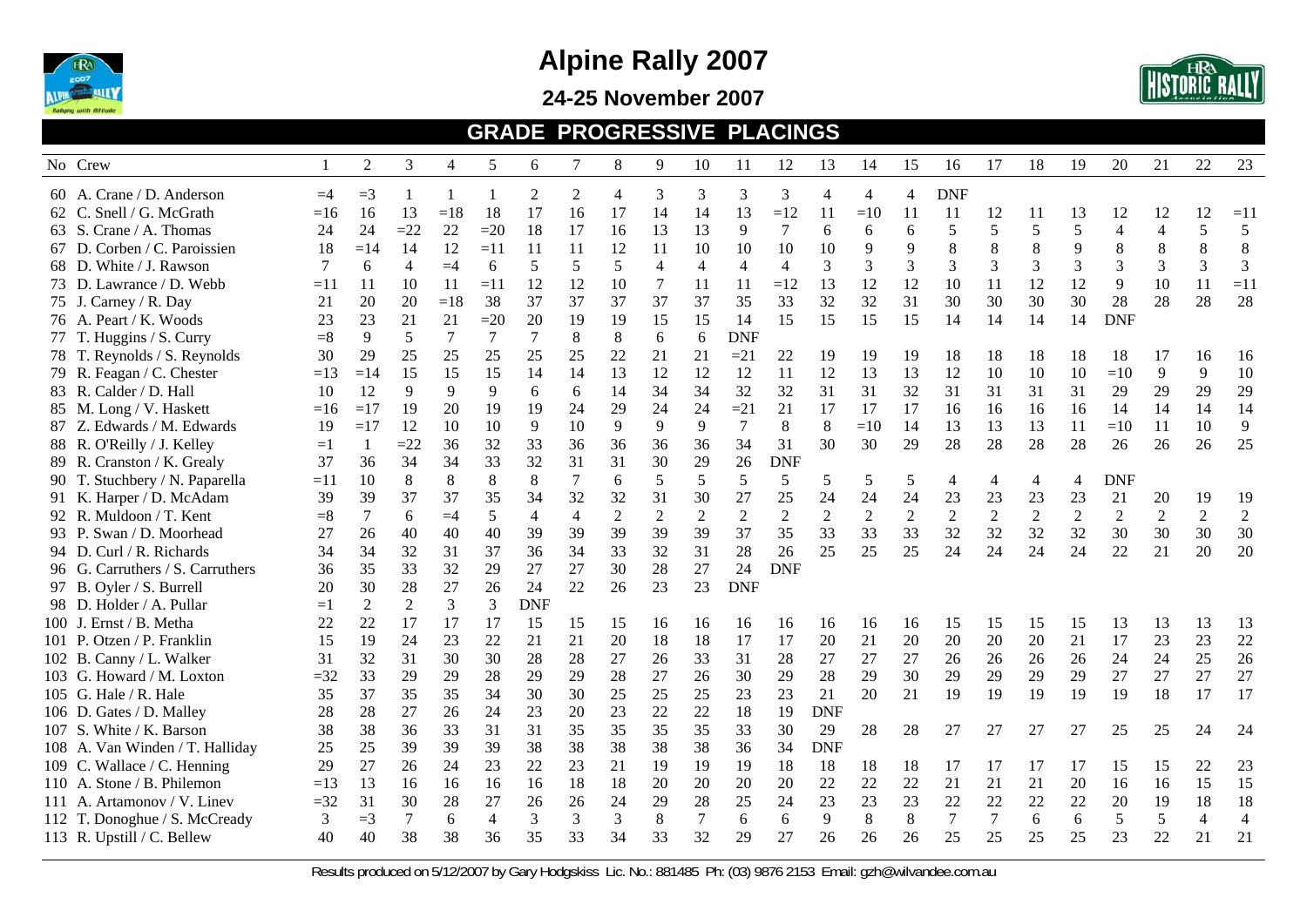

**24-25 November 2007** 



#### **GROUP PROGRESSIVE PLACINGS**

| No Crew                                      | Car                           |                | 2              | 3                           | $\overline{4}$   | .5             | 6                |                | 8              | 9              | 10             | -11            | 12             | 13             | 14             | 15             | 16             | 17             | 18             | 19             | 20             | 21             | 22             | -23            |
|----------------------------------------------|-------------------------------|----------------|----------------|-----------------------------|------------------|----------------|------------------|----------------|----------------|----------------|----------------|----------------|----------------|----------------|----------------|----------------|----------------|----------------|----------------|----------------|----------------|----------------|----------------|----------------|
| Group 1: HRC Pre 1968 - Class B: 1001-1300cc |                               |                |                |                             |                  |                |                  |                |                |                |                |                |                |                |                |                |                |                |                |                |                |                |                |                |
| 95 T. Perkins / J. Perkins                   | Ford Cortina                  |                |                |                             |                  |                |                  |                |                |                |                |                |                |                |                |                |                |                |                |                |                |                |                |                |
| Group 1: HRC Pre 1968 - Class C: 1301-1600cc |                               |                |                |                             |                  |                |                  |                |                |                |                |                |                |                |                |                |                |                |                |                |                |                |                |                |
| 20 D. Brown / M. Foreshew                    | Datsun Bluebird P510          |                |                |                             |                  |                | 8                | 8              | 8              |                |                |                | <b>DNF</b>     |                |                |                |                |                |                |                |                |                |                |                |
| 45 D. Fernie / G. Floyd                      | Datsun Bluebird               | $\overline{c}$ | $\overline{2}$ | $\sqrt{2}$                  | $\sqrt{2}$       | $\overline{c}$ |                  |                |                |                |                |                | <b>DNF</b>     |                |                |                |                |                |                |                |                |                |                |                |
| 50 R. Hartmann / D. Smith                    | Datsun Bluebird               | $=3$           | $\overline{4}$ | 3                           | $\mathfrak{Z}$   | $\mathfrak{Z}$ | $\boldsymbol{2}$ | $\sqrt{2}$     | $\overline{2}$ | <b>DNF</b>     |                |                |                |                |                |                |                |                |                |                |                |                |                |                |
| 53 K. Harper / G. Vaux                       | Ford Escort Twin Cam          | 5              | 5              | $\overline{4}$              | $\overline{4}$   | $\overline{4}$ |                  | 3              | $\overline{4}$ | 3              | 3              | 4              | 3              |                |                |                |                |                |                |                |                |                |                |                |
| 54 A. Upton / M. Laidlay                     | Datsun Bluebird P510          | 6              | 6              | 6                           | 5                | 5              | 4                | 5              | 5              | $\overline{2}$ | $\overline{2}$ | $\overline{2}$ | $\overline{2}$ | 3              | $\mathfrak{Z}$ | 3              | $\mathfrak{Z}$ | 3              | 3              | 3              | $\overline{2}$ | $\sqrt{2}$     | $\overline{2}$ | $\overline{2}$ |
| 55 B. Watson / W. Gregson                    | Datsun 1600                   | $=3$           | $\overline{3}$ | 5                           | $6\,$            | 6              | 5                | $\overline{4}$ | 3              | $\overline{4}$ | $\overline{4}$ | 3              | $\mathbf{1}$   | 1              | $\overline{2}$ | $\sqrt{2}$     | 2              | $\sqrt{2}$     | $\overline{2}$ | $\overline{2}$ | $\overline{3}$ | 3              | 3              | $\mathfrak{Z}$ |
| 82 J. Pinkerton / P. Shearman                | Volkswagen 1500 Beetle        | 7              | $\overline{7}$ |                             | $\boldsymbol{7}$ | $\overline{7}$ | 6                | 6              | 6              | 5              | 5              | 5              | $\overline{4}$ | $\overline{4}$ | $\overline{4}$ | $\overline{4}$ | $\overline{4}$ | $\overline{4}$ | $\overline{4}$ | $\overline{4}$ | $\overline{4}$ | $\overline{4}$ | $\overline{4}$ | $\overline{4}$ |
| 102 B. Canny / L. Walker                     | Peugeot 404                   | 8              | 8              | $\mathbf{8}$                | 8                | 8              | $\tau$           | $\tau$         | $\tau$         | 6              | 6              | 6              | 5              | 5              | 5              | 5              | 5              | 5              | 5              | 5              | 5              | 5              | $\overline{5}$ | 5              |
| Group 1: HRC Pre 1968 - Class D: 1601-2000cc |                               |                |                |                             |                  |                |                  |                |                |                |                |                |                |                |                |                |                |                |                |                |                |                |                |                |
| 29 G. Gibson / J. Cole                       | <b>BMW 2002</b>               |                |                |                             |                  |                |                  |                |                |                |                |                |                |                |                |                |                |                |                |                |                |                |                |                |
| 59 S. Mitchell / A. Hall                     | Peugeot 404                   | <b>DNF</b>     |                |                             |                  |                |                  |                |                |                |                |                |                |                |                |                |                |                |                |                |                |                |                |                |
| Group 1: HRC Pre 1968 - Class E: Over 2000cc |                               |                |                |                             |                  |                |                  |                |                |                |                |                |                |                |                |                |                |                |                |                |                |                |                |                |
| 69 T. Reed / B. Reed                         | Ford Falcon GT                |                |                |                             |                  |                |                  |                |                |                |                |                |                |                |                |                |                |                |                |                |                |                |                |                |
| 96 G. Carruthers / S. Carruthers             | Ford Falcon XR GT             | $\mathfrak{D}$ | $\overline{2}$ | $\overline{2}$              | $\overline{2}$   | $\overline{2}$ | 2                | 2              | $\mathfrak{D}$ | $\mathfrak{D}$ | $\overline{2}$ | $\overline{2}$ | <b>DNF</b>     |                |                |                |                |                |                |                |                |                |                |                |
| <b>Group 2: HRC Pre 1976</b>                 |                               |                |                |                             |                  |                |                  |                |                |                |                |                |                |                |                |                |                |                |                |                |                |                |                |                |
| 10 J. David / G. Geelan                      | Porsche 911                   |                |                |                             |                  |                |                  |                |                |                |                |                |                |                |                |                |                |                |                |                |                |                |                |                |
| 16 D. Officer / K. Officer                   | Mitsubishi Colt Galant        | $\overline{2}$ | $\overline{2}$ | $\overline{2}$              |                  |                |                  | 5              | 5              | $\overline{4}$ | $\overline{4}$ | 3              | 3              | 3              | 3              | 3              | 3              | 3              | 3              | 3              | 3              | 3              | 3              | $\mathfrak{Z}$ |
| 39 S. Ashton / R. Nixon                      | Mitsubishi Galant             | 3              | 3              | 3                           | $\sqrt{2}$       | $\overline{2}$ | $\sqrt{2}$       | $\sqrt{2}$     | $\overline{2}$ | $\sqrt{2}$     | $\sqrt{2}$     | $\overline{2}$ | $\overline{2}$ | $\overline{2}$ | $\overline{2}$ | $\sqrt{2}$     | $\overline{2}$ | $\sqrt{2}$     | $\overline{2}$ | $\overline{2}$ | $\sqrt{2}$     | $\overline{2}$ | $\overline{2}$ | $\overline{2}$ |
| 58 A. Wilson / D. Willson                    | Datsun 1600                   | 4              | 5              |                             | $\overline{4}$   | $\overline{4}$ | $\overline{4}$   | $\overline{4}$ | 3              | 3              | $\overline{3}$ | $\overline{4}$ | $\overline{4}$ | $\overline{4}$ | $\overline{4}$ | $\overline{4}$ | $\overline{4}$ | $\overline{4}$ | $\overline{4}$ | $\overline{4}$ | $\overline{4}$ | $\overline{4}$ | $\overline{4}$ | $\overline{4}$ |
| 63 S. Crane / A. Thomas                      | Mitsubishi Galant             |                | $\overline{7}$ | $\overline{7}$              | 6                | 6              | 5                | 6              | 6              | 6              | 6              | 5              | 5              | 5              | 5              | 5              | 5              | 5              | 5              | 5              | 5              | 5              | 5              | 5              |
| 74 N. Senior / D. Gallacher                  | Volvo 164E                    | 5              | $\overline{4}$ | $\overline{4}$              | $\overline{3}$   | 3              | 3                | 3              | $\overline{4}$ | 5              |                | 6              | 6              | 10             | 10             | 10             | 9              | 9              | 9              | 9              | 9              | $\overline{9}$ | 10             | 10             |
| 85 M. Long / V. Haskett                      | Datsun 180B SSS               | 6              | 6              | 6                           | 5                | 5              | 6                | $\overline{7}$ | 8              | $\overline{7}$ |                | $\overline{7}$ | $\tau$         | 6              | 6              | $\sqrt{6}$     | 6              | 6              | 6              | 6              | 6              | 6              | 6              | 6              |
| 91 K. Harper / D. McAdam                     | Ford Escort Mk1 RS2000        | 11             | 10             | 9                           | 10               | 10             | 10               |                | 10 10          | 10             | 9              | 8              | 8              |                |                |                |                | 7              | $\overline{7}$ |                |                |                |                | $\overline{7}$ |
| 93 P. Swan / D. Moorhead                     | Toyota Corolla KE30           | 8              | $\,8\,$        | 12                          | 12               | 12             | 12               |                | 12 12          | 12             | 12             | 12             | 12             | 12             | 12             | 12             | 11             |                | 11             | 11             | 11             | 11             | 11             | -11            |
| 103 G. Howard / M. Loxton                    | Toyota Celica TA22            | 9              | 9              | 8                           | 8                | 8              | 8                | 8              | 7              | 8              | $\,8\,$        | 11             | 11             | 11             | 11             | 11             | 10             | 10             | 10             | 10             | 10             | 10             | $\mathbf{Q}$   | $\overline{Q}$ |
| 104 M. Holloway / T. Kennon                  | Holden Monaro                 | 10             | 11             | 10                          | 9                | 9              | 9                | 9              | 9              | 9              | 10             | 9              | 9              | 8              | 8              | 8              | <b>DNF</b>     |                |                |                |                |                |                |                |
| 113 R. Upstill / C. Bellew                   | Mitsubishi Lancer 1600 GSR 12 |                | 12             |                             |                  |                |                  | 11             | 11             | 11             | 11             | 10             | 10             | 9              | 9              | $\mathbf{Q}$   | 8              | 8              | 8              | 8              | 8              | 8              |                |                |
| Group 3: HRC Pre 1981                        |                               |                |                |                             |                  |                |                  |                |                |                |                |                |                |                |                |                |                |                |                |                |                |                |                |                |
| 89 R. Cranston / K. Grealy                   | Toyota Celica                 |                |                |                             |                  |                |                  |                |                |                |                |                | <b>DNF</b>     |                |                |                |                |                |                |                |                |                |                |                |
| 105 G. Hale / R. Hale                        | Volkswagen Golf GLS           |                | $\overline{2}$ | $\mathcal{D}_{\mathcal{A}}$ | $\mathfrak{D}$   | $\mathfrak{D}$ |                  |                |                |                |                |                |                |                |                |                |                |                |                |                |                |                |                |                |
|                                              |                               |                |                |                             |                  |                |                  |                |                |                |                |                |                |                |                |                |                |                |                |                |                |                |                |                |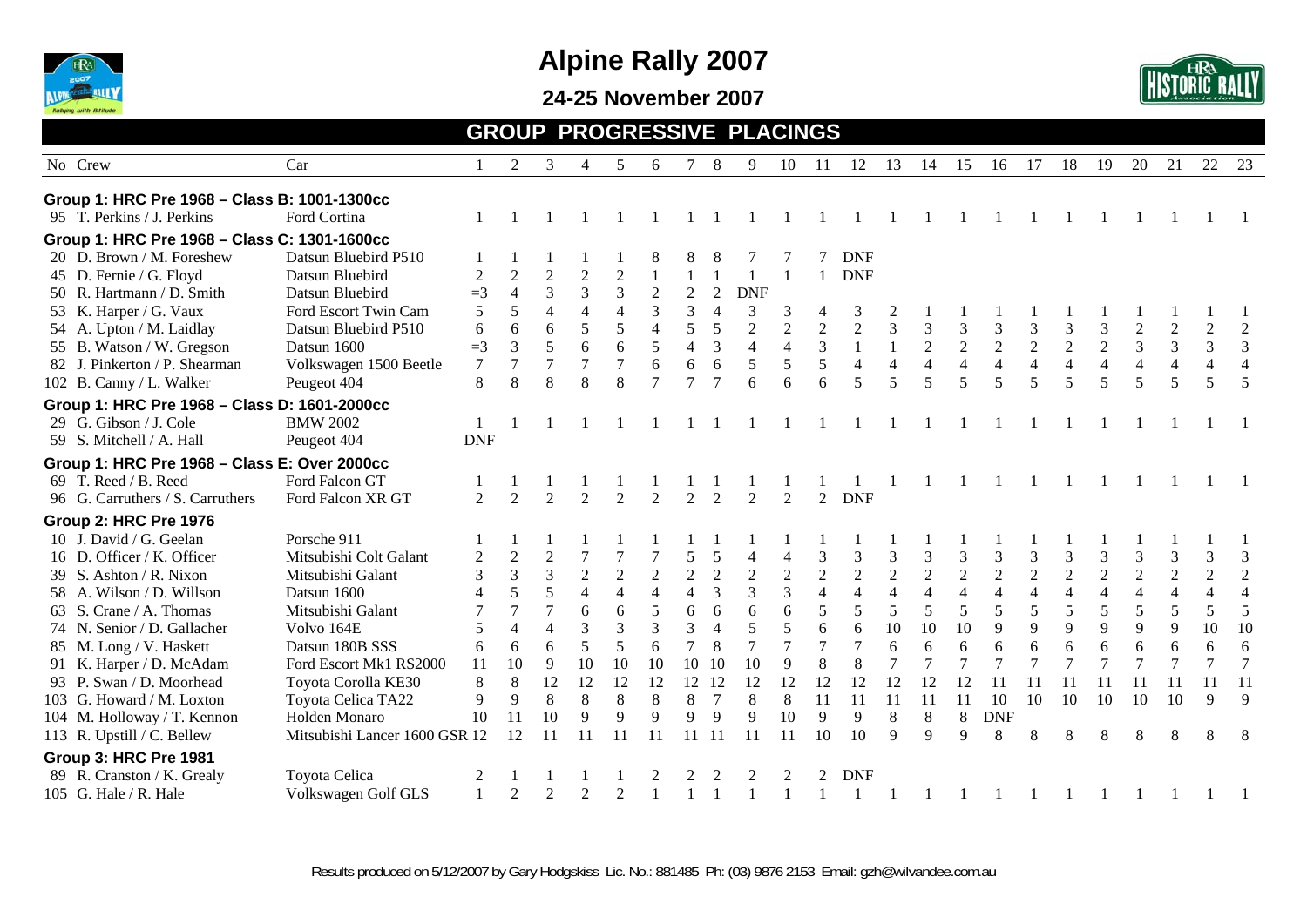

#### **24-25 November 2007**



#### **GROUP PROGRESSIVE PLACINGS**

|    | No Crew                                       | Car                 |       | 2              | 3              | 4          | 5              | 6              |                | 8              | 9                           | 10             | 11             | 12           | 13             | 14             | 15             | 16             | 17             | 18             | 19             | 20             | 21                     | 22             | 23             |
|----|-----------------------------------------------|---------------------|-------|----------------|----------------|------------|----------------|----------------|----------------|----------------|-----------------------------|----------------|----------------|--------------|----------------|----------------|----------------|----------------|----------------|----------------|----------------|----------------|------------------------|----------------|----------------|
|    | Group 4: PRC Pre 1981                         |                     |       |                |                |            |                |                |                |                |                             |                |                |              |                |                |                |                |                |                |                |                |                        |                |                |
|    | 5 J. Robison / S. Robison                     | Datsun 240Z         |       | 6              | 5              | $=4$       | 5              | 5              | 6              |                | 5                           |                |                |              |                |                |                |                |                |                |                |                |                        |                |                |
|    | 6 C. Murray / L. Ferme                        | Datsun 1600         |       | 1              | -1             |            | 3              | 3              | 3              | $\mathfrak{Z}$ | $\ensuremath{\mathfrak{Z}}$ | 3              | $\overline{c}$ | $\mathbf{2}$ |                | $\overline{4}$ | $\overline{4}$ | $\overline{4}$ | $\overline{4}$ | $\overline{4}$ | $\overline{4}$ | 3              | 3                      | $\mathfrak{Z}$ | $\mathfrak 3$  |
|    | 9 C. Stewart / M. James                       | Datsun 1600         | 2     | $\overline{2}$ | 3              | $=2$       | $\mathbf{1}$   |                |                |                |                             |                |                |              | $\overline{2}$ |                | 2              | $\overline{2}$ | $\overline{2}$ | $\overline{2}$ | $\overline{2}$ | $\overline{2}$ | $\mathcal{D}_{\alpha}$ | $\overline{2}$ | 2              |
|    | 12 R. Leitis / R. Mules                       | Ford Escort         | $=10$ | 9              | 8              | <b>DNF</b> |                |                |                |                |                             |                |                |              |                |                |                |                |                |                |                |                |                        |                |                |
|    | J. Monkhouse / D. Moscatt                     | Datsun 180B SSS     | $=4$  | $\overline{4}$ | $\sqrt{2}$     | $=2$       | $\overline{2}$ | $\overline{2}$ | 2              | $\overline{2}$ | $\overline{c}$              | $\overline{2}$ | 3              | 3            | 3              | 3              | 3              | 3              | 3              | 3              | 3              |                |                        | Δ              | $\overline{4}$ |
|    | 18 D. West / R. West                          | Proton Satria       | 6     | 7              | $\overline{4}$ | $=4$       | $\overline{4}$ | $\overline{4}$ | $\overline{4}$ | 6              | 6                           | 5              | 5              | 5            | 5              | 5              | 5              | 5              | 5              | 5              | 5              | 5              | 5                      | 5              | 5              |
|    | 21 J. Snooks / S. Middleton                   | Ford Escort         | $=4$  | 5              | 31             | 34         | 31             | 29             | 28             | 23             | 16                          | 14             | $=11$          | 11           | 10             | 9              | 11             | 11             | 11             | 11             | 11             | 27             | 26                     | 26             | 27             |
|    | 23 N. Whittenbury / D. Rudham                 | Datsun 180B         | 12    | 11             | 9              | 8          | $8\,$          | $\,8\,$        | $8\,$          | $\,8\,$        | $\tau$                      | $\overline{7}$ | 6              | 6            | 6              | 6              | 6              | 6              | 6              | 6              | 6              | 6              | <b>DNF</b>             |                |                |
|    | 24 N. Cuthbert / J. Hunt                      | Datsun 200B         | 8     | 8              | 6              | 6          | 6              | 6              | 5              | $\overline{4}$ | $\overline{4}$              | 6              | 31             | 31           | 31             | 31             | 33             | 32             | 32             | 33             | 33             | 31             | 30                     |                | 30 DNF         |
|    | 26 G. Thompson / W. Brocklebank Datsun Stanza |                     | $=16$ | 14             | 13             | 12         | 12             | 11             | $11 \quad 11$  |                | 9                           | <b>DNF</b>     |                |              |                |                |                |                |                |                |                |                |                        |                |                |
|    | 28 G. Cugley / S. Plenderleith                | Datsun 180B         | 15    | 15             | $=15$          | 14         | 13             | 12             | 13             | $=12$          | 11                          | 10             | 10             | 12           | 13             | 12             | 12             | 12             | 12             | 12             | 12             | 11             | 10                     | 9              | 8              |
|    | 30 G. Heywood / P. Kent                       | Datsun 1600         | 3     | 3              | $\overline{7}$ |            | $\overline{7}$ |                |                |                | 23                          | 20             | 17             | 16           | 20             | 18             | 18             | 17             | 17             | 17             | 17             | 15             | 14                     | 12             | 12             |
|    | 31 G. Fowler / W. Nietz                       | Datsun 1600         | 9     | 10             | 10             | 11         | 11             | 10             | 10 10          |                | 10                          | 9              | $\overline{7}$ | 8            | $\,8\,$        | 8              | $\,8\,$        | 8              | $\,8\,$        | 8              | 7              | $\overline{7}$ | 6                      | $\overline{7}$ | 11             |
|    | 33 D. Burn / S. Dunbar                        | Mitsubishi Galant   | $=10$ | 13             | 11             | 9          | 9              | <b>DNF</b>     |                |                |                             |                |                |              |                |                |                |                |                |                |                |                |                        |                |                |
|    | 35 G. Bakker / P. Rainer                      | Datsun 1600         | $=30$ | $=28$          | 23             | 22         | 20             | 16             | 17             | 15             | 15                          | 35             | 32             | <b>DNF</b>   |                |                |                |                |                |                |                |                |                        |                |                |
|    | 38 P. Riseborough / K. Kilsby                 | Datsun Stanza       | 28    | $=25$          | 25             | 29         | 29             | 26             | $=26DNF$       |                |                             |                |                |              |                |                |                |                |                |                |                |                |                        |                |                |
|    | 40 F. Horobin / P. Marando                    | Datsun 180B         | $=19$ | $=19$          | 17             | $=15$      | 15             | 13             |                | $12 = 12$      | $=12$                       | -11            | 9              | 9            | 11             | 10             | 10             | 10             | 10             | 10             | 9              | 10             | 9                      | 8              | 7              |
|    | 43 K. Cuttle / S. Cuttle                      | Holden Commodore VC | 18    | $=19$          | $=15$          | $=15$      | 16             | 15             | $=14$ 14       |                | $=12$                       | 12             | $=11$          | 10           | 9              | 11             | 9              | 9              | 9              | 9              | 10             | 9              | $\boldsymbol{7}$       | 6              | $\sqrt{6}$     |
|    | 46 B. Brown / S. Brown                        | Datsun 180B SSS     | $=30$ | 30             | 27             | 40         | 39             | 37             | 35 32          |                | 28                          | 26             | 22             | 22           | 21             | 22             | $=20$          | 19             | 18             | 18             | 18             | 16             | 15                     | 14             | 15             |
|    | 48 G. Wyatt / D. Allan                        | Alfa Romeo Alfetta  | 13    | 12             | 12             | 10         | 10             | 9              | 9              | 9              | 8                           | 8              | 8              | $\tau$       | $\tau$         | $\tau$         | 7              | $\overline{7}$ | 7              | $\tau$         | 8              | 8              | 8                      | 25             | 25             |
|    | 49 M. Welsh / R. Alexander                    | Toyota T18          | 29    | 32             | 29             | 25         | 25             | 28             | 29             | 28             | 25                          | 22             | 18             | 18           | 16             | 16             | 16             | 15             | 15             | 15             | 15             | 14             | 13                     | 13             | 13             |
|    | 51 M. Richards / S. Richards                  | Ford Escort Mk 2    | 39    | 38             | 33             | 28         | 28             | 24             | 23             | 22             | 29                          | 27             | 23             | 21           | 22             | 21             | $=20$          | 20             | 20             | 20             | 19             | 17             | 16                     | 15             | 14             |
|    | 57 A. Kovacevic / K. Cotter                   | <b>Fiat 131</b>     | 23    | $=22$          | 24             | 24         | 24             | 23             | 24             | 25             | 31                          | 29             | 24             | 23           | 23             | 23             | 23             | 22             | 22             | 22             | 22             | 20             | 19                     | 18             | 18             |
|    | 60 A. Crane / D. Anderson                     | Puegeot 504         | $=19$ | 17             | 14             | 13         | 14             | 14             | $=14$ 17       |                | 17                          | 15             | 14             | 14           | 15             | 15             |                | 15 DNF         |                |                |                |                |                        |                |                |
|    | 65 G. Kendrick / R. Gottschalk                | Datsun 1600         | 14    | 18             | $=18$          | 21         | 21             | $=19$          | 20             | 20             | 21                          | 21             | <b>DNF</b>     |              |                |                |                |                |                |                |                |                |                        |                |                |
|    | 66 R. Woollard / R. Woollard                  | Datsun Stanza       | 22    | $=22$          | 22             | 19         | $=18$          | 18             | 18             | 18             | 18                          | 18             | <b>DNF</b>     |              |                |                |                |                |                |                |                |                |                        |                |                |
|    | 67 D. Corben / C. Paroissien                  | Mazda RX2           | 34    | 33             | 30             | 27         | $=26$          | 25             | 25 27          |                | 26                          | 23             | 19             | 19           | 18             | 19             | 19             | 18             | 19             | 19             | 20             | 18             | 17                     | 16             | -16            |
|    | 68 D. White / J. Rawson                       | Peugeot 504         | 21    | 21             | $=18$          | $=17$      | $=18$          | $=19$          | 19 19          |                | 19                          | 16             | 15             | 15           | 14             | 14             | 14             | 14             | 14             | 14             | 14             | 13             | 12                     | 11             | 10             |
|    | 72 L. Thorpe / K. Brookes                     | Datsun 180B         | 36    | 36             | 41             | 35         | 33             | 32             | 32 30          |                | 30                          | 28             | 25             | 25           | 25             | 25             | 25             | 24             | 24             | 24             | 24             | 21             | 20                     | 19             | 19             |
|    | 73 D. Lawrance / D. Webb                      | Datsun 1600         | $=26$ | $=28$          | 28             | 26         | $=26$          | 27             | $= 26$ 26      |                | 24                          | 24             | 20             | 20           | 19             | 20             | 22             | 21             | 21             | 21             | 21             | 19             | 18                     | 17             | 17             |
|    | 75 J. Carney / R. Day                         | Toyota Celica       | 37    | 37             | 34             | 31         | 42             | 41             | 41             | 40             | 40                          | 39             | 36             | 35           | 35             | 34             | 34             | 33             | 33             | 32             | 32             | 30             | 29                     | 29             | 29             |
|    | 76 A. Peart / K. Woods                        | Datsun 260Z         | 38    | 39             | 35             | 32         | 32             | 31             | 31             | 31             | 27                          | 25             | 21             | 24           | 24             | 24             | 24             | 23             | 23             | 23             | 23             | <b>DNF</b>     |                        |                |                |
| 77 | T. Huggins / S. Curry                         | Datsun Stanza       | $=24$ | $=25$          | 20             | 20         | 22             | 21             | 22             | 24             | 22                          | 19             | <b>DNF</b>     |              |                |                |                |                |                |                |                |                |                        |                |                |
|    | 78 T. Reynolds / S. Reynolds                  | Datsun 180B         | 42    | 42             | 39             | 38         | 37             | 38             | 37             | 35             | 36                          | 34             | 30             | 30           | 28             | 28             | 28             | 27             | 27             | 27             | 27             | 26             | 24                     | 22             | 22             |
|    | 80 T. Godde / J. Clarke                       | Datsun 1600         | 35    | 34             | 44             | 43         | 43             | 42             | 42             | 41             | 41                          | 40             | 37             | 36           | 36             | 36             | 35             | 34             | 34             | 34             | 34             | 32             | 31                     | 31             | <b>DNF</b>     |
|    | 81 P. Stephens / N. McConchie                 | Datsun 1600         | 40    | 40             | 38             | 36         | 35             | 35             | 38             | 37             | 37                          | 36             | 33             | 34           | 34             | 35             | 36             | 35             | 35             | 35             | 35             | 33             | 32                     | 32             | 30             |
|    |                                               |                     |       |                |                |            |                |                |                |                |                             |                |                |              |                |                |                |                |                |                |                |                |                        |                |                |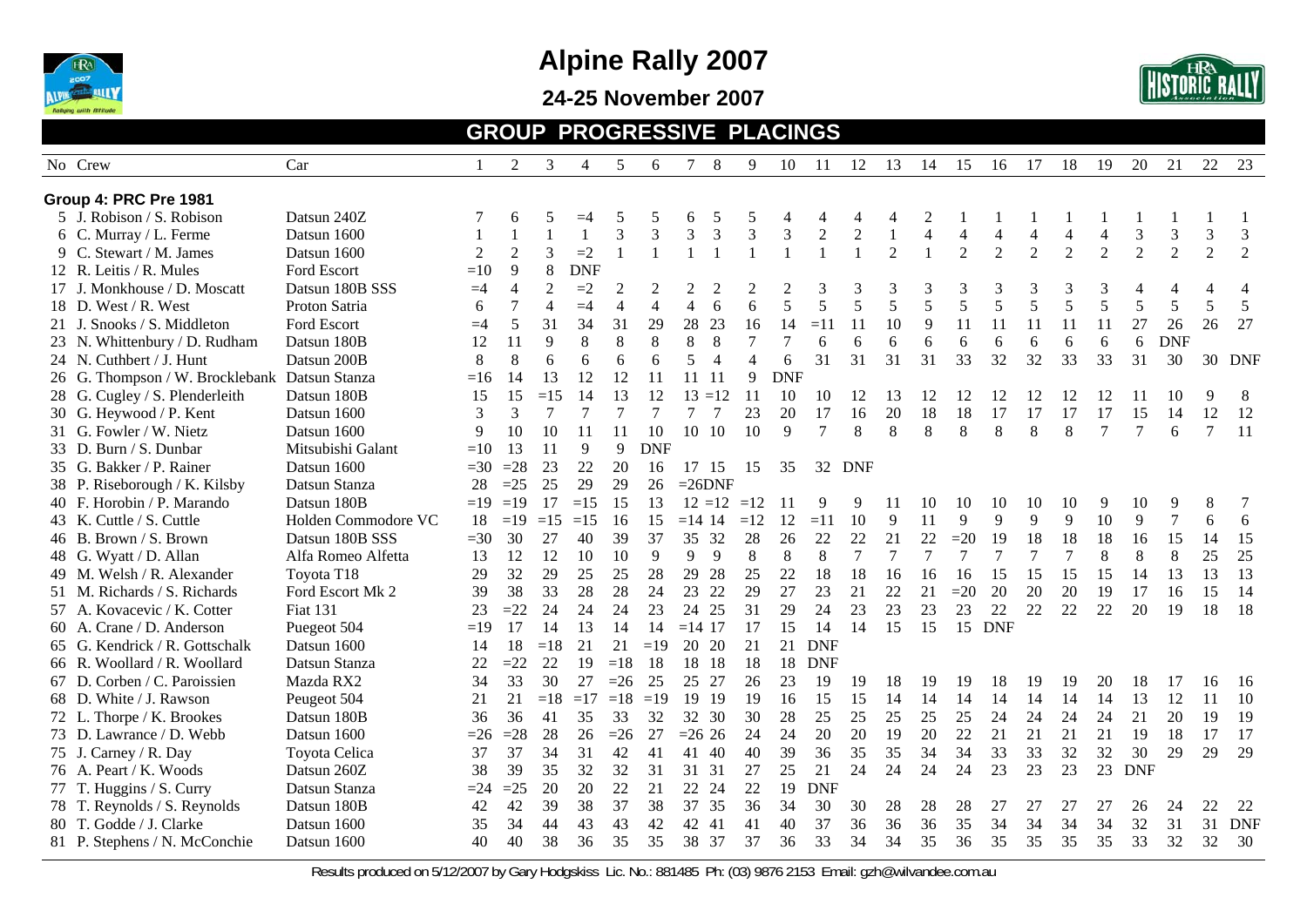

#### **24-25 November 2007**



#### **GROUP PROGRESSIVE PLACINGS**

| No Crew                              | Car                 |            | 2              | 3              | 4              | 5              | 6    |                             | 8             | 9          | 10            | 11         | 12 | 13         | 14 | 15 | 16 |    | 18             | 19 | 20         | 21 | 22 | 23         |
|--------------------------------------|---------------------|------------|----------------|----------------|----------------|----------------|------|-----------------------------|---------------|------------|---------------|------------|----|------------|----|----|----|----|----------------|----|------------|----|----|------------|
| 84 D. Norman / R. Knight             | Peugeot 504         | 43         | 43             | 42             | 39             | 38             | 36   | 36                          | 36            | $=$ 34     | 33            | 27         | 26 | 26         | 26 | 26 | 25 | 25 | 25             | 25 | 22         | 21 | 20 | <b>20</b>  |
| 88 R. O'Reilly / J. Kelley           | Datsun 1600         | $=16$      | 16             | 36             | 42             | 41             | 40   | 40                          | 39            | 39         | 38            | 35         | 33 | 33         | 33 | 32 | 31 | 31 | 31             | 31 | 29         | 28 | 28 | 28         |
| 90 T. Stuchbery / N. Paparella       | Holden Commodore    | $=26$      | 27             | 26             | 23             | 23             | 22   | 21                          | 21            | 20         | 17            | 16         |    |            |    |    | 16 | 16 | 16             | 16 | <b>DNF</b> |    |    |            |
| 92 R. Muldoon / T. Kent              | Datsun 260Z         | $=24$      | $=22$          | 21             | $=17$          | 17             |      | 16                          | -16           | 14         | 13            | 13         | 13 |            | 13 | 13 | 13 | 13 | 13             | 13 | 12         | 11 | 10 | 9          |
| 101 P. Otzen / P. Franklin           | Datsun 180B         | 33         | 35             | 37             | 33             | 34             | 33   | 33                          | 33            | 32         | 30            | 26         | 27 | 29         | 29 | 29 | 28 | 28 | 28             | 29 | 25         | 25 | 24 | 23         |
| 107 S. White / K. Barson             | Saab 99 EMS         | 44         | 44             | 43             | 41             | 40             | 39   | 39                          | 38            | 38         | 37            | 34         | 32 | 32         | 32 | 31 | 30 | 30 | 30             | 30 | 28         | 27 | 27 | 26         |
| 109 C. Wallace / C. Henning          | Mitsubishi Sigma    | 41         | 41             | 40             | 37             | 36             | 34   | 34                          | 34            | 33         | 31            | 28         | 28 | 27         | 27 | 27 | 26 | 26 | 26             | 26 | 23         | 22 | 23 | 24         |
| 110 A. Stone / B. Philemon           | Datsun P510         | 32         | 31             | 32             | 30             | 30             | 30   | 30                          | 29            | $=34$      | 32            | 29         | 29 | 30         | 30 | 30 | 29 | 29 | 29             | 28 | 24         | 23 | 21 | 21         |
| Group 5: Classic Rally Cars Pre 1986 |                     |            |                |                |                |                |      |                             |               |            |               |            |    |            |    |    |    |    |                |    |            |    |    |            |
| 4 D. Snooks / M. de Vaus             | Datsun Stanza       |            |                |                |                |                |      |                             |               |            |               |            |    |            |    |    |    |    |                |    |            |    |    |            |
| 7 A. Taylor / R. Smalley             | Mazda RX7           |            | 5              |                |                | 3              | 3    |                             |               |            |               |            |    |            |    |    |    |    | $\mathfrak{D}$ | 2  | 2          | 2  |    |            |
| 11 W. Bell / N. Vardos               | Fiat 131 Abarth     |            | $\overline{2}$ | $\overline{2}$ | $\mathfrak{D}$ | $\mathfrak{D}$ |      | $\mathcal{D}_{\mathcal{L}}$ |               |            | $\mathcal{D}$ | <b>DNF</b> |    |            |    |    |    |    |                |    |            |    |    |            |
| 15 G. Schofield / J. Moore           | Ford Escort RS      | 2          | 3              | 3              | <b>DNF</b>     |                |      |                             |               |            |               |            |    |            |    |    |    |    |                |    |            |    |    |            |
| 19 R. Devenish / S. Kealey           | Datsun 260Z         | 4          | 4              |                |                |                |      |                             |               |            |               |            |    |            | 3  | 3  | 3  | 3  |                | 3  | 3          | 3  | 3  | 3          |
| 25 M. Thompson / A. Tams             | Nissan Skyline RS   | 6          | 6              | 11             | 10             | 10             | 9    | 9                           |               | 6          | 6             |            | 5  | 5          | 5  |    | 5  | 5  |                |    |            |    |    |            |
| 32 T. Trewern / A. Ormesher          | Toyota Corolla TE27 |            |                | 8              |                |                | $=7$ |                             |               |            |               | 6.         | 6  | 6          | 6  | 6  | 6  | 6  | 6              | 6  | 6          | 6  |    |            |
| 34 G. Douglas / M. Gigney            | Ford Escort         | 8          | 8              | 6              | <sub>6</sub>   | 6              | 6    |                             |               |            |               |            |    |            |    |    |    |    |                | 5  | 5          | 5  |    | <b>DNF</b> |
| 37 G. Duyvestyn / I. Buddery         | Lancia 037          | <b>DNF</b> |                |                |                |                |      |                             |               |            |               |            |    |            |    |    |    |    |                |    |            |    |    |            |
| 41 H. Evans / S. Doughty             | Datsun 1600         | $=9$       | 9              |                |                |                |      |                             | 5             | <b>DNF</b> |               |            |    |            |    |    |    |    |                |    |            |    |    |            |
| 42 R. Dyer / G. Wallis               | Datsun PB210        | $=9$       | 10             | 9              | 9              | 9              | 10   |                             | <b>10 DNF</b> |            |               |            |    |            |    |    |    |    |                |    |            |    |    |            |
| 83 R. Calder / D. Hall               | Ford Escort         |            | 11             | 10             | 8              |                | $=7$ |                             |               | 9          | 9             |            |    |            |    |    |    |    |                |    |            |    |    | -6         |
| 97 B. Oyler / S. Burrell             | Datsun P510         | 12         | 13             | 12             |                |                |      |                             | 10            |            | 8             | <b>DNF</b> |    |            |    |    |    |    |                |    |            |    |    |            |
| 108 A. Van Winden / T. Halliday      | Datsun Stanza       | 13         | 12             | 13             | 12             |                |      | 12                          |               | 10         | 10            | 8          | 8  | <b>DNF</b> |    |    |    |    |                |    |            |    |    |            |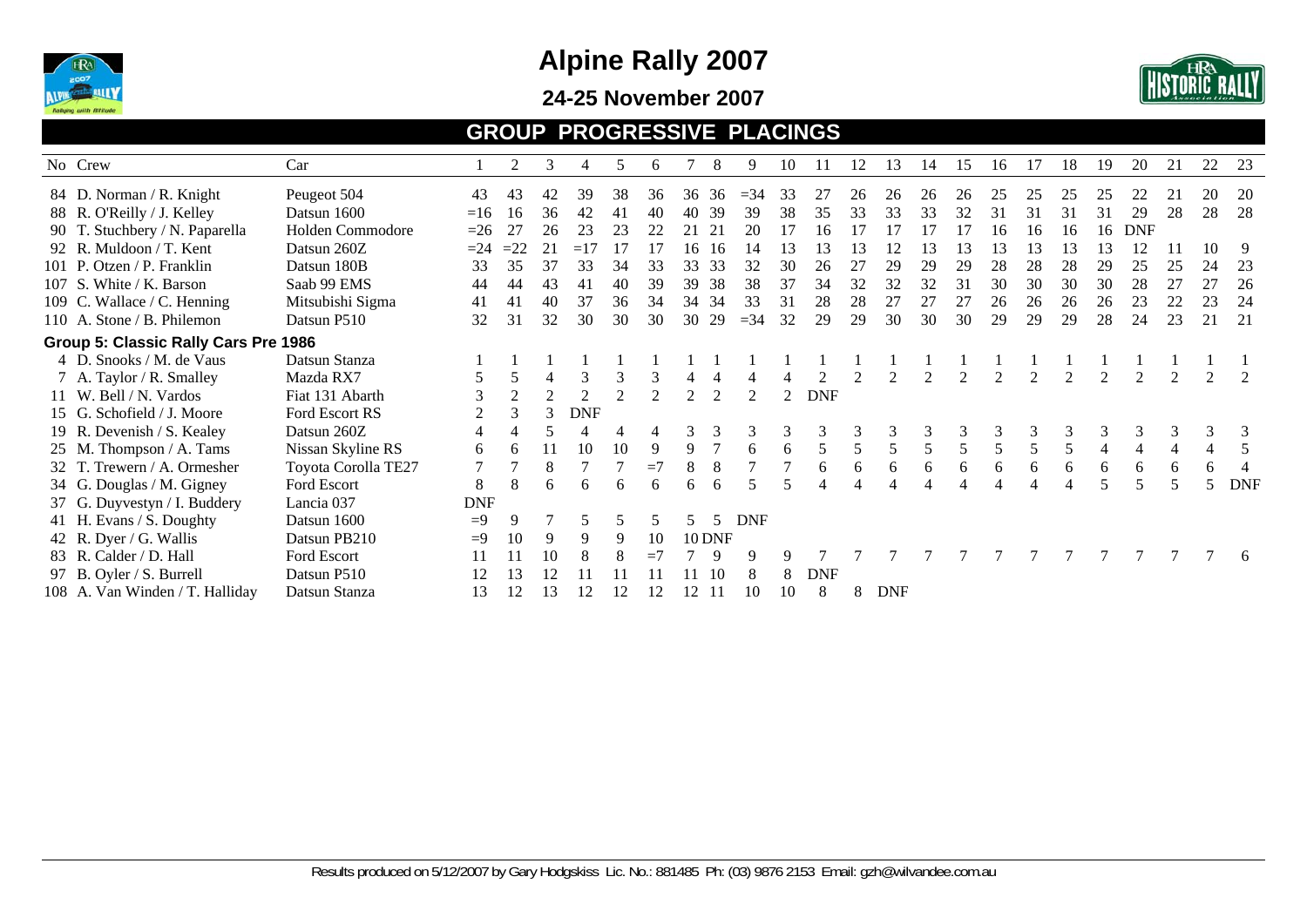

**24-25 November 2007** 



#### **GROUP PROGRESSIVE PLACINGS**

|                                | Car                  |                | 2              | 3           |                | 5              |            |            | 8        | $\mathbf{Q}$            | 10 |                |                | 13         |               |                | 16             | 17 | 18 |                | 20    | 21 | 22         | 23  |
|--------------------------------|----------------------|----------------|----------------|-------------|----------------|----------------|------------|------------|----------|-------------------------|----|----------------|----------------|------------|---------------|----------------|----------------|----|----|----------------|-------|----|------------|-----|
| No Crew                        |                      |                |                |             | 4              |                | 6          |            |          |                         |    | 11             | 12             |            | 14            | 15             |                |    |    | 19             |       |    |            |     |
| Group 6: PRC Modern Pre 2000   |                      |                |                |             |                |                |            |            |          |                         |    |                |                |            |               |                |                |    |    |                |       |    |            |     |
| 2 B. Semmens / D. Parry        | Nissan 200SX RV S12  | 3              | $=2$           | 2           |                | 3              |            |            |          |                         |    |                |                | 16         |               |                | 16             | 16 | 16 | 16             | 16    | 16 | <b>DNF</b> |     |
| 3 K. Dirickx / T. Batten       | Datsun 1600          | $\overline{2}$ | $=2$           | 3           | $\mathfrak{D}$ | $\mathcal{D}$  |            |            | $=2$     | 3                       |    | $\mathfrak{D}$ |                |            |               |                |                |    |    |                |       |    |            |     |
| 8 P. Batten / M. Batten        | Datsun P510          |                |                |             |                |                | <b>DNF</b> |            |          |                         |    |                |                |            |               |                |                |    |    |                |       |    |            |     |
| 13 B. Middleton / A. Benefield | Honda Civic          |                |                |             |                |                |            |            | $=2$     |                         |    |                |                |            |               |                |                |    |    |                |       |    |            |     |
| 14 G. Mammi / G. Sheeran       | Datsun Stanza        |                | 5              |             |                | 5              | 5          |            |          |                         | 4  | $\overline{4}$ | $\overline{4}$ | 3          | $\mathcal{R}$ | $\overline{3}$ | $\overline{3}$ | 3  | 3  | $\overline{3}$ | 3     | 3  | 3          |     |
| 27 S. Willett / M. Kelly       | Holden Commodore VK  | 8              | 9              | 8           | 8              | 8              |            | 6          | 6        | 6                       | 6  | 6              | 6              | 5          | 5             | 5              | 5              |    | 5  | 5              |       | 5  | 5          |     |
| 36 D. Roberts / P. Whiteley    | Toyota Sprinter AE86 |                | $\overline{7}$ |             |                | $\overline{7}$ | 6          |            | 5        | $\overline{\mathbf{5}}$ |    | 5              |                |            |               |                |                |    |    |                |       |    |            |     |
| 44 M. Lee $/$ A. Gell          | Holden Commodore     | 13             | 12             | 10          | 9              | 9              |            | 19         | 20       | 20                      | 20 | 19             | <b>DNF</b>     |            |               |                |                |    |    |                |       |    |            |     |
| 47 B. Ross / J. Hague          | Holden Commodore VN  | 9              | 8              | 18          | 23             | 23             | 21         | 20         | -19      | 19                      | 19 | 18             | 18             | 17         | 16            |                | 16 DNF         |    |    |                |       |    |            |     |
| 52 N. Testa / P. Nicholas      | Nissan Silvia RS     | 14             | 14             | 19          | 17             | 16             |            |            | $-11$    | 10                      | 10 | <b>DNF</b>     |                |            |               |                |                |    |    |                |       |    |            |     |
| 56 O. Polanski / D. Prasad     | Nissan Stanza        | 12             | 13             | 12          | 13             | 13             |            | Q          | <b>Q</b> | $\mathbf Q$             |    | 9              | 9              | 6          | 6             | 6              | 6              |    |    |                |       |    |            |     |
| 61 J. Hawkins / D. Opie        | Holden Gemini        | 17             | 18             | 17          | 18             | 18             | 16         | 14         | 14       | 13                      | 13 |                | 10             |            |               | 9              | 10             | 10 | 10 | -9             |       |    | 10         | -10 |
| 62 C. Snell / G. McGrath       | Peugeot 205 GTi      | 16             | 16             | 14          | 16             |                |            | 13         | 13       | 12                      | 12 | 12             | 12             | 10         | $\equiv$ 9    | 8              | 8              | 9  | 9  | 11             | 10    | 10 |            | -11 |
| 64 R. Allan / S. Allan         | Datsun Bluebird      | 6              | 6              | 6           | 6              | 6              |            | <b>DNF</b> |          |                         |    |                |                |            |               |                |                |    |    |                |       |    |            |     |
| 79 R. Feagan / C. Chester      | Datsun P510          | 15             | 15             | 15          | 14             | 14             |            | 10         | 10       |                         |    | 10             |                |            |               |                |                |    | 8  | 8              | $=$ 8 | 8  | 8          | 9   |
| 87 Z. Edwards / M. Edwards     | Peugeot 504          | 18             | 17             | 13          | 12             | 12             | 10         | 8          | 8        | 8                       | 9  | 8              | 8              | 8          | $=9$          | 11             | 11             | 11 | 11 | 10             | $= 8$ | 9  | 9          | 8   |
| 94 D. Curl / R. Richards       | Mitsubishi Lancer LA | 23             | 22             | 22          | 21             | 22             | 20         | 18         | 18       | 18                      | 18 | 17             | 17             | 15         | 15            | 15             | 15             | 15 | 15 | 15             | 15    | 15 | 15         | 15  |
| 98 D. Holder / A. Pullar       | Holden Astra         | 10             | 10             | 9           | 10             | 10             | <b>DNF</b> |            |          |                         |    |                |                |            |               |                |                |    |    |                |       |    |            |     |
| 99 D. Murphy / T. Harvey       | Lada Samara          | 22             | 23             | 23          | 22             | 21             |            |            |          |                         |    | 16             |                | 14         | 14            |                |                |    |    |                | 14    |    |            | -14 |
| 100 J. Ernst / B. Metha        | Hyundai Excel X3     | 19             | 19             | 16          | 15             | 15             |            | 12         | 12       |                         | 14 | 13             | 13             | 12         | 12            | 12             | 12             | 12 | 12 | 12             | 12    | 12 | 12         | 12  |
| 106 D. Gates / D. Malley       | Mazda MX5            | 20             | 20             | 20          | 19             | 19             | 17         | 15         | 15       | 15                      | 15 | 14             | 14             | <b>DNF</b> |               |                |                |    |    |                |       |    |            |     |
| 111 A. Artamonov / V. Linev    | Hyundai Excel        | 21             | 21             | $2^{\circ}$ | 20             | 20             |            | 16         | 16       | 16                      | 16 | 15             | 15             | 13         | 13            | 13             |                | 13 | 13 | 13             | 13    | 13 | 13         | 13  |
| 112 T. Donoghue / S. McCready  | Ford Falcon          |                |                |             |                |                |            |            |          |                         |    |                |                | 9          | 8             |                |                |    | 6  | 6              | h     | 6  | 6          | 6   |
|                                |                      |                |                |             |                |                |            |            |          |                         |    |                |                |            |               |                |                |    |    |                |       |    |            |     |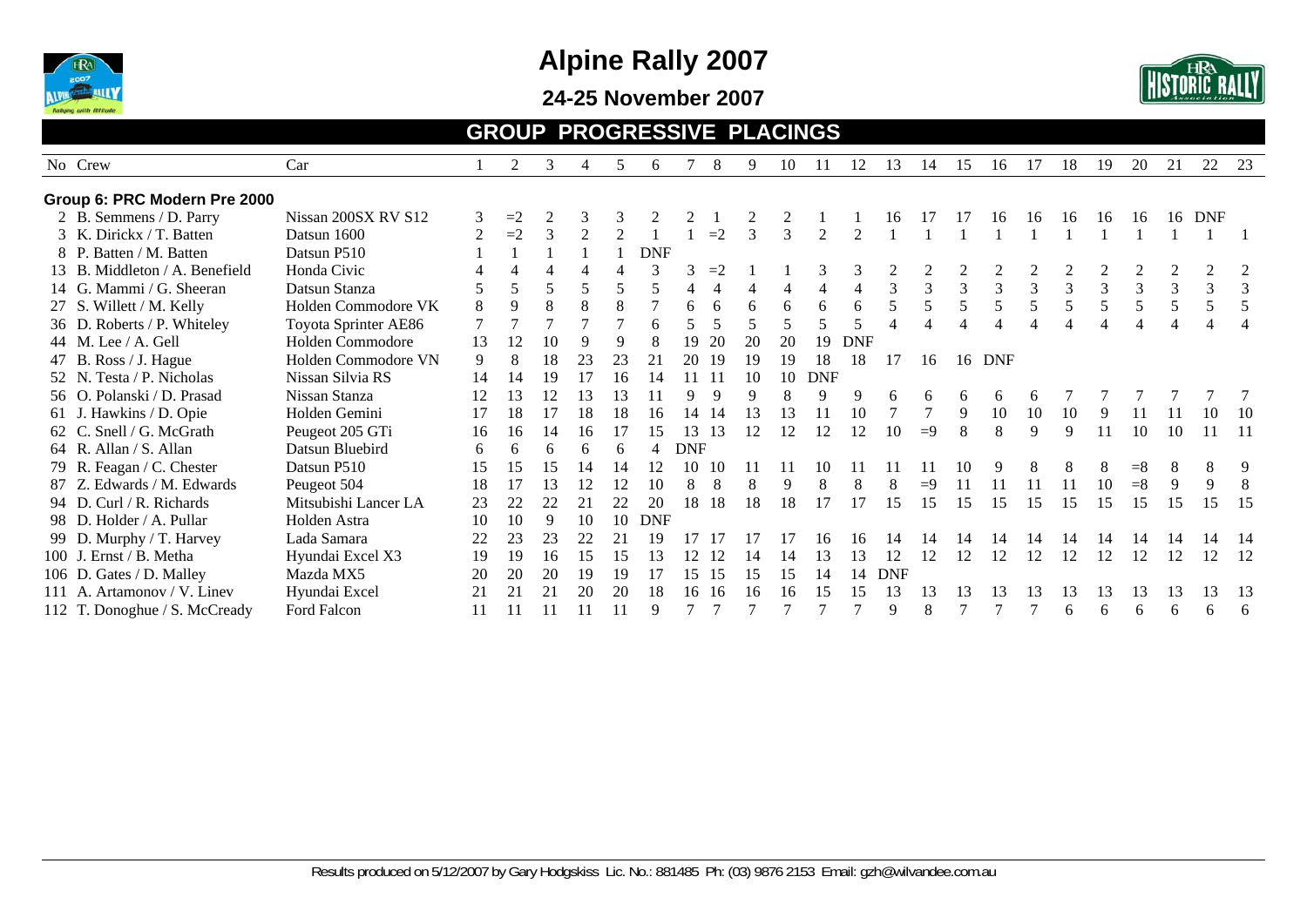

**24-25 November 2007** 



#### **OUTRIGHT STAGE PLACINGS**

| No Crew                         |                | $\overline{2}$ | 3              | $\overline{4}$           | 5              | 6              | $\overline{7}$ | 8              | 9       | 10             | 11             | 12             | 13           | 14             | 15             | 16             | 17             | 18             | 19             | 20             | 21             | 22             | 23           |
|---------------------------------|----------------|----------------|----------------|--------------------------|----------------|----------------|----------------|----------------|---------|----------------|----------------|----------------|--------------|----------------|----------------|----------------|----------------|----------------|----------------|----------------|----------------|----------------|--------------|
| 2 B. Semmens / D. Parry         | 12             | $=9$           | 2              | 8                        | $=6$           | $= 8$          | $=5$           | 6              | 7       | $= 8$          | $\overline{2}$ |                | $=69$        | $=70$          | $=69$          | 69             | 70             | 71             | 71             | 69             | 68             | <b>DNF</b>     |              |
| 3 K. Dirickx / T. Batten        | 11             | 11             | 4              | $\overline{\mathcal{A}}$ | $=3$           | $\overline{2}$ | $\overline{7}$ | 14             | 9       | $\overline{7}$ | 5              | 5              | 13           | 15             | 12             | 5              | $=3$           | $=1$           | $=2$           | $\overline{2}$ | $=5$           | 3              | 4            |
| 4 D. Snooks / M. de Vaus        | $\mathbf{1}$   |                | 5              | 7                        | $=3$           | $=6$           | $\overline{4}$ | -1             | $=3$    | 1              | 8              | 6              | $\mathbf{1}$ | $\overline{2}$ | $\overline{4}$ | 6              | $=3$           | $= 8$          | 6              | 7              | 10             | 6              | 7            |
| 5 J. Robison / S. Robison       | 15             | $=4$           | 13             | 9                        | $=18$          | $=11$          | 12             | 10             | 11      | 14             | 10             | $\overline{7}$ | $=5$         | 1              | $\overline{2}$ | 3              | $=6$           | $=1$           | $=2$           | 3              | $\mathbf{1}$   | $\overline{4}$ | 6            |
| 6 C. Murray / L. Ferme          | 3              | $\overline{2}$ | $\overline{1}$ |                          | $=85$          | 13             | 8              | 3              | $=$ 3   | 5              | 6              | $\overline{4}$ | $=2$         | 60             | 3              | $\overline{2}$ | 5              | 4              | $\overline{4}$ |                | 3              | $\mathbf{1}$   | $\sqrt{2}$   |
| 7 A. Taylor / R. Smalley        | 19             | 17             | 11             | $=12$                    | $= 8$          | 15             | 14             | 15             | 13      | 10             | $\mathbf{1}$   | $=9$           | $=2$         | 3              | 5              | $=11$          | $=9$           | $= 8$          | 8              | 8              | 8              | 34             | 21           |
| 8 P. Batten / M. Batten         |                | 3              | 6              | 3                        | $\overline{1}$ | <b>DNF</b>     |                |                |         |                |                |                |              |                |                |                |                |                |                |                |                |                |              |
| 9 C. Stewart / M. James         | $\overline{4}$ | $=4$           | $\equiv 9$     | 5                        | $\overline{2}$ | 1              | $=$ 5          | $=7$           | 6       | $\overline{c}$ | 4              | $=9$           | $=11$        | 24             | 10             |                | $\mathfrak{D}$ | 5              |                | 6              | $=12$          | 5              | 5            |
| 10 J. David / G. Geelan         | $=$ 5          | 6              | 12             | 15                       | 5              | $=3$           | 13             | $=7$           | $\,8\,$ | 6              | 3              | 2              | $=11$        | 10             | 6              | $=11$          | $=18$          | $=15$          | $=14$          | $=10$          | $=5$           | 10             | $\mathbf{Q}$ |
| 11 W. Bell / N. Vardos          | $= 8$          | $\equiv 9$     | $\tau$         | $\overline{2}$           | $=6$           | $=3$           | $\overline{1}$ | $\overline{4}$ | 2       | $=3$           | <b>DNF</b>     |                |              |                |                |                |                |                |                |                |                |                |              |
| 12 R. Leitis / R. Mules         | $=24$          | $=12$          | 19             | <b>DNF</b>               |                |                |                |                |         |                |                |                |              |                |                |                |                |                |                |                |                |                |              |
| 13 B. Middleton / A. Benefield  | 13             | $=12$          | 8              | $=10$                    | $=13$          | $= 6$          | $=2$           | 2              |         | $=$ 3          | 60             | 8              | 4            | 4              |                | $\overline{4}$ | $= 6$          |                |                | 5              | $=$ 5          | 8              | 3            |
| 14 G. Mammi / G. Sheeran        | 18             | $=24$          | 16             | 18                       | 17             | 16             | 18             | 21             | 16      | $=28$          | 13             | 11             | $=5$         | 5              | 8              | $=22$          | 16             | $=13$          | $=17$          | 15             | 14             | 13             | 10           |
| 15 G. Schofield / J. Moore      | $=5$           | $=18$          | 14             | <b>DNF</b>               |                |                |                |                |         |                |                |                |              |                |                |                |                |                |                |                |                |                |              |
| 16 D. Officer / K. Officer      | 28             | $=24$          | 26             | $=98$                    | 32             | $=23$          | $=25$          | 34             | 22      | 20             | 24             | 15             | 16           | 17             | 16             | $=19$          | $=29$          | $=21$          | $=28$          | 18             | 15             | $=21$          | 27           |
| 17 J. Monkhouse / D. Moscatt    | $= 8$          | $=7$           | 3              | $=10$                    | $= 8$          | $= 8$          | $=2$           | 5              | 5       | $= 8$          | $=17$          | $\mathfrak{Z}$ | 7            | 13             | $\tau$         | $=7$           | -1             | $=1$           | 7              | $\overline{4}$ | $\overline{2}$ | $\overline{2}$ | $\mathbf{1}$ |
| 18 D. West / R. West            | 14             | $=12$          | $=9$           | $=12$                    | $=13$          | $=11$          | 10             | 18             | 12      | $=11$          | 9              | 12             | 8            | 9              | 9              | 14             | $=9$           | $\overline{7}$ | 9              | 12             | 11             | 11             | 11           |
| 19 R. Devenish / S. Kealey      | 17             | $=18$          | 18             | 14                       | 22             | 34             | $=15$          | 9              | 15      | $=11$          | $=19$          | 13             | 15           | 8              | 17             | 10             | $=14$          | $=10$          | 11             | $=10$          | $\overline{4}$ | $\overline{7}$ | 8            |
| 20 D. Brown / M. Foreshew       | $=22$          | 20             | $=22$          | 23                       | $=60$          | 96             | $= 96$         | $=92$          | $=89$   | $= 87$         | 85             | <b>DNF</b>     |              |                |                |                |                |                |                |                |                |                |              |
| 21 J. Snooks / S. Middleton     | $= 8$          | $=15$          | $= 87$         | 16                       | $= 8$          | $=20$          | 17             | 13             | 14      | 15             | $\tau$         | 29             | 21           | 12             | 59             | $=15$          | $=12$          | $=13$          | 12             | 63             | $=61$          | $=63$          | $=60$        |
| 23 N. Whittenbury / D. Rudham   | $=26$          | $=21$          | $=20$          | 26                       | 28             | $=20$          | $=15$          | 20             | 17      | 13             | 11             | 17             | 14           | $\tau$         | $=62$          | $=24$          | $=37$          | $=25$          | 20             | 14             | <b>DNF</b>     |                |              |
| 24 N. Cuthbert / J. Hunt        | 16             | $=15$          | 15             | 6                        | $=13$          | 10             | 9              | 11             | 10      | $= 81$         | $=75$          | $=74$          | $=73$        | $=70$          | $=75$          | 73             | 73             | 74             | 74             | 72             | 71             | 70             | <b>DNF</b>   |
| 25 M. Thompson / A. Tams        | $=22$          | $=44$          | $= 87$         | $=33$                    | $=37$          | 32             | $=23$          | 27             | 29      | 26             | 21             | 28             | 18           | 27             | 28             | $=24$          | 28             | $=21$          | $=22$          | 17             | 23             | 15             | $=55$        |
| 26 G. Thompson / W. Brocklebank | $=34$          | $=24$          | $=28$          | 25                       | $=23$          | 29             | 34             | 33             | 21      | <b>DNF</b>     |                |                |              |                |                |                |                |                |                |                |                |                |              |
| 27 S. Willett / M. Kelly        | 30             | $=35$          | $=22$          | 28                       | $=18$          | 17             | $=21$          | 17             | 18      | 17             | 14             | $=35$          | 10           | 11             | 15             | $=11$          | $=12$          | $=15$          | 13             | 13             | 52             | 14             | 13           |
| 28 G. Cugley / S. Plenderleith  | 33             | $=29$          | 36             | 32                       | 12             | $=30$          | $=30$          | 28             | 23      | 23             | 22             | 39             | 40           | $=20$          | 34             | $=22$          | $=20$          | 24             | $=17$          | 25             | $=25$          | 23             | 20           |
| 29 G. Gibson / J. Cole          | $=40$          | $=29$          | 35             | 55                       | $=41$          | $=40$          | 40             | 56             | 35      | $=21$          | $=$ 34         | 31             | 36           | 25             | $=23$          | $=19$          | 22             | $=27$          | 25             | $=28$          | $=29$          | $=21$          | 28           |
| 30 G. Heywood / P. Kent         | $=$ 5          | $=7$           | 25             | 19                       | $= 8$          | 14             | 11             | 12             | $= 80$  | 36             | 30             | 14             | $=65$        | 14             | 47             | $=7$           | $\,8\,$        | $=10$          | 10             | 9              | 9              | 9              | 12           |
| 31 G. Fowler / W. Nietz         | 21             | $=21$          | $=28$          | $=39$                    | 21             | $=27$          | 19             | 30             | $=26$   | 18             | $=19$          | 21             | 26           | 18             | 14             | $=15$          | 17             | $=15$          | 16             | 19             | 50             | 51             | $=55$        |
| 32 T. Trewern / A. Ormesher     | 37             | $=44$          | $=65$          | 50                       | 35             | 43             | 54             | 40             | 37      | $=28$          | 26             | 20             | 20           | $=20$          | $=23$          | $=32$          | $=37$          | $=27$          | $=22$          | 31             | $=29$          | 16             | 17           |
| 33 D. Burn / S. Dunbar          | $=24$          | $=35$          | 24             | 21                       | $=29$          | <b>DNF</b>     |                |                |         |                |                |                |              |                |                |                |                |                |                |                |                |                |              |
| 34 G. Douglas / M. Gigney       | $=47$          | $=44$          | 44             | $=47$                    | $=29$          | $=44$          | $=30$          | 24             | 33      | 25             | 15             | 32             | 27           | 23             | $=19$          | 36             | $= 34$         | $=38$          | 35             | 33             | $=18$          | 25             | <b>DNF</b>   |
| 35 G. Bakker / P. Rainer        | $=64$          | $=52$          | 39             | $=47$                    | $=23$          | 19             | $=27$          | 19             | 43      | $= 83$         | 78             | <b>DNF</b>     |              |                |                |                |                |                |                |                |                |                |              |
| 36 D. Roberts / P. Whiteley     | $=26$          | $=21$          | $=20$          | 24                       | 20             | 18             | $=21$          | 16             | 19      | 16             | $=17$          | 16             | 9            | 6              | 11             | <sup>Q</sup>   | $= 9$          | $=10$          | $=14$          | 16             | $=12$          | 12             | 14           |
| 37 G. Duyvestyn / I. Buddery    | <b>DNF</b>     |                |                |                          |                |                |                |                |         |                |                |                |              |                |                |                |                |                |                |                |                |                |              |
| 38 P. Riseborough / K. Kilsby   | 59             | 43             | $=45$          | $\equiv$ 47              | $=45$          | 47             | $=61$          | <b>DNF</b>     |         |                |                |                |              |                |                |                |                |                |                |                |                |                |              |
| 39 S. Ashton / R. Nixon         | 43             | $=39$          | 37             | $=36$                    | 40             | 39             | $=37$          | 41             | 30      | $=28$          | 27             | 18             | 17           | 19             | 25             | 31             | $=23$          | $=27$          | 21             | $=21$          | $=20$          | 20             | 19           |
|                                 |                |                |                |                          |                |                |                |                |         |                |                |                |              |                |                |                |                |                |                |                |                |                |              |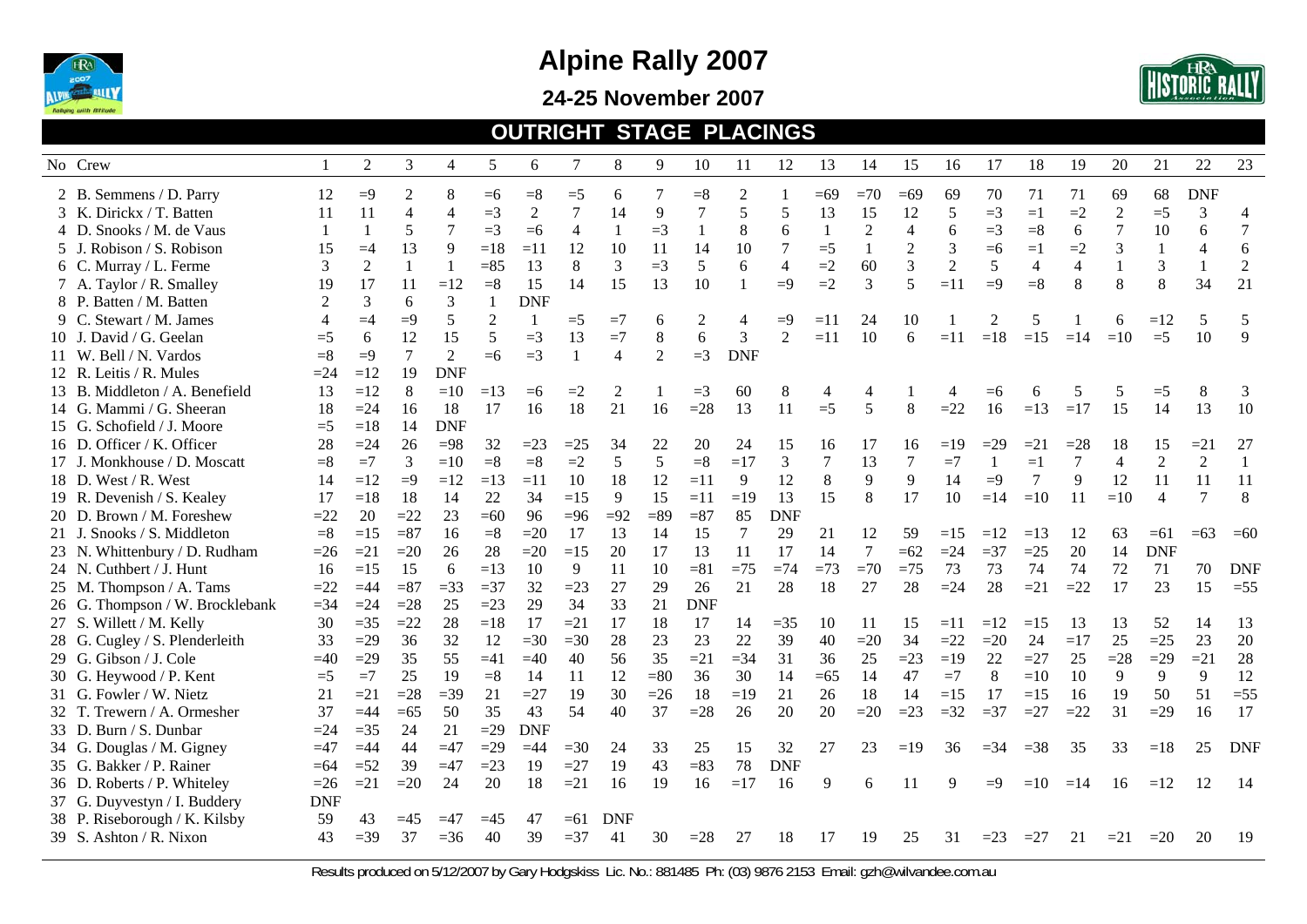

**24-25 November 2007** 



#### **OUTRIGHT STAGE PLACINGS**

| No Crew |                                |            | $\overline{2}$ | 3      | 4      | 5      | 6      | 7          | 8          | 9          | 10     | 11         | 12         | 13    | 14    | 15    | 16         | 17     | 18    | 19     | 20         | 21    | 22    | 23    |
|---------|--------------------------------|------------|----------------|--------|--------|--------|--------|------------|------------|------------|--------|------------|------------|-------|-------|-------|------------|--------|-------|--------|------------|-------|-------|-------|
|         | 40 F. Horobin / P. Marando     | $=40$      | 38             | $=40$  | 22     | $=25$  | 22     | 20         | $=31$      | 24         | 19     | 12         | 22         | 35    | 26    | 31    | $=27$      | $=23$  | $=19$ | 19     | 26         | 27    | 30    | 16    |
|         | 41 H. Evans / S. Doughty       | $=51$      | 55             | $=45$  | 27     | $=29$  | $=23$  | $=35$      | $=31$      | <b>DNF</b> |        |            |            |       |       |       |            |        |       |        |            |       |       |       |
|         | 42 R. Dyer / G. Wallis         | $=51$      | $=65$          | 53     | $=65$  | $=57$  | $=60$  | $= 89$     | <b>DNF</b> |            |        |            |            |       |       |       |            |        |       |        |            |       |       |       |
|         | 43 K. Cuttle / S. Cuttle       | $=38$      | $=41$          | 31     | $=33$  | $=41$  | $=30$  | 29         | 25         | 20         | $=28$  | 23         | $=23$      | 22    | 34    | 18    | 30         | $=29$  | $=27$ | 24     | 20         | 16    | 17    | 18    |
|         | 44 M. Lee / A. Gell            | $=47$      | $=41$          | 34     | 31     | $=25$  | $=27$  | 93         | 90         | 87         | 86     | 77         | <b>DNF</b> |       |       |       |            |        |       |        |            |       |       |       |
|         | 45 D. Fernie / G. Floyd        | 46         | $=39$          | 32     | $=36$  | $=45$  | $=44$  | $=51$      | $=48$      | 39         | 27     | 71         | <b>DNF</b> |       |       |       |            |        |       |        |            |       |       |       |
|         | 46 B. Brown / S. Brown         | $=64$      | $=$ 56         | 54     | $=98$  | $=77$  | 70     | $=30$      | $=48$      | 51         | 43     | 43         | $=35$      | 39    | 38    | $=19$ | $=27$      | $=20$  | $=19$ | 32     | $=28$      | 24    | $=31$ | 35    |
|         | 47 B. Ross / J. Hague          | 31         | $=29$          | $= 87$ | $=101$ | 100    | 97     | 95         | 91         | 88         | 85     | 79         | 72         | 71    | 69    | 68    | <b>DNF</b> |        |       |        |            |       |       |       |
|         | 48 G. Wyatt / D. Allan         | 29         | $=24$          | 27     | 20     | 39     | $=23$  | $=27$      | 23         | 25         | $=33$  | 25         | 19         | 24    | 16    | 13    | $=27$      | $=26$  | $=25$ | 27     | 27         | $=58$ | 61    | $=60$ |
|         | 49 M. Welsh / R. Alexander     | $=62$      | $=72$          | $=57$  | 52     | $=60$  | 65     | 68         | 59         | 32         | $=33$  | 31         | $=23$      | 19    | 33    | 32    | $=46$      | $=50$  | $=52$ | $=$ 39 | 37         | 34    | $=28$ | 31    |
|         | 50 R. Hartmann / D. Smith      | $=60$      | $=58$          | 56     | 56     | $=68$  | $=58$  | $=51$      | $=48$      | <b>DNF</b> |        |            |            |       |       |       |            |        |       |        |            |       |       |       |
|         | 51 M. Richards / S. Richards   | 86         | $=63$          | 62     | 41     | $=48$  | $=$ 37 | 33         | 26         | $= 80$     | $=45$  | 40         | 30         | 42    | $=31$ | 27    | $=32$      | 33     | $=27$ | 34     | 30         | $=29$ | $=28$ | 24    |
|         | 52 N. Testa / P. Nicholas      | $=64$      | 70             | 84     | $=42$  | $=52$  | 66     | 46         | 54         | 50         | 54     | <b>DNF</b> |            |       |       |       |            |        |       |        |            |       |       |       |
|         | 53 K. Harper / G. Vaux         | $=62$      | $=$ 58         | 63     | 57     | $=66$  | $=63$  | $=49$      | 64         | 52         | 53     | 50         | 37         | 29    | 22    | $=21$ | 35         | $=29$  | $=35$ | 36     | 34         | $=20$ | 35    | 42    |
|         | 54 A. Upton / M. Laidlay       | $=71$      | $=63$          | $=65$  | 62     | $=55$  | $=63$  | $=58$      | 55         | 40         | $=40$  | $=47$      | 48         | 41    | 42    | $=43$ | 34         | $=42$  | $=35$ | 50     | 40         | $=20$ | $=31$ | $=55$ |
|         | 55 B. Watson / W. Gregson      | $=60$      | $=$ 56         | $=70$  | $=71$  | 73     | $=53$  | $=49$      | 44         | 57         | 42     | $=34$      | 45         | 33    | 45    | 36    | 44         | $=42$  | $=46$ | $=41$  | 61         | $=43$ | 33    | $=36$ |
|         | 56 O. Polanski / D. Prasad     | 44         | $=67$          | $=67$  | $=71$  | $=68$  | 52     | $=61$      | 51         | 55         | $=38$  | 45         | 47         | 31    | $=51$ | 45    | 41         | $=37$  | $=46$ | 31     | 51         | 47    | $=38$ | 29    |
|         | 57 A. Kovacevic / K. Cotter    | 50         | $\equiv$ 49    | $=48$  | 60     | 54     | $=53$  | 55         | 53         | $= 80$     | 48     | $=41$      | 27         | 38    | $=28$ | 38    | 45         | 41     | $=42$ | $=44$  | 42         | $=38$ | 36    | 32    |
|         | 58 A. Wilson / D. Willson      | $=55$      | $=74$          | 64     | 61     | 36     | $=40$  | 43         | 43         | 34         | 32     | 39         | 33         | 34    | 35    | 33    | $=19$      | $=$ 37 | $=38$ | 33     | 32         | 32    | $=26$ | 26    |
|         | 59 S. Mitchell / A. Hall       | <b>DNF</b> |                |        |        |        |        |            |            |            |        |            |            |       |       |       |            |        |       |        |            |       |       |       |
|         | 60 A. Crane / D. Anderson      | $=40$      | $=29$          | 30     | 29     | $=$ 33 | 36     | $=37$      | 46         | 38         | 24     | $=37$      | 26         | 30    | $=40$ | 29    | <b>DNF</b> |        |       |        |            |       |       |       |
|         | 61 J. Hawkins / D. Opie        | $=75$      | $=74$          | 73     | 75     | 74     | 72     | 65         | 60         | 47         | 50     | $=47$      | $=42$      | 37    | $=28$ | $=62$ | 56         | 48     | $=42$ | 43     | $=48$      | $=38$ | 37    | 34    |
|         | 62 C. Snell / G. McGrath       | $=71$      | 71             | 59     | $=77$  | $=68$  | $=67$  | $=66$      | 66         | $=48$      | 44     | 52         | 44         | 43    | 46    | 46    | 55         | 55     | $=38$ | 52     | $=43$      | $=36$ | 44    | $=43$ |
|         | 63 S. Crane / A. Thomas        | 84         | 81             | 75     | 70     | $=77$  | $=67$  | $=58$      | 52         | $=48$      | 49     | 29         | 38         | 28    | 37    | 30    | 50         | $=42$  | 45    | 49     | 39         | $=38$ | $=40$ | 38    |
|         | 64 R. Allan / S. Allan         | 20         | 28             | 17     | 17     | 16     | $=3$   | <b>DNF</b> |            |            |        |            |            |       |       |       |            |        |       |        |            |       |       |       |
|         | 65 G. Kendrick / R. Gottschalk | 32         | 48             | $=51$  | $=53$  | $=41$  | $=$ 37 | 44         | 45         | 44         | 74     | <b>DNF</b> |            |       |       |       |            |        |       |        |            |       |       |       |
|         | 66 R. Woollard / R. Woollard   | $=47$      | $=52$          | 43     | 38     | 47     | 42     | 39         | 29         | 36         | 58     | <b>DNF</b> |            |       |       |       |            |        |       |        |            |       |       |       |
| 67 D.   | . Corben / C. Paroissien       | 74         | $=61$          | 61     | 51     | $=52$  | 55     | $=58$      | 63         | 53         | $=40$  | 56         | 40         | 50    | 44    | 41    | 39         | $=29$  | 34    | $=44$  | 45         | 33    | $=38$ | $=39$ |
|         | 68 D. White / J. Rawson        | 45         | $=49$          | 42     | $=39$  | 59     | 48     | 42         | $=38$      | 31         | $=38$  | 28         | 25         | 25    | 36    | 26    | 26         | $=26$  | 33    | $=28$  | $=23$      | $=25$ | $=26$ | 25    |
|         | 69 T. Reed / B. Reed           | 88         | $=78$          | 76     | 74     | $=60$  | 56     | 56         | 70         | 46         | 37     | 36         | 46         | 32    | $=31$ | 35    | $=42$      | $=34$  | $=38$ | $=37$  | 36         | 28    | 24    | $=22$ |
|         | 72 L. Thorpe / K. Brookes      | $=78$      | 77             | $= 87$ | $=65$  | $=66$  | 69     | 69         | 58         | 54         | $=55$  | 61         | 50         | 53    | 48    | 48    | $=37$      | 46     | $=50$ | 55     | $=48$      | 46    | $=47$ | $=39$ |
|         | 73 D. Lawrance / D. Webb       | $= 57$     | $=61$          | $=57$  | 59     | $=60$  | 57     | 57         | 42         | 45         | $=45$  | 49         | 57         | 46    | 43    | 42    | 48         | 54     | $=52$ | $=47$  | 38         | 42    | $=47$ | 45    |
|         | 74 N. Senior / D. Gallacher    | $=67$      | $=52$          | $=51$  | 58     | $=48$  | $=49$  | 48         | 61         | $=41$      | 51     | 63         | 55         | $=69$ | $=70$ | $=69$ | 67         | 67     | 67    | 67     | 66         | 65    | 68    | 67    |
|         | 75 J. Carney / R. Day          | 80         | $= 83$         | $=67$  | 64     | $=101$ | $=98$  | $=96$      | $=92$      | $= 89$     | $= 87$ | 86         | 80         | 79    | 78    | 77    | 74         | 74     | 73    | 73     | 71         | 70    | 69    | 68    |
|         | 76 A. Peart / K. Woods         | 82         | 82             | $=70$  | 67     | 90     | 74     | 71         | 69         | 60         | 52     | 44         | 58         | 49    | 58    | 55    | $=51$      | $=50$  | $=50$ | 51     | <b>DNF</b> |       |       |       |
|         | 77 T. Huggins / S. Curry       | $=51$      | 51             | 38     | 46     | $=64$  | $=49$  | $=61$      | $=38$      | $=41$      | $=33$  | <b>DNF</b> |            |       |       |       |            |        |       |        |            |       |       |       |
|         | 78 T. Reynolds / S. Reynolds   | 92         | 90             | 77     | 81     | 88     | $= 81$ | 76         | 71         | 64         | 72     | $=68$      | 64         | 57    | 57    | 53    | 59         | $= 56$ | .57   | 56     | 55         | 56    | 52    | 47    |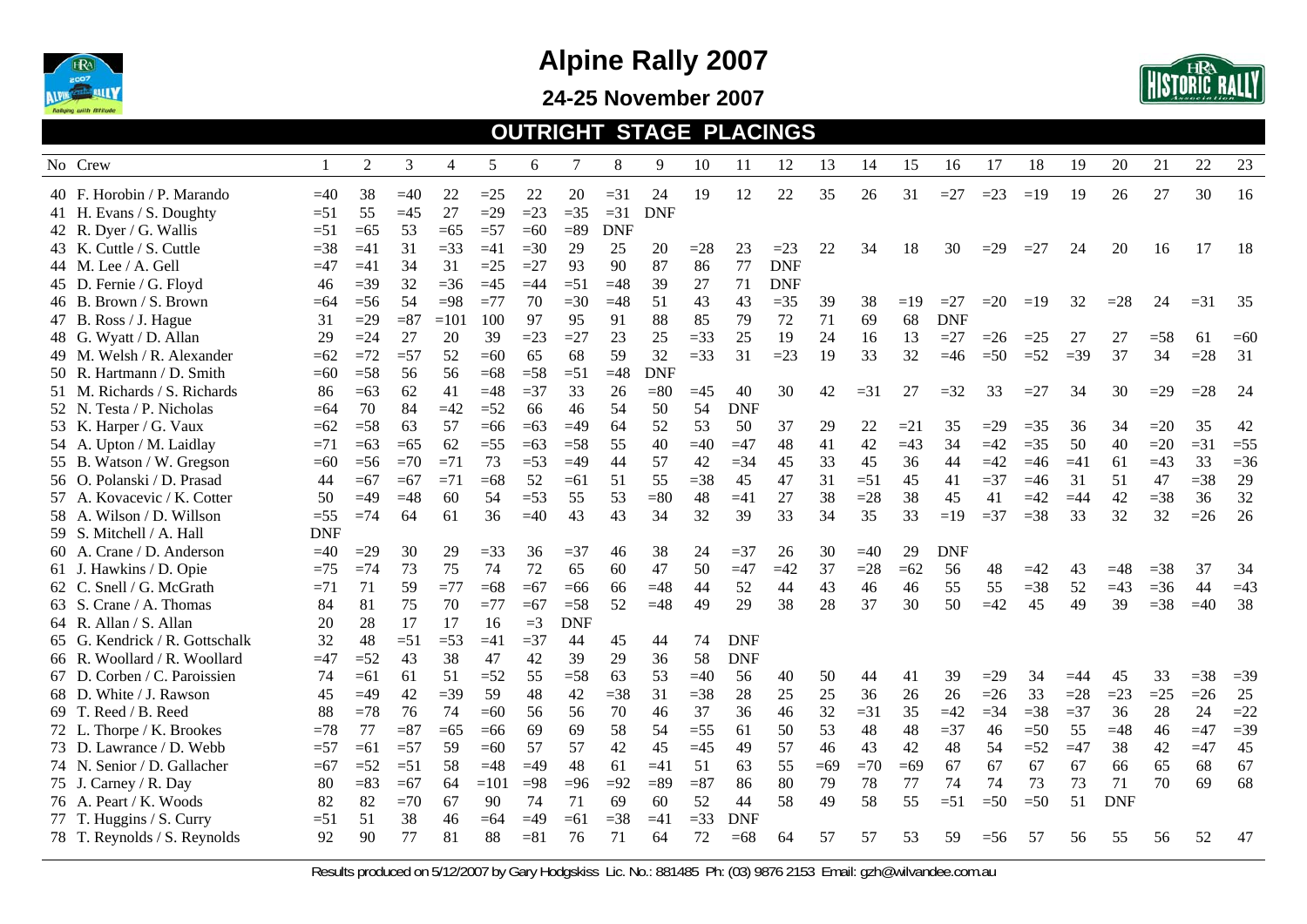

**24-25 November 2007** 



#### **OUTRIGHT STAGE PLACINGS**

|        | No Crew                          |        | 2      | 3      | 4      | 5      | 6          |        | 8     | 9      | 10     | 11         | 12         | 13         | 14    | 15    | 16         | 17     | 18     | 19    | 20         | 21    | 22    | 23         |
|--------|----------------------------------|--------|--------|--------|--------|--------|------------|--------|-------|--------|--------|------------|------------|------------|-------|-------|------------|--------|--------|-------|------------|-------|-------|------------|
|        | 79 R. Feagan / C. Chester        | $=67$  | $=78$  | 69     | 63     | $=68$  | $=60$      | 53     | 47    | $=58$  | $=55$  | 46         | $=52$      | 45         | $=49$ | $=43$ | $=42$      | $= 34$ | $=35$  | $=39$ | $=43$      | 35    | 45    | 33         |
|        | 80 T. Godde / J. Clarke          | $=75$  | 69     | $=104$ | $=101$ | $=101$ | $=98$      | $= 96$ | $=92$ | $= 89$ | $= 87$ | 87         | 81         | 80         | 80    | 79    | 76         | 76     | 76     | 76    | 73         | 73    | 72    | <b>DNF</b> |
|        | 81 P. Stephens / N. McConchie    | 89     | $= 86$ | 78     | 79     | 76     | 86         | $= 89$ | 89    | $=89$  | $= 87$ | $= 81$     | $=78$      | $=77$      | 79    | 80    | 77         | 77     | 77     | 77    | 75         | 74    | 73    | 71         |
|        | 82 J. Pinkerton / P. Shearman    | 83     | $=83$  | 80     | 82     | 75     | 75         | 80     | $=72$ | 61     | 60     | 62         | 49         | 48         | $=49$ | 49    | 54         | 58     | $=55$  | 57    | 52         | 48    | 49    | 46         |
|        | 83 R. Calder / D. Hall           | $=55$  | $=72$  | $=48$  | 45     | $=41$  | 35         | $=35$  | $=35$ | 86     | $= 87$ | $= 81$     | $=78$      | $=77$      | 77    | 78    | 75         | 75     | 75     | 75    | 74         | 72    | 71    | 69         |
|        | 84 D. Norman / R. Knight         | $=95$  | $=91$  | 81     | 87     | $=85$  | 79         | $=74$  | 77    | 63     | 65     | 53         | $=52$      | 52         | 53    | $=62$ | 60         | $=$ 59 | 60     | 58    | 54         | 51    | 50    | 52         |
|        | 85 M. Long / V. Haskett          | $=71$  | $=74$  | 74     | 68     | 80     | 76         | $=89$  | 65    | 62     | 61     | .54        | 54         | 44         | 47    | 39    | $=46$      | 52     | $=52$  | 53    | 47         | 45    | 46    | 41         |
|        | 87 Z. Edwards / M. Edwards       | 77     | $= 65$ | $=45$  | 44     | $=55$  | $=49$      | 45     | 57    | 56     | 59     | $=$ 37     | 51         | 54         | 54    | 57    | 40         | $=42$  | 48     | $=37$ | 41         | $=36$ | 43    | 30         |
|        | 88 R. O'Reilly / J. Kelley       | $= 34$ | $=$ 33 | $= 87$ | $=98$  | $=50$  | $=92$      | 94     | $=92$ | $=89$  | $= 87$ | 84         | 77         | 76         | 76    | 74    | 71         | 71     | 70     | 70    | 68         | 67    | 66    | 64         |
|        | 89 R. Cranston / K. Grealy       | 102    | 95     | $= 87$ | 93     | $=94$  | 91         | 85     | 86    | 77     | 80     | 64         | <b>DNF</b> |            |       |       |            |        |        |       |            |       |       |            |
|        | 90 T. Stuchbery / N. Paparella   | $=57$  | $=$ 58 | 50     | $=42$  | $=50$  | $=44$      | 41     | $=35$ | 28     | $=45$  | 33         | 41         | 51         | 30    | $=21$ | 17         | $=14$  | 18     | 60    | <b>DNF</b> |       |       |            |
|        | 91 K. Harper / D. McAdam         | 105    | 102    | $= 87$ | 96     | 98     | $= 88$     | 87     | $=79$ | 76     | 75     | 72         | 66         | 60         | $=62$ | $=62$ | 62         | 61     | 63     | 61    | 59         | 53    | 53    | 49         |
|        | 92 R. Muldoon / T. Kent          | $= 51$ | $=44$  | $=40$  | $=33$  | $=37$  | 33         | $=23$  | 22    | $=26$  | $=21$  | 16         | $=42$      | 23         | 39    | 37    | $=$ 37     | $=23$  | 32     | 26    | $=21$      | 17    | 18    | 15         |
|        | 93 P. Swan / D. Moorhead         | 87     | 89     | $=104$ | $=101$ | $=101$ | $=98$      | $=96$  | $=92$ | $= 89$ | $= 87$ | 89         | 83         | 81         | 81    | 81    | 78         | 78     | 78     | 78    | 76         | 75    | 74    | 70         |
| 94 D.  | Curl / R. Richards               | 99     | 98     | $= 87$ | $=90$  | 92     | 87         | 84     | 85    | 75     | 73     | $=68$      | 67         | 61         | 59    | 58    | 64         | $=63$  | 64     | 63    | 58         | $=58$ | $=57$ | 54         |
|        | 95 T. Perkins / J. Perkins       | 94     | $=93$  | 85     | 88     | 89     | 84         | 77     | 76    | 65     | 71     | 58         | 60         | 56         | 68    | $=69$ | 66         | 66     | 66     | 66    | 64         | 63    | 62    | 59         |
|        | 96 G. Carruthers / S. Carruthers | 101    | 99     | $= 87$ | $=90$  | 83     | 78         | 81     | 78    | 72     | 77     | 59         | <b>DNF</b> |            |       |       |            |        |        |       |            |       |       |            |
|        | 97 B. Oyler / S. Burrell         | $=78$  | 104    | $= 87$ | 85     | 72     | 62         | 47     | 68    | $=58$  | 67     | <b>DNF</b> |            |            |       |       |            |        |        |       |            |       |       |            |
|        | 98 D. Holder / A. Pullar         | $=34$  | $=35$  | 33     | $=53$  | $=33$  | <b>DNF</b> |        |       |        |        |            |            |            |       |       |            |        |        |       |            |       |       |            |
|        | 99 D. Murphy / T. Harvey         | 98     | 100    | $= 87$ | 95     | 97     | $=92$      | 86     | 84    | 79     | 78     | 70         | 63         | 62         | $=62$ | 60    | 63         | $= 63$ | 62     | 62    | 57         | 57    | 56    | 51         |
|        | 100 J. Ernst / B. Metha          | 81     | $=83$  | 55     | 73     | $=57$  | $=58$      | 64     | 67    | 69     | $=55$  | 51         | 61         | 47         | 55    | 56    | 49         | 49     | $=42$  | $=41$ | 35         | 41    | 42    | $=36$      |
|        | 101 P. Otzen / P. Franklin       | 70     | 80     | 79     | 80     | 82     | 80         | 70     | $=72$ | $=66$  | 70     | 55         | 65         | $=65$      | $=62$ | 50    | 57         | $=$ 56 | $=58$  | 54    | 50         | $=61$ | 60    | 58         |
|        | 102 B. Canny / L. Walker         | 93     | $= 96$ | $= 87$ | 92     | $= 94$ | 83         | 78     | $=79$ | 74     | $= 83$ | 80         | 73         | 72         | $=70$ | $=69$ | 68         | 68     | 68     | 68    | 65         | 64    | $=63$ | 65         |
|        | 103 G. Howard / M. Loxton        | $=95$  | $=96$  | 86     | 86     | 93     | $= 88$     | 82     | 82    | 73     | 68     | $=75$      | $=74$      | $=73$      | 75    | $=75$ | 72         | 72     | 72     | 72    | 70         | 69    | 67    | 66         |
|        | 104 M. Holloway / T. Kennon      | 104    | 105    | $= 87$ | 94     | 96     | 90         | 83     | 83    | 78     | 76     | 73         | 69         | 64         | $=62$ | $=62$ | <b>DNF</b> |        |        |       |            |       |       |            |
|        | 105 G. Hale / R. Hale            | 100    | 103    | $= 87$ | 83     | 91     | $= 81$     | 73     | 74    | 70     | 66     | 57         | 62         | 59         | 61    | 54    | $= 51$     | 47     | $=$ 55 | $=47$ | 60         | 55    | 55    | 48         |
| 106 D. | Gates / D. Malley                | 90     | $=91$  | 83     | $=77$  | 79     | 73         | $=66$  | 87    | $=66$  | 63     | 32         | $=70$      | <b>DNF</b> |       |       |            |        |        |       |            |       |       |            |
| 107 S. | White / K. Barson                | 103    | 101    | $= 87$ | 89     | 84     | $=92$      | 92     | $=92$ | $=89$  | $= 87$ | 83         | 76         | 75         | 74    | 73    | 70         | 69     | 69     | 69    | 67         | 66    | 65    | 63         |
|        | 108 A. Van Winden / T. Halliday  | 85     | 88     | $=104$ | $=101$ | $=101$ | $=98$      | $=96$  | $=92$ | $= 89$ | $= 87$ | 88         | 82         | <b>DNF</b> |       |       |            |        |        |       |            |       |       |            |
|        | 109 C. Wallace / C. Henning      | 91     | $= 86$ | 82     | 76     | 81     | 77         | 72     | 75    | 71     | 69     | 65         | 56         | 55         | 56    | 52    | 58         | $=$ 59 | $=58$  | 59    | 53         | 49    | 59    | $=60$      |
|        | 110 A. Stone / B. Philemon       | $=67$  | $=67$  | 72     | 69     | $=64$  | 71         | 79     | 62    | $= 80$ | 64     | 67         | 59         | $=65$      | $=51$ | 51    | $=51$      | 53     | 49     | 46    | 46         | $=43$ | $=40$ | $=43$      |
|        | 111 A. Artamonov / V. Linev      | $=95$  | $=93$  | $= 87$ | 84     | $=85$  | 85         | $=74$  | 81    | $= 80$ | 79     | 66         | 68         | 63         | $=62$ | 61    | 61         | 62     | 61     | 64    | 56         | 54    | 54    | 50         |
|        | 112 T. Donoghue / S. McCready    | $=$ 38 | $=33$  | 60     | 30     | $=25$  | 26         | $=25$  | 37    | 68     | 62     | $=41$      | 34         | 58         | $=40$ | 40    | 18         | $=18$  | $=21$  | $=28$ | $=23$      | $=18$ | 19    | $=22$      |
|        | 113 R. Upstill / C. Bellew       | 106    | 106    | $= 87$ | 97     | 99     | $=92$      | 88     | 88    | $= 80$ | $= 81$ | 74         | $=70$      | $=65$      | $=62$ | $=62$ | 65         | 65     | 65     | 65    | 62         | $=58$ | $=57$ | 53         |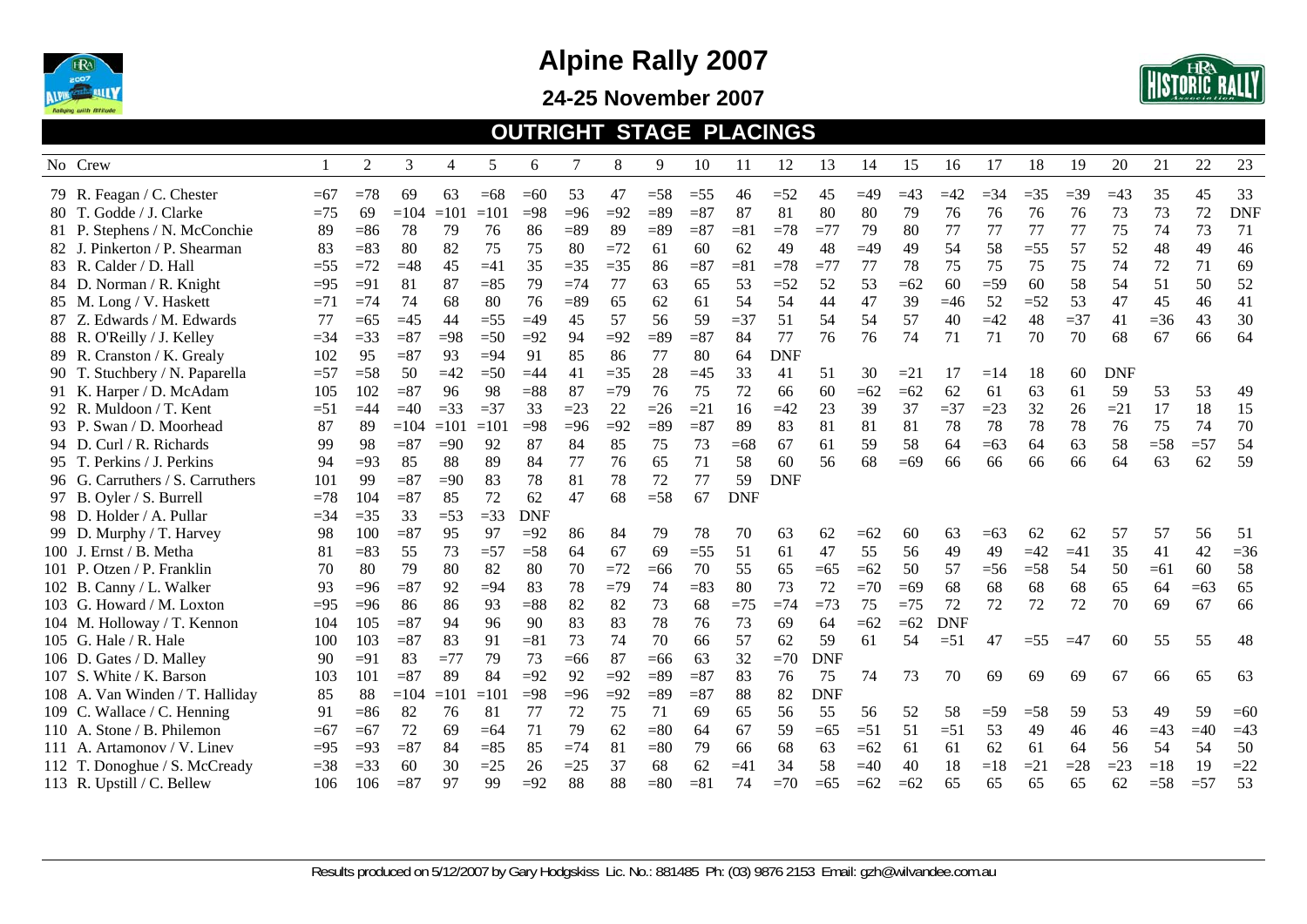

**24-25 November 2007** 



#### **GRADE STAGE PLACINGS**

| No Crew                                            |                | $\overline{c}$ | 3              | 4              | 5              | 6              | 7              | 8              | 9          | 10             | 11           | 12             | 13             | 14             | 15             | 16             | 17           | 18             | 19             | 20             | 21             | 22             | 23             |
|----------------------------------------------------|----------------|----------------|----------------|----------------|----------------|----------------|----------------|----------------|------------|----------------|--------------|----------------|----------------|----------------|----------------|----------------|--------------|----------------|----------------|----------------|----------------|----------------|----------------|
| Grade A: (Grade A driver with any grade navigator) |                |                |                |                |                |                |                |                |            |                |              |                |                |                |                |                |              |                |                |                |                |                |                |
| 2 B. Semmens / D. Parry                            | 11             | $= 8$          | 2              | 7              | $=6$           | $= 8$          | $=5$           | 6              |            | $= 8$          | 2            |                | 25             | 25             | 25             | 25             | 25           | 25             | 25             | 25             | 24             | <b>DNF</b>     |                |
| 3 K. Dirickx / T. Batten                           | 10             | 10             | 4              | 4              | $=$ 3          | $\overline{2}$ | $\overline{7}$ | 12             | 9          | $\tau$         | 5            | 5              | 12             | 13             | 11             | 5              | $=$ 3        | $=1$           | $=2$           | $\overline{2}$ | $=5$           | 3              | $\overline{4}$ |
| 4 D. Snooks / M. de Vaus                           | $\mathbf{1}$   |                | 5              | 6              | $=3$           | $=6$           | $\overline{4}$ | 1              | $=3$       | $\mathbf{1}$   | 8            | 6              |                | $\overline{2}$ | $\overline{4}$ | 6              | $=3$         | $= 8$          | 6              | 7              | 9              | 6              | $\tau$         |
| 5 J. Robison / S. Robison                          | 14             | $=4$           | 13             | 8              | $=16$          | $=10$          | 10             | 10             | 10         | 14             | 10           | $\tau$         | $=5$           | $\mathbf{1}$   | $\overline{2}$ | 3              | $=6$         | $=1$           | $=2$           | 3              | 1              | $\overline{4}$ | $\sqrt{6}$     |
| 6 C. Murray / L. Ferme                             | 3              | $\overline{2}$ | $\mathbf{1}$   |                | 34             | 12             | 8              | 3              | $=3$       | 5              | 6            | $\overline{4}$ | $=2$           | 24             | 3              | $\mathfrak{2}$ | 5            | $\overline{4}$ | $\overline{4}$ |                | 3              | $\mathbf{1}$   | $\sqrt{2}$     |
| 7 A. Taylor / R. Smalley                           | 17             | 15             | 11             | $=11$          | $= 8$          | 13             | 12             | 13             | 12         | 10             | $\mathbf{1}$ | $=9$           | $=2$           | $\overline{3}$ | 5              | $=9$           | $= 8$        | $= 8$          | 8              | 8              | 8              | 21             | 16             |
| 8 P. Batten / M. Batten                            | 2              | 3              | 6              | 3              | $\mathbf{1}$   | <b>DNF</b>     |                |                |            |                |              |                |                |                |                |                |              |                |                |                |                |                |                |
| 9 C. Stewart / M. James                            | $\overline{4}$ | $=4$           | $=9$           | 5              | $\overline{2}$ | 1              | $=$ 5          | $=7$           | 6          | $\overline{2}$ | 4            | $=9$           | $=10$          | 19             | 10             |                | 2            | 5              |                | 6              | 11             | 5              | 5              |
| 10 J. David / G. Geelan                            | $=5$           | 6              | 12             | 14             | 5              | $=$ 3          | 11             | $=7$           | 8          | 6              | 3            | $\overline{2}$ | $=10$          | 9              | 6              | $=9$           | 14           | $=13$          | 13             | $=9$           | $=5$           | 9              | 9              |
| 11 W. Bell / N. Vardos                             | $=7$           | $=8$           | $\overline{7}$ | $\overline{2}$ | $=6$           | $=3$           | $\overline{1}$ | $\overline{A}$ | 2          | $=3$           | <b>DNF</b>   |                |                |                |                |                |              |                |                |                |                |                |                |
| 12 R. Leitis / R. Mules                            | $=20$          | $=11$          | 18             | <b>DNF</b>     |                |                |                |                |            |                |              |                |                |                |                |                |              |                |                |                |                |                |                |
| 13 B. Middleton / A. Benefield                     | 12             | $=11$          | 8              | $=9$           | $=12$          | $=6$           | $=2$           | $\overline{c}$ |            | $=$ 3          | 25           | $8\,$          | 4              | $\overline{4}$ |                |                | $= 6$        | 6              | 5              | 5              | $=5$           | 8              | 3              |
| 14 G. Mammi / G. Sheeran                           | 16             | $=20$          | 15             | 17             | 15             | 14             | 16             | 17             | 15         | $=22$          | 12           | 11             | $=5$           | 5              | 8              | $=16$          | 13           | $=11$          | $=14$          | 14             | 12             | 11             | 10             |
| 15 G. Schofield / J. Moore                         | $=5$           | $=16$          | 14             | <b>DNF</b>     |                |                |                |                |            |                |              |                |                |                |                |                |              |                |                |                |                |                |                |
| 16 D. Officer / K. Officer                         | 23             | $=20$          | 23             | 34             | 23             | 18             | 18             | 21             | 19         | 17             | 19           | 14             | 15             | 14             | 13             | $=14$          | $=18$        | 15             | 20             | 15             | 13             | $=15$          | 17             |
| 17 J. Monkhouse / D. Moscatt                       | $=7$           | $\tau$         | 3              | $=9$           | $= 8$          | $= 8$          | $=2$           | 5              | 5          | $= 8$          | 15           | 3              | $\overline{7}$ | 12             | $\overline{7}$ | $\overline{7}$ | $\mathbf{1}$ | $=1$           | $\tau$         | 4              | $\overline{2}$ | $\overline{2}$ | $\mathbf{1}$   |
| 18 D. West / R. West                               | 13             | $=11$          | $=9$           | $=11$          | $=12$          | $=10$          | 9              | 15             | 11         | $=11$          | 9            | 12             | 8              | 8              | 9              | 12             | $= 8$        | 7              | 9              | 11             | 10             | 10             | 11             |
| 19 R. Devenish / S. Kealey                         | 15             | $=16$          | 17             | 13             | 18             | 22             | $=13$          | 9              | 14         | $=11$          | 16           | 13             | 14             | $\overline{7}$ | 14             | $\,8\,$        | 12           | 10             | 10             | $=9$           | $\overline{4}$ | $\tau$         | $\,8\,$        |
| 20 D. Brown / M. Foreshew                          | 19             | 18             | $=20$          | 19             | 30             | 32             | 31             | 30             | 29         | 29             | 28           | <b>DNF</b>     |                |                |                |                |              |                |                |                |                |                |                |
| 21 J. Snooks / S. Middleton                        | $=7$           | 14             | 36             | 15             | $= 8$          | $=16$          | 15             | 11             | 13         | 15             | 7            | 18             | 17             | 11             | 23             | 13             | $=10$        | $=11$          | 11             | 24             | 23             | 23             | 22             |
| 23 N. Whittenbury / D. Rudham                      | 22             | 19             | 19             | 20             | 20             | $=16$          | $=13$          | 16             | 16         | 13             | 11           | 15             | 13             | 6              | 24             | 18             | 22           | 17             | 16             | 13             | <b>DNF</b>     |                |                |
| 27 S. Willett / M. Kelly                           | 24             | $=25$          | $=20$          | 21             | $=16$          | 15             | 17             | 14             | 17         | 16             | 13           | 21             | 9              | 10             | 12             | $=9$           | $=10$        | $=13$          | 12             | 12             | 22             | 12             | 12             |
| 28 G. Cugley / S. Plenderleith                     | 25             | $=23$          | 28             | 23             | 11             | $=20$          | $=20$          | 20             | 20         | 19             | 17           | 23             | 23             | 16             | 20             | $=16$          | 15           | 16             | $=14$          | 18             | 19             | 17             | 15             |
| 29 G. Gibson / J. Cole                             | 27             | $=23$          | 27             | 28             | $=25$          | 24             | 23             | 27             | 23         | 18             | $=21$        | 19             | 22             | 20             | 18             | $=14$          | 16           | $=18$          | 19             | 19             | 20             | $=15$          | 18             |
| 33 D. Burn / S. Dunbar                             | $=20$          | $=25$          | 22             | 18             | $=21$          | <b>DNF</b>     |                |                |            |                |              |                |                |                |                |                |              |                |                |                |                |                |                |
| 34 G. Douglas / M. Gigney                          | $=30$          | 31             | 30             | 27             | $=21$          | $=25$          | $=20$          | 18             | 22         | 20             | 14           | 20             | 19             | 18             | 16             | 23             | 21           | 23             | 21             | 20             | 15             | 18             | <b>DNF</b>     |
| 39 S. Ashton / R. Nixon                            | 28             | $=27$          | 29             | $=25$          | 24             | 23             | 22             | 22             | 21         | $=22$          | 20           | 16             | 16             | 15             | 19             | 20             | 17           | $=18$          | 17             | 17             | $=16$          | 14             | 14             |
| 42 R. Dyer / G. Wallis                             | 32             | 36             | 31             | 32             | 29             | 29             | $=29$          | <b>DNF</b>     |            |                |              |                |                |                |                |                |              |                |                |                |                |                |                |
| 43 K. Cuttle / S. Cuttle                           | 26             | $=29$          | 24             | 24             | $=25$          | $=20$          | 19             | 19             | 18         | $=22$          | 18           | 17             | 18             | 21             | 15             | 19             | $=18$        | $=18$          | 18             | 16             | 14             | 13             | 13             |
| 44 M. Lee / A. Gell                                | $=30$          | $=29$          | 26             | 22             | 19             | 19             | $=29$          | 29             | 28         | 28             | 27           | <b>DNF</b>     |                |                |                |                |              |                |                |                |                |                |                |
| 45 D. Fernie / G. Floyd                            | 29             | $=27$          | 25             | $=25$          | 27             | $=25$          | $=26$          | $=24$          | 24         | 21             | 26           | <b>DNF</b>     |                |                |                |                |              |                |                |                |                |                |                |
| 50 R. Hartmann / D. Smith                          | $=33$          | $=33$          | 32             | 29             | 32             | 28             | $=26$          | $=24$          | <b>DNF</b> |                |              |                |                |                |                |                |              |                |                |                |                |                |                |
| 53 K. Harper / G. Vaux                             | 35             | $=33$          | 33             | 30             | 31             | $=30$          | $=24$          | 28             | 26         | 27             | 24           | 22             | 20             | 17             | 17             | 22             | $=18$        | $=21$          | 22             | 21             | $=16$          | 22             | 20             |
| 54 A. Upton / M. Laidlay                           | 36             | 35             | 34             | 31             | 28             | $=30$          | 28             | 26             | 25         | 25             | 23           | 25             | 24             | 22             | 22             | 21             | $=23$        | $=21$          | 24             | 22             | $=16$          | 19             | 21             |
| 55 B. Watson / W. Gregson                          | $=33$          | 32             | 35             | 33             | 33             | 27             | $=24$          | 23             | 27         | 26             | $=21$        | 24             | 21             | 23             | 21             | 24             | $=23$        | 24             | 23             | 23             | 21             | 20             | 19             |
| 64 R. Allan / S. Allan                             | 18             | 22             | 16             | 16             | 14             | $=3$           | <b>DNF</b>     |                |            |                |              |                |                |                |                |                |              |                |                |                |                |                |                |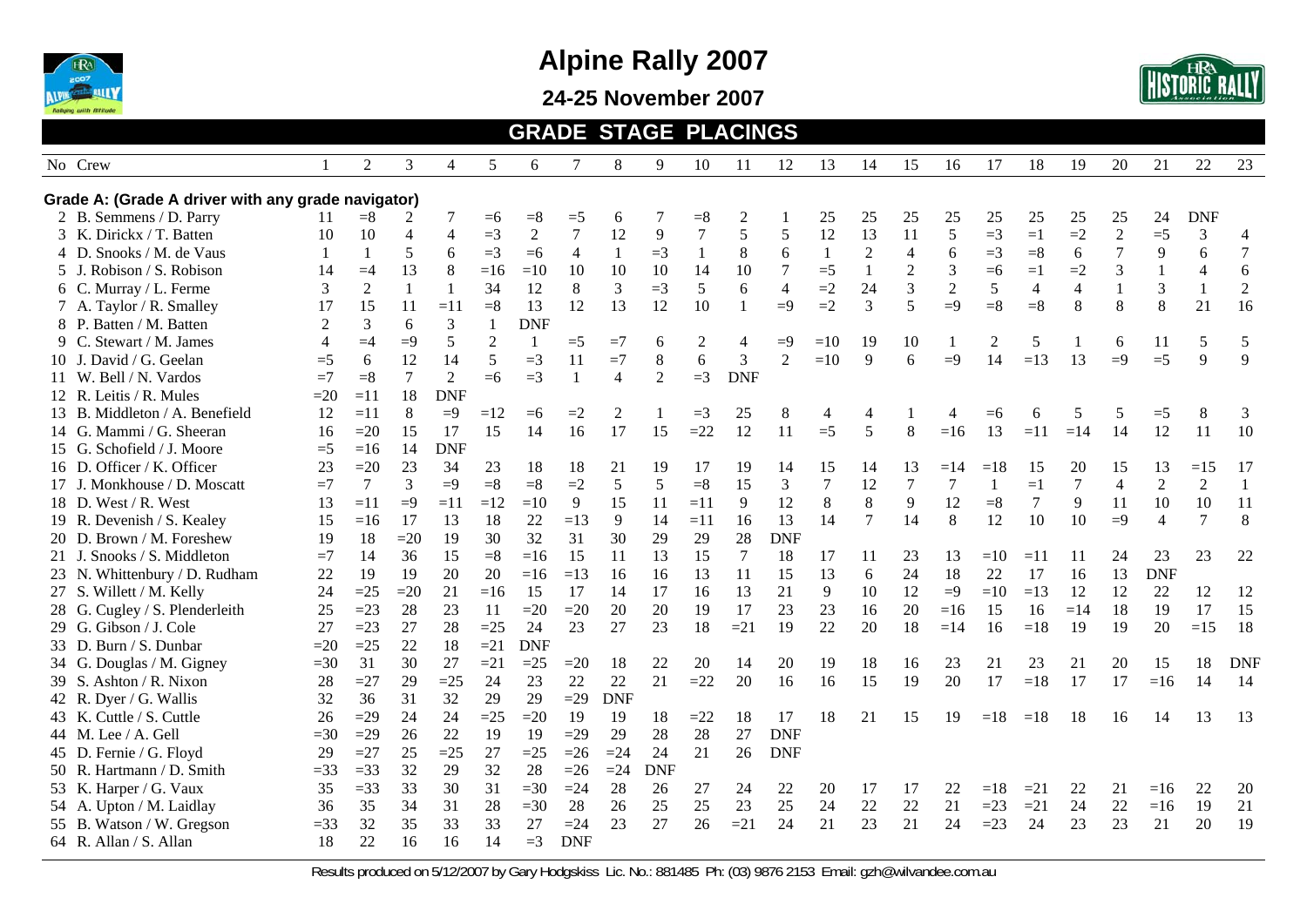

**24-25 November 2007** 



#### **GRADE STAGE PLACINGS**

| No Crew                                            |            | 2     | 3              | 4              | 5              | 6              | 7              | 8              | 9              | 10             | 11             | 12             | 13             | 14             | 15             | 16             | 17               | 18                 | 19             | 20             | 21             | 22             | 23         |
|----------------------------------------------------|------------|-------|----------------|----------------|----------------|----------------|----------------|----------------|----------------|----------------|----------------|----------------|----------------|----------------|----------------|----------------|------------------|--------------------|----------------|----------------|----------------|----------------|------------|
| Grade B: (Grade B driver with any grade navigator) |            |       |                |                |                |                |                |                |                |                |                |                |                |                |                |                |                  |                    |                |                |                |                |            |
| 24 N. Cuthbert / J. Hunt                           |            | 2     |                |                | $\overline{c}$ |                |                |                |                | 23             | 20             | $=21$          | $=21$          | $=20$          | $=19$          | 19             | 19               | 19                 | 19             | 19             | 19             | 19             | <b>DNF</b> |
| 25 M. Thompson / A. Tams                           | 4          | $=9$  | $=25$          | $\overline{7}$ | 10             | $\overline{9}$ | 5              | 6              | 6              | $\mathfrak{Z}$ | $\overline{3}$ | 8              | $\overline{2}$ | 6              | 6              | 5              | 6                | 5                  | $=4$           | $\overline{3}$ | 3              | 3              | $=14$      |
| 26 G. Thompson / W. Brocklebank                    | 9          | $=5$  | $=5$           | $\sqrt{5}$     | $=5$           | $\,8\,$        | 9              | 10             | 3              | <b>DNF</b>     |                |                |                |                |                |                |                  |                    |                |                |                |                |            |
| 30 G. Heywood / P. Kent                            |            |       | 3              | $\overline{2}$ |                | $\sqrt{2}$     | $\sqrt{2}$     | $\sqrt{2}$     | $=24$          | $\,8\,$        | 6              |                | 18             | 2              | 11             |                |                  | $=$ $\overline{ }$ |                |                |                |                |            |
| 31 G. Fowler / W. Nietz                            | 3          | $=3$  | $=5$           | 9              | $\overline{4}$ | 7              | 3              | 8              | 5              | $\mathbf{2}$   | $\overline{2}$ | 5              | 6              | $\overline{4}$ | 3              | 3              | 3                | 3                  | 3              | $\overline{4}$ | 13             | 14             | $=14$      |
| 32 T. Trewern / A. Ormesher                        | 10         | $=9$  | 17             | 13             | 8              | 13             | 16             | 11             | 10             | $\overline{4}$ | 5              | $\overline{4}$ | $\overline{4}$ | 5              | 5              | 8              | $= 8$            | 7                  | $=4$           | $\overline{7}$ | 6              | $\overline{4}$ | 3          |
| 35 G. Bakker / P. Rainer                           | $=17$      | $=13$ | $\tau$         | $=11$          | $=5$           | $\overline{4}$ | $=6$           | $\overline{4}$ | 12             | 24             | 21             | <b>DNF</b>     |                |                |                |                |                  |                    |                |                |                |                |            |
| 36 D. Roberts / P. Whiteley                        | 5          | $=3$  | 2              | 4              | 3              | 3              | $\overline{4}$ | 3              | 2              | $\mathbf{1}$   | $\mathbf{1}$   | 2              |                |                |                | 2              | $\overline{2}$   | $=1$               | $\mathfrak{D}$ | 2              | 2              | 2              | 2          |
| 38 P. Riseborough / K. Kilsby                      | 15         | 8     | $=9$           | $=11$          | 13             | 14             | 19             | <b>DNF</b>     |                |                |                |                |                |                |                |                |                  |                    |                |                |                |                |            |
| 41 H. Evans / S. Doughty                           | 13         | 16    | $=9$           | 6              | 7              | $=$ 5          | 10             | 9              | <b>DNF</b>     |                |                |                |                |                |                |                |                  |                    |                |                |                |                |            |
| 46 B. Brown / S. Brown                             | $=17$      | 17    | 14             | 28             | 24             | 21             | 8              | 14             | 17             | 10             | 11             | 10             | 11             | 12             | 4              | $=6$           |                  |                    |                | 6              |                | 8              | 9          |
| 47 B. Ross / J. Hague                              | 7          | 7     | $=25$          | $=29$          | 29             | 29             | 29             | 28             | 26             | 25             | 22             | 20             | 20             | 19             | 18             | <b>DNF</b>     |                  |                    |                |                |                |                |            |
| 48 G. Wyatt / D. Allan                             | 6          | $=$ 5 | $\overline{4}$ | 3              | 11             | $=5$           | $=6$           | 5              | $\overline{4}$ | $=6$           | $\overline{4}$ | 3              | 5              | $\mathfrak{Z}$ | $\sqrt{2}$     | $=6$           | 5                | 6                  | 6              | 5              | 16             | 16             | $=17$      |
| 49 M. Welsh / R. Alexander                         | 16         | 20    | 15             | 14             | $=18$          | 18             | 21             | 18             |                | $=6$           | 7              | 6              | 3              | 10             | $\overline{7}$ | 12             | 13               | 13                 | 10             | 10             | 8              | 7              | 6          |
| 52 N. Testa / P. Nicholas                          | $=17$      | 19    | 23             | 10             | 16             | 19             | 14             | 16             | 16             | 14             | <b>DNF</b>     |                |                |                |                |                |                  |                    |                |                |                |                |            |
| 57 A. Kovacevic / K. Cotter                        | 12         | 12    | 11             | 17             | 17             | 16             | 17             | 15             | $=24$          | 11             | 10             | 7              | 10             | $=7$           | 10             | 11             | 10               | $=10$              | 12             | 11             | $=9$           | 9              | 7          |
| 58 A. Wilson / D. Willson                          | 14         | $=21$ | 16             | 18             | 9              | 11             | 12             | 12             | 8              | 5              | 9              | 9              | 8              | 11             | 8              | $\overline{4}$ | $= 8$            | $= 8$              | 8              | 8              | $\overline{7}$ | 6              | 5          |
| 59 S. Mitchell / A. Hall                           | <b>DNF</b> |       |                |                |                |                |                |                |                |                |                |                |                |                |                |                |                  |                    |                |                |                |                |            |
| 61 J. Hawkins / D. Opie                            | $=21$      | $=21$ | 18             | 21             | 21             | 22             | 20             | 19             | 15             | 12             | 12             | 11             | 9              | $=7$           | $=15$          | 14             | 12               | $=10$              |                | $=12$          | $=9$           | 10             | 8          |
| 65 G. Kendrick / R. Gottschalk                     | 8          | 11    | $=12$          | 15             | 12             | 10             | 13             | 13             | 13             | 20             | <b>DNF</b>     |                |                |                |                |                |                  |                    |                |                |                |                |            |
| 66 R. Woollard / R. Woollard                       | 11         | $=13$ | 8              | 8              | 14             | 12             | 11             | $\tau$         | 9              | 16             | <b>DNF</b>     |                |                |                |                |                |                  |                    |                |                |                |                |            |
| 69 T. Reed / B. Reed                               | 25         | 24    | 19             | 20             | $=18$          | 17             | 18             | 21             | 14             | 9              | 8              | 12             | 7              | 9              | 9              | 10             | 7                | $=8$               | 9              | 9              | 5              | 5              | 4          |
| 72 L. Thorpe / K. Brookes                          | 23         | 23    | $=25$          | 19             | 20             | 20             | 22             | 17             | 18             | 15             | 15             | 14             | 14             | 13             | 12             | 9              | 11               | 12                 | 13             | $=12$          | 11             | 11             | 10         |
| 74 N. Senior / D. Gallacher                        | 20         | $=13$ | $=12$          | 16             | 15             | 15             | 15             | 20             | <sup>11</sup>  | 13             | 17             | 16             | 19             | $=20$          | $=19$          | 18             | 18               | 18                 | 18             | 18             | 18             | 18             | $=17$      |
| 80 T. Godde / J. Clarke                            | $=21$      | 18    | 30             | $=29$          | 30             | 30             | 30             | 29             | $=27$          | $=26$          | 24             | 23             | 23             | 23             | 22             | 20             | 20               | 20                 | 20             | 20             | 20             | 20             | <b>DNF</b> |
| 81 P. Stephens / N. McConchie                      | 26         | 26    | $20\,$         | 22             | 23             | 26             | 28             | 27             | $=27$          | $=26$          | 23             | $=21$          | $=21$          | $=20$          | 23             | 21             | 21               | 21                 | 21             | 21             | 21             | 21             | $=17$      |
| 82 J. Pinkerton / P. Shearman                      | 24         | 25    | 21             | 23             | 22             | 23             | 25             | 22             | 19             | 17             | 16             | 13             | 12             | 14             | 13             | 13             | 14               | 14                 | 14             | 14             | 12             | 12             | 11         |
| 84 D. Norman / R. Knight                           | 28         | 27    | 22             | 24             | 25             | 24             | 23             | 24             | 20             | 18             | 13             | 15             | 13             | 15             | $=15$          | 15             | 15               | 15                 | 15             | 15             | 14             | 13             | 13         |
| 95 T. Perkins / J. Perkins                         | 27         | 28    | 24             | 25             | 26             | 25             | 24             | 23             | 21             | 19             | 14             | 17             | 15             | 18             | $=19$          | 17             | 17               | 17                 | 17             | 17             | 17             | 17             | 16         |
| 99 D. Murphy / T. Harvey                           | 29         | 29    | $=25$          | 27             | 28             | 28             | 27             | 26             | 23             | 22             | 18             | 18             | 16             | $=16$          | 14             | 16             | 16               | 16                 | 16             | 16             | 15             | 15             | 12         |
| 104 M. Holloway / T. Kennon                        | 30         | 30    | $=25$          | 26             | 27             | 27             | 26             | 25             | 22             | 21             | 19             | 19             | 17             | $=16$          | $=15$          | <b>DNF</b>     |                  |                    |                |                |                |                |            |
| Grade C: (Grade C driver with any grade navigator) |            |       |                |                |                |                |                |                |                |                |                |                |                |                |                |                |                  |                    |                |                |                |                |            |
| 37 G. Duyvestyn / I. Buddery                       | <b>DNF</b> |       |                |                |                |                |                |                |                |                |                |                |                |                |                |                |                  |                    |                |                |                |                |            |
| 40 F. Horobin / P. Marando                         | $=4$       | 5     | $=4$           | 1              | $=1$           |                |                | 3              |                |                |                |                | 6              |                | 6              | 4              | $=$ 3            | 2                  |                |                | 4              | 5              |            |
| 51 M. Richards / S. Richards                       | 26         | 12    | 15             | 6              | $\overline{7}$ | 6              | 4              | $\overline{2}$ | $=30$          | $=9$           | 9              | 4              | $\overline{7}$ | 3              | 3              | 5              | $\boldsymbol{7}$ | 4                  | 6              | 5              | 5              | $\overline{4}$ | 4          |
| 56 O. Polanski / D. Prasad                         | 6          | $=14$ | $=16$          | 20             | $=17$          | 11             | $=15$          | 12             | 11             | $=5$           | 12             | 11             | 5              | $=14$          | 13             | 9              | 9                | 12                 | 5              | 16             | 15             | $= 6$          | 6          |
|                                                    |            |       |                |                |                |                |                |                |                |                |                |                |                |                |                |                |                  |                    |                |                |                |                |            |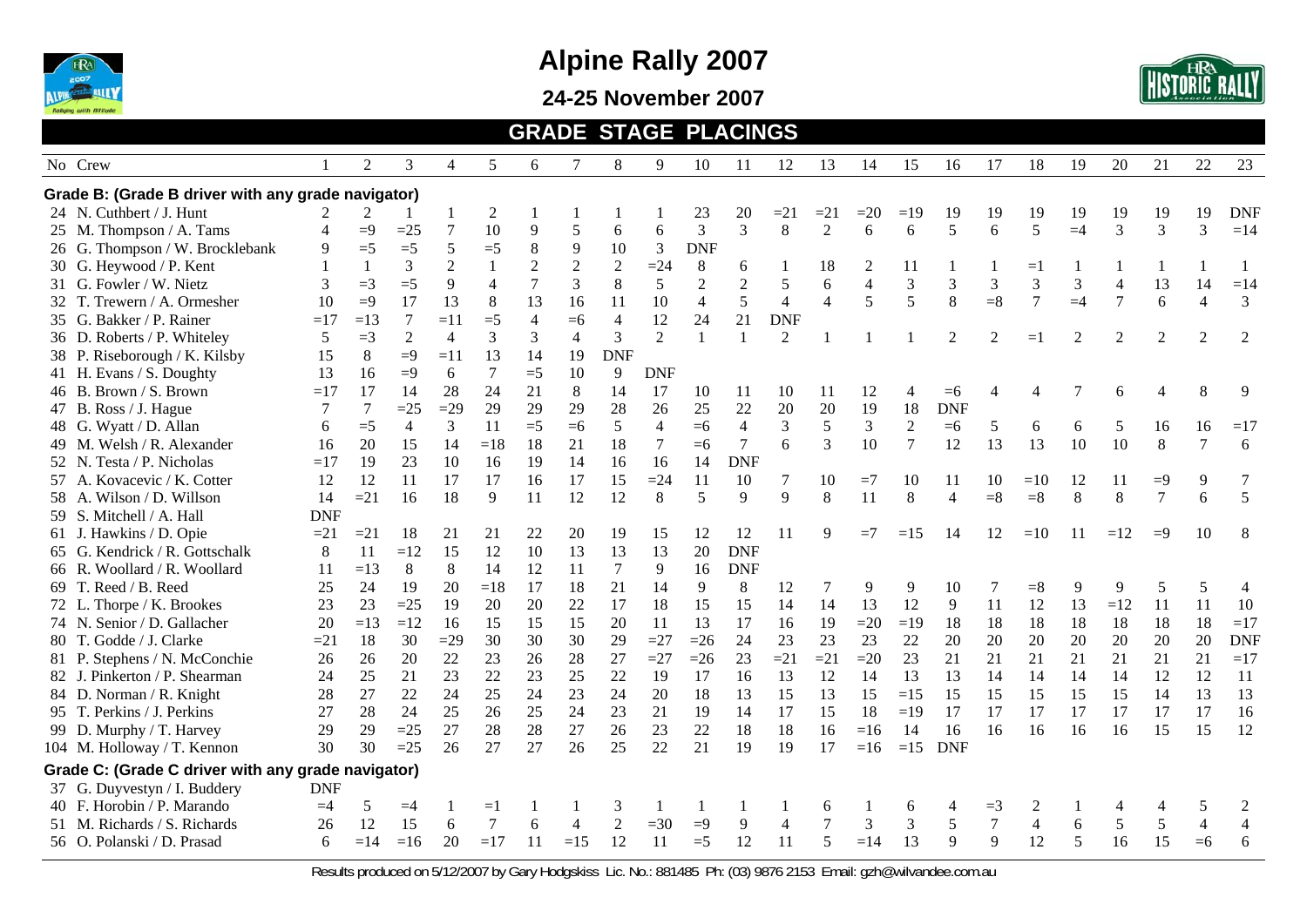

**24-25 November 2007** 



#### **GRADE STAGE PLACINGS**

| No Crew                          |       | 2     | 3              | $\overline{4}$ | 5      | 6                        | 7     | 8     | 9              | 10             | 11             | 12             | 13             | 14             | 15               | 16             | 17    | 18    | 19             | 20         | 21             | 22           | 23               |
|----------------------------------|-------|-------|----------------|----------------|--------|--------------------------|-------|-------|----------------|----------------|----------------|----------------|----------------|----------------|------------------|----------------|-------|-------|----------------|------------|----------------|--------------|------------------|
|                                  |       |       |                |                |        |                          |       |       |                |                |                |                |                |                |                  |                |       |       |                |            |                |              |                  |
| 60 A. Crane / D. Anderson        | $=4$  |       |                | $\overline{2}$ | $=$ 3  | 5                        | 6     | 10    | 5              | 3              | $=7$           | 3              | $\overline{4}$ | $=7$           | $\overline{4}$   | <b>DNF</b>     |       |       |                |            |                |              |                  |
| 62 C. Snell / G. McGrath         | $=16$ | 16    | 12             | $=23$          | $=17$  | $=17$                    | $=18$ | 18    | $= 8$          | $8\,$          | 16             | 10             | 8              | 11             | 14               | 18             | 18    | 9     | 16             | $=10$      | $= 8$          | 12           | $=13$            |
| 63 S. Crane / A. Thomas          | 24    | 21    | 22             | 19             | 21     | $=17$                    | $=13$ | 13    | $= 8$          | 12             | $\overline{4}$ | 6              | 3              | 5              | 5                | 14             | $=10$ | 11    | 14             | 8          | 10             | $= 8$        | 10               |
| 67 D. Corben / C. Paroissien     | 18    | $=10$ | 14             | 11             | 10     | 12                       | $=13$ | 16    | 10             | 7              | 19             | $\overline{7}$ | 14             | 10             | 10               |                | 6     | 7     | 10             | 12         | 6              | $=6$         | 11               |
| 68 D. White / J. Rawson          | 7     | 7     | 6              | 5              | 13     | $8\,$                    | $8\,$ | $=7$  | $\overline{4}$ | $=5$           | 3              | $\overline{2}$ | $\overline{2}$ | $\overline{4}$ | $\overline{2}$   | 3              | 5     | 6     | $=3$           | $=2$       | 3              | 3            | $\sqrt{5}$       |
| 73 D. Lawrance / D. Webb         | $=11$ | $=10$ | 11             | 13             | 14     | 13                       | 12    | 9     | 7              | $=9$           | 14             | 16             | 11             | 9              | 11               | 12             | 17    | $=16$ | $=12$          | 7          | 12             | 15           | 15               |
| 75 J. Carney / R. Day            | 21    | $=23$ | $=16$          | 15             | $=38$  | $=37$                    | $=35$ | $=35$ | $=$ 34         | $=33$          | 35             | 33             | 32             | 32             | 31               | 30             | 30    | 30    | 30             | 28         | 28             | 28           | 28               |
| 76 A. Peart / K. Woods           | 23    | 22    | 19             | 16             | 30     | 21                       | 21    | 21    | 15             | 13             | 11             | 17             | 13             | 20             | 20               | $=15$          | 14    | 15    | 15             | <b>DNF</b> |                |              |                  |
| 77 T. Huggins / S. Curry         | $= 8$ | 8     | 3              | 10             | $=15$  | $=9$                     | $=15$ | $=7$  | 6              | $\overline{4}$ | <b>DNF</b>     |                |                |                |                  |                |       |       |                |            |                |              |                  |
| 78 T. Reynolds / S. Reynolds     | 30    | 28    | 23             | 26             | 29     | $=26$                    | 25    | 22    | 17             | 26             | $=26$          | 21             | 18             | 19             | 18               | 21             | $=19$ | 19    | 19             | 18         | 20             | 16           | 16               |
| 79 R. Feagan / C. Chester        | $=13$ | 19    | 18             | 14             | $=17$  | 15                       | 11    | 11    | $=13$          | $=14$          | 13             | 13             | 10             | 13             | 12               | 10             | 8     | 8     | 8              | $=10$      | $\overline{7}$ | 13           | $\,8\,$          |
| 83 R. Calder / D. Hall           | 10    | 17    | 8              | 9              | 6      | $\overline{\mathcal{L}}$ | 5     | $=4$  | $=34$          | $=33$          | 32             | 32             | 31             | 31             | 32               | 31             | 31    | 31    | 31             | 29         | 29             | 29           | 29               |
| 85 M. Long / V. Haskett          | $=16$ | 18    | 21             | 17             | 23     | 22                       | 34    | 17    | 16             | 17             | 17             | 14             | 9              | 12             | 8                | 11             | 15    | $=16$ | 17             | 14         | 14             | 14           | 12               |
| 87 Z. Edwards / M. Edwards       | 19    | 13    | $\overline{7}$ | 8              | 11     | $=9$                     | 9     | 14    | 12             | 16             | $=7$           | 12             | 16             | 16             | 22               | 8              | $=10$ | 13    | $\overline{7}$ | 9          | $= 8$          | 11           | $\boldsymbol{7}$ |
| 88 R. O'Reilly / J. Kelley       | $=1$  | $=2$  | $=28$          | 38             | $= 8$  | $= 34$                   | $=35$ | $=35$ | $=$ 34         | $=$ 33         | 34             | 31             | 30             | 30             | 29               | 28             | 28    | 28    | 28             | 26         | 26             | 26           | 25               |
| 89 R. Cranston / K. Grealy       | 37    | 31    | $=28$          | 35             | $=34$  | 33                       | 31    | 32    | 29             | 31             | 22             | <b>DNF</b>     |                |                |                  |                |       |       |                |            |                |              |                  |
| 90 T. Stuchbery / N. Paparella   | $=11$ | 9     | 9              | $\overline{7}$ | $= 8$  | 7                        |       | $=4$  | 3              | $=9$           | 6              | 8              | 15             | $\overline{2}$ | $\mathbf{1}$     |                | -1    |       | 21             | <b>DNF</b> |                |              |                  |
| 91 K. Harper / D. McAdam         | 39    | 37    | $=28$          | 36             | 36     | $=31$                    | 32    | $=27$ | 28             | 28             | 28             | 23             | 21             | $=23$          | $=25$            | 23             | 22    | 23    | 22             | 21         | 17             | 17           | 18               |
| 92 R. Muldoon / T. Kent          | $= 8$ | 6     | $=4$           | $\overline{4}$ | 5      | 3                        | 2     |       | $\overline{2}$ | $\overline{2}$ | $\overline{2}$ | 9              | 1              | 6              | $\boldsymbol{7}$ | 6              | $=3$  | 5     | $\overline{2}$ | 1          | $\mathbf{1}$   | $\mathbf{1}$ | $\mathbf{1}$     |
| 93 P. Swan / D. Moorhead         | 27    | 27    | $=39$          | $=39$          | $=38$  | $=$ 37                   | $=35$ | $=35$ | $=$ 34         | $=33$          | 37             | 35             | 33             | 33             | 33               | 32             | 32    | 32    | 32             | 30         | 30             | 30           | 30               |
| 94 D. Curl / R. Richards         | 34    | 34    | $=28$          | $=32$          | 32     | 30                       | 30    | 31    | 27             | 27             | $=26$          | 24             | 22             | 21             | 23               | 24             | 24    | 24    | 23             | 20         | $=21$          | $=20$        | 21               |
| 96 G. Carruthers / S. Carruthers | 36    | 35    | $=28$          | $=32$          | 26     | 24                       | 28    | 26    | 24             | 29             | 21             | <b>DNF</b>     |                |                |                  |                |       |       |                |            |                |              |                  |
| 97 B. Oyler / S. Burrell         | 20    | 39    | $=28$          | 29             | 20     | 16                       | 10    | 20    | $=13$          | 22             | <b>DNF</b>     |                |                |                |                  |                |       |       |                |            |                |              |                  |
| 98 D. Holder / A. Pullar         | $=1$  | 4     | $\overline{2}$ | 12             | $=3$   | <b>DNF</b>               |       |       |                |                |                |                |                |                |                  |                |       |       |                |            |                |              |                  |
| 100 J. Ernst / B. Metha          | 22    | $=23$ | 10             | 21             | 12     | 14                       | 17    | 19    | 21             | $=14$          | 15             | 19             | 12             | 17             | 21               | 13             | 13    | 10    | 9              | 6          | 11             | 10           | 9                |
| 101 P. Otzen / P. Franklin       | 15    | 20    | 24             | 25             | 25     | 25                       | 20    | 23    | $=18$          | 25             | 18             | 22             | $=24$          | $=23$          | 15               | 19             | $=19$ | $=20$ | 18             | 15         | 23             | 23           | 22               |
| 102 B. Canny / L. Walker         | 31    | $=32$ | $=28$          | 34             | $=$ 34 | 28                       | 26    | $=27$ | 26             | $=33$          | 31             | 28             | 27             | 27             | 27               | 26             | 26    | 26    | 26             | 24         | 24             | 24           | 26               |
| 103 G. Howard / M. Loxton        | $=32$ | $=32$ | 27             | 30             | 33     | $=31$                    | 29    | 30    | 25             | 23             | 30             | 29             | 28             | 29             | 30               | 29             | 29    | 29    | 29             | 27         | 27             | 27           | 27               |
| 105 G. Hale / R. Hale            | 35    | 38    | $=28$          | 27             | 31     | $=26$                    | 23    | 24    | 22             | 21             | 20             | 20             | 20             | 22             | 19               | $=15$          | 12    | 18    | $=12$          | 22         | 19             | 19           | 17               |
| 106 D. Gates / D. Malley         | 28    | 29    | 26             | $=23$          | 22     | 20                       | $=18$ | 33    | $=18$          | 19             | 5              | $=26$          | <b>DNF</b>     |                |                  |                |       |       |                |            |                |              |                  |
| 107 S. White / K. Barson         | 38    | 36    | $=28$          | 31             | 27     | $=$ 34                   | $=35$ | $=35$ | $=$ 34         | $=33$          | 33             | 30             | 29             | 28             | 28               | 27             | 27    | 27    | 27             | 25         | 25             | 25           | 24               |
| 108 A. Van Winden / T. Halliday  | 25    | 26    | $=39$          | $=39$          | $=38$  | $=$ 37                   | $=35$ | $=35$ | $=$ 34         | $=33$          | 36             | 34             | <b>DNF</b>     |                |                  |                |       |       |                |            |                |              |                  |
| 109 C. Wallace / C. Henning      | 29    | 25    | 25             | 22             | 24     | 23                       | 22    | 25    | 23             | 24             | 23             | 15             | 17             | 18             | 17               | 20             | 21    | $=20$ | 20             | 17         | 16             | 22           | 23               |
| 110 A. Stone / B. Philemon       | $=13$ | $=14$ | 20             | 18             | $=15$  | 19                       | 27    | 15    | $=30$          | 20             | 25             | 18             | $=24$          | $=14$          | 16               | $=15$          | 16    | 14    | 11             | 13         | 13             | $= 8$        | $=13$            |
| 111 A. Artamonov / V. Linev      | $=32$ | 30    | $=28$          | 28             | 28     | 29                       | 24    | 29    | $=30$          | 30             | 24             | 25             | 23             | $=23$          | 24               | 22             | 23    | 22    | 24             | 19         | 18             | 18           | 19               |
| 112 T. Donoghue / S. McCready    | 3     | $=2$  | 13             | 3              | $=1$   | $\overline{2}$           | 3     | 6     | 20             | 18             | 10             | 5              | 19             | $=7$           | 9                | $\overline{2}$ | 2     | 3     | $=3$           | $=2$       | $\overline{2}$ | 2            | 3                |
| 113 R. Upstill / C. Bellew       | 40    | 40    | $=28$          | 37             | 37     | $= 34$                   | 33    | 34    | $=30$          | 32             | 29             | $=26$          | $=24$          | $=23$          | $=25$            | 25             | 25    | 25    | 25             | 23         | $=21$          | $=20$        | 20               |
|                                  |       |       |                |                |        |                          |       |       |                |                |                |                |                |                |                  |                |       |       |                |            |                |              |                  |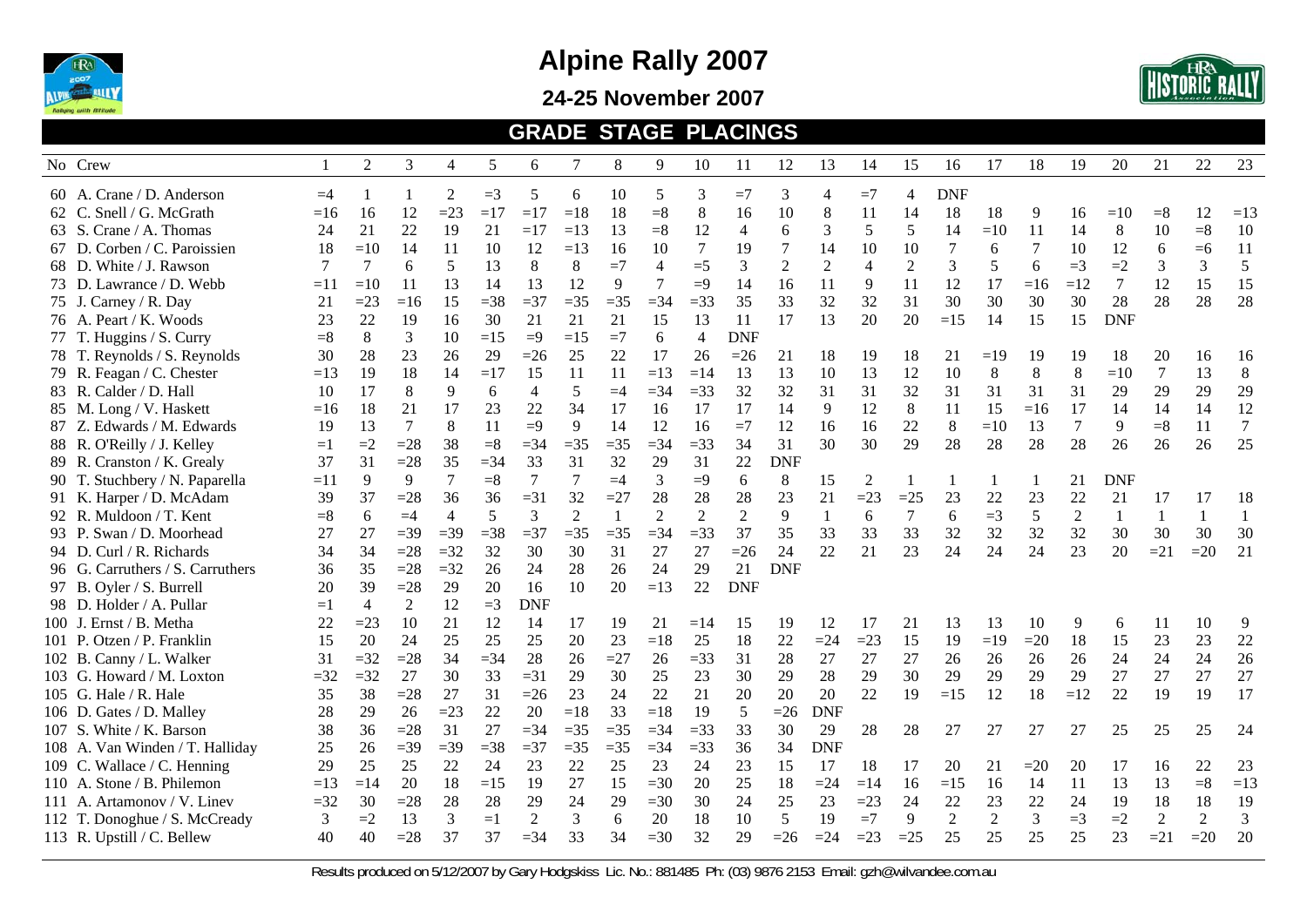

**24-25 November 2007** 



#### **GROUP STAGE PLACINGS** No Crew Car Car 1 2 3 4 5 6 7 8 9 10 11 12 13 14 15 16 17 18 19 20 21 22 23 23 **Group 1: HRC Pre 1968 – Class B: 1001-1300cc**  95 T. Perkins / J. Perkins Ford Cortina 1 1 1 1 1 1 1 1 1 1 1 1 1 1 1 1 1 1 1 1 1 1 1 **Group 1: HRC Pre 1968 – Class C: 1301-1600cc**  20 D. Brown / M. Foreshew Datsun Bluebird P510  $1 \quad 1 \quad 1 \quad 1 \quad 3 \quad 8 \quad 8 \quad 8 \quad 7 \quad =6 \quad 7 \quad$  DNF 45 D. Fernie / G. Floyd Datsun Bluebird 2 2 2 2 1 1 =3 =2 1 1 5 DNF 50 R. Hartmann / D. Smith Datsun Bluebird  $=3$   $=4$  3 3 5 3  $=3$   $=2$  DNF 53 K. Harper / G. Vaux Ford Escort Twin Cam 5 = 4 4 4 4 = 4 = 1 5 3 4 3 1 1 1 1 2 1 = 1 1 1 = 1 3 2 54 A. Upton / M. Laidlay Datsun Bluebird P510 6 6 5 5 2 = 4 5 4 2 2 2 3 3 3 2 3 1 = 2 = 1 3 2 = 1 1 4 55 B. Watson / W. Gregson Datsun 1600 = 3 3 6 6 6 2 = 1 1 4 3 1 2 2 3 2 3 = 2 3 2 4 3 2 1 82 J. Pinkerton / P. Shearman Volkswagen 1500 Beetle 7 7 7 7 7 6 7 6 5 5 4 4 4 4 4 4 4 4 4 4 3 4 4 3<br>102 B. Canny / L. Walker Peugeot 404 8 8 8 8 8 7 6 7 6 = 6 6 5 5 5 5 5 5 5 5 5 5 5 5 102 B. Canny / L. Walker Peugeot 404 8 8 8 8 8 7 6 7 6 =6 6 5 5 5 5 5 5 5 5 5 5 5 5 **Group 1: HRC Pre 1968 – Class D: 1601-2000cc**  29 G. Gibson / J. Cole BMW 2002 1 1 1 1 1 1 1 1 1 1 1 1 1 1 1 1 1 1 1 1 1 1 1 59 S. Mitchell / A. Hall Peugeot 404 DNF **Group 1: HRC Pre 1968 – Class E: Over 2000cc**  69 T. Reed / B. Reed Ford Falcon GT 1 1 1 1 1 1 1 1 1 1 1 1 1 1 1 1 1 1 1 1 1 1 1 96 G. Carruthers / S. Carruthers Ford Falcon XR GT 2 2 2 2 2 2 2 2 2 2 2 2 2 2 DNF **Group 2: HRC Pre 1976**  10 J. David / G. Geelan Porsche 911 1 1 1 1 1 1 1 1 1 1 1 1 1 1 1 1 1 1 1 1 1 1 1 16 D. Officer / K. Officer Mitsubishi Colt Galant 2 2 2 11 2 2 2 2 2 2 2 2 2 2 2 2 2 = 3 2 3 2 2 3 4 39 S. Ashton / R. Nixon Mitsubishi Galant 3 3 3 2 4 3 3 3 3 3 3 3 3 3 3 4 2 3 2 3 3 2 2 58 A. Wilson / D. Willson Datsun 1600 4 = 5 5 4 3 4 4 4 4 4 4 5 4 5 4 5 = 2 4 4 4 4 4 4 4 3 63 S. Crane / A. Thomas Mitsubishi Galant 7 7 7 6 6 6 6 5 6 5 4 5 4 5 4 6 5 5 5 5 5 5 5 74 N. Senior / D. Gallacher Volvo 164E 5 4 4 3 5 5 5 6 5 6 7 7 = 10 = 10 9 9 9 9 9 9 9 10 10 85 M. Long / V. Haskett Datsun 180B SSS 6 =5 6 5 7 7 11 7 7 7 6 6 6 6 6 5 6 6 6 6 6 6 6 91 K. Harper / D. McAdam Ford Escort Mk1 RS2000 11 10 =9 9 10 =8 9 8 9 9 8 8 7 =7 =7 7 7 7 7 7 7 7 7 7 7 93 P. Swan / D. Moorhead Toyota Corolla KE30 8 8 12 12 12 12 12 12 12 12 12 12 12 12 12 11 11 11 11 11 11 11 11 103 G. Howard / M. Loxton Toyota Celica TA22 9 9 8 7 8 =8 7 9 8 8 11 11 =10 =10 =10 10 10 10 10 10 10 9 9 104 M. Holloway / T. Kennon Holden Monaro 10 11 =9 8 9 10 8 10 10 10 9 9 8 =7 =7 DNF 113 R. Upstill / C. Bellew Mitsubishi Lancer 1600 12 12 =9 10 11 11 10 11 11 11 10 10 9 =7 =7 8 8 8 8 8 8 8 8 8 **Group 3: HRC Pre 1981**  89 R. Cranston / K. Grealy Toyota Celica 2 1 =1 2 2 2 2 2 2 2 2 DNF 105 G. Hale / R. Hale Volkswagen Golf GLS 1 2 =1 1 1 1 1 1 1 1 1 1 1 1 1 1 1 1 1 1 1 1 1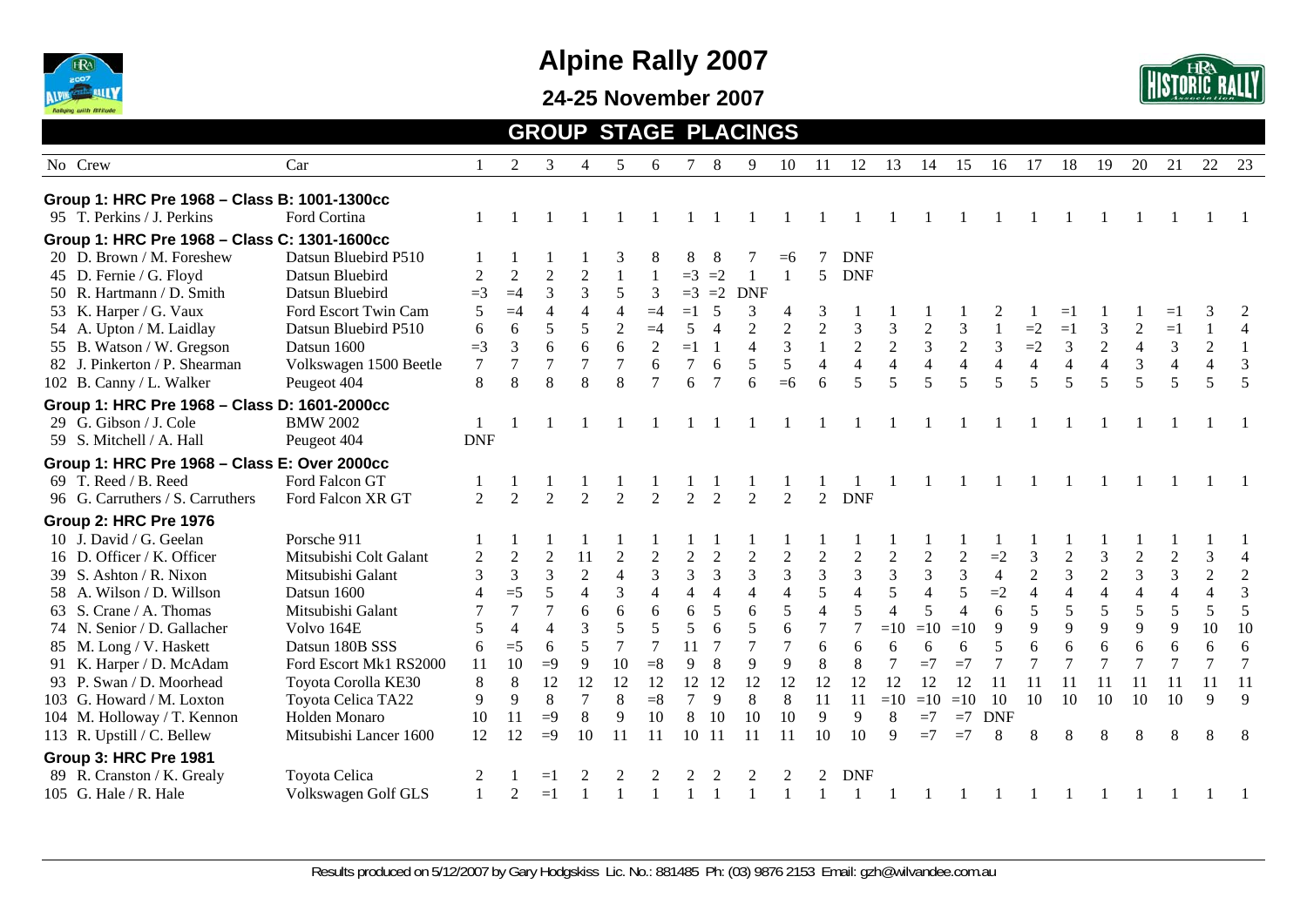

**24-25 November 2007** 



#### **GROUP STAGE PLACINGS**

| No Crew<br>Car                                 |                            | 2            | 3              | 4              | 5            | 6              | 7              | 8              | 9                        | 10               | -11            | 12             | 13             | 14             | 15               | 16          | 17                | 18             | 19     | 20             | 21             | 22             | 23             |
|------------------------------------------------|----------------------------|--------------|----------------|----------------|--------------|----------------|----------------|----------------|--------------------------|------------------|----------------|----------------|----------------|----------------|------------------|-------------|-------------------|----------------|--------|----------------|----------------|----------------|----------------|
| Group 4: PRC Pre 1981                          |                            |              |                |                |              |                |                |                |                          |                  |                |                |                |                |                  |             |                   |                |        |                |                |                |                |
| 5 J. Robison / S. Robison<br>Datsun 240Z       |                            | $=2$         | 5              |                | 8            | $=4$           |                |                | 5                        | 6                | 5              | 3              | $\overline{c}$ |                |                  | 3           |                   | $=1$           |        |                |                | 3              | 4              |
| 6 C. Murray / L. Ferme<br>Datsun 1600          |                            | $\mathbf{1}$ | $\mathbf{1}$   | 1              | $=38$        | 6              | 3              |                | $\mathbf{1}$             | $\boldsymbol{2}$ | $\overline{2}$ | $\overline{2}$ | $\mathbf{1}$   | 29             | $\boldsymbol{2}$ | $\sqrt{2}$  | 3                 | 3              | 3      | $\mathbf{1}$   | 3              | $\mathbf{1}$   | $\overline{2}$ |
| Datsun 1600<br>9 C. Stewart / M. James         | 2                          | $=2$         | $=$ 3          | $\overline{2}$ | $\mathbf{1}$ |                | 2              | 3              | $\overline{3}$           |                  |                | $\overline{4}$ | 5              | 10             | 5                |             | $\overline{2}$    | $\overline{4}$ |        | $\overline{4}$ | 6              | $\overline{4}$ | 3              |
| 12 R. Leitis / R. Mules<br>Ford Escort         | $=10$                      | $=6$         | $\tau$         | <b>DNF</b>     |              |                |                |                |                          |                  |                |                |                |                |                  |             |                   |                |        |                |                |                |                |
| 17 J. Monkhouse / D. Moscatt                   | Datsun 180B SSS<br>$=4$    | $=4$         | $\overline{2}$ | 5              | $=2$         | $\overline{2}$ |                |                | $\overline{c}$           | 3                | 9              |                | 3              | 5              | 3                | $=4$        |                   | Ξ.             |        | 3              | $\overline{c}$ | $\overline{2}$ |                |
| 18 D. West / R. West<br>Proton Satria          | 6                          | $=6$         | $=3$           | 6              | $=6$         | $=4$           | 5              | 8              | 6                        | $\overline{4}$   | 4              | 5              | $\overline{4}$ | 3              | $\overline{4}$   | 6           | 6                 | 5              | 5      | 6              | 5              | 6              | 5              |
| 21 J. Snooks / S. Middleton<br>Ford Escort     | $=4$                       | $= 8$        | $=40$          | 7              | $=2$         | $=9$           | 9              | $\overline{7}$ | $\boldsymbol{7}$         | $\overline{7}$   | 3              | 16             | 8              | $\overline{4}$ | 28               | $=7$        | $\overline{7}$    | 7              | $\tau$ | 27             | $=25$          | $=25$ $=24$    |                |
| 23 N. Whittenbury / D. Rudham<br>Datsun 180B   | 12                         | $=10$        | 8              | 13             | 13           | $=9$           | 8              | 10             | 8                        | 5                | 6              | $\overline{7}$ | 6              | $\overline{2}$ | $=29$            | 11          | 19                | $=13$          | 11     | $\tau$         | <b>DNF</b>     |                |                |
| Datsun 200B<br>24 N. Cuthbert / J. Hunt        | 8                          | $= 8$        | 6              | 3              | $=6$         | 3              | $\overline{4}$ | 5              | $\overline{\mathcal{L}}$ | 34               | 31             | 31             | 31             | 31             | 33               | 32          | 32                | 33             | 33     | 31             | 30             |                | 30 DNF         |
| 26 G. Thompson / W. Brocklebank Datsun Stanza  | $=16$                      | $=12$        | $=12$          | 12             | $=10$        | 14             | 19             | 19             | 10                       | <b>DNF</b>       |                |                |                |                |                  |             |                   |                |        |                |                |                |                |
| 28 G. Cugley / S. Plenderleith<br>Datsun 180B  | 15                         | $=14$        | 16             | 15             | 5            | $=15$          | $=16$ 15       |                | 11                       | 11               | 11             | 19             | 18             | 9              | 16               | 10          | $=10$             | 12             | 9      | 12             | $=10$          | 9              | -10            |
| 30 G. Heywood / P. Kent<br>Datsun 1600         | 3                          | $=4$         | 10             | 8              | $=2$         |                | 6              | 6              | $=33$                    | 17               | 15             | 6              | $=28$          | 6              | 21               | $=4$        | 5                 | 6              | 6      | 5              | $\overline{4}$ | 5              | 6              |
| 31 G. Fowler / W. Nietz<br>Datsun 1600         | 9                          | $=10$        | $=12$          | $=19$          | 9            | 13             | 10 17          |                | $=14$                    | 8                | 10             | 9              | 13             | 8              | $\tau$           | $=7$        | 9                 | 8              | 8      | 8              | 21             | 21             | 22             |
| 33 D. Burn / S. Dunbar                         | Mitsubishi Galant<br>$=10$ | 17           | 9              | 10             | 14           | <b>DNF</b>     |                |                |                          |                  |                |                |                |                |                  |             |                   |                |        |                |                |                |                |
| 35 G. Bakker / P. Rainer<br>Datsun 1600        | $=30$                      | $=26$        | 18             | $=24$          | $=10$        | 8              | $=13.9$        |                | 22                       | $=35$            | 32             | DNF            |                |                |                  |             |                   |                |        |                |                |                |                |
| Datsun Stanza<br>38 P. Riseborough / K. Kilsby | 28                         | 20           | 23             | $=24$          | 20           | 23             | $=28DNF$       |                |                          |                  |                |                |                |                |                  |             |                   |                |        |                |                |                |                |
| 40 F. Horobin / P. Marando<br>Datsun 180B      | $=19$                      | 18           | $=19$          | 11             | 12           | 11             | 11             | 18             | 12                       | 9                |                | 10             | 15             | 11             | 14               | $=13$ $=12$ |                   | $=10$          | 10     | 13             | 12             | 13             | 8              |
| 43 K. Cuttle / S. Cuttle                       | 18<br>Holden Commodore VC  | 19           | 15             | $=16$          | $=18$        | $=15$          | 15             | 13             | 9                        | 13               | 12             | $=11$          | 9              | 16             | 8                | 16          | $=16$ $=15$       |                | 12     | 9              | $\tau$         | 7              | 9              |
| 46 B. Brown / S. Brown                         | Datsun 180B SSS<br>$=30$   | 28           | 27             | $=41$          | 34           | 31             | $=1626$        |                | 25                       | 20               | 21             | 18             | 17             | 18             | 9                | $=13$       | $=10$ $=10$       |                | 16     | 15             | 9              | 14             | 15             |
| 48 G. Wyatt / D. Allan                         | Alfa Romeo Alfetta<br>13   | $=12$        | 11             | 9              | 17           | 12             | $=13$ 12       |                | 13                       | $=14$            | 13             | 8              | 11             | $\tau$         | 6                |             | $=13$ $=14$ $=13$ |                | 14     | 14             | 24             | $=25$          | $=24$          |
| 49 M. Welsh / R. Alexander<br>Toyota T18       | 29                         | 35           | $=28$          | 27             | $=28$        | 29             | 30 29          |                | 18                       | $=14$            | 16             | $=11$          | $\tau$         | 15             | 15               | 22          | $=22$             | $=24$          | 18     | 17             | 15             | $=11$          | 13             |
| 51 M. Richards / S. Richards                   | 39<br>Ford Escort Mk 2     | 32           | 31             | 21             | 22           | $=19$          | 18 14          |                | $=33$                    | $=21$            | 19             | 17             | 19             | 14             | 12               | 17          | 18                | $=15$          | 17     | 16             | 13             | $=11$          | $-11$          |
| 57 A. Kovacevic / K. Cotter<br>Fiat 131        | 23                         | $=23$        | 24             | 30             | 26           | 26             | 25 27          |                | $=33$                    | 24               | 20             | 15             | 16             | 12             | 18               | 21          | 20                | 20             | $=19$  | 19             | 16             | 15             | -14            |
| 60 A. Crane / D. Anderson<br>Puegeot 504       | $=19$                      | $=14$        | 14             | 14             | 15           | 18             | 20 25          |                | 20                       | 12               | 18             | 14             | 14             | 20             | 13               | <b>DNF</b>  |                   |                |        |                |                |                |                |
| 65 G. Kendrick / R. Gottschalk<br>Datsun 1600  | 14                         | 22           | 26             | 28             | $=18$        | $=19$          | 24 24          |                | 23                       | 33               | <b>DNF</b>     |                |                |                |                  |             |                   |                |        |                |                |                |                |
| 66 R. Woollard / R. Woollard<br>Datsun Stanza  | 22                         | $=26$        | 22             | 18             | 21           | 21             | 21             | 16             | 19                       | 27               | <b>DNF</b>     |                |                |                |                  |             |                   |                |        |                |                |                |                |
| 67 D. Corben / C. Paroissien<br>Mazda RX2      | 34                         | $=30$        | 30             | 26             | 25           | 27             | 27             | 31             | 26                       | 19               | 26             | 20             | 22             | 22             | 19               | 20          | $=16$             | 19             | $=19$  | 20             | 14             | 16             | $=16$          |
| 68 D. White / J. Rawson<br>Peugeot 504         | 21                         | $=23$        | 21             | $=19$          | 27           | 24             | $23 = 21$      |                | 17                       | 18               | 14             | 13             | 12             | 17             | 11               | 12          | $=14$             | 18             | 15     | 11             | $=10$          | 10             | 12             |
| Datsun 180B<br>72 L. Thorpe / K. Brookes       | 36                         | 36           | $=40$          | 32             | 32           | 30             | 31             | 28             | 27                       | 26               | 27             | 23             | 25             | 23             | 22               | $=18$       | 21                | $=22$          | 25     | 22             | 19             | $=18$          | $=16$          |
| 73 D. Lawrance / D. Webb<br>Datsun 1600        | $=26$                      | $=30$        | $=28$          | 29             | $=28$        | 28             | 26 23          |                | 24                       | $=21$            | 23             | 26             | 20             | 21             | 20               | 23          | 25                | $=24$          | 22     | 18             | 17             | $=18$          | - 19           |
| 75 J. Carney / R. Day<br>Toyota Celica         | 37                         | 39           | 32             | 31             | $=42$        | $=41$          | $=39=37$       |                | $=37$                    | $=35$            | 36             | 35             | 35             | 34             | 34               | 33          | 33                | 32             | 32     | 30             | 29             | 29             | 29             |
| 76 A. Peart / K. Woods<br>Datsun 260Z          | 38                         | 38           | 33             | 33             | 41           | 33             | 33 32          |                | 28                       | 25               | 22             | 27             | 21             | 28             | 27               | $\equiv$ 24 | $=22$             | $=22$          | 23     | <b>DNF</b>     |                |                |                |
| 77 T. Huggins / S. Curry<br>Datsun Stanza      | $=24$                      | 25           | 17             | 23             | $=30$        | 25             | $=28=21$       |                | 21                       | $=14$ DNF        |                |                |                |                |                  |             |                   |                |        |                |                |                |                |
| Datsun 180B<br>78 T. Reynolds / S. Reynolds    | 42                         | 42           | 35             | 38             | 40           | 37             | 36 33          |                | 30                       | 32               | 30             | 29             | 27             | 27             | 26               | 28          | $=26$             | 26             | 26     | 26             | 23             | 22             | -20            |
| 80 T. Godde / J. Clarke<br>Datsun 1600         | 35                         | 34           | 44             | 43             | $=42$        | $=41$          | $=39=37$       |                | $=37$                    | $=35$            | 37             | 36             | 36             | 36             | 35               | 34          | 34                | 34             | 34     | 32             | 31             | 31             | <b>DNF</b>     |
| 81 P. Stephens / N. McConchie<br>Datsun 1600   | 40                         | $=40$        | 36             | 36             | 33           | 38             | $38 = 37$      |                | $=37$                    | $=35$            | 33             | 34             | 34             | 35             | 36               | 35          | 35                | 35             | 35     | 33             | 32             | 32             | 30             |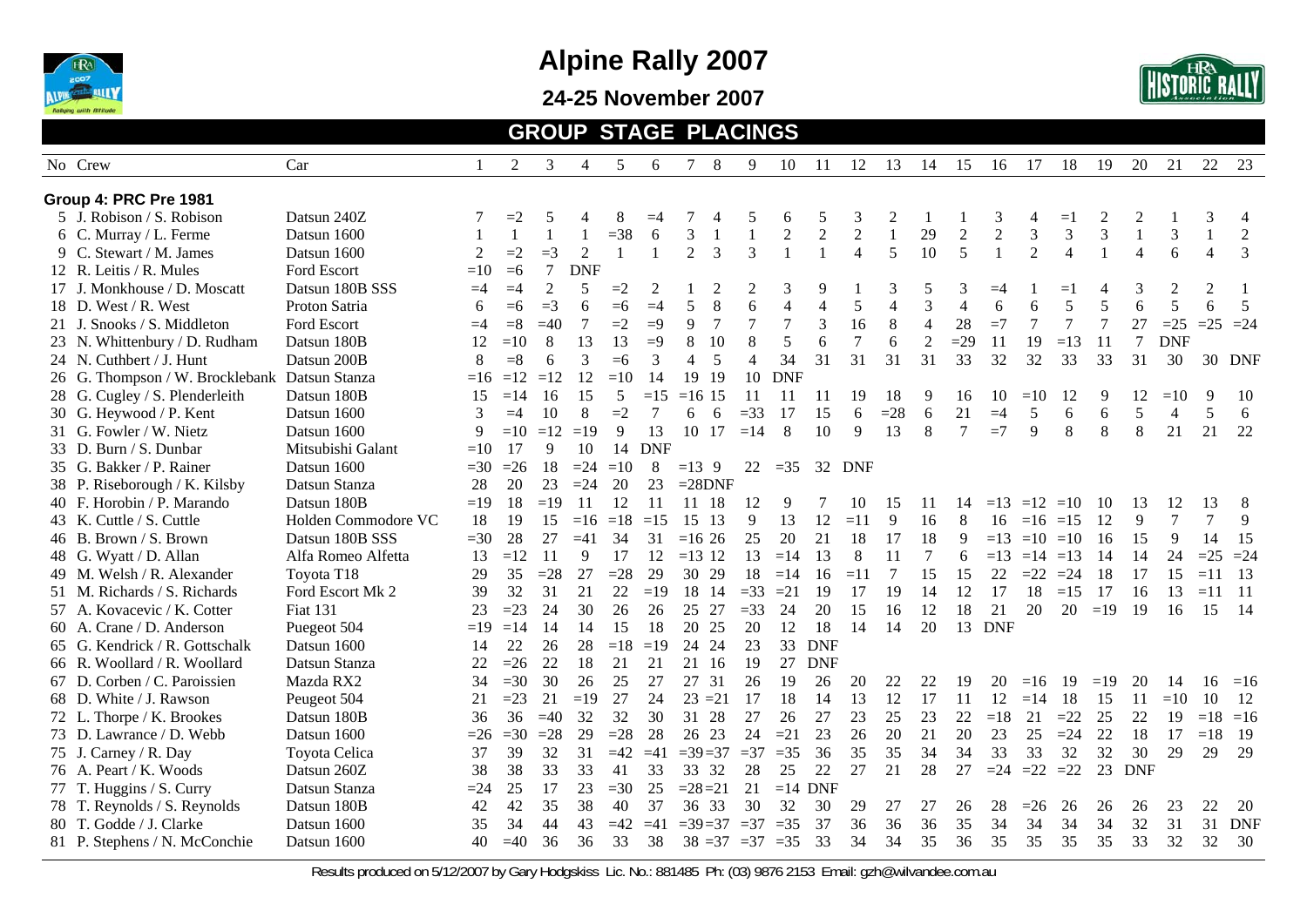

#### **24-25 November 2007**



#### **GROUP STAGE PLACINGS**

| No Crew                              | Car                 |            | 2     | 3              | 4          | 5      | 6           |               | 8                        | 9                                | 10             | 11         | 12 | 13         | 14 | 15    | 16    | 17    | 18    | 19   | 20            | 21             | 22 | 23         |
|--------------------------------------|---------------------|------------|-------|----------------|------------|--------|-------------|---------------|--------------------------|----------------------------------|----------------|------------|----|------------|----|-------|-------|-------|-------|------|---------------|----------------|----|------------|
| 84 D. Norman / R. Knight             | Peugeot 504         | 43         | 43    | 38             | 39         | $=$ 38 | 35          | 35            | 36                       | 29                               | 29             | 24         | 24 | 24         | 25 | $=29$ | 29    | $=28$ | 29    |      | 25            |                | 20 | 21         |
| 88 R. O'Reilly / J. Kelley           | Datsun 1600         | $=16$      | 16    | $=40$          | $=41$      | $=23$  | $\equiv$ 39 | $=39=37$      |                          | $=$ 37                           | $=35$          | 35         | 33 | 33         | 33 | 32    | 31    | 31    | 31    | 31   | 29            | 28             | 28 | 28         |
| 90 T. Stuchbery / N. Paparella       | Holden Commodore    | $=26$      | 29    | 25             | 22         | $=23$  | 22          | 22            | -20                      | 16                               | $=21$          |            | 21 | 23         | 13 | 10    | 9     | 8     |       | 29   | <b>DNF</b>    |                |    |            |
| 92 R. Muldoon / T. Kent              | Datsun 260Z         | $=24$      | 21    | $=19$          | $=16$      | 16     | 17          | $\mathcal{D}$ |                          | $\boldsymbol{\varDelta}$<br>$=1$ | 10             |            | 22 | 10         | 19 |       | $=18$ | $=12$ |       | 13   | 10            | 8              | 8  |            |
| 101 P. Otzen / P. Franklin           | Datsun 180B         | 33         | 37    | 37             | 37         | 36     | 36          | 32            | 34                       | 31                               | 31             | 25         | 30 | $=28$      | 30 | 23    | 26    | $=26$ | $=27$ | 24   | 23            | $=25$          | 24 | 23         |
| 107 S. White / K. Barson             | Saab 99 EMS         | 44         | 44    | $=40$          | 40         | 37     | $=39$       | $=39=37$      |                          | $=37$                            | $=35$          | 34         | 32 | 32         | 32 | 31    | 30    | 30    | 30    | 30   | 28            | 27             | 27 | 27         |
| 109 C. Wallace / C. Henning          | Mitsubishi Sigma    | 41         | $=40$ | 39             | 35         | 35     | 34          | 34            | 35                       | 32                               | 30             | 28         | 25 | 26         | 26 | 25    | 27    | $=28$ | $=27$ | 28   | 24            | 20             | 23 | $=24$      |
| 110 A. Stone / B. Philemon           | Datsun P510         | 32         | 33    | 34             | 34         | $=30$  | 32          | 37            | 30                       | $=33$                            | 28             | 29         | 28 | $=28$      | 24 | 24    | $=24$ | 24    | 21    | 21   | 21            | 18             | 17 | 18         |
| Group 5: Classic Rally Cars Pre 1986 |                     |            |       |                |            |        |             |               |                          |                                  |                |            |    |            |    |       |       |       |       |      |               |                |    |            |
| 4 D. Snooks / M. de Vaus             | Datsun Stanza       |            |       |                |            |        |             |               |                          |                                  |                |            |    |            |    |       |       |       | $=$   |      |               |                |    |            |
| 7 A. Taylor / R. Smalley             | Mazda RX7           |            | 3     | 3              | 3          | 3      | 3           |               |                          | 3                                | 3              |            |    |            |    |       | 3     | 2     | $=1$  | 2    | $\mathcal{D}$ | $\overline{2}$ | 6  |            |
| 11 W. Bell / N. Vardos               | Fiat 131 Abarth     | 3          | 2     | $\overline{2}$ |            |        |             |               |                          |                                  | $\mathfrak{D}$ | <b>DNF</b> |    |            |    |       |       |       |       |      |               |                |    |            |
| 15 G. Schofield / J. Moore           | Ford Escort RS      |            | $=4$  | $\overline{4}$ | <b>DNF</b> |        |             |               |                          |                                  |                |            |    |            |    |       |       |       |       |      |               |                |    |            |
| 19 R. Devenish / S. Kealey           | Datsun 260Z         |            | $=4$  |                |            |        | 6           |               |                          |                                  |                |            |    | 3          |    | 3     |       | 3     | 3     | 3    | 3             |                |    |            |
| 25 M. Thompson / A. Tams             | Nissan Skyline RS   | 6          | $=6$  | $=11$          | 6          | 8      | 5           |               | 6                        | 5                                | 6              | 5          | 5  |            | 6  | 6     |       |       |       | $=4$ |               |                | 3  |            |
| 32 T. Trewern / A. Ormesher          | Toyota Corolla TE27 |            | $=6$  | 10             | 9          |        | 8           | 10            | 9                        |                                  |                |            |    | 5          |    | 5     | 5     | 6     |       | $=4$ | 5             | 6              |    |            |
| 34 G. Douglas / M. Gigney            | Ford Escort         | 8          | $=6$  | 6              | 8          | $=$ 5  | Q           | 6             | $\overline{\phantom{1}}$ | 6                                |                | 3          | 6  | 6          |    |       | 6     |       | 6     | 6    | 6             |                | 5  | <b>DNF</b> |
| 37 G. Duyvestyn / I. Buddery         | Lancia 037          | <b>DNF</b> |       |                |            |        |             |               |                          |                                  |                |            |    |            |    |       |       |       |       |      |               |                |    |            |
| 41 H. Evans / S. Doughty             | Datsun 1600         | $=9$       | 9     |                |            | $=$ 5  |             | $=7$          |                          | <b>DNF</b>                       |                |            |    |            |    |       |       |       |       |      |               |                |    |            |
| 42 R. Dyer / G. Wallis               | Datsun PB210        | $=9$       | 10    | 9              | 10         | 10     | 10          |               | <b>11 DNF</b>            |                                  |                |            |    |            |    |       |       |       |       |      |               |                |    |            |
| 83 R. Calder / D. Hall               | Ford Escort         |            |       |                |            | 9      |             | $=7$          | 8                        | $=9$                             | $=9$           |            |    |            |    |       |       |       |       |      |               |                |    | -6         |
| 97 B. Oyler / S. Burrell             | Datsun P510         |            | l3    | $=1$           |            |        |             | Q             | 10                       | 8                                | 8              | <b>DNF</b> |    |            |    |       |       |       |       |      |               |                |    |            |
| 108 A. Van Winden / T. Halliday      | Datsun Stanza       | 13         | 12    | 13             | 12         | 12     |             | 12            |                          | $=9$                             | $=9$           | 8          | 8  | <b>DNF</b> |    |       |       |       |       |      |               |                |    |            |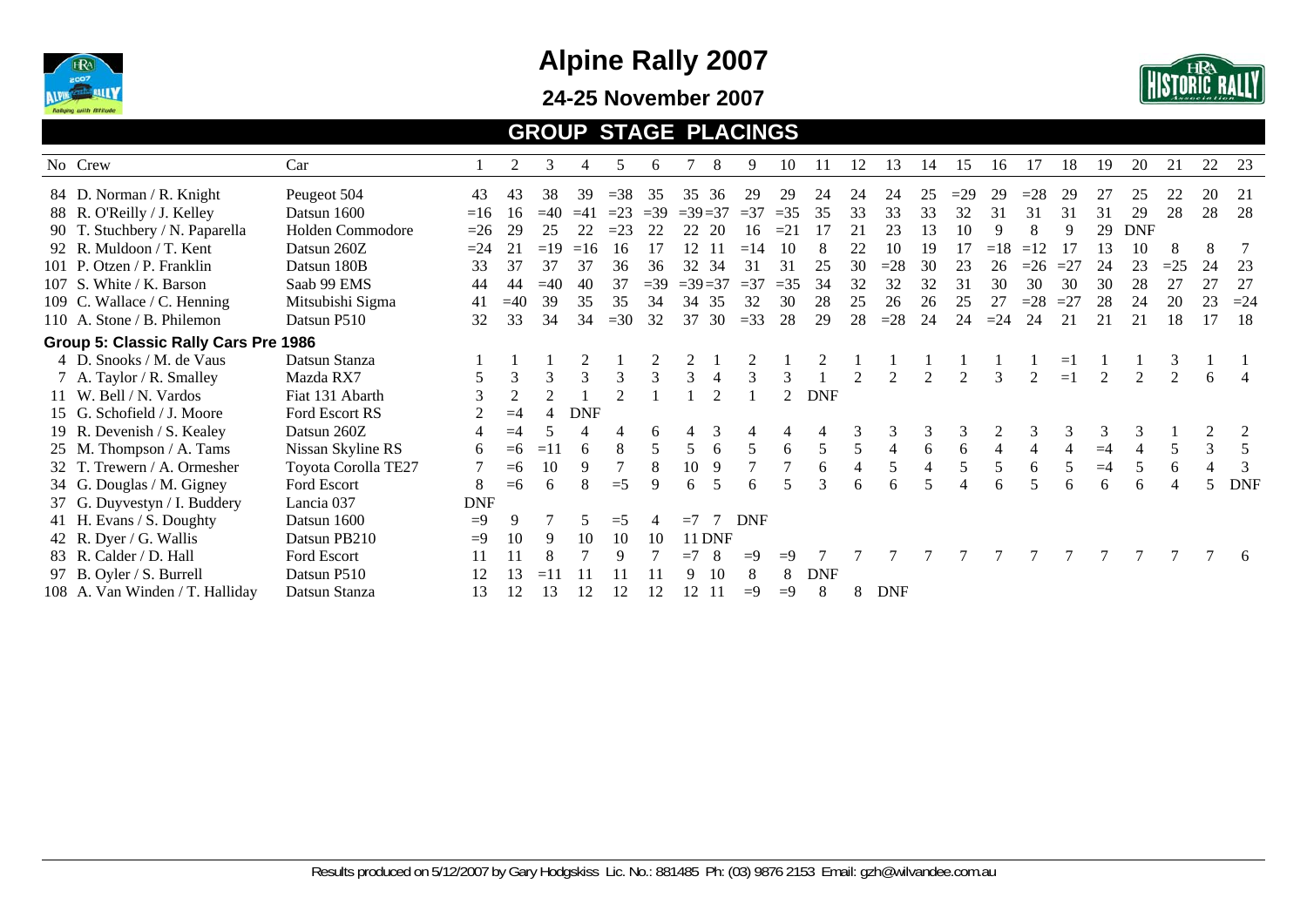

**24-25 November 2007** 



#### **GROUP STAGE PLACINGS**

| No Crew                        | Car                  |                | 2              | 3              |       | 5              | 6          |               | 8                        | 9             | 10             | 11             | 12             | 13             | 14                                   | 15             | 16             | 17    | 18             | 19 | 20   | 21             | 22                       | 23  |
|--------------------------------|----------------------|----------------|----------------|----------------|-------|----------------|------------|---------------|--------------------------|---------------|----------------|----------------|----------------|----------------|--------------------------------------|----------------|----------------|-------|----------------|----|------|----------------|--------------------------|-----|
| Group 6: PRC Modern Pre 2000   |                      |                |                |                |       |                |            |               |                          |               |                |                |                |                |                                      |                |                |       |                |    |      |                |                          |     |
| 2 B. Semmens / D. Parry        | Nissan 200SX RV S12  | 3              | $\overline{2}$ |                | 3     | 3              |            |               |                          |               | 3              |                |                | 16             |                                      | 17             | 16             | 16    | 16             | 16 | -16  | 16             | <b>DNF</b>               |     |
| 3 K. Dirickx / T. Batten       | Datsun 1600          | $\overline{2}$ | 3              | $\overline{2}$ |       | $\overline{2}$ |            | $\mathcal{R}$ | $\mathcal{R}$            | $\mathcal{F}$ | $\overline{2}$ | $\overline{2}$ | $\overline{c}$ | 5              | 5                                    |                | $\mathfrak{D}$ |       |                |    |      | $=1$           |                          | 2   |
| 8 P. Batten / M. Batten        | Datsun P510          |                |                |                |       |                | <b>DNF</b> |               |                          |               |                |                |                |                |                                      |                |                |       |                |    |      |                |                          |     |
| 13 B. Middleton / A. Benefield | Honda Civic          |                | $\overline{4}$ |                |       |                |            |               |                          |               |                | 14             | 3              |                |                                      |                |                |       |                |    |      | $=1$           |                          |     |
| 14 G. Mammi / G. Sheeran       | Datsun Stanza        |                | 6              |                | 6     | 6              |            |               | 6                        |               | 6              | 3              |                |                | 2                                    | $\overline{2}$ | 6              | 5     | $\overline{4}$ | 5  |      | $\overline{4}$ | $\overline{\mathcal{A}}$ | 3   |
| 27 S. Willett / M. Kelly       | Holden Commodore VK  | 8              | $=10$          |                |       |                |            | $=$ 5         | $\overline{\mathcal{L}}$ |               |                | 4              |                | $\overline{4}$ | $\overline{4}$                       | 5              | 4              | 4     | 5              | 3  | 3    | 12             | 5                        |     |
| 36 D. Roberts / P. Whiteley    | Toyota Sprinter AE86 |                | 5              |                |       | 8              |            | $=$ 5         | $\overline{4}$           | 6             |                |                |                | $\mathbf{3}$   | 3                                    | $\mathcal{E}$  | 3              | 3     | 3              |    | 5    | 3              | 3                        |     |
| 44 M. Lee $/$ A. Gell          | Holden Commodore     | 13             | 12             | 10             | 10    | $=9$           | 9          | 19            | 19                       | 19            | 20             | 18             | <b>DNF</b>     |                |                                      |                |                |       |                |    |      |                |                          |     |
| 47 B. Ross / J. Hague          | Holden Commodore VN  | 9              | 8              | $=20$          | 23    | 23             | 21         | 20            | 20                       | 20            | 19             | 19             | 18             | 17             | 16                                   |                | 16 DNF         |       |                |    |      |                |                          |     |
| 52 N. Testa / P. Nicholas      | Nissan Silvia RS     | 14             | 15             | 19             |       | 12             | 14         | 9             | 10                       | 9             | 10             | <b>DNF</b>     |                |                |                                      |                |                |       |                |    |      |                |                          |     |
| 56 O. Polanski / D. Prasad     | Nissan Stanza        | 12             | 14             | 15             | 15    | $=15$          |            |               | -9                       | 10            |                | 9              | 10             | 6              | 10                                   |                |                |       |                |    |      |                | 8                        |     |
| . Hawkins / D. Opie<br>61 J.   | Holden Gemini        | 17             | 17             | 17             | 17    | 18             | 16         | 13            | 12                       |               |                | 11             | 8              |                | 6                                    | 15             | 12             | 10    | $=9$           |    | 11   | 9              |                          | 10  |
| 62 C. Snell / G. McGrath       | Peugeot 205 GTi      | 16             | 16             | 13             | $=18$ | $=15$          | 15         | $=14$ 13      |                          | 8             |                | 13             | $\mathbf{Q}$   | 8              | 8                                    | $\mathbf{Q}$   | 11             | 12    | 8              | 12 | $=9$ | $=7$           |                          | 12  |
| 64 R. Allan / S. Allan         | Datsun Bluebird      | 6              |                | 6              |       |                |            | <b>DNF</b>    |                          |               |                |                |                |                |                                      |                |                |       |                |    |      |                |                          |     |
| 79 R. Feagan / C. Chester      | Datsun P510          | 15             | 18             | 16             | 14    | $=15$          | 13         | 10            | 8                        | 12            | $=11$          | 10             | 12             | 9              | 9                                    |                |                |       |                | 9  | $=9$ | 6              | 12                       | 9   |
| 87 Z. Edwards / M. Edwards     | Peugeot 504          | 18             | 13             |                | 12    | 13             | 10         | 8             |                          |               | 13             |                |                |                |                                      |                |                | 9     | 12             |    |      | $=7$           | 10                       |     |
| 94 D. Curl / R. Richards       | Mitsubishi Lancer LA | 23             | 22             | $=20$          | 21    | 21             | 19         | 17            | 17                       | 16            | 16             | 16             | 15             | 13             | 13                                   | 12             | 15             | $=14$ | 15             | 14 | 15   | 15             | 15                       | -15 |
| 98 D. Holder / A. Pullar       | Holden Astra         | 10             | $=10$          | 9              | 13    |                | <b>DNF</b> |               |                          |               |                |                |                |                |                                      |                |                |       |                |    |      |                |                          |     |
| 99 D. Murphy / T. Harvey       | Lada Samara          | 22             | 23             | $=20$          | 22    | 22             | 20         | 18            | 16                       |               |                |                |                | 4              | $\overline{4}$<br>$=$ $\overline{ }$ | 13             |                | $=14$ | 14             | 13 | 14   | 14             | 14                       | -14 |
| 100 J. Ernst / B. Metha        | Hyundai Excel X3     | 19             | 19             | 12             | 16    | 14             | 12         | 12            | -14                      | 15            | $=11$          | 12             | 13             | 10             | 12                                   | 10             | 10             | 11    | $=9$           | 10 |      | 10             | 9                        | -11 |
| 106 D. Gates / D. Malley       | Mazda MX5            | 20             | 20             | 18             | $=18$ | -19            |            | $=14$ 18      |                          | 13            | 15             | 6              |                | <b>DNF</b>     |                                      |                |                |       |                |    |      |                |                          |     |
| 111 A. Artamonov / V. Linev    | Hyundai Excel        | 21             | 21             | $=20$          | 20    | 20             | 18         | 16            | -15                      | 18            | 18             | 15             | 16             | 5              |                                      |                | 13             | 13    | 13             | 15 | 13   | 13             | 13                       | -13 |
| 112 T. Donoghue / S. McCready  | Ford Falcon          | 11             | 9              | 14             | q     | $=9$           |            |               |                          | 14            | 14             | 8              | 6              | 12             |                                      | 6              |                | 6     | 6              | 6  | 6    | 5              | 6                        | 6   |
|                                |                      |                |                |                |       |                |            |               |                          |               |                |                |                |                |                                      |                |                |       |                |    |      |                |                          |     |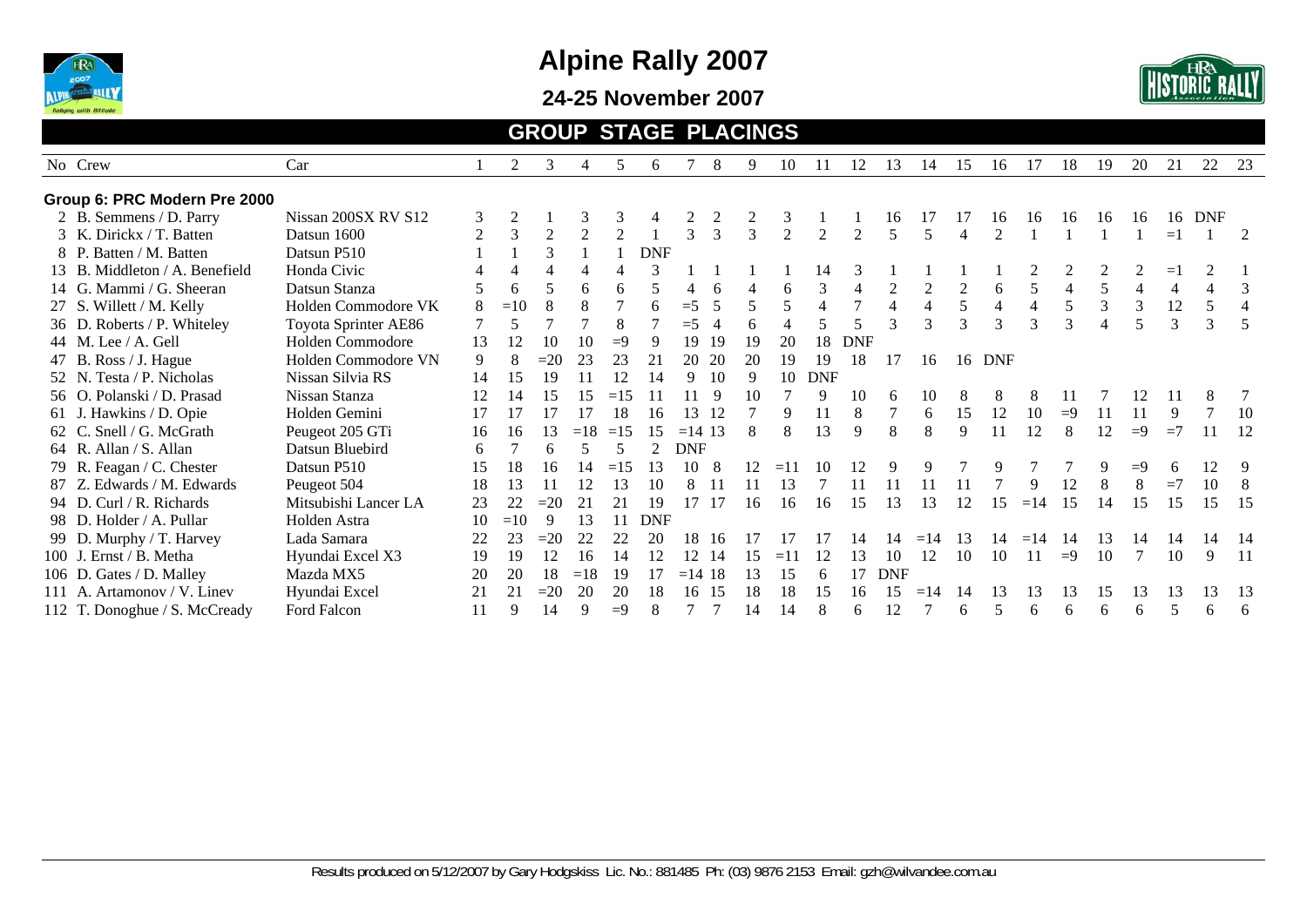





**STAGE TIMES - INFORMATION ONLY** 

|    | No Crew                                            | 1            | $\overline{c}$ | 3              | 4              | 5            | 6              | 7              | 8                   | 9          | 10           | 11          | 12                  |
|----|----------------------------------------------------|--------------|----------------|----------------|----------------|--------------|----------------|----------------|---------------------|------------|--------------|-------------|---------------------|
|    | 2 B. Semmens / D. Parry                            | 7:52         | 3:26           | 11:16          | 9:28           | 4:21         | 10:33          | 9:54           | 19:11               | 22:03      | 6:51         | 19:58       | 12:01               |
|    | K. Dirickx / T. Batten                             | 7:51         | 3:27           | 11:18          | 9:17           | 4:18         | 10:29          | 9:55           | 19:28               | 22:17      | 6:50         | 20:12       | 12:23               |
|    | D. Snooks / M. de Vaus                             | 7:29         | 3:19           | 11:19          | 9:27           | 4:18         | 10:32          | 9:53           | 18:52               | 21:53      | 6:41         | 20:46       | 12:25               |
| 5  | J. Robison / S. Robison                            | 7:58         | 3:23           | 11:37          | 9:29           | 4:32         | 10:39          | 10:12          | 19:20               | 22:25      | 7:00         | 21:08       | 12:27               |
| 6  | C. Murray / L. Ferme                               | 7:39         | 3:20           | 11:11          | 9:08           | 5:29         | 10:41          | 9:58           | 18:57               | 21:53      | 6:46         | 20:30       | 12:21               |
|    | A. Taylor / R. Smalley                             | 8:04         | 3:31           | 11:33          | 9:32           | 4:26         | 10:46          | 10:15          | 19:29               | 22:34      | 6:54         | 19:57       | 12:35               |
| 8  | P. Batten / M. Batten                              | 7:33         | 3:22           | 11:22          | 9:15           | 4:11         | <b>DNF</b>     |                |                     |            |              |             |                     |
| 9  | C. Stewart / M. James                              | 7:44         | 3:23           | 11:32          | 9:24           | 4:17         | 10:21          | 9:54           | 19:14               | 21:59      | 6:43         | 20:11       | 12:35               |
| 10 | J. David / G. Geelan                               | 7:48         | 3:24           | 11:34          | 9:35           | 4:20         | 10:30          | 10:13          | 19:14               | 22:08      | 6:48         | 20:07       | 12:15               |
| 11 | W. Bell / N. Vardos                                | 7:50         | 3:26           | 11:23          | 9:10           | 4:21         | 10:30          | 9:46           | 19:02               | 21:43      | 6:45         | <b>DNF</b>  |                     |
| 12 | R. Leitis / R. Mules                               | 8:14         | 3:29           | 11:58          | <b>DNF</b>     |              |                |                |                     |            |              |             |                     |
| 13 | B. Middleton / A. Benefield                        | 7:53         | 3:29           | 11:27          | 9:31           | 4:28         | 10:32          | 9:49           | 18:54               | 21:41      | 6:45         | 25:02       | 12:29               |
| 14 | G. Mammi / G. Sheeran                              | 8:03         | 3:38           | 11:43          | 9:45           | 4:31         | 10:48          | 10:24          | 19:58               | 22:55      | 7:34         | 21:32       | 12:37               |
| 15 | G. Schofield / J. Moore                            | 7:48         | 3:32           | 11:38          | <b>DNF</b>     |              |                |                |                     |            |              |             |                     |
| 16 | D. Officer / K. Officer                            | 8:17         | 3:38           | 12:08          | 29:55          | 4:42         | 11:08          | 10:34          | 20:29               | 23:20      | 7:24         | 21:54       | 12:58               |
| 17 | J. Monkhouse / D. Moscatt                          | 7:50         | 3:25           | 11:17          | 9:31           | 4:26         | 10:33          | 9:49           | 19:08               | 21:54      | 6:51         | 21:44       | 12:20               |
| 18 | D. West / R. West                                  | 7:54         | 3:29           | 11:32          | 9:32           | 4:28         | 10:39          | 10:06          | 19:45               | 22:30      | 6:56         | 21:04       | 12:41               |
| 19 | R. Devenish / S. Kealey                            | 8:02         | 3:32           | 11:54          | 9:33           | 4:35         | 11:19          | 10:19          | 19:18               | 22:52      | 6:56         | 21:45       | 12:52               |
| 20 | D. Brown / M. Foreshew                             | 8:13         | 3:34           | 12:02          | 9:58           | 5:00         | *              | $\ast$         | $\ast$              | $\ast$     | $\ast$       | 21:20       | <b>DNF</b>          |
| 21 | J. Snooks / S. Middleton                           | 7:50         | 3:30           | 44:35          | 9:42           | 4:26         | 11:02          | 10:23          | 19:26               | 22:36      | 7:02         | 20:40       | 13:49               |
| 23 | N. Whittenbury / D. Rudham                         | 8:16         | 3:37           | 11:59          | 10:05          | 4:40         | 11:02          | 10:19          | 19:56               | 22:59      | 6:59         | 21:16       | 13:03               |
| 24 | N. Cuthbert / J. Hunt                              | 8:01         | 3:30           | 11:40          | 9:26           | 4:28         | 10:38          | 9:59           | 19:21               | 22:22      | 14:50        | ∗           | $\ast$              |
| 25 | M. Thompson / A. Tams                              | 8:13         | 3:51           | 36:55          | 10:16          | 4:46         | 11:14          | 10:33          | 20:18               | 23:50      | 7:31         | 21:47       | 13:48               |
| 26 | G. Thompson / W. Brocklebank                       | 8:28         | 3:38           | 12:16          | 10:02          | 4:36         | 11:12          | 10:44          | 20:27               | 23:17      | <b>DNF</b>   |             |                     |
| 27 | S. Willett / M. Kelly                              | 8:22         | 3:45           | 12:02          | 10:10          | 4:32         | 10:49          | 10:32          | 19:44               | 23:01      | 7:17         | 21:36       | 14:04               |
| 28 | G. Cugley / S. Plenderleith                        | 8:26         | 3:42           | 12:36          | 10:15          | 4:27         | 11:13          | 10:39          | 20:20               | 23:22      | 7:27         | 21:49       | 14:13               |
| 29 | G. Gibson / J. Cole                                | 8:33         | 3:42           | 12:32          | 10:42          | 4:49         | 11:27          | 10:51          | 21:18               | 24:16      | 7:26         | 22:45       | 13:54               |
| 30 | G. Heywood / P. Kent                               | 7:48         | 3:25           | 12:06          | 9:49           | 4:26         | 10:42          | 10:08          | 19:24               | 47:01      | 7:37         | 22:22       | 12:55               |
| 31 | G. Fowler / W. Nietz                               | 8:10         | 3:37           | 12:16          | 10:20          | 4:34         | 11:10          | 10:29          | 20:23               | 23:42      | 7:21         | 21:45       | 13:22               |
| 32 | T. Trewern / A. Ormesher                           | 8:30         | 3:51           | 13:19          | 10:35          | 4:44         | 11:31          | 11:12          | 20:45               | 24:19      | 7:34         | 21:58       | 13:13               |
| 33 | D. Burn / S. Dunbar                                | 8:14         | 3:45           | 12:05          | 9:55           | 4:41         | <b>DNF</b>     |                |                     |            |              |             |                     |
| 34 | G. Douglas / M. Gigney                             | 8:42         | 3:51           | 12:52          | 10:34          | 4:41         | 11:32          | 10:39          | 20:11               | 24:07      | 7:29         | 21:37       | 13:56               |
| 35 | G. Bakker / P. Rainer                              | 8:53         | 3:55           | 12:42          | 10:34          | 4:36         | 10:59          | 10:35          | 19:47               | 24:35      | ∗            | 22:02       | <b>DNF</b>          |
|    | 36 D. Roberts / P. Whiteley                        | 8:16         | 3:37           | 11:59          | 10:00          | 4:33         | 10:52          | 10:32          | 19:42               | 23:11      | 7:15         | 21:44       | 13:02               |
| 37 | G. Duyvestyn / I. Buddery                          | <b>DNF</b>   |                |                |                |              |                |                |                     |            |              |             |                     |
|    | 38 P. Riseborough / K. Kilsby                      | 8:50         | 3:50           | 12:55          | 10:34          | 4:50         | 11:33          | 11:17          | <b>DNF</b>          |            |              |             |                     |
|    | 39 S. Ashton / R. Nixon                            | 8:34         | 3:48           | 12:37          | 10:17          | 4:48         | 11:26 10:47    |                | 20:46               | 23:57      | 7:34         | 22:03       | 13:09               |
|    | 40 F. Horobin / P. Marando                         | 8:33         | 3:47           | 12:43          | 9:57           | 4:38         | 11:03          | 10:31          | 20:26 23:32         |            | 7:22         | 21:25 13:35 |                     |
|    | 41 H. Evans / S. Doughty<br>42 R. Dyer / G. Wallis | 8:46         | 3:56           | 12:55          | 10:06          | 4:41         | 11:08          | 10:45<br>24:28 | 20:26               | DNF        |              |             |                     |
|    | 43 K. Cuttle / S. Cuttle                           | 8:46         | 4:01<br>3:49   | 13:03<br>12:24 | 11:03<br>10:16 | 4:58         | 11:53<br>11:13 | 10:37          | <b>DNF</b><br>20:15 | 23:16      |              | 21:53       |                     |
| 44 | M. Lee / A. Gell                                   | 8:31<br>8:42 | 3:49           | 12:27          | 10:13          | 4:49<br>4:38 | 11:10          | 50:49          | 20:00               | 23:28      | 7:34<br>7:18 | 21:42       | 13:37<br><b>DNF</b> |
|    | 45 D. Fernie / G. Floyd                            | 8:40         | 3:48           | 12:25          | 10:17          | 4:50         | 11:32          | 11:10          | 21:06               | 24:22      | 7:32         | 26:28       | <b>DNF</b>          |
|    | 46 B. Brown / S. Brown                             | 8:53         | 3:57           | 13:04          | 42:04          | 5:11         | 12:07          | 10:39          | 21:06               | 25:02      | 7:50         | 23:17       | 14:04               |
| 47 | B. Ross / J. Hague                                 | 8:24         | 3:42           | 36:57          | $\ast$         | 4:47         | 11:04          | 10:41          | 20:26               | 23:32      | 7:11         | 22:46       | 13:54               |
|    | 48 G. Wyatt / D. Allan                             | 8:20         | 3:38           | 12:13          | 9:52           | 4:47         | 11:08          | 10:35          | 20:08               | 23:36      | 7:36         | 21:56       | 13:10               |
|    | 49 M. Welsh / R. Alexander                         | 8:52         | 4:06           | 13:07          | 10:38          | 5:00         | 11:57          | 11:27          | 21:27               | 24:06      | 7:36         | 22:29       | 13:37               |
|    | 50 R. Hartmann / D. Smith                          | 8:51         | 3:58           | 13:06          | 10:45          | 5:04         | 11:50          | 11:10          | 21:06               | <b>DNF</b> |              |             |                     |
| 51 | M. Richards / S. Richards                          | 9:24         | 4:00           | 13:14          | 10:25          | 4:52         | 11:25          | 10:41          | 20:17               | 32:05      | 7:54         | 22:56 13:52 |                     |
|    | 52 N. Testa / P. Nicholas                          | 8:53         | 4:04           | 14:30          | 10:27          | 4:54         | 11:58          | 11:00          | 21:14               | 25:01      | 8:13         | <b>DNF</b>  |                     |
|    |                                                    | 8:52         | 3:58           |                | 10:46          | 5:03         | 11:56          | 11:08          |                     | 25:04      |              | 23:44       |                     |
|    | 53 K. Harper / G. Vaux<br>54 A. Upton / M. Laidlay | 9:00         | 4:00           | 13:15<br>13:19 | 10:56          | 4:57         | 11:56          | 11:16          | 21:40<br>21:15      | 24:25      | 8:08<br>7:47 | 23:38       | 14:06<br>14:53      |
|    | 55 B. Watson / W. Gregson                          | 8:51         | 3:57           | 13:24          | 11:13          | 5:06         | 11:44          | 11:08          | 20:56               | 25:48      | 7:49         | 22:45       | 14:38               |
|    | 56 O. Polanski / D. Prasad                         | 8:36         | 4:02           | 13:21          | 11:13          | 5:04         | 11:41          | 11:17          | 21:08               | 25:29      | 7:41         | 23:20       | 14:51               |
|    | 57 A. Kovacevic / K. Cotter                        | 8:44         | 3:53           | 12:57          | 10:53          | 4:56         | 11:44          | 11:13          | 21:11               | 34:57      | 7:56         | 23:16       | 13:46               |
|    | 58 A. Wilson / D. Willson                          | 8:48         | 4:07           | 13:18          | 10:55          | 4:45         | 11:27          | 10:55          | 20:53               | 24:08      | 7:35         | 22:54 13:57 |                     |
|    | 59 S. Mitchell / A. Hall                           | DNF          |                |                |                |              |                |                |                     |            |              |             |                     |
| 60 | A. Crane / D. Anderson                             | 8:33         | 3:42           | 12:21          | 10:11          | 4:43         | 11:22          | 10:47          | 21:03               | 24:20      | 7:28         | 22:53       | 13:44               |
|    | 61 J. Hawkins / D. Opie                            | 9:05         | 4:07           | 13:32 11:19    |                | 5:08         |                |                | 12:18 11:24 21:31   | 24:52      | 7:59         | 23:38       | 14:16               |
|    |                                                    |              |                |                |                |              |                |                |                     |            |              |             |                     |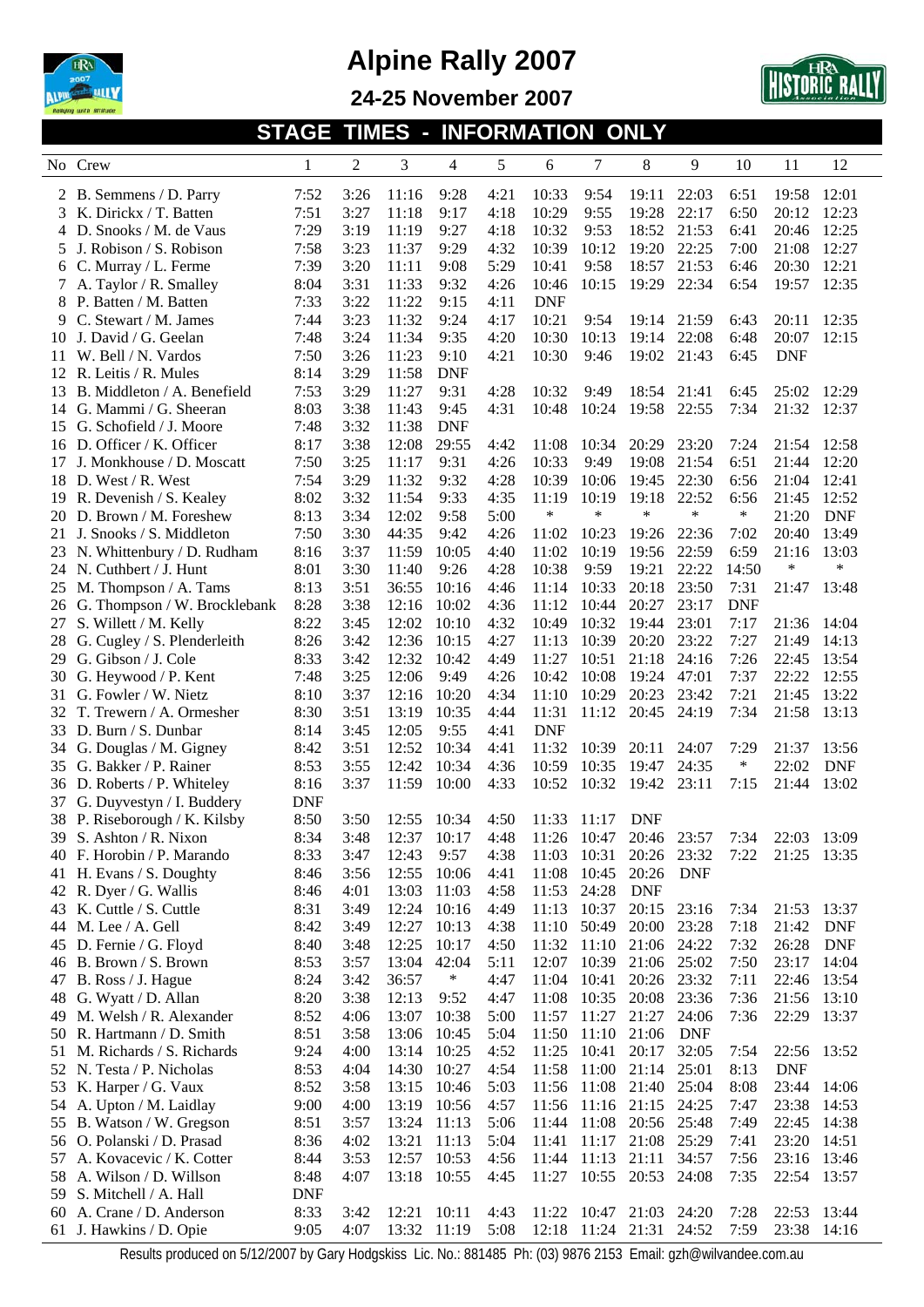





**STAGE TIMES - INFORMATION ONLY** 

| N <sub>0</sub> | Crew                            | 1     | 2    | 3           | 4      | 5      | 6          | 7           | 8      | 9      | 10     | 11          | 12         |
|----------------|---------------------------------|-------|------|-------------|--------|--------|------------|-------------|--------|--------|--------|-------------|------------|
| 62             | C. Snell / G. McGrath           | 9:00  | 4:05 | 13:09       | 11:32  | 5:04   | 11:59      | 11:25       | 21:55  | 24:54  | 7:52   | 24:00       | 14:34      |
| 63             | S. Crane / A. Thomas            | 9:21  | 4:12 | 13:39       | 11:09  | 5:11   | 11:59      | 11:16       | 21:10  | 24:54  | 7:58   | 22:15       | 14:10      |
| 64             | R. Allan / S. Allan             | 8:09  | 3:40 | 11:48       | 9:43   | 4:29   | 10:30      | <b>DNF</b>  |        |        |        |             |            |
| 65             | G. Kendrick / R. Gottschalk     | 8:25  | 3:52 | 12:59       | 10:39  | 4:49   | 11:25      | 10:57       | 20:58  | 24:44  | 9:11   | <b>DNF</b>  |            |
| 66             | R. Woollard / R. Woollard       | 8:42  | 3:55 | 12:49       | 10:18  | 4:51   | 11:28      | 10:50       | 20:22  | 24:17  | 8:27   | <b>DNF</b>  |            |
| 67             | D. Corben / C. Paroissien       | 9:04  | 3:59 | 13:13       | 10:36  | 4:54   | 11:45      | 11:16       | 21:39  | 25:26  | 7:47   | 24:19       | 14:14      |
| 68             | D. White / J. Rawson            | 8:39  | 3:53 | 12:44       | 10:20  | 4:59   | 11:34      | 10:54       | 20:42  | 24:04  | 7:41   | 22:04       | 13:38      |
| 69             | T. Reed / B. Reed               | 9:35  | 4:09 | 13:48       | 11:15  | 5:00   | 11:47      | 11:14       | 22:07  | 24:49  | 7:39   | 22:46       | 14:46      |
| 72             | L. Thorpe / K. Brookes          | 9:08  | 4:08 | 15:49       | 11:03  | 5:03   | 12:01      | 11:29       | 21:22  | 25:27  | 8:20   | 25:11       | 14:58      |
| 73             | D. Lawrance / D. Webb           | 8:49  | 3:59 | 13:07       | 10:51  | 5:00   | 11:48      | 11:15       | 20:51  | 24:48  | 7:54   | 23:42       | 15:25      |
| 74             | N. Senior / D. Gallacher        | 8:54  | 3:55 | 12:59       | 10:50  | 4:52   | 11:38      | 11:06       | 21:32  | 24:31  | 8:03   | 25:24       | 15:11      |
| 75             | J. Carney / R. Day              | 9:09  | 4:14 | 13:21       | 11:02  | $\ast$ | $\ast$     | $\ast$      | *      | *      | $\ast$ | 22:37       | 15:05      |
| 76             | A. Peart / K. Woods             | 9:15  | 4:13 | 13:24       | 11:04  | 5:36   | 12:21      | 11:43       | 22:00  | 26:00  | 8:05   | 23:18       | 15:36      |
| 77             | T. Huggins / S. Curry           | 8:46  | 3:54 | 12:39       | 10:32  | 5:02   | 11:38      | 11:17       | 20:42  | 24:31  | 7:36   | <b>DNF</b>  |            |
| 78             | T. Reynolds / S. Reynolds       | 9:43  | 4:23 | 13:59       | 11:47  | 5:32   | 12:55      | 12:02       | 22:16  | 27:09  | 9:07   | 26:13       | 16:22      |
| 79             | R. Feagan / C. Chester          | 8:54  | 4:09 | 13:23       | 10:58  | 5:04   | 11:53      | 11:11       | 21:05  | 25:50  | 8:20   | 23:35       | 15:03      |
| 80             | T. Godde / J. Clarke            | 9:05  | 4:03 | $\ast$      | $\ast$ | $\ast$ | $\ast$     | $\ast$      | $\ast$ | *      | $\ast$ | 26:10       | 16:21      |
| 81             | P. Stephens / N. McConchie      | 9:38  | 4:15 | 14:03       | 11:36  | 5:10   | 13:18      | 15:05       | *      | ∗      | $\ast$ | $\ast$      | $\ast$     |
| 82             | J. Pinkerton / P. Shearman      | 9:17  | 4:14 | 14:08       | 11:53  | 5:09   | 12:25      | 12:15       | 22:29  | 26:10  | 8:32   | 25:16       | 14:56      |
| 83             | R. Calder / D. Hall             | 8:48  | 4:06 | 12:57       | 10:30  | 4:49   | 11:20      | 10:45       | 20:37  | $\ast$ | $\ast$ | $\ast$      | $\ast$     |
| 84             | D. Norman / R. Knight           | 9:49  | 4:25 | 14:15       | 12:10  | 5:29   | 12:46      | 12:01       | 22:49  | 26:48  | 8:42   | 24:02       | 15:03      |
| 85             | M. Long / V. Haskett            | 9:00  | 4:07 | 13:34       | 11:07  | 5:17   | 12:27      | 34:56       | 21:45  | 26:11  | 8:35   | 24:03       | 15:08      |
| 87             | Z. Edwards / M. Edwards         | 9:06  | 4:01 | 12:55       | 10:28  | 4:57   | 11:38      | 10:58       | 21:19  | 25:42  | 8:30   | 22:53       | 14:59      |
| 88             | R. O'Reilly / J. Kelley         | 8:28  | 3:44 | 22:28       | 21:26  | 4:53   | 22:39      | ∗           | $\ast$ | *      | $\ast$ | 22:40       | 14:56      |
| 89             | R. Cranston / K. Grealy         | 10:14 | 4:32 | 15:55       | 12:46  | 5:46   | 13:37      | 13:00       | 24:26  | 29:15  | 9:49   | 25:44       | <b>DNF</b> |
| 90             | T. Stuchbery / N. Paparella     | 8:49  | 3:58 | 12:58       | 10:27  | 4:53   | 11:32      | 10:53       | 20:37  | 23:48  | 7:54   | 22:44       | 14:15      |
| 91             | K. Harper / D. McAdam           | 10:22 | 4:50 | 16:28       | 13:49  | 6:04   | 13:32      | 13:05       | 23:39  | 28:53  | 9:16   | 26:37       | 17:04      |
| 92             | R. Muldoon / T. Kent            | 8:46  | 3:51 | 12:43       | 10:16  | 4:46   | 11:18      | 10:33       | 20:03  | 23:42  | 7:26   | 21:40       | 14:16      |
| 93             | P. Swan / D. Moorhead           | 9:31  | 4:22 | $\ast$      | $\ast$ | $\ast$ | $\ast$     | $\ast$      | $\ast$ | $\ast$ | $\ast$ | 24:34       | 16:10      |
| 94             | D. Curl / R. Richards           | 9:58  | 4:39 | 15:02       | 12:25  | 5:43   | 13:23      | 12:44       | 24:18  | 28:44  | 9:08   | 26:13       | 17:12      |
| 95             | T. Perkins / J. Perkins         | 9:47  | 4:31 | 14:44       | 12:18  | 5:34   | 13:02      | 12:07       | 22:46  | 27:10  | 9:06   | 24:34       | 15:48      |
| 96             | G. Carruthers / S. Carruthers   | 10:04 | 4:40 | 17:15       | 12:25  | 5:27   | 12:40      | 12:24       | 23:37  | 28:07  | 9:28   | 25:00       | <b>DNF</b> |
| 97             | B. Oyler / S. Burrell           | 9:08  | 5:02 | 15:58       | 12:02  | 5:05   | 11:54      | 11:05       | 21:59  | 25:50  | 8:45   | <b>DNF</b>  |            |
| 98             | D. Holder / A. Pullar           | 8:28  | 3:45 | 12:26       | 10:39  | 4:43   | <b>DNF</b> |             |        |        |        |             |            |
| 99             | D. Murphy / T. Harvey           | 9:57  | 4:44 | 15:59       | 12:58  | 5:56   | 20:09      | 13:02       | 24:17  | 29:39  | 9:40   | 26:18       | 16:21      |
| 100            | J. Ernst / B. Metha             | 9:12  | 4:14 | 13:05       | 11:14  | 4:58   | 11:50      | 11:23       | 21:58  | 27:53  | 8:20   | 23:53       | 15:58      |
|                | 101 P. Otzen / P. Franklin      | 8:58  | 4:11 | 14:05       | 11:46  | 5:26   | 12:54      | 11:41       | 22:29  | 27:22  | 9:05   | 24:10       | 16:52      |
|                | 102 B. Canny / L. Walker        | 9:45  | 4:37 | 15:34 12:30 |        | 5:46   | 13:01      | 12:08       | 23:39  | 28:41  | ∗      | 23:56 16:28 |            |
|                | 103 G. Howard / M. Loxton       | 9:49  | 4:37 | 14:50       | 12:07  | 5:45   | 13:32      | 12:36       | 23:42  | 28:11  | 8:55   | ∗           | $\ast$     |
|                | 104 M. Holloway / T. Kennon     | 10:20 | 5:03 | 15:07       | 12:54  | 5:52   | 13:33      | 12:42       | 24:15  | 29:25  | 9:27   | 27:35 17:16 |            |
|                | 105 G. Hale / R. Hale           | 10:00 | 4:58 | 15:28       | 11:57  | 5:38   | 12:55      | 11:59 22:33 |        | 27:58  | 8:44   | 24:22       | 16:08      |
|                | 106 D. Gates / D. Malley        | 9:39  | 4:25 | 14:23       | 11:32  | 5:16   | 12:19      | 11:25       | 24:53  | 27:22  | 8:40   | 22:30       | 50:03      |
|                | 107 S. White / K. Barson        | 10:19 | 4:45 | 34:53       | 12:19  | 5:28   | 14:30      | ∗           | $\ast$ | $\ast$ | $\ast$ | 26:12       | 16:15      |
|                | 108 A. Van Winden / T. Halliday | 9:22  | 4:19 | $\ast$      | $\ast$ | $\ast$ | $\ast$     | $\ast$      | $\ast$ | $\ast$ | $\ast$ | 23:32 17:02 |            |
|                | 109 C. Wallace / C. Henning     | 9:40  | 4:15 | 14:17       | 11:24  | 5:24   | 12:29      | 11:52       | 22:41  | 27:59  | 9:03   | 25:52 15:24 |            |
|                | 110 A. Stone / B. Philemon      | 8:54  | 4:02 | 13:31       | 11:08  | 5:02   | 12:08      | 12:14       | 21:33  | 32:11  | 8:41   | 26:09       | 15:44      |
|                | 111 A. Artamonov / V. Linev     | 9:49  | 4:31 | 15:06       | 11:59  | 5:29   | 13:10      | 12:01       | 23:41  | 32:08  | 9:43   | 26:02       | 17:14      |
|                | 112 T. Donoghue / S. McCready   | 8:31  | 3:44 | 13:10       | 10:12  | 4:38   | 11:09      | 10:34       | 20:41  | 27:51  | 8:39   | 23:16 14:01 |            |
|                | 113 R. Upstill / C. Bellew      | 12:05 | 5:39 | 19:15       | 14:15  | 6:28   | 14:58      | 13:47       | 26:58  | 32:54  | 10:33  | 29:35 19:23 |            |
|                |                                 |       |      |             |        |        |            |             |        |        |        |             |            |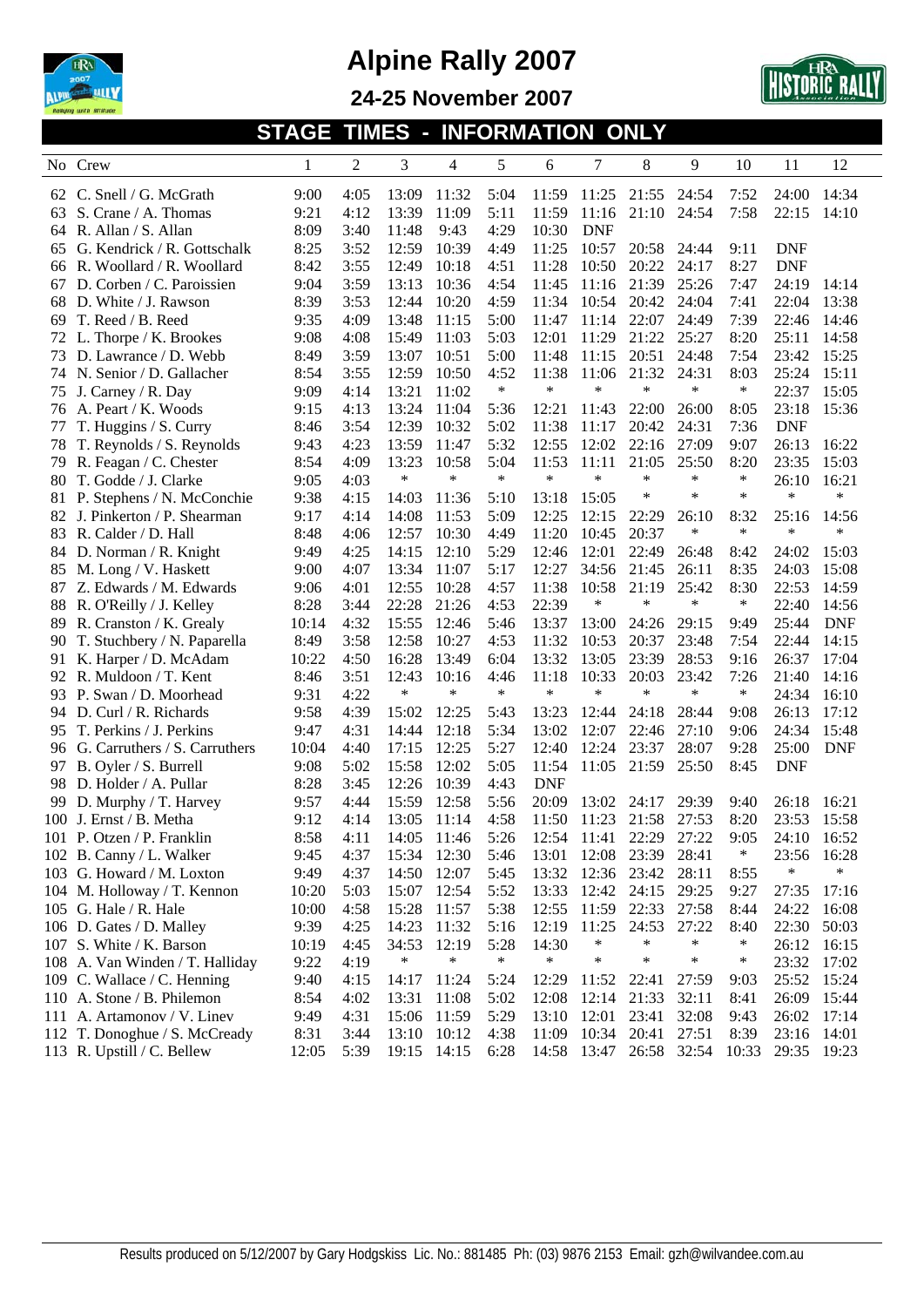





**STAGE TIMES - INFORMATION ONLY** 

|    | No Crew                                                                                                          | 13     | 14                | 15     | 16         | 17     | 18     | 19    | 20          | 21         | 22              | 23          | <b>TOTAL</b> |
|----|------------------------------------------------------------------------------------------------------------------|--------|-------------------|--------|------------|--------|--------|-------|-------------|------------|-----------------|-------------|--------------|
|    | 2 B. Semmens / D. Parry                                                                                          | $\ast$ | $\ast$            | $\ast$ | $\ast$     | *      | $\ast$ | 9:46  | 28:26       | 5:53       | <b>DNF</b>      |             |              |
|    | 3 K. Dirickx / T. Batten                                                                                         | 29:57  | 16:33             | 12:33  | 4:25       | 2:52   | 2:23   | 9:05  | 26:40       | 5:50       | 10:10           | 13:09       | 271:22       |
|    | 4 D. Snooks / M. de Vaus                                                                                         | 27:36  | 15:18             | 11:55  | 4:26       | 2:52   | 2:32   | 9:10  | 27:21       | 5:55       | 10:22           | 13:22       | 267:43       |
| 5  | J. Robison / S. Robison                                                                                          | 29:16  | 15:04             | 11:27  | 4:21       | 2:54   | 2:23   | 9:05  | 26:55       | 5:39       | 10:11           | 13:15       | 270:40       |
| 6  | C. Murray / L. Ferme                                                                                             | 28:01  | 19:32             | 11:41  | 4:20       | 2:53   | 2:24   | 9:08  | 26:38       | 5:44       | 10:08           | 13:07       | 271:29       |
|    | 7 A. Taylor / R. Smalley                                                                                         | 28:01  | 15:20             | 12:02  | 4:33       | 2:57   | 2:32   | 9:15  | 27:23       | 5:52       | 11:54           | 14:23       | 273:48       |
|    | 8 P. Batten / M. Batten                                                                                          |        |                   |        |            |        |        |       |             |            |                 |             |              |
| 9  | C. Stewart / M. James                                                                                            | 29:51  | 17:05             | 12:18  | 4:19       | 2:50   | 2:26   | 8:50  | 27:11       | 5:57       | 10:13           | 13:10       | 271:27       |
|    | 10 J. David / G. Geelan                                                                                          | 29:51  | 16:22             | 12:08  | 4:33       | 3:05   | 2:35   | 9:38  | 27:43       | 5:50       | 10:37           | 13:34       | 273:52       |
| 11 | W. Bell / N. Vardos                                                                                              |        |                   |        |            |        |        |       |             |            |                 |             |              |
|    | 12 R. Leitis / R. Mules                                                                                          |        |                   |        |            |        |        |       |             |            |                 |             |              |
|    | 13 B. Middleton / A. Benefield                                                                                   | 28:22  | 15:38             | 11:19  | 4:24       | 2:54   | 2:30   | 9:09  | 27:09       | 5:50       | 10:24           | 13:08       | 272:47       |
| 14 | G. Mammi / G. Sheeran                                                                                            | 29:16  | 15:51             | 12:12  | 4:44       | 3:03   | 2:34   | 9:42  | 28:33       | 6:00       | 10:48           | 13:43       | 279:54       |
|    | 15 G. Schofield / J. Moore                                                                                       |        |                   |        |            |        |        |       |             |            |                 |             |              |
|    | 16 D. Officer / K. Officer                                                                                       | 30:18  | 16:42             | 12:40  | 4:43       | 3:11   | 2:39   | 10:03 | 28:41       | 6:10       | 11:18           | 14:42       | 307:34       |
| 17 | J. Monkhouse / D. Moscatt                                                                                        | 29:21  | 16:26             | 12:09  | 4:28       | 2:49   | 2:23   | 9:12  | 26:57       | 5:43       | 10:09           | 13:06       | 271:31       |
|    | 18 D. West / R. West                                                                                             | 29:25  | 16:21             | 12:14  | 4:36       | 2:57   | 2:31   | 9:20  | 27:54       | 5:56       | 10:39           | 13:46       | 276:15       |
|    | 19 R. Devenish / S. Kealey                                                                                       | 30:12  | 16:19             | 12:44  | 4:31       | 3:00   | 2:33   | 9:26  | 27:43       | 5:49       | 10:23           | 13:25       | 279:02       |
|    | 20 D. Brown / M. Foreshew                                                                                        |        |                   |        |            |        |        |       |             |            |                 |             |              |
|    | 21 J. Snooks / S. Middleton                                                                                      | 31:05  | 16:25             | 15:07  | 4:38       | 2:59   | 2:34   | 9:27  | 66:45       | $\ast$     | $\ast$          | $\ast$      |              |
|    | 23 N. Whittenbury / D. Rudham                                                                                    | 30:06  | 16:14             | 23:22  | 4:45       | 3:14   | 2:41   | 9:45  | 28:27       | <b>DNF</b> |                 |             |              |
|    | 24 N. Cuthbert / J. Hunt                                                                                         | *      | $\ast$            | $\ast$ | $\ast$     | $\ast$ | $\ast$ | 9:40  | 27:48       | 5:43       | 10:39           | <b>DNF</b>  |              |
|    | 25 M. Thompson / A. Tams                                                                                         | 30:46  | 17:18             | 13:07  | 4:45       | 3:10   | 2:39   | 9:54  | 28:39       | 6:21       | 11:08           | 35:36       | 336:25       |
|    | 26 G. Thompson / W. Brocklebank                                                                                  |        |                   |        |            |        |        |       |             |            |                 |             |              |
| 27 | S. Willett / M. Kelly                                                                                            | 29:42  | 16:24             | 12:38  | 4:33       | 2:59   | 2:35   | 9:34  | 28:02       | 7:20       | 10:53           | 14:01       | 284:35       |
| 28 | G. Cugley / S. Plenderleith                                                                                      | 32:30  | 16:56             | 13:24  | 4:44       | 3:06   | 2:40   | 9:42  | 29:16       | 6:23       | 11:20           | 14:21       | 292:51       |
| 29 | G. Gibson / J. Cole                                                                                              | 32:05  | 17:07             | 12:57  | 4:43       | 3:07   | 2:42   | 9:56  | 29:51       | 6:26       | 11:18           | 14:43       | 297:10       |
| 30 | G. Heywood / P. Kent                                                                                             | 40:46  | 16:30             | 13:58  | 4:28       | 2:55   | 2:33   | 9:23  | 27:40       | 5:54       | 10:35           | 13:47       | 316:12       |
| 31 | G. Fowler / W. Nietz                                                                                             | 31:29  | 16:48             | 12:37  | 4:38       | 3:04   | 2:35   | 9:41  | 28:46       | 7:09       | 13:01           | 45:18       | 322:15       |
|    | T. Trewern / A. Ormesher                                                                                         | 30:58  | 16:56             | 12:57  | 4:50       | 3:14   | 2:42   | 9:54  | 29:57       | 6:26       | 11:09           | 14:15       | 294:49       |
|    | 33 D. Burn / S. Dunbar                                                                                           |        |                   |        |            |        |        |       |             |            |                 |             |              |
|    | 34 G. Douglas / M. Gigney                                                                                        | 31:35  | 17:03             | 12:49  | 4:54       | 3:13   | 2:47   | 10:22 | 30:15       | 6:17       | 11:27           | <b>DNF</b>  |              |
|    | 35 G. Bakker / P. Rainer                                                                                         |        |                   |        |            |        |        |       |             |            |                 |             |              |
|    | 36 D. Roberts / P. Whiteley                                                                                      | 29:40  | 16:06             | 12:21  | 4:30       | 2:57   | 2:33   | 9:38  | 28:34       | 5:57       |                 | 10:44 14:06 | 281:49       |
| 37 | G. Duyvestyn / I. Buddery                                                                                        |        |                   |        |            |        |        |       |             |            |                 |             |              |
|    | 38 P. Riseborough / K. Kilsby                                                                                    |        |                   |        |            |        |        |       |             |            |                 |             |              |
|    | 39 S. Ashton / R. Nixon                                                                                          |        | 30:36 16:52 13:00 |        | 4:49       | 3:08   | 2:42   | 9:53  | 29:10       | 6:20       | 11:16 14:19     |             | 291:51       |
|    | 40 F. Horobin / P. Marando                                                                                       |        | 32:01 17:13 13:11 |        | 4:47       | 3:08   | 2:38   | 9:44  | 29:37       | 6:24       | 11:42 14:14     |             | 292:11       |
|    | 41 H. Evans / S. Doughty                                                                                         |        |                   |        |            |        |        |       |             |            |                 |             |              |
|    | 42 R. Dyer / G. Wallis                                                                                           |        |                   |        |            |        |        |       |             |            |                 |             |              |
|    | 43 K. Cuttle / S. Cuttle                                                                                         |        | 31:06 17:40 12:46 |        | 4:48       | 3:11   | 2:42   | 9:55  | 28:58       | 6:13       | $11:10$ $14:17$ |             | 291:00       |
|    | 44 M. Lee / A. Gell                                                                                              |        |                   |        |            |        |        |       |             |            |                 |             |              |
|    | 45 D. Fernie / G. Floyd                                                                                          |        |                   |        |            |        |        |       |             |            |                 |             |              |
|    | 46 B. Brown / S. Brown                                                                                           |        | 32:24 17:48       | 12:49  | 4:47       | 3:06   | 2:38   |       | 10:08 29:51 | 6:22       | 11:47 15:13     |             | 334:07       |
|    | 47 B. Ross / J. Hague                                                                                            | 31:43  | 17:50             | 13:18  | <b>DNF</b> |        |        |       |             |            |                 |             |              |
|    | 48 G. Wyatt / D. Allan                                                                                           | 31:18  | 16:36             | 12:34  | 4:47       | 3:09   | 2:41   | 10:01 | 29:49       | 23:04      | ∗               | ∗           |              |
|    | 49 M. Welsh / R. Alexander                                                                                       | 30:51  | 17:33             | 13:19  | 5:02       | 3:21   | 2:57   | 10:31 | 30:43       | 6:33       | 11:40           | 14:55       | 301:47       |
|    | 50 R. Hartmann / D. Smith                                                                                        |        |                   |        |            |        |        |       |             |            |                 |             |              |
|    | 51 M. Richards / S. Richards                                                                                     |        | 32:38 17:29 13:04 |        | 4:50       | 3:12   | 2:42   |       | 10:18 29:54 | 6:26       | 11:40 14:32     |             | 307:50       |
|    | 52 N. Testa / P. Nicholas                                                                                        |        |                   |        |            |        |        |       |             |            |                 |             |              |
|    | 53 K. Harper / G. Vaux                                                                                           |        | 31:38 17:01       | 12:51  | 4:53       | 3:11   | 2:46   | 10:24 | 30:17       | 6:20       |                 | 11:55 15:30 | 304:26       |
|    | 54 A. Upton / M. Laidlay                                                                                         | 32:36  | 18:05             | 13:55  | 4:52       | 3:16   | 2:46   | 10:43 | 30:52       | 6:20       | 11:47           | 21:04       | 313:38       |
|    | 55 B. Watson / W. Gregson                                                                                        | 31:58  | 18:12             | 13:31  | 5:00       | 3:16   | 2:50   | 10:33 | 37:14       | 6:48       | 11:53           | 15:14       | 313:48       |
|    | 56 O. Polanski / D. Prasad                                                                                       | 31:51  | 18:35             | 13:56  | 4:58       | 3:14   | 2:50   | 10:05 | 32:04       | 6:59       | 12:07           | 14:45       | 309:07       |
|    | 57 A. Kovacevic / K. Cotter                                                                                      | 32:17  | 17:22             | 13:34  | 5:01       | 3:15   | 2:48   | 10:36 | 31:03       | 6:44       | 11:58           | 14:57       | 315:01       |
|    | 58 A. Wilson / D. Willson                                                                                        |        | 31:59 17:41       | 13:23  | 4:43       | 3:14   | 2:47   |       | 10:15 30:05 | 6:27       | 11:33 14:34     |             | 300:23       |
|    | 59 S. Mitchell / A. Hall                                                                                         |        |                   |        |            |        |        |       |             |            |                 |             |              |
|    | 60 A. Crane / D. Anderson                                                                                        |        | 31:39 18:00       | 13:09  | <b>DNF</b> |        |        |       |             |            |                 |             |              |
|    | 61 J. Hawkins / D. Opie                                                                                          | 32:07  | 17:22             | 18:17  | 5:14       | 3:19   | 2:48   |       | 10:34 31:38 | 6:44       | 12:03 15:11     |             | 314:26       |
|    | Decute produced on E/12/2007 by Cary Hodeskies, Lie No . 001405, Db. (02) 0074 2152. Email: azb@wilvandee.com.au |        |                   |        |            |        |        |       |             |            |                 |             |              |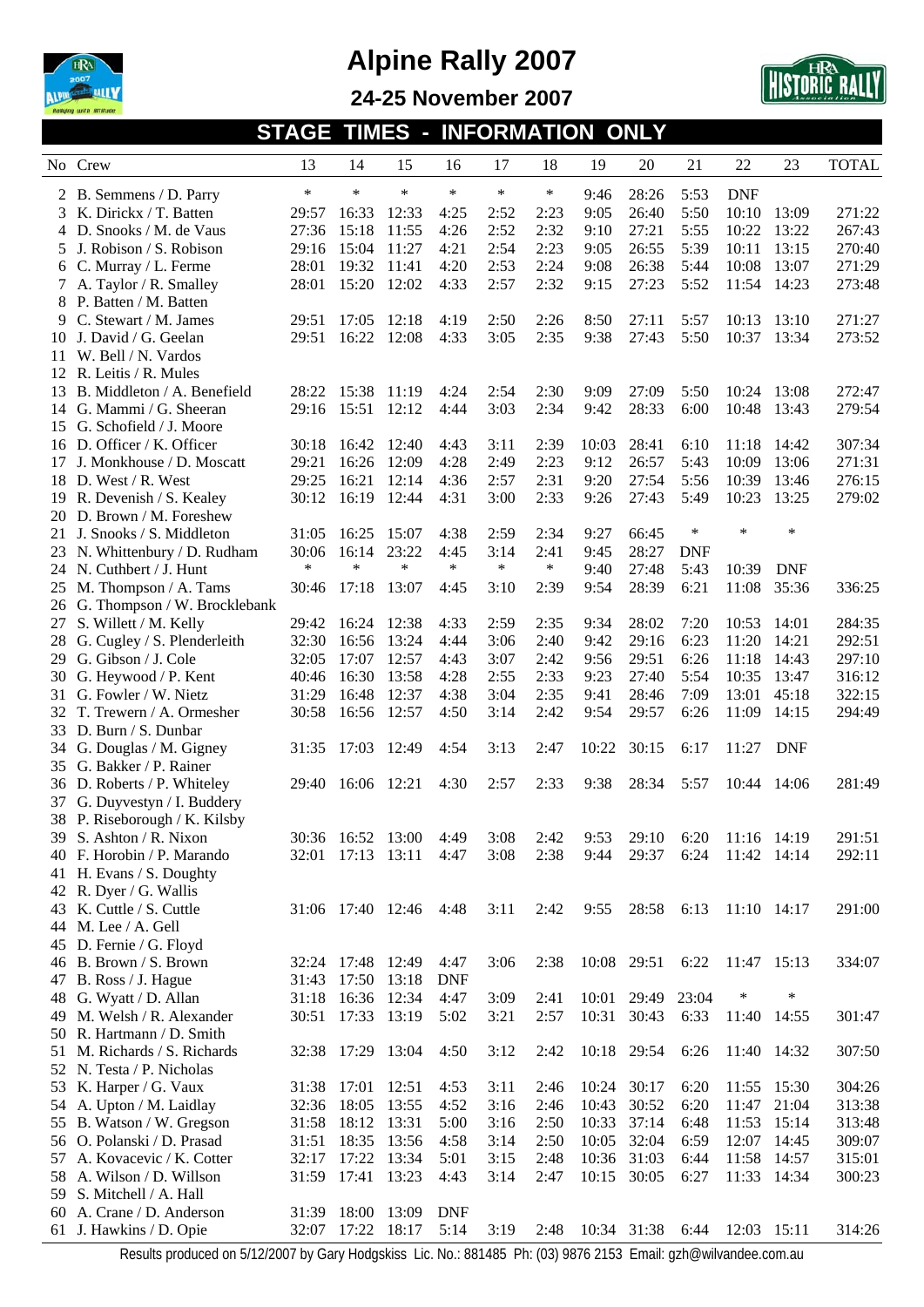



**24-25 November 2007** 

| No. | Crew                            | 13         | 14                | 15     | 16         | 17   | 18   | 19          | 20          | 21     | 22          | 23         | <b>TOTAL</b> |
|-----|---------------------------------|------------|-------------------|--------|------------|------|------|-------------|-------------|--------|-------------|------------|--------------|
|     | 62 C. Snell / G. McGrath        | 32:46      | 18:15             | 13:57  | 5:13       | 3:28 | 2:47 | 10:53       | 31:15       | 6:40   | 12:17       | 15:32      | 312:32       |
| 63  | S. Crane / A. Thomas            | 31:37      | 17:47             | 13:10  | 5:06       | 3:16 | 2:49 | 10:42       | 30:51       | 6:44   | 12:13       | 15:17      | 306:46       |
| 64  | R. Allan / S. Allan             |            |                   |        |            |      |      |             |             |        |             |            |              |
| 65  | G. Kendrick / R. Gottschalk     |            |                   |        |            |      |      |             |             |        |             |            |              |
| 66  | R. Woollard / R. Woollard       |            |                   |        |            |      |      |             |             |        |             |            |              |
| 67  | D. Corben / C. Paroissien       | 33:50      | 18:10             | 13:46  | 4:56       | 3:11 | 2:45 | 10:36       | 31:20       | 6:31   | 12:07       | 15:20      | 310:44       |
| 68  | D. White / J. Rawson            | 31:24      | 17:42             | 13:01  | 4:46       | 3:09 | 2:44 | 10:03       | 29:14       | 6:23   | 11:33       | 14:33      | 295:44       |
| 69  | T. Reed / B. Reed               | 31:54      | 17:29             | 13:26  | 4:59       | 3:13 | 2:47 | 10:30       | 30:42       | 6:25   | 11:21       | 14:31      | 306:12       |
|     | 72 L. Thorpe / K. Brookes       | 34:12      | 18:27             | 14:00  | 4:55       | 3:17 | 2:56 | 11:09       | 31:38       | 6:52   | 12:28       | 15:20      | 319:13       |
| 73. | D. Lawrance / D. Webb           | 33:12      | 18:06             | 13:47  | 5:03       | 3:26 | 2:57 | 10:38       | 30:47       | 6:46   | 12:28       | 15:53      | 310:32       |
| 74  | N. Senior / D. Gallacher        | $\ast$     | *                 | $\ast$ | 4:58       | 3:20 | 2:53 | 10:52       | 91:21       | $\ast$ | $\ast$      | $\ast$     |              |
| 75  | J. Carney / R. Day              | 33:52      | 18:05             | 14:33  | 4:52       | 3:09 | 2:49 | 10:44       | 31:20       | 6:44   | 12:18       | 15:12      |              |
|     | 76 A. Peart / K. Woods          | 33:41      | 18:57             | 14:23  | 5:08       | 3:21 | 2:56 | 10:45       | <b>DNF</b>  |        |             |            |              |
| 77  | T. Huggins / S. Curry           |            |                   |        |            |      |      |             |             |        |             |            |              |
| 78  | T. Reynolds / S. Reynolds       | 35:14      | 18:54             | 14:16  | 5:20       | 3:30 | 2:59 | 11:19       | 34:28       | 7:48   | 13:39       | 16:36      | 335:31       |
| 79  | R. Feagan / C. Chester          | 32:57      | 18:33             | 13:55  | 4:59       | 3:13 | 2:46 | 10:31       | 31:15       | 6:34   | 12:19       | 14:58      | 311:25       |
| 80  | T. Godde / J. Clarke            | 34:27      | 18:52             | 14:14  | 5:00       | 3:25 | 2:53 | 11:17       | 32:56       | 7:11   | 33:51       | <b>DNF</b> |              |
| 81  | P. Stephens / N. McConchie      | $\ast$     | $\ast$            | ∗      | 5:01       | 3:27 | 2:52 | 10:52       | 31:55       | 6:52   | $\ast$      | $\ast$     |              |
| 82  | J. Pinkerton / P. Shearman      | 33:21      | 18:33             | 14:04  | 5:12       | 3:32 | 2:58 | 11:22       | 32:16       | 7:02   | 12:45       | 16:06      | 323:55       |
| 83  | R. Calder / D. Hall             | $\ast$     | $\ast$            | ∗      | 4:40       | 3:01 | 2:38 | 9:51        | 45:37       | 6:32   | 11:27       | 14:15      |              |
| 84  | D. Norman / R. Knight           | 33:57      | 18:41             | 20:04  | 5:26       | 3:35 | 3:05 | 11:34       | 33:01       | 7:15   | 12:54       | 18:11      | 336:02       |
|     | 85 M. Long / V. Haskett         | 32:54      | 18:22             | 13:36  | 5:02       | 3:23 | 2:57 | 10:55       | 31:36       | 6:49   | 12:25       | 15:27      | 339:36       |
| 87  | Z. Edwards / M. Edwards         | 34:19      | 18:45             | 14:30  | 4:57       | 3:16 | 2:52 | 10:30       | 30:59       | 6:40   | 12:16       | 14:54      | 311:24       |
| 88  | R. O'Reilly / J. Kelley         | 33:50      | 19:31             | 14:35  | 5:12       | 3:30 | 2:43 | 10:27       | 28:30       | 6:11   | 11:01       | 13:50      |              |
| 89  | R. Cranston / K. Grealy         |            |                   |        |            |      |      |             |             |        |             |            |              |
| 90  | T. Stuchbery / N. Paparella     | 33:53      | 17:25             | 12:51  | 4:39       | 3:00 | 2:37 | 11:57       | <b>DNF</b>  |        |             |            |              |
| 91. | K. Harper / D. McAdam           | 36:14      | 21:42             | 17:48  | 5:41       | 3:40 | 3:13 | 12:04       | 36:28       | 7:26   | 13:57       | 17:02      | 358:54       |
| 92  | R. Muldoon / T. Kent            | 31:13      | 17:51             | 13:33  | 4:55       | 3:08 | 2:43 | 9:59        | 29:10       | 6:14   | 11:14       | 14:10      | 293:30       |
| 93. | P. Swan / D. Moorhead           | 35:09      | 18:54             | 14:15  | 5:21       | 3:29 | 2:58 | 11:24       | 33:47       | 7:04   | 13:07       | 16:10      |              |
|     | 94 D. Curl / R. Richards        | 36:23      | 19:24             | 14:31  | 5:51       | 3:42 | 3:23 | 12:17       | 36:10       | 9:25   | 17:27       | 19:50      | 357:52       |
| 95. | T. Perkins / J. Perkins         | 34:59      | ∗                 | $\ast$ | 5:10       | 3:26 | 2:59 | 11:29       | 33:47       | 7:20   | 12:55       | 15:57      |              |
| 96  | G. Carruthers / S. Carruthers   |            |                   |        |            |      |      |             |             |        |             |            |              |
| 97  | B. Oyler / S. Burrell           |            |                   |        |            |      |      |             |             |        |             |            |              |
|     | 98 D. Holder / A. Pullar        |            |                   |        |            |      |      |             |             |        |             |            |              |
| 99  | D. Murphy / T. Harvey           | 37:12      | 20:38             | 15:27  | 5:43       | 3:42 | 3:10 | 12:16       | 35:21       | 7:50   | 14:28       | 17:31      | 362:18       |
| 100 | J. Ernst / B. Metha             | 33:14      | 18:49             | 14:25  | 5:04       | 3:20 | 2:48 | 10:33       | 30:20       | 6:45   | 12:15       | 15:14      | 316:45       |
|     | 101 P. Otzen / P. Franklin      | 52:56      | 20:07             | 14:08  | 5:17       | 3:30 | 3:04 | 11:07       | 31:48       | ∗      | 12:58       | 15:51      |              |
|     | 102 B. Canny / L. Walker        | 35:56      | ∗                 | ∗      | 5:29       | 3:44 | 3:10 | 11:48 34:32 |             | 7:27   |             |            |              |
|     | 103 G. Howard / M. Loxton       | $\ast$     | $\ast$            | $\ast$ | 5:26       | 3:38 | 3:11 | 11:31 33:37 |             | 7:19   | 13:04 16:22 |            |              |
|     | 104 M. Holloway / T. Kennon     | 38:17      | 21:20             | 16:43  | <b>DNF</b> |      |      |             |             |        |             |            |              |
|     | 105 G. Hale / R. Hale           | 35:48      | 19:56 14:17       |        | 5:08       | 3:18 | 2:58 | 10:38 36:45 |             | 7:34   | 14:21 16:37 |            | 340:00       |
|     | 106 D. Gates / D. Malley        | <b>DNF</b> |                   |        |            |      |      |             |             |        |             |            |              |
|     | 107 S. White / K. Barson        |            | 36:32 19:01 14:05 |        | 5:24       | 3:41 | 3:09 |             | 11:36 33:30 | 7:19   | 12:57 15:45 |            |              |
|     | 108 A. Van Winden / T. Halliday | <b>DNF</b> |                   |        |            |      |      |             |             |        |             |            |              |
|     | 109 C. Wallace / C. Henning     |            | 34:32 18:53 14:15 |        | 5:19       | 3:35 | 3:04 | 11:43 32:59 |             | 7:03   | $\ast$      | $\ast$     |              |
|     | 110 A. Stone / B. Philemon      |            | 45:46 18:35 14:10 |        | 5:08       | 3:24 | 2:53 |             | 10:37 31:35 | 6:48   | 12:13       | 15:32      | 337:58       |
|     | 111 A. Artamonov / V. Linev     | 37:25      | 20:31             | 15:48  | 5:30       | 3:41 | 3:06 | 12:23       | 35:18       | 7:33   | 14:19 17:18 |            | 353:45       |
|     | 112 T. Donoghue / S. McCready   | 35:29      | 18:00             | 13:40  | 4:42       | 3:05 | 2:39 | 10:03       | 29:14       | 6:17   | 11:15 14:31 |            | 305:21       |
|     | 113 R. Upstill / C. Bellew      |            | 41:57 22:22 16:48 |        | 6:04       | 4:16 | 3:32 | 12:50 38:13 |             | 8:33   | 15:10 19:01 |            | 394:36       |
|     |                                 |            |                   |        |            |      |      |             |             |        |             |            |              |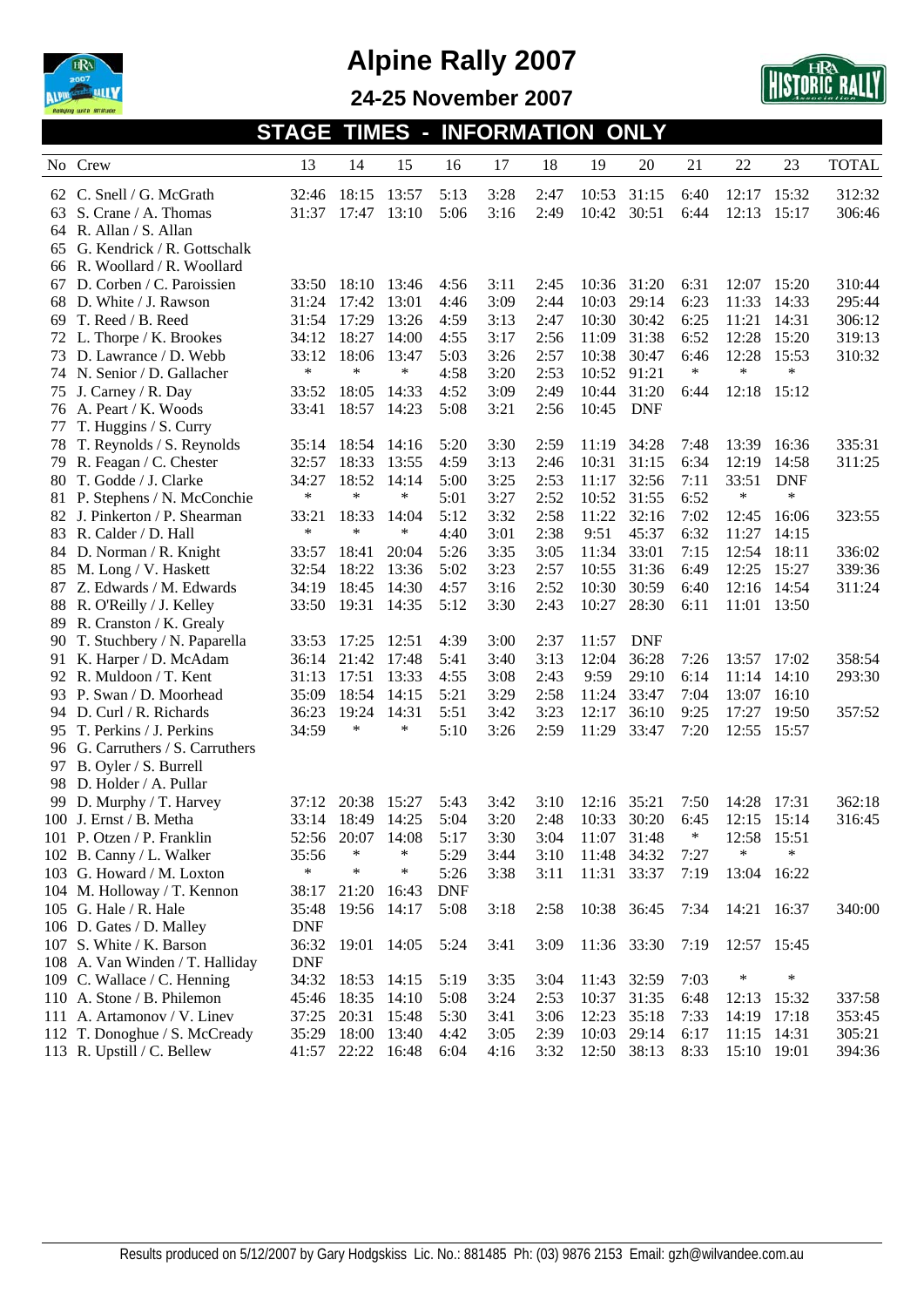

**24-25 November 2007** 



|                                 |      |              |      |                |              |       | <b>LATE RUNNING TIME</b> |            |       |      |           |      |      |            |        |        |             |        |              |        |
|---------------------------------|------|--------------|------|----------------|--------------|-------|--------------------------|------------|-------|------|-----------|------|------|------------|--------|--------|-------------|--------|--------------|--------|
| No Crew                         | A    | $\mathbf{1}$ | B    | $\overline{2}$ | $\mathsf{C}$ | 3     | D                        | 4          | E     | SV   | ${\bf F}$ | 5    | G    | 6          | H      | 7      | $\mathbf I$ | RG     | $\mathbf{J}$ | 8      |
| 2 B. Semmens / D. Parry         | 0:00 | 0:00         | 0:00 | 0:00           | 0:00         | 0:00  | 0:00                     | 0:00       | 0:00  | 0:00 | 0:00      | 0:00 | 0:00 | 0:00       | 0:00   | 0:00   | 0:00        | 0:00   | 0:00         | 0:00   |
| 3 K. Dirickx / T. Batten        | 0:00 | 0:00         | 0:00 | 0:00           | 0:00         | 0:00  | 0:00                     | 0:00       | 0:00  | 0:00 | 0:00      | 0:00 | 0:00 | 0:00       | 0:00   | 0:00   | 0:00        | 0:00   | 0:00         | 0:00   |
| 4 D. Snooks / M. de Vaus        | 0:00 | 0:00         | 0:00 | 0:00           | 0:00         | 0:00  | 0:00                     | 0:00       | 0:00  | 0:00 | 0:00      | 0:00 | 0:00 | 0:00       | 0:00   | 0:00   | 0:00        | 0:00   | 0:00         | 0:00   |
| 5 J. Robison / S. Robison       | 0:00 | 0:00         | 0:00 | 0:00           | 4:00         | 4:00  | 4:00                     | 4:00       | 4:00  | 0:00 | 0:00      | 0:00 | 0:00 | 0:00       | 0:00   | 0:00   | 0:00        | 0:00   | 0:00         | 0:00   |
| 6 C. Murray / L. Ferme          | 0:00 | 0:00         | 0:00 | 0:00           | 0:00         | 0:00  | 0:00                     | 0:00       | 0:00  | 0:00 | 0:00      | 0:00 | 0:00 | 0:00       | 0:00   | 0:00   | 0:00        | 0:00   | 0:00         | 0:00   |
| 7 A. Taylor / R. Smalley        | 0:00 | 0:00         | 0:00 | 0:00           | 0:00         | 0:00  | 0:00                     | 0:00       | 0:00  | 0:00 | 0:00      | 0:00 | 0:00 | 0:00       | 0:00   | 0:00   | 0:00        | 0:00   | 0:00         | 0:00   |
| 8 P. Batten / M. Batten         | 0:00 | 0:00         | 0:00 | 0:00           | 0:00         | 0:00  | 0:00                     | 0:00       | 0:00  | 0:00 | 0:00      | 0:00 | 0:00 | <b>DNF</b> |        |        |             |        |              |        |
| 9 C. Stewart / M. James         | 0:00 | 0:00         | 0:00 | 0:00           | 0:00         | 0:00  | 0:00                     | 0:00       | 0:00  | 0:00 | 0:00      | 0:00 | 0:00 | 0:00       | 0:00   | 0:00   | 0:00        | 0:00   | 0:00         | 0:00   |
| 10 J. David / G. Geelan         | 0:00 | 0:00         | 0:00 | 0:00           | 0:00         | 0:00  | 0:00                     | 0:00       | 0:00  | 0:00 | 0:00      | 0:00 | 0:00 | 0:00       | 0:00   | 0:00   | 0:00        | 0:00   | 0:00         | 0:00   |
| 11 W. Bell / N. Vardos          | 0:00 | 0:00         | 0:00 | 0:00           | 0:00         | 0:00  | 0:00                     | 0:00       | 0:00  | 0:00 | 0:00      | 0:00 | 0:00 | 0:00       | 0:00   | 0:00   | 0:00        | 0:00   | 0:00         | 0:00   |
| 12 R. Leitis / R. Mules         | 0:00 | 0:00         | 0:00 | 0:00           | 0:00         | 0:00  | <b>DNF</b>               |            |       |      |           |      |      |            |        |        |             |        |              |        |
| 13 B. Middleton / A. Benefield  | 0:00 | 0:00         | 0:00 | 0:00           | 0:00         | 0:00  | 0:00                     | 0:00       | 0:00  | 0:00 | 0:00      | 0:00 | 0:00 | 0:00       | 0:00   | 0:00   | 0:00        | 0:00   | 0:00         | 0:00   |
| 14 G. Mammi / G. Sheeran        | 0:00 | 0:00         | 0:00 | 0:00           | 0:00         | 0:00  | 0:00                     | 0:00       | 0:00  | 0:00 | 0:00      | 0:00 | 0:00 | 0:00       | 0:00   | 0:00   | 0:00        | 0:00   | 0:00         | 0:00   |
| 15 G. Schofield / J. Moore      | 0:00 | 0:00         | 0:00 | 0:00           | 0:00         | 0:00  | 0:00                     | <b>DNF</b> |       |      |           |      |      |            |        |        |             |        |              |        |
| 16 D. Officer / K. Officer      | 0:00 | 0:00         | 0:00 | 0:00           | 0:00         | 0:00  | 0:00                     | 13:55      | 22:55 | 0:00 | 0:00      | 0:00 | 0:00 | 0:00       | 0:00   | 0:00   | 0:00        | 0:00   | 0:00         | 0:00   |
| 17 J. Monkhouse / D. Moscatt    | 0:00 | 0:00         | 0:00 | 0:00           | 0:00         | 0:00  | 0:00                     | 0:00       | 0:00  | 0:00 | 0:00      | 0:00 | 0:00 | 0:00       | 0:00   | 0:00   | 0:00        | 0:00   | 0:00         | 0:00   |
| 18 D. West / R. West            | 0:00 | 0:00         | 0:00 | 0:00           | 0:00         | 0:00  | 0:00                     | 0:00       | 0:00  | 0:00 | 0:00      | 0:00 | 0:00 | 0:00       | 0:00   | 0:00   | 0:00        | 0:00   | 0:00         | 0:00   |
| 19 R. Devenish / S. Kealey      | 0:00 | 0:00         | 0:00 | 0:00           | 0:00         | 0:00  | 0:00                     | 0:00       | 0:00  | 0:00 | 0:00      | 0:00 | 0:00 | 0:00       | 0:00   | 0:00   | 0:00        | 0:00   | 0:00         | 0:00   |
| 20 D. Brown / M. Foreshew       | 0:00 | 0:00         | 0:00 | 0:00           | 0:00         | 0:00  | 0:00                     | 0:00       | 0:00  | 0:00 | 0:00      | 0:00 | 0:00 | $\ast$     | $\ast$ | $\ast$ | $\ast$      | $\ast$ | $\ast$       | $\ast$ |
| 21 J. Snooks / S. Middleton     | 0:00 | 0:00         | 0:00 | 0:00           | 0:00         | 29:35 | 26:36                    | 26:36      | 16:37 | 0:00 | 0:00      | 0:00 | 0:00 | 0:00       | 0:00   | 0:00   | 0:00        | 0:00   | 0:00         | 0:00   |
| 23 N. Whittenbury / D. Rudham   | 0:00 | 0:00         | 0:00 | 0:00           | 0:00         | 0:00  | 0:00                     | 0:00       | 0:00  | 0:00 | 0:00      | 0:00 | 0:00 | 0:00       | 0:00   | 0:00   | 0:00        | 0:00   | 0:00         | 0:00   |
| 24 N. Cuthbert / J. Hunt        | 0:00 | 0:00         | 0:00 | 0:00           | 0:00         | 0:00  | 0:00                     | 0:00       | 0:00  | 0:00 | 0:00      | 0:00 | 0:00 | 0:00       | 0:00   | 0:00   | 0:00        | 0:00   | 0:00         | 0:00   |
| 25 M. Thompson / A. Tams        | 0:00 | 0:00         | 0:00 | 0:00           | 0:00         | 21:55 | 21:55                    | 21:55      | 21:55 | 0:00 | 0:00      | 0:00 | 0:00 | 0:00       | 0:00   | 0:00   | 0:00        | 0:00   | 0:00         | 0:00   |
| 26 G. Thompson / W. Brocklebank | 0:00 | 0:00         | 0:00 | 0:00           | 0:00         | 0:00  | 0:00                     | 0:00       | 0:00  | 0:00 | 0:00      | 0:00 | 0:00 | 0:00       | 0:00   | 0:00   | 0:00        | 0:00   | 0:00         | 0:00   |
| 27 S. Willett / M. Kelly        | 0:00 | 0:00         | 0:00 | 0:00           | 0:00         | 0:00  | 0:00                     | 0:00       | 0:00  | 0:00 | 0:00      | 0:00 | 0:00 | 0:00       | 0:00   | 0:00   | 0:00        | 0:00   | 0:00         | 0:00   |
| 28 G. Cugley / S. Plenderleith  | 0:00 | 0:00         | 0:00 | 0:00           | 0:00         | 0:00  | 0:00                     | 0:00       | 0:00  | 0:00 | 0:00      | 0:00 | 0:00 | 0:00       | 0:00   | 0:00   | 0:00        | 0:00   | 0:00         | 0:00   |
| 29 G. Gibson / J. Cole          | 0:00 | 0:00         | 0:00 | 0:00           | 0:00         | 0:00  | 0:00                     | 0:00       | 0:00  | 0:00 | 0:00      | 0:00 | 0:00 | 0:00       | 0:00   | 0:00   | 0:00        | 0:00   | 0:00         | 0:00   |
| 30 G. Heywood / P. Kent         | 0:00 | 0:00         | 0:00 | 0:00           | 0:00         | 0:00  | 0:00                     | 0:00       | 0:00  | 0:00 | 0:00      | 0:00 | 8:00 | 8:00       | 8:00   | 8:00   | 8:00        | 8:00   | 8:00         | 8:00   |
| 31 G. Fowler / W. Nietz         | 0:00 | 0:00         | 0:00 | 0:00           | 0:00         | 0:00  | 0:00                     | 0:00       | 0:00  | 0:00 | 0:00      | 0:00 | 0:00 | 0:00       | 0:00   | 0:00   | 0:00        | 0:00   | 0:00         | 0:00   |
| 32 T. Trewern / A. Ormesher     | 0:00 | 0:00         | 0:00 | 0:00           | 0:00         | 0:00  | 0:00                     | 0:00       | 0:00  | 0:00 | 0:00      | 0:00 | 0:00 | 0:00       | 0:00   | 0:00   | 0:00        | 0:00   | 0:00         | 0:00   |
| 33 D. Burn / S. Dunbar          | 0:00 | 0:00         | 7:00 | 7:00           | 7:00         | 7:00  | 7:00                     | 7:00       | 7:00  | 0:00 | 0:00      | 0:00 | 0:00 | <b>DNF</b> |        |        |             |        |              |        |
| 34 G. Douglas / M. Gigney       | 0:00 | 0:00         | 1:00 | 1:00           | 1:00         | 1:00  | 1:00                     | 1:00       | 1:00  | 0:00 | 0:00      | 0:00 | 0:00 | 0:00       | 0:00   | 0:00   | 0:00        | 0:00   | 0:00         | 0:00   |
| 35 G. Bakker / P. Rainer        | 0:00 | 0:00         | 0:00 | 0:00           | 0:00         | 0:00  | 0:00                     | 0:00       | 0:00  | 0:00 | 0:00      | 0:00 | 0:00 | 0:00       | 0:00   | 0:00   | 0:00        | 1:00   | 1:00         | 1:00   |
| 36 D. Roberts / P. Whiteley     | 0:00 | 0:00         | 0:00 | 0:00           | 0:00         | 0:00  | 0:00                     | 0:00       | 0:00  | 0:00 | 0:00      | 0:00 | 0:00 | 0:00       | 0:00   | 0:00   | 0:00        | 0:00   | 0:00         | 0:00   |
| 37 G. Duyvestyn / I. Buddery    | 0:00 | <b>DNF</b>   |      |                |              |       |                          |            |       |      |           |      |      |            |        |        |             |        |              |        |
| 38 P. Riseborough / K. Kilsby   | 0:00 | 0:00         | 0:00 | 0:00           | 0:00         | 0:00  | 0:00                     | 0:00       | 0:00  | 0:00 | 0:00      | 0:00 | 0:00 | 0:00       | 0:00   | 0:00   | <b>DNF</b>  |        |              |        |
| 39 S. Ashton / R. Nixon         | 0:00 | 0:00         | 0:00 | 0:00           | 0:00         | 0:00  | 0:00                     | 0:00       | 0:00  | 0:00 | 0:00      | 0:00 | 0:00 | 0:00       | 0:00   | 0:00   | 0:00        | 0:00   | 0:00         | 0:00   |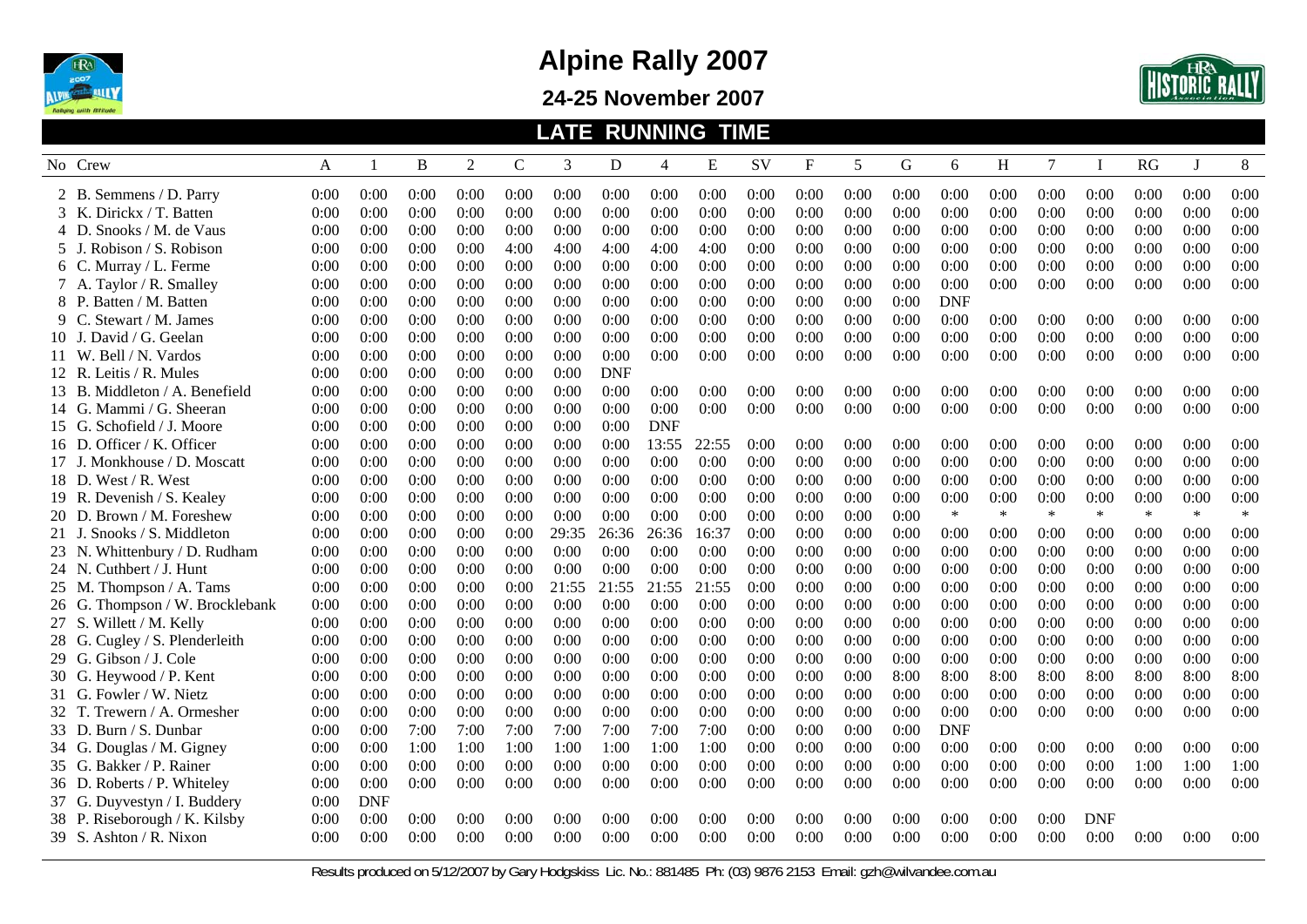

**24-25 November 2007** 



|       |                                |      |              |             |                |             | LATE  |        | <b>RUNNING TIME</b> |       |       |                           |        |             |        |        |            |             |            |        |        |
|-------|--------------------------------|------|--------------|-------------|----------------|-------------|-------|--------|---------------------|-------|-------|---------------------------|--------|-------------|--------|--------|------------|-------------|------------|--------|--------|
|       | No Crew                        | A    | $\mathbf{1}$ | $\mathbf B$ | $\overline{2}$ | $\mathbf C$ | 3     | D      | $\overline{4}$      | Ε     | SV    | $\boldsymbol{\mathrm{F}}$ | 5      | $\mathbf G$ | 6      | H      | 7          | $\mathbf I$ | RG         | J      | 8      |
|       | 40 F. Horobin / P. Marando     | 0:00 | 0:00         | 0:00        | 0:00           | 0:00        | 0:00  | 0:00   | 0:00                | 0:00  | 0:00  | 0:00                      | 0:00   | 0:00        | 0:00   | 0:00   | 0:00       | 0:00        | 0:00       | 0:00   | 0:00   |
|       | 41 H. Evans / S. Doughty       | 0:00 | 0:00         | 0:00        | 0:00           | 0:00        | 0:00  | 0:00   | 0:00                | 0:00  | 1:00  | 1:00                      | 1:00   | 1:00        | 1:00   | 1:00   | 1:00       | 1:00        | 1:00       | 1:00   | 1:00   |
|       | 42 R. Dyer / G. Wallis         | 0:00 | 0:00         | 0:00        | 0:00           | 0:00        | 0:00  | 0:00   | 0:00                | 0:00  | 0:00  | 0:00                      | 0:00   | 1:00        | 1:00   | 1:00   | 10:28      | 10:28       | <b>DNF</b> |        |        |
|       | 43 K. Cuttle / S. Cuttle       | 0:00 | 0:00         | 0:00        | 0:00           | 0:00        | 0:00  | 0:00   | 0:00                | 0:00  | 0:00  | 0:00                      | 0:00   | 0:00        | 0:00   | 0:00   | 0:00       | 0:00        | 0:00       | 0:00   | 0:00   |
|       | 44 M. Lee / A. Gell            | 0:00 | 0:00         | 0:00        | 0:00           | 0:00        | 0:00  | 0:00   | 0:00                | 0:00  | 0:00  | 0:00                      | 0:00   | 0:00        | 0:00   | 0:00   | 35:49      | 30:50       | 35:50      | 33:51  | 33:51  |
|       | Fernie / G. Floyd<br>45 D.     | 0:00 | 0:00         | 0:00        | 0:00           | 0:00        | 0:00  | 0:00   | 0:00                | 0:00  | 0:00  | 0:00                      | 0:00   | 0:00        | 0:00   | 3:00   | 3:00       | 3:00        | 3:00       | 3:00   | 3:00   |
|       | 46 B. Brown / S. Brown         | 0:00 | 0:00         | 2:00        | 2:00           | 2:00        | 2:00  | 2:00   | 28:04               | 28:04 | 2:00  | 2:00                      | 2:00   | 2:00        | 2:00   | 2:00   | 2:00       | 2:00        | 2:00       | 2:00   | 2:00   |
|       | 47 B. Ross / J. Hague          | 0:00 | 0:00         | 0:00        | 0:00           | 0:00        | 21:57 | $\ast$ | ∗                   | 21:57 | 20:00 | 20:00                     | 20:00  | 18:01       | 18:01  | 16:02  | 16:02      | 16:02       | 16:02      | 16:02  | 16:02  |
|       | 48 G. Wyatt / D. Allan         | 0:00 | 0:00         | 0:00        | 0:00           | 0:00        | 0:00  | 0:00   | 0:00                | 0:00  | 4:00  | 4:00                      | 4:00   | 4:00        | 4:00   | 4:00   | 4:00       | 4:00        | 4:00       | 4:00   | 4:00   |
|       | 49 M. Welsh / R. Alexander     | 0:00 | 0:00         | 0:00        | 0:00           | 0:00        | 0:00  | 0:00   | 0:00                | 0:00  | 0:00  | 0:00                      | 0:00   | 0:00        | 0:00   | 0:00   | 0:00       | 0:00        | 0:00       | 0:00   | 0:00   |
|       | 50 R. Hartmann / D. Smith      | 0:00 | 0:00         | 0:00        | 0:00           | 0:00        | 0:00  | 0:00   | 0:00                | 0:00  | 0:00  | 0:00                      | 0:00   | 0:00        | 0:00   | 0:00   | 0:00       | 0:00        | 0:00       | 0:00   | 0:00   |
|       | 51 M. Richards / S. Richards   | 0:00 | 0:00         | 0:00        | 0:00           | 0:00        | 0:00  | 0:00   | 0:00                | 0:00  | 1:00  | 1:00                      | 1:00   | 1:00        | 1:00   | 1:00   | 1:00       | 1:00        | 1:00       | 1:00   | 1:00   |
|       | 52 N. Testa / P. Nicholas      | 0:00 | 0:00         | 0:00        | 0:00           | 0:00        | 0:00  | 0:00   | 0:00                | 0:00  | 0:00  | 0:00                      | 0:00   | 0:00        | 0:00   | 0:00   | 0:00       | 0:00        | 0:00       | 0:00   | 0:00   |
|       | 53 K. Harper / G. Vaux         | 0:00 | 0:00         | 0:00        | 0:00           | 0:00        | 0:00  | 0:00   | 0:00                | 0:00  | 0:00  | 0:00                      | 0:00   | 0:00        | 0:00   | 0:00   | 0:00       | 0:00        | 0:00       | 0:00   | 0:00   |
|       | 54 A. Upton / M. Laidlay       | 0:00 | 0:00         | 0:00        | 0:00           | 0:00        | 0:00  | 0:00   | 0:00                | 0:00  | 0:00  | 0:00                      | 0:00   | 0:00        | 0:00   | 0:00   | 0:00       | 0:00        | 0:00       | 0:00   | 0:00   |
|       | 55 B. Watson / W. Gregson      | 0:00 | 0:00         | 0:00        | 0:00           | 0:00        | 0:00  | 0:00   | 0:00                | 0:00  | 0:00  | 0:00                      | 0:00   | 0:00        | 0:00   | 0:00   | 0:00       | 0:00        | 0:00       | 0:00   | 0:00   |
|       | 56 O. Polanski / D. Prasad     | 0:00 | 0:00         | 0:00        | 0:00           | 0:00        | 0:00  | 0:00   | 0:00                | 0:00  | 0:00  | 0:00                      | 0:00   | 4:00        | 4:00   | 4:00   | 4:00       | 4:00        | 5:00       | 5:00   | 5:00   |
|       | 57 A. Kovacevic / K. Cotter    | 0:00 | 0:00         | 0:00        | 0:00           | 0:00        | 0:00  | 0:00   | 0:00                | 0:00  | 0:00  | 0:00                      | 0:00   | 0:00        | 0:00   | 0:00   | 0:00       | 0:00        | 0:00       | 0:00   | 0:00   |
|       | 58 A. Wilson / D. Willson      | 0:00 | 0:00         | 0:00        | 0:00           | 0:00        | 0:00  | 0:00   | 0:00                | 0:00  | 0:00  | 0:00                      | 0:00   | 0:00        | 0:00   | 0:00   | 0:00       | 0:00        | 0:00       | 0:00   | 0:00   |
|       | 59 S. Mitchell / A. Hall       | 0:00 | <b>DNF</b>   |             |                |             |       |        |                     |       |       |                           |        |             |        |        |            |             |            |        |        |
|       | 60 A. Crane / D. Anderson      | 0:00 | 0:00         | 0:00        | 0:00           | 0:00        | 0:00  | 0:00   | 0:00                | 0:00  | 0:00  | 0:00                      | 0:00   | 0:00        | 0:00   | 0:00   | 0:00       | 0:00        | 0:00       | 0:00   | 0:00   |
|       | 61 J. Hawkins / D. Opie        | 0:00 | 0:00         | 0:00        | 0:00           | 0:00        | 0:00  | 0:00   | 0:00                | 0:00  | 0:00  | 0:00                      | 0:00   | 0:00        | 0:00   | 0:00   | 0:00       | 0:00        | 0:00       | 0:00   | 0:00   |
| 62 C. | Snell / G. McGrath             | 0:00 | 0:00         | 0:00        | 0:00           | 0:00        | 0:00  | 0:00   | 0:00                | 0:00  | 5:00  | 5:00                      | 5:00   | 5:00        | 5:00   | 5:00   | 5:00       | 5:00        | 5:00       | 5:00   | 5:00   |
| 63 S. | Crane / A. Thomas              | 0:00 | 0:00         | 0:00        | 0:00           | 0:00        | 0:00  | 0:00   | 0:00                | 0:00  | 0:00  | 0:00                      | 0:00   | 0:00        | 0:00   | 0:00   | 0:00       | 0:00        | 1:00       | 1:00   | 1:00   |
|       | 64 R. Allan / S. Allan         | 0:00 | 0:00         | 0:00        | 0:00           | 0:00        | 0:00  | 0:00   | 0:00                | 0:00  | 0:00  | 0:00                      | 0:00   | 0:00        | 0:00   | 0:00   | <b>DNF</b> |             |            |        |        |
|       | 65 G. Kendrick / R. Gottschalk | 0:00 | 0:00         | 0:00        | 0:00           | 0:00        | 0:00  | 0:00   | 0:00                | 4:00  | 34:00 | 34:00                     | 34:00  | 34:00       | 34:00  | 34:00  | 34:00      | 34:00       | 34:00      | 34:00  | 34:00  |
|       | 66 R. Woollard / R. Woollard   | 0:00 | 0:00         | 0:00        | 0:00           | 0:00        | 0:00  | 0:00   | 0:00                | 0:00  | 0:00  | 0:00                      | 0:00   | 0:00        | 0:00   | 0:00   | 0:00       | 0:00        | 0:00       | 0:00   | 0:00   |
| 67 D. | Corben / C. Paroissien         | 0:00 | 0:00         | 0:00        | 0:00           | 0:00        | 0:00  | 0:00   | 0:00                | 0:00  | 0:00  | 0:00                      | 0:00   | 0:00        | 0:00   | 0:00   | 0:00       | 0:00        | 6:00       | 6:00   | 6:00   |
|       | White / J. Rawson<br>68 D.     | 0:00 | 0:00         | 0:00        | 0:00           | 0:00        | 0:00  | 0:00   | 0:00                | 0:00  | 0:00  | 0:00                      | 0:00   | 0:00        | 0:00   | 0:00   | 0:00       | 0:00        | 0:00       | 0:00   | 0:00   |
|       | 69 T. Reed / B. Reed           | 0:00 | 0:00         | 0:00        | 0:00           | 0:00        | 0:00  | 0:00   | 0:00                | 0:00  | 0:00  | 0:00                      | 0:00   | 0:00        | 0:00   | 0:00   | 0:00       | 0:00        | 0:00       | 0:00   | 0:00   |
|       | 72 L. Thorpe / K. Brookes      | 0:00 | 0:00         | 0:00        | 0:00           | 0:00        | 0:49  | 4:49   | 4:49                | 4:49  | 0:00  | 0:00                      | 0:00   | 0:00        | 0:00   | 0:00   | 0:00       | 0:00        | 1:00       | 1:00   | 1:00   |
|       | 73 D. Lawrance / D. Webb       | 0:00 | 0:00         | 0:00        | 0:00           | 0:00        | 0:00  | 0:00   | 0:00                | 0:00  | 0:00  | 0:00                      | 0:00   | 0:00        | 0:00   | 0:00   | 0:00       | 0:00        | 0:00       | 0:00   | 0:00   |
|       | 74 N. Senior / D. Gallacher    | 0:00 | 0:00         | 0:00        | 0:00           | 0:00        | 0:00  | 0:00   | 0:00                | 0:00  | 0:00  | 0:00                      | 0:00   | 0:00        | 0:00   | 0:00   | 0:00       | 0:00        | 1:00       | 1:00   | 1:00   |
|       | 75 J. Carney / R. Day          | 0:00 | 0:00         | 0:00        | 0:00           | 0:00        | 0:00  | 0:00   | 0:00                | 0:00  | 37:00 | $\ast$                    | $\ast$ | $\ast$      | $\ast$ | $\ast$ | $\ast$     | $\ast$      | $\ast$     | $\ast$ | $\ast$ |
|       | 76 A. Peart / K. Woods         | 0:00 | 0:00         | 0:00        | 0:00           | 0:00        | 0:00  | 0:00   | 0:00                | 0:00  | 0:00  | 0:00                      | 0:00   | 0:00        | 0:00   | 0:00   | 0:00       | 0:00        | 0:00       | 0:00   | 0:00   |
|       | 77 T. Huggins / S. Curry       | 0:00 | 0:00         | 0:00        | 0:00           | 0:00        | 0:00  | 0:00   | 0:00                | 0:00  | 0:00  | 0:00                      | 0:00   | 0:00        | 0:00   | 0:00   | 0:00       | 0:00        | 1:00       | 1:00   | 1:00   |
|       | 78 T. Reynolds / S. Reynolds   | 0:00 | 0:00         | 0:00        | 0:00           | 0:00        | 0:00  | 0:00   | 0:00                | 0:00  | 0:00  | 0:00                      | 0:00   | 0:00        | 0:00   | 0:00   | 0:00       | 0:00        | 0:00       | 0:00   | 0:00   |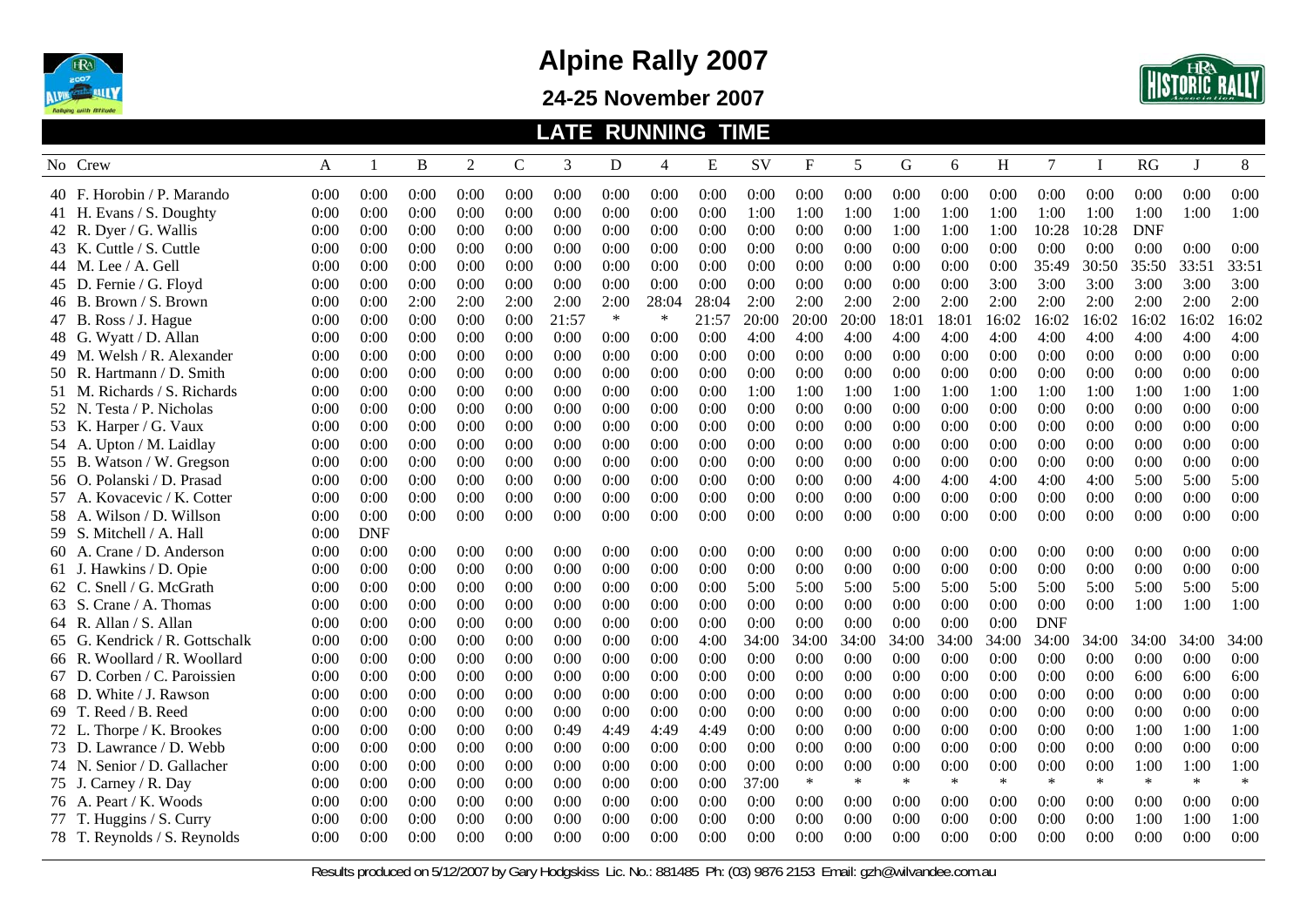

**24-25 November 2007** 



|        |                                  |      |              |       |       |      |        |        |        | <b>LATE RUNNING TIME</b> |        |        |        |        |            |        |                |        |        |        |        |
|--------|----------------------------------|------|--------------|-------|-------|------|--------|--------|--------|--------------------------|--------|--------|--------|--------|------------|--------|----------------|--------|--------|--------|--------|
|        | No Crew                          | A    | $\mathbf{1}$ | B     | 2     | C    | 3      | D      | 4      | E                        | SV     | F      | 5      | G      | 6          | H      | $\overline{7}$ |        | RG     | J      | 8      |
|        | 79 R. Feagan / C. Chester        | 0:00 | 0:00         | 0:00  | 0:00  | 0:00 | 0:00   | 0:00   | 0:00   | 0:00                     | 0:00   | 0:00   | 0:00   | 0:00   | 0:00       | 0:00   | 0:00           | 0:00   | 0:00   | 0:00   | 0:00   |
|        | 80 T. Godde / J. Clarke          | 0:00 | 0:00         | 0:00  | 0:00  | 0:00 | $\ast$ | $\ast$ | $\ast$ | 85:00                    | 0:00   | $\ast$ | $\ast$ | $\ast$ | $\ast$     | $\ast$ | $\ast$         | $\ast$ | 0:00   | $\ast$ | $\ast$ |
|        | 81 P. Stephens / N. McConchie    | 0:00 | 0:00         | 0:00  | 0:00  | 0:00 | 0:00   | 0:00   | 0:00   | 0:00                     | 0:00   | 0:00   | 0:00   | 0:00   | 0:00       | 0:00   | 0:05           | 0:05   | 0:05   | $\ast$ | $\ast$ |
|        | 82 J. Pinkerton / P. Shearman    | 0:00 | 0:00         | 0:00  | 0:00  | 0:00 | 0:00   | 0:00   | 0:00   | 0:00                     | 0:00   | 0:00   | 0:00   | 0:00   | 0:00       | 0:00   | 0:00           | 0:00   | 0:00   | 0:00   | 0:00   |
|        | 83 R. Calder / D. Hall           | 0:00 | 0:00         | 1:00  | 1:00  | 1:00 | 1:00   | 1:00   | 1:00   | 1:00                     | 0:00   | 0:00   | 0:00   | 0:00   | 0:00       | 0:00   | 0:00           | 0:00   | 25:00  | 22:01  | 22:01  |
|        | 84 D. Norman / R. Knight         | 0:00 | 0:00         | 0:00  | 0:00  | 0:00 | 0:00   | 0:00   | 0:00   | 0:00                     | 0:00   | 0:00   | 0:00   | 0:00   | 0:00       | 0:00   | 0:00           | 0:00   | 0:00   | 0:00   | 0:00   |
|        | 85 M. Long / V. Haskett          | 0:00 | 0:00         | 0:00  | 0:00  | 0:00 | 0:00   | 0:00   | 0:00   | 0:00                     | 0:00   | 0:00   | 0:00   | 0:00   | 0:00       | 0:00   | 19:56          | 19:56  | 29:56  | 24:57  | 24:57  |
|        | 87 Z. Edwards / M. Edwards       | 0:00 | 0:00         | 0:00  | 0:00  | 0:00 | 0:00   | 0:00   | 0:00   | 0:00                     | 1:00   | 1:00   | 1:00   | 1:00   | 1:00       | 1:00   | 1:00           | 1:00   | 1:00   | 1:00   | 1:00   |
|        | 88 R. O'Reilly / J. Kelley       | 0:00 | 0:00         | 0:00  | 0:00  | 0:00 | 7:28   | 7:28   | 12:54  | 11:55                    | 0:00   | 0:00   | 0:00   | 0:00   | 8:39       | $\ast$ | $\ast$         | 25:39  | $\ast$ | $\ast$ | $\ast$ |
|        | 89 R. Cranston / K. Grealy       | 0:00 | 0:00         | 0:00  | 0:00  | 0:00 | 0:55   | 0:55   | 0:55   | 0:55                     | 0:00   | 0:00   | 0:00   | 0:00   | 0:00       | 0:00   | 0:00           | 0:00   | 0:00   | 0:00   | 0:00   |
|        | 90 T. Stuchbery / N. Paparella   | 0:00 | 0:00         | 0:00  | 0:00  | 0:00 | 0:00   | 0:00   | 0:00   | 0:00                     | 0:00   | 0:00   | 0:00   | 0:00   | 0:00       | 2:00   | 2:00           | 2:00   | 2:00   | 2:00   | 2:00   |
|        | 91 K. Harper / D. McAdam         | 0:00 | 0:00         | 0:00  | 0:00  | 0:00 | 1:28   | 1:28   | 1:28   | 1:28                     | 0:00   | 0:00   | 0:00   | 0:00   | 0:00       | 0:00   | 0:00           | 0:00   | 0:00   | 0:00   | 0:00   |
|        | 92 R. Muldoon / T. Kent          | 0:00 | 0:00         | 0:00  | 0:00  | 0:00 | 0:00   | 0:00   | 0:00   | 0:00                     | 0:00   | 0:00   | 0:00   | 0:00   | 0:00       | 0:00   | 0:00           | 0:00   | 0:00   | 0:00   | 0:00   |
|        | 93 P. Swan / D. Moorhead         | 0:00 | 0:00         | 11:00 | 11:00 | 0:00 | $\ast$ | $\ast$ | $\ast$ | 50:00                    | $\ast$ | $\ast$ | $\ast$ | $\ast$ | $\ast$     | $\ast$ | $\ast$         | $\ast$ | $\ast$ | $\ast$ | $\ast$ |
|        | 94 D. Curl / R. Richards         | 0:00 | 0:00         | 0:00  | 0:00  | 1:00 | 1:02   | 1:02   | 1:02   | 1:02                     | 19:00  | 11:01  | 11:01  | 11:01  | 11:01      | 11:01  | 11:01          | 11:01  | 12:01  | 12:0   | 12:01  |
|        | 95 T. Perkins / J. Perkins       | 0:00 | 0:00         | 0:00  | 0:00  | 0:00 | 0:00   | 0:00   | 0:00   | 4:00                     | 0:00   | 0:00   | 0:00   | 0:00   | 0:00       | 0:00   | 0:00           | 0:00   | 0:00   | 0:00   | 0:00   |
|        | 96 G. Carruthers / S. Carruthers | 0:00 | 0:00         | 0:00  | 0:00  | 0:00 | 2:15   | 2:15   | 2:15   | 2:15                     | 0:00   | 0:00   | 0:00   | 0:00   | 0:00       | 0:00   | 0:00           | 0:00   | 0:00   | 0:00   | 0:00   |
|        | 97 B. Oyler / S. Burrell         | 0:00 | 0:00         | 1:00  | 1:00  | 1:00 | 1:58   | 1:58   | 1:58   | 1:58                     | 0:00   | 0:00   | 0:00   | 0:00   | 0:00       | 2:00   | 2:00           | 2:00   | 3:00   | 0:00   | 0:00   |
|        | 98 D. Holder / A. Pullar         | 0:00 | 0:00         | 0:00  | 0:00  | 0:00 | 0:00   | 0:00   | 0:00   | 0:00                     | 3:00   | 3:00   | 3:00   | 3:00   | <b>DNF</b> |        |                |        |        |        |        |
|        | 99 D. Murphy / T. Harvey         | 0:00 | 0:00         | 0:00  | 0:00  | 0:00 | 0:59   | 0:59   | 0:59   | 0:59                     | 0:00   | 0:00   | 0:00   | 0:00   | 6:09       | 6:09   | 6:09           | 6:09   | 6:09   | 6:09   | 6:09   |
|        | 100 J. Ernst / B. Metha          | 0:00 | 0:00         | 0:00  | 0:00  | 6:00 | 6:00   | 6:00   | 6:00   | 6:00                     | 0:00   | 0:00   | 0:00   | 0:00   | 0:00       | 0:00   | 0:00           | 0:00   | 0:00   | 0:00   | 0:00   |
| 101 P. | Otzen / P. Franklin              | 0:00 | 0:00         | 0:00  | 0:00  | 0:00 | 0:00   | 0:00   | 0:00   | 0:00                     | 0:00   | 0:00   | 0:00   | 0:00   | 0:00       | 0:00   | 0:00           | 0:00   | 0:00   | 0:00   | 0:00   |
|        | 102 B. Canny / L. Walker         | 0:00 | 0:00         | 0:00  | 0:00  | 0:00 | 0:34   | 0:34   | 0:34   | 0:34                     | 0:00   | 0:00   | 0:00   | 0:00   | 0:00       | 0:00   | 0:00           | 0:00   | 0:00   | 0:00   | 0:00   |
|        | 103 G. Howard / M. Loxton        | 0:00 | 0:00         | 0:00  | 0:00  | 0:00 | 0:00   | 0:00   | 0:00   | 0:00                     | 0:00   | 0:00   | 0:00   | 0:00   | 0:00       | 0:00   | 0:00           | 0:00   | 0:00   | 0:00   | 0:00   |
|        | 104 M. Holloway / T. Kennon      | 0:00 | 0:00         | 0:00  | 0:00  | 0:00 | 0:07   | 0:07   | 0:07   | 0:07                     | 0:00   | 0:00   | 0:00   | 0:00   | 0:00       | 0:00   | 0:00           | 0:00   | 0:00   | 0:00   | 0:00   |
|        | 105 G. Hale / R. Hale            | 0:00 | 0:00         | 0:00  | 0:00  | 0:00 | 0:28   | 0:00   | 0:00   | 0:00                     | 0:00   | 0:00   | 0:00   | 0:00   | 0:00       | 0:00   | 0:00           | 0:00   | 0:00   | 0:00   | 0:00   |
| 106 D. | . Gates / D. Malley              | 0:00 | 0:00         | 4:00  | 4:00  | 4:00 | 4:00   | 5:00   | 5:00   | 5:00                     | 0:00   | 0:00   | 0:00   | 0:00   | 0:00       | 1:00   | 1:00           | 1:00   | 1:00   | 1:00   | 1:00   |
| 107 S. | White / K. Barson                | 0:00 | 0:00         | 0:00  | 0:00  | 0:00 | 19:53  | 19:53  | 19:53  | 19:53                    | 0:00   | 0:00   | 0:00   | 0:00   | 0:30       | 3:30   | $\ast$         | $\ast$ | $\ast$ | $\ast$ | $\ast$ |
|        | 108 A. Van Winden / T. Halliday  | 0:00 | 0:00         | 0:00  | 0:00  | 0:00 | $\ast$ | $\ast$ | $\ast$ | $\ast$                   | $\ast$ | $\ast$ | $\ast$ | $\ast$ | $\ast$     | $\ast$ | $\ast$         | $\ast$ | $\ast$ | $\ast$ | $\ast$ |
|        | 109 C. Wallace / C. Henning      | 0:00 | 0:00         | 1:00  | 1:00  | 1:00 | 1:00   | 1:00   | 1:00   | 1:00                     | 0:00   | 0:00   | 0:00   | 0:00   | 0:00       | 0:00   | 0:00           | 0:00   | 10:00  | 10:00  | 10:00  |
|        | 110 A. Stone / B. Philemon       | 0:00 | 0:00         | 0:00  | 0:00  | 0:00 | 0:00   | 0:00   | 0:00   | 0:00                     | 0:00   | 0:00   | 0:00   | 0:00   | 0:00       | 0:00   | 0:00           | 0:00   | 0:00   | 0:00   | 0:00   |
|        | 111 A. Artamonov / V. Linev      | 0:00 | 0:00         | 1:00  | 1:00  | 1:00 | 1:06   | 1:06   | 1:06   | 1:06                     | 0:00   | 0:00   | 0:00   | 0:00   | 0:00       | 0:00   | 0:00           | 0:00   | 0:00   | 0:00   | 0:00   |
| 112 T. | Donoghue / S. McCready           | 0:00 | 0:00         | 0:00  | 0:00  | 0:00 | 0:00   | 0:00   | 0:00   | 0:00                     | 0:00   | 0:00   | 0:00   | 0:00   | 0:00       | 0:00   | 0:00           | 0:00   | 0:00   | 0:00   | 0:00   |
|        | 113 R. Upstill / C. Bellew       | 0:00 | 0:05         | 0:05  | 0:05  | 0:05 | 4:20   | 4:20   | 4:20   | 0:00                     | 0:00   | 0:00   | 0:00   | 0:00   | 0:58       | 0:58   | 0:58           | 0:58   | 0:58   | 0:58   | 1:56   |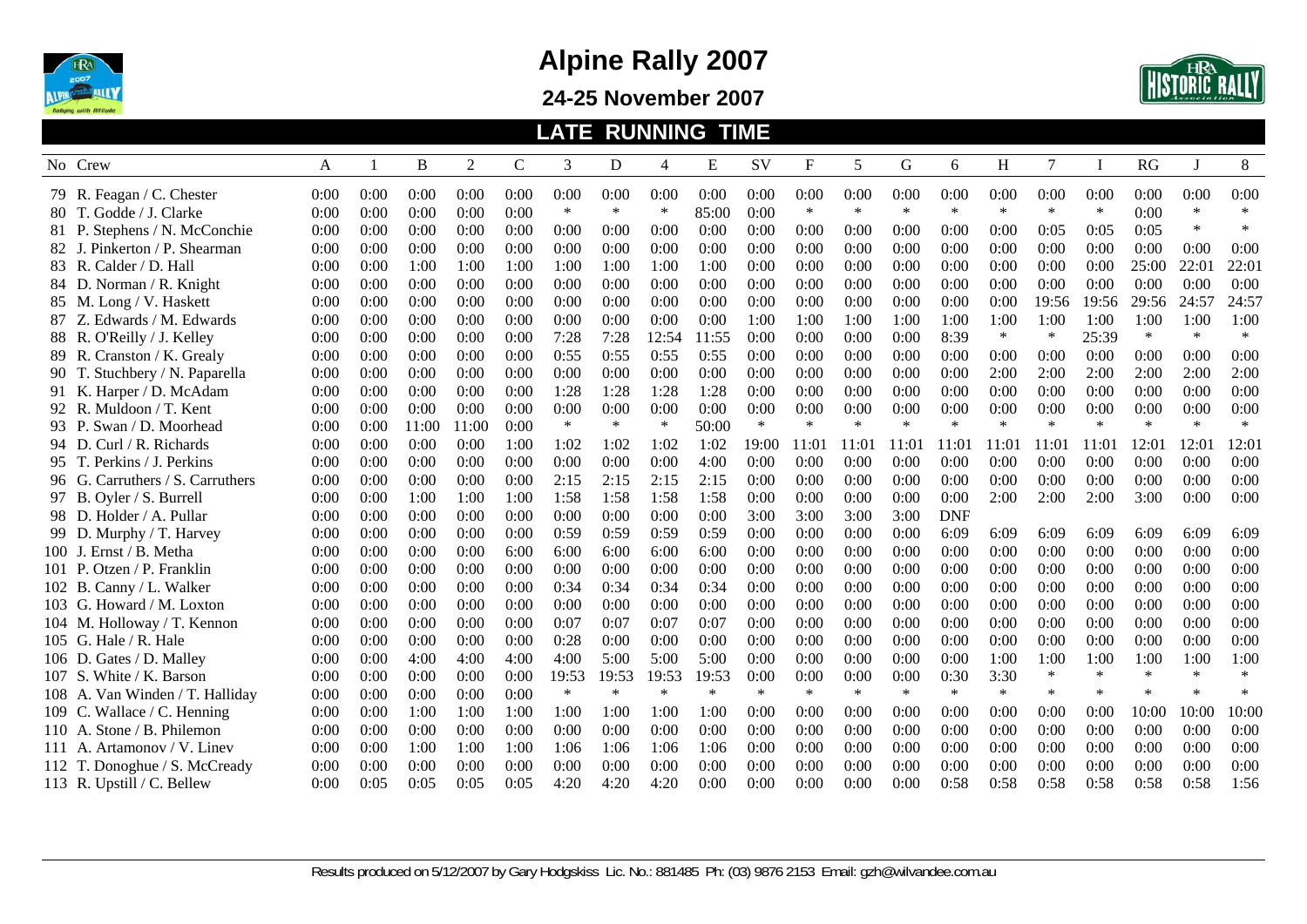

**24-25 November 2007** 



|                                 |        |        |        |            |       |      |            | <b>LATE RUNNING TIME</b> |            |        |        |                |        |             |        |        |        |       |              |        |
|---------------------------------|--------|--------|--------|------------|-------|------|------------|--------------------------|------------|--------|--------|----------------|--------|-------------|--------|--------|--------|-------|--------------|--------|
| No Crew                         | K      | 9      | L      | 10         | M     | N    | 11         | $\overline{O}$           | RG         | P      | 12     | $\overline{Q}$ | 13     | $\mathbf R$ | 14     | S      | 15     | T     | $\mathbf{U}$ | 16     |
| 2 B. Semmens / D. Parry         | 0:00   | 0:00   | 0:00   | 0:00       | 0:00  | 0:00 | 0:00       | 0:00                     | 0:00       | 0:00   | 0:00   | $\ast$         | $\ast$ | $\ast$      | $\ast$ | $\ast$ | $\ast$ | 34:00 | $\ast$       | $\ast$ |
| 3 K. Dirickx / T. Batten        | 0:00   | 0:00   | 0:00   | 0:00       | 0:00  | 0:00 | 0:00       | 0:00                     | 0:00       | 1:00   | 1:00   | 6:00           | 6:00   | 6:00        | 6:00   | 7:00   | 7:00   | 7:00  | 0:00         | 0:00   |
| 4 D. Snooks / M. de Vaus        | 0:00   | 0:00   | 0:00   | 0:00       | 0:00  | 0:00 | 0:00       | 0:00                     | 0:00       | 1:00   | 1:00   | 4:00           | 4:00   | 4:00        | 4:00   | 6:00   | 6:00   | 6:00  | 0:00         | 0:00   |
| 5 J. Robison / S. Robison       | 0:00   | 0:00   | 0:00   | 0:00       | 0:00  | 0:00 | 0:00       | 0:00                     | 0:00       | 0:00   | 0:00   | 0:00           | 0:00   | 0:00        | 0:00   | 0:00   | 0:00   | 0:00  | 0:00         | 0:00   |
| 6 C. Murray / L. Ferme          | 0:00   | 0:00   | 0:00   | 0:00       | 0:00  | 0:00 | 0:00       | 0:00                     | 0:00       | 0:00   | 0:00   | 2:00           | 2:00   | 3:00        | 3:00   | 4:00   | 4:00   | 4:00  | 0:00         | 0:00   |
| 7 A. Taylor / R. Smalley        | 0:00   | 0:00   | 0:00   | 0:00       | 0:00  | 0:00 | 0:00       | 0:00                     | 0:00       | 1:00   | 1:00   | 1:00           | 1:00   | 2:00        | 2:00   | 2:00   | 2:00   | 2:00  | 0:00         | 0:00   |
| 8 P. Batten / M. Batten         |        |        |        |            |       |      |            |                          |            |        |        |                |        |             |        |        |        |       |              |        |
| 9 C. Stewart / M. James         | 0:00   | 0:00   | 0:00   | 0:00       | 0:00  | 0:00 | 0:00       | 0:00                     | 0:00       | 0:00   | 0:00   | 0:00           | 0:00   | 0:00        | 0:00   | 0:00   | 0:00   | 0:00  | 0:00         | 0:00   |
| 10 J. David / G. Geelan         | 0:00   | 0:00   | 0:00   | 0:00       | 0:00  | 0:00 | 0:00       | 0:00                     | 0:00       | 0:00   | 0:00   | 0:00           | 0:00   | 0:00        | 0:00   | 0:00   | 0:00   | 0:00  | 0:00         | 0:00   |
| 11 W. Bell / N. Vardos          | 0:00   | 0:00   | 0:00   | 0:00       | 0:00  | 0:00 | <b>DNF</b> |                          |            |        |        |                |        |             |        |        |        |       |              |        |
| 12 R. Leitis / R. Mules         |        |        |        |            |       |      |            |                          |            |        |        |                |        |             |        |        |        |       |              |        |
| 13 B. Middleton / A. Benefield  | 0:00   | 0:00   | 0:00   | 0:00       | 0:00  | 0:00 | 0:00       | 0:00                     | 0:00       | 0:00   | 0:00   | 0:00           | 0:00   | 0:00        | 0:00   | 5:00   | 5:00   | 5:00  | 0:00         | 0:00   |
| 14 G. Mammi / G. Sheeran        | 0:00   | 0:00   | 0:00   | 0:00       | 0:00  | 0:00 | 0:00       | 0:00                     | 0:00       | 0:00   | 0:00   | 2:00           | 2:00   | 4:00        | 4:00   | 8:00   | 8:00   | 8:00  | 0:00         | 0:00   |
| 15 G. Schofield / J. Moore      |        |        |        |            |       |      |            |                          |            |        |        |                |        |             |        |        |        |       |              |        |
| 16 D. Officer / K. Officer      | 0:00   | 0:00   | 0:00   | 0:00       | 0:00  | 0:00 | 0:00       | 0:00                     | 0:00       | 0:00   | 0:00   | 3:00           | 3:00   | 3:00        | 3:00   | 3:00   | 3:00   | 3:00  | 0:00         | 0:00   |
| 17 J. Monkhouse / D. Moscatt    | 0:00   | 0:00   | 0:00   | 0:00       | 0:00  | 0:00 | 0:00       | 0:00                     | 0:00       | 0:00   | 0:00   | 3:00           | 3:00   | 3:00        | 3:00   | 5:00   | 5:00   | 5:00  | 0:00         | 0:00   |
| 18 D. West / R. West            | 0:00   | 0:00   | 0:00   | 0:00       | 0:00  | 0:00 | 0:00       | 0:00                     | 0:00       | 0:00   | 0:00   | 0:00           | 0:00   | 0:00        | 0:00   | 0:00   | 0:00   | 0:00  | 0:00         | 0:00   |
| 19 R. Devenish / S. Kealey      | 0:00   | 0:00   | 0:00   | 0:00       | 0:00  | 0:00 | 0:00       | 0:00                     | 0:00       | 0:00   | 0:00   | 0:00           | 0:00   | 13:00       | 13:00  | 13:00  | 13:00  | 13:00 | 0:00         | 0:00   |
| 20 D. Brown / M. Foreshew       | $\ast$ | $\ast$ | $\ast$ | $\ast$     | 15:00 | 0:00 | 0:00       | 0:00                     | <b>DNF</b> |        |        |                |        |             |        |        |        |       |              |        |
| 21 J. Snooks / S. Middleton     | 1:00   | 1:00   | 1:00   | 1:00       | 1:00  | 0:00 | 0:00       | 0:00                     | 0:00       | 0:00   | 0:00   | 2:00           | 2:00   | 2:00        | 2:00   | 4:00   | 4:00   | 4:00  | 0:00         | 0:00   |
| 23 N. Whittenbury / D. Rudham   | 0:00   | 0:00   | 0:00   | 0:00       | 0:00  | 0:00 | 0:00       | 0:00                     | 0:00       | 0:00   | 0:00   | 1:00           | 1:00   | 1:00        | 1:00   | 1:00   | 8:22   | 8:22  | 0:00         | 0:00   |
| 24 N. Cuthbert / J. Hunt        | 0:00   | 0:00   | 0:00   | 4:50       | 4:50  | 0:00 | $\ast$     | $\ast$                   | $\ast$     | $\ast$ | $\ast$ | $\ast$         | $\ast$ | $\ast$      | $\ast$ | $\ast$ | $\ast$ | 0:00  | $\ast$       | $\ast$ |
| 25 M. Thompson / A. Tams        | 0:00   | 0:00   | 0:00   | 0:00       | 0:00  | 0:00 | 0:00       | 0:00                     | 0:00       | 0:00   | 0:00   | 12:00          | 12:00  | 12:00       | 12:00  | 12:00  | 12:00  | 12:00 | 0:00         | 0:00   |
| 26 G. Thompson / W. Brocklebank | 0:00   | 0:00   | 0:00   | <b>DNF</b> |       |      |            |                          |            |        |        |                |        |             |        |        |        |       |              |        |
| 27 S. Willett / M. Kelly        | 0:00   | 0:00   | 0:00   | 0:00       | 0:00  | 0:00 | 0:00       | 0:00                     | 0:00       | 1:00   | 1:00   | 3:00           | 3:00   | 3:00        | 3:00   | 6:00   | 6:00   | 6:00  | 0:00         | 0:00   |
| 28 G. Cugley / S. Plenderleith  | 0:00   | 0:00   | 0:00   | 0:00       | 0:00  | 0:00 | 0:00       | 0:00                     | 0:00       | 1:00   | 1:00   | 4:00           | 4:00   | 4:00        | 4:00   | 4:00   | 4:00   | 4:00  | 2:00         | 2:00   |
| 29 G. Gibson / J. Cole          | 0:00   | 0:00   | 0:00   | 0:00       | 0:00  | 0:00 | 0:00       | 0:00                     | 0:00       | 0:00   | 0:00   | 0:00           | 0:00   | 0:00        | 0:00   | 0:00   | 0:00   | 0:00  | 0:00         | 0:00   |
| 30 G. Heywood / P. Kent         | 8:00   | 23:01  | 23:01  | 23:01      | 23:01 | 0:00 | 0:00       | 0:00                     | 0:00       | 0:00   | 0:00   | 0:00           | 0:46   | 14:46       | 14:46  | 14:46  | 14:46  | 14:46 | 0:00         | 0:00   |
| 31 G. Fowler / W. Nietz         | 0:00   | 0:00   | 0:00   | 0:00       | 0:00  | 0:00 | 0:00       | 0:00                     | 0:00       | 0:00   | 0:00   | 0:00           | 0:00   | 0:00        | 0:00   | 0:00   | 0:00   | 0:00  | 0:00         | 0:00   |
| 32 T. Trewern / A. Ormesher     | 0:00   | 0:00   | 0:00   | 0:00       | 0:00  | 0:00 | 0:00       | 0:00                     | 0:00       | 0:00   | 0:00   | 2:00           | 2:00   | 2:00        | 2:00   | 2:00   | 2:00   | 2:00  | 0:00         | 0:00   |
| 33 D. Burn / S. Dunbar          |        |        |        |            |       |      |            |                          |            |        |        |                |        |             |        |        |        |       |              |        |
| 34 G. Douglas / M. Gigney       | 0:00   | 0:00   | 0:00   | 0:00       | 0:00  | 0:00 | 0:00       | 0:00                     | 0:00       | 0:00   | 0:00   | 0:00           | 0:00   | 0:00        | 0:00   | 0:00   | 0:00   | 0:00  | 0:00         | 0:00   |
| 35 G. Bakker / P. Rainer        | 1:00   | 1:00   | $\ast$ | $\ast$     | 1:00  | 3:00 | 3:00       | 3:00                     | <b>DNF</b> |        |        |                |        |             |        |        |        |       |              |        |
| 36 D. Roberts / P. Whiteley     | 0:00   | 0:00   | 0:00   | 0:00       | 0:00  | 0:00 | 0:00       | 0:00                     | 0:00       | 0:00   | 0:00   | 0:00           | 0:00   | 0:00        | 0:00   | 0:00   | 0:00   | 0:00  | 0:00         | 0:00   |
| 37 G. Duyvestyn / I. Buddery    |        |        |        |            |       |      |            |                          |            |        |        |                |        |             |        |        |        |       |              |        |
| 38 P. Riseborough / K. Kilsby   |        |        |        |            |       |      |            |                          |            |        |        |                |        |             |        |        |        |       |              |        |
| 39 S. Ashton / R. Nixon         | 0:00   | 0:00   | 0:00   | 0:00       | 0:00  | 0:00 | 0:00       | ():()()                  | ():()()    | 0:00   | 0:00   | 2:00           | 2:00   | 2:00        | 2:00   | 2:00   | 2:00   | 2:00  | 0:00         | 0:00   |
|                                 |        |        |        |            |       |      |            |                          |            |        |        |                |        |             |        |        |        |       |              |        |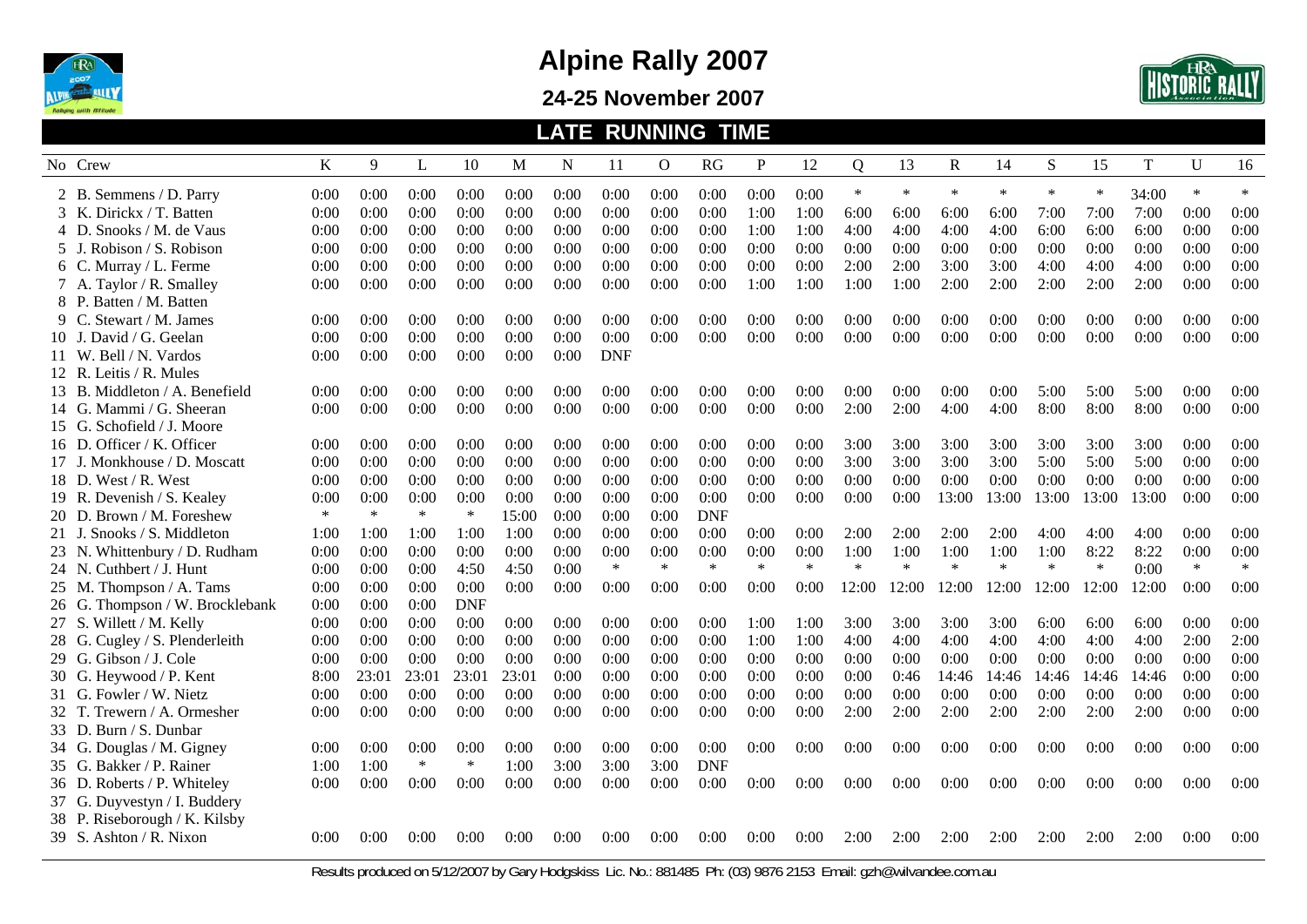

#### **24-25 November 2007**



#### **LATE RUNNING TIME**

|       | No Crew                        | K          | 9          | L      | 10     | M          | N          | 11         | O    | <b>RG</b>  | P     | 12    | Q      | 13     | $\mathbf R$ | 14     | S      | 15     | $\mathbf T$ | $\mathbf{U}$ | 16   |
|-------|--------------------------------|------------|------------|--------|--------|------------|------------|------------|------|------------|-------|-------|--------|--------|-------------|--------|--------|--------|-------------|--------------|------|
|       | 40 F. Horobin / P. Marando     | 0:00       | 0:00       | 0:00   | 0:00   | 0:00       | 0:00       | 0:00       | 0:00 | 0:00       | 0:00  | 0:00  | 0:00   | 0:00   | 0:00        | 0:00   | 0:00   | 0:00   | 0:00        | 0:00         | 0:00 |
|       | 41 H. Evans / S. Doughty       | <b>DNF</b> |            |        |        |            |            |            |      |            |       |       |        |        |             |        |        |        |             |              |      |
|       | 42 R. Dyer / G. Wallis         |            |            |        |        |            |            |            |      |            |       |       |        |        |             |        |        |        |             |              |      |
|       | 43 K. Cuttle / S. Cuttle       | 0:00       | 0:00       | 0:00   | 0:00   | 0:00       | 0:00       | 0:00       | 0:00 | 0:00       | 0:00  | 0:00  | 0:00   | 0:00   | 0:00        | 0:00   | 0:00   | 0:00   | 0:00        | 0:00         | 0:00 |
|       | 44 M. Lee / A. Gell            | 33:51      | 33:51      | 33:51  | 33:51  | 33:51      | 0:00       | 0:00       | 0:00 | <b>DNF</b> |       |       |        |        |             |        |        |        |             |              |      |
|       | 45 D. Fernie / G. Floyd        | 3:00       | 3:00       | 4:00   | 4:00   | 4:00       | 0:00       | 0:00       | 0:00 | <b>DNF</b> |       |       |        |        |             |        |        |        |             |              |      |
|       | 46 B. Brown / S. Brown         | 2:00       | 2:00       | 2:00   | 2:00   | 2:00       | 0:00       | 0:00       | 0:00 | 0:00       | 0:00  | 0:00  | 0:00   | 0:00   | 0:00        | 0:00   | 0:00   | 0:00   | 0:00        | 0:00         | 0:00 |
|       | 47 B. Ross / J. Hague          | 16:02      | 16:02      | 16:02  | 16:02  | 16:02      | 0:00       | 0:00       | 0:00 | 0:00       | 0:00  | 0:00  | 0:00   | 0:00   | 0:00        | 0:00   | 0:00   | 0:00   | <b>DNF</b>  |              |      |
|       | 48 G. Wyatt / D. Allan         | 4:00       | 4:00       | 4:00   | 4:00   | 4:00       | 0:00       | 0:00       | 0:00 | 0:00       | 0:00  | 0:00  | 0:00   | 0:00   | 0:00        | 0:00   | 0:00   | 0:00   | 0:00        | 0:00         | 0:00 |
|       | 49 M. Welsh / R. Alexander     | 0:00       | 0:00       | 0:00   | 0:00   | 0:00       | 0:00       | 0:00       | 0:00 | 0:00       | 11:00 | 11:00 | 11:00  | 11:00  | 11:00       | 11:00  | 11:00  | 11:00  | 11:00       | 0:00         | 0:00 |
|       | 50 R. Hartmann / D. Smith      | 0:00       | <b>DNF</b> |        |        |            |            |            |      |            |       |       |        |        |             |        |        |        |             |              |      |
|       | 51 M. Richards / S. Richards   | 1:00       | 1:05       | 1:05   | 1:05   | 1:05       | 0:00       | 0:00       | 0:00 | 0:00       | 0:00  | 0:00  | 0:00   | 0:00   | 0:00        | 0:00   | 0:00   | 0:00   | 0:00        | 0:00         | 0:00 |
|       | 52 N. Testa / P. Nicholas      | 0:00       | 0:00       | 0:00   | 0:00   | 0:00       | <b>DNF</b> |            |      |            |       |       |        |        |             |        |        |        |             |              |      |
|       | 53 K. Harper / G. Vaux         | 0:00       | 0:00       | 0:00   | 0:00   | 0:00       | 0:00       | 0:00       | 0:00 | 0:00       | 0:00  | 0:00  | 0:00   | 0:00   | 2:00        | 2:00   | 2:00   | 2:00   | 2:00        | 0:00         | 0:00 |
|       | 54 A. Upton / M. Laidlay       | 0:00       | 0:00       | 0:00   | 0:00   | 0:00       | 0:00       | 0:00       | 0:00 | 0:00       | 0:00  | 0:00  | 4:00   | 4:00   | 4:00        | 4:00   | 4:00   | 4:00   | 4:00        | 0:00         | 0:00 |
|       | 55 B. Watson / W. Gregson      | 0:00       | 0:00       | 0:00   | 0:00   | 0:00       | 0:00       | 0:00       | 0:00 | 0:00       | 0:00  | 0:00  | 0:00   | 0:00   | 0:00        | 0:00   | 0:00   | 0:00   | 0:00        | 0:00         | 0:00 |
|       | 56 O. Polanski / D. Prasad     | 5:00       | 5:00       | 5:00   | 5:00   | 5:00       | 0:00       | 0:00       | 0:00 | 0:00       | 0:00  | 0:00  | 1:00   | 1:00   | 1:00        | 1:00   | 0:01   | 0:01   | 0:01        | 0:00         | 0:00 |
|       | 57 A. Kovacevic / K. Cotter    | 0:00       | 2:57       | 2:57   | 2:57   | 2:57       | 0:00       | 0:00       | 0:00 | 0:00       | 0:00  | 0:00  | 0:00   | 0:00   | 0:00        | 0:00   | 0:00   | 0:00   | 0:00        | 0:00         | 0:00 |
|       | 58 A. Wilson / D. Willson      | 0:00       | 0:00       | 0:00   | 0:00   | 0:00       | 0:00       | 0:00       | 0:00 | 0:00       | 0:00  | 0:00  | 0:00   | 0:00   | 0:00        | 0:00   | 0:00   | 0:00   | 0:00        | 0:00         | 0:00 |
|       | 59 S. Mitchell / A. Hall       |            |            |        |        |            |            |            |      |            |       |       |        |        |             |        |        |        |             |              |      |
|       | 60 A. Crane / D. Anderson      | 0:00       | 0:00       | 0:00   | 0:00   | 0:00       | 0:00       | 0:00       | 0:00 | 0:00       | 0:00  | 0:00  | 2:00   | 2:00   | 6:00        | 6:00   | 6:00   | 6:00   | 6:00        | <b>DNF</b>   |      |
|       | 61 J. Hawkins / D. Opie        | 0:00       | 0:00       | 0:00   | 0:00   | 0:00       | 0:00       | 0:00       | 0:00 | 0:00       | 0:00  | 0:00  | 0:00   | 0:00   | 0:00        | 0:00   | 0:00   | 2:17   | 2:17        | 0:00         | 0:00 |
|       | 62 C. Snell / G. McGrath       | 5:00       | 5:00       | 5:00   | 5:00   | 5:00       | 0:00       | 0:00       | 0:00 | 0:00       | 0:00  | 0:00  | 1:00   | 1:00   | 1:00        | 1:00   | 1:00   | 1:00   | 1:00        | 0:00         | 0:00 |
|       | 63 S. Crane / A. Thomas        | 1:00       | 1:00       | 1:00   | 1:00   | 1:00       | 0:00       | 0:00       | 0:00 | 0:00       | 0:00  | 0:00  | 0:00   | 0:00   | 0:00        | 0:00   | 0:00   | 0:00   | 0:00        | 0:00         | 0:00 |
|       | 64 R. Allan / S. Allan         |            |            |        |        |            |            |            |      |            |       |       |        |        |             |        |        |        |             |              |      |
|       | 65 G. Kendrick / R. Gottschalk | 34:00      | 34:00      | 34:00  | 34:00  | 34:00      |            |            |      |            |       |       |        |        |             |        |        |        |             |              |      |
| 66 R. | . Woollard / R. Woollard       | 0:00       | 0:00       | 0:00   | 0:00   | <b>DNF</b> |            |            |      |            |       |       |        |        |             |        |        |        |             |              |      |
| 67 D. | Corben / C. Paroissien         | 6:00       | 6:00       | 6:00   | 6:00   | 6:00       | 0:00       | 0:00       | 0:00 | 0:00       | 0:00  | 0:00  | 0:00   | 0:00   | 0:00        | 0:00   | 0:00   | 0:00   | 0:00        | 0:00         | 0:00 |
|       | 68 D. White / J. Rawson        | 0:00       | 0:00       | 0:00   | 0:00   | 0:00       | 0:00       | 0:00       | 0:00 | 0:00       | 0:00  | 0:00  | 0:00   | 0:00   | 0:00        | 0:00   | 0:00   | 0:00   | 0:00        | 0:00         | 0:00 |
|       | 69 T. Reed / B. Reed           | 0:00       | 0:00       | 0:00   | 0:00   | 0:00       | 0:00       | 0:00       | 0:00 | 0:00       | 0:00  | 0:00  | 0:00   | 0:00   | 0:00        | 0:00   | 0:00   | 0:00   | 0:00        | 0:00         | 0:00 |
|       | 72 L. Thorpe / K. Brookes      | 0:00       | 0:00       | 0:00   | 0:00   | 0:00       | 0:00       | 0:00       | 0:00 | 0:00       | 0:00  | 0:00  | 0:00   | 0:00   | 0:00        | 0:00   | 0:00   | 0:00   | 0:00        | 0:00         | 0:00 |
|       | 73 D. Lawrance / D. Webb       | 0:00       | 0:00       | 0:00   | 0:00   | 0:00       | 0:00       | 0:00       | 0:00 | 0:00       | 0:00  | 0:00  | 0:00   | 0:00   | 0:00        | 0:00   | 0:00   | 0:00   | 0:00        | 0:00         | 0:00 |
|       | 74 N. Senior / D. Gallacher    | 1:00       | 1:00       | 1:00   | 1:00   | 1:00       | 0:00       | 0:00       | 0:00 | 0:00       | 0:00  | 0:00  | $\ast$ | $\ast$ | $\ast$      | $\ast$ | $\ast$ | $\ast$ | 0:00        | 0:00         | 0:00 |
|       | 75 J. Carney / R. Day          | $\ast$     | $\ast$     | $\ast$ | $\ast$ | 30:01      | 0:00       | 0:00       | 0:00 | 0:00       | 0:00  | 0:00  | 0:00   | 0:00   | 0:00        | 0:00   | 0:00   | 0:00   | 0:00        | 0:00         | 0:00 |
|       | 76 A. Peart / K. Woods         | 0:00       | 0:00       | 0:00   | 0:00   | 0:00       | 0:00       | 0:00       | 0:00 | 0:00       | 0:00  | 0:00  | 0:00   | 0:00   | 0:00        | 0:00   | 0:00   | 0:00   | 0:00        | 0:00         | 0:00 |
|       | 77 T. Huggins / S. Curry       | 2:00       | 2:00       | 4:00   | 4:00   | 4:00       | 0:00       | <b>DNF</b> |      |            |       |       |        |        |             |        |        |        |             |              |      |
|       | 78 T. Reynolds / S. Reynolds   | 0:00       | 0:00       | 0:00   | 0:00   | 0:00       | 0:00       | 0:00       | 0:00 | 0:00       | 0:00  | 0:00  | 0:00   | 0:00   | 0:00        | 0:00   | 0:00   | 0:00   | 0:00        | 0:00         | 0:00 |
|       |                                |            |            |        |        |            |            |            |      |            |       |       |        |        |             |        |        |        |             |              |      |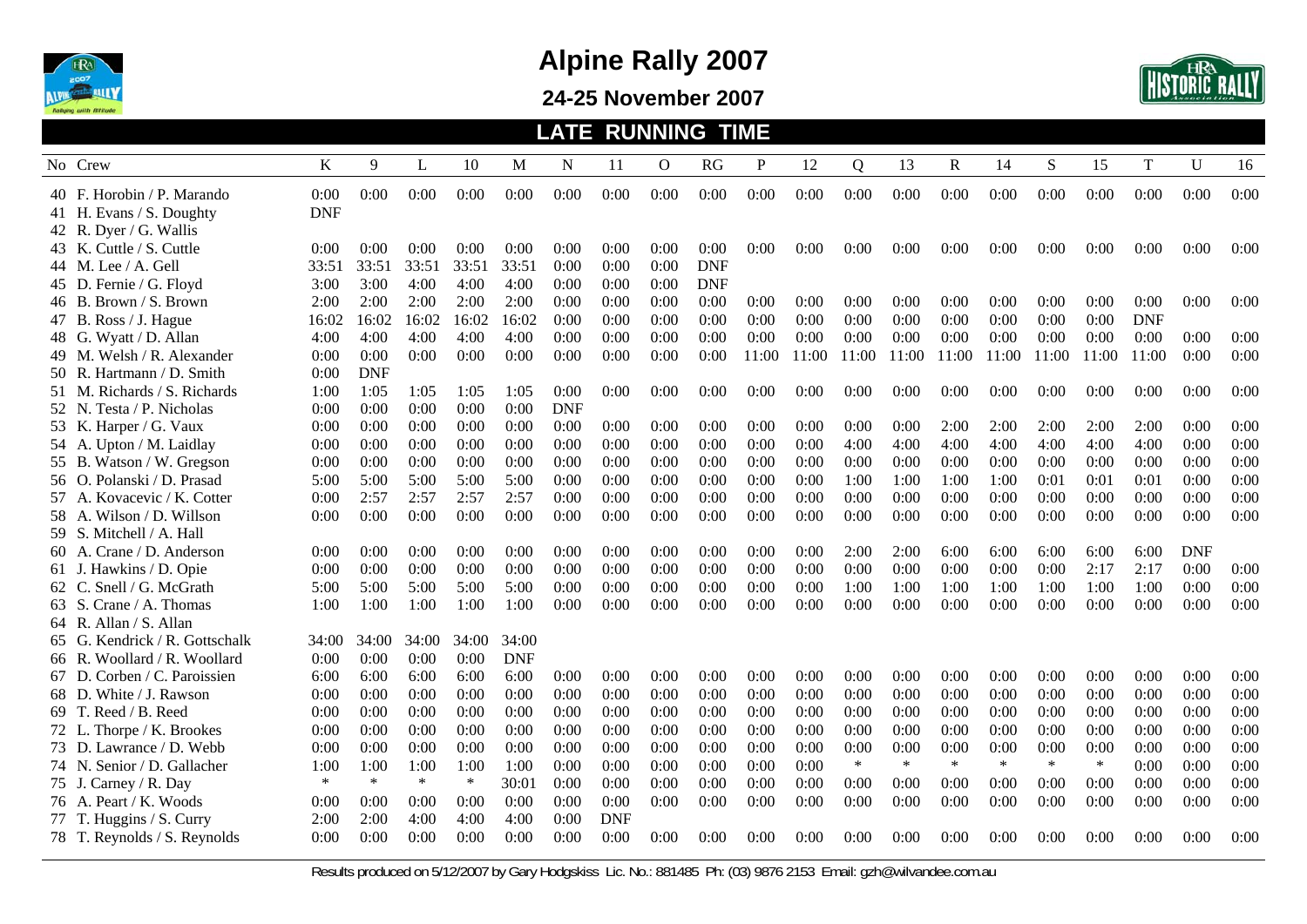

#### **24-25 November 2007**



|        |                                  |        |        |        |        |            |        |        | <b>LATE RUNNING TIME</b> |        |        |            |            |            |        |        |        |        |             |            |      |
|--------|----------------------------------|--------|--------|--------|--------|------------|--------|--------|--------------------------|--------|--------|------------|------------|------------|--------|--------|--------|--------|-------------|------------|------|
|        | No Crew                          | K      | 9      | L      | 10     | M          | N      | 11     | $\mathbf{O}$             | RG     | P      | 12         | Q          | 13         | R      | 14     | S      | 15     | $\mathbf T$ | U          | 16   |
|        | 79 R. Feagan / C. Chester        | 0:00   | 0:00   | 0:00   | 0:00   | 0:00       | 0:00   | 0:00   | 0:00                     | 0:00   | 0:00   | 0:00       | 0:00       | 0:00       | 0:00   | 0:00   | 0:00   | 0:00   | 0:00        | 0:00       | 0:00 |
|        | 80 T. Godde / J. Clarke          | $\ast$ | $\ast$ | $\ast$ | $\ast$ | 6:00       | 0:00   | 0:00   | 0:00                     | 0:00   | 3:00   | 3:00       | 11:00      | 11:00      | 11:00  | 11:00  | 11:00  | 11:00  | 11:00       | 0:00       | 0:00 |
|        | 81 P. Stephens / N. McConchie    | $\ast$ | $\ast$ | $\ast$ | $\ast$ | 0:05       | $\ast$ | $\ast$ | $\ast$                   | $\ast$ | $\ast$ | $\ast$     | $\ast$     | $\ast$     | $\ast$ | $\ast$ | ∗      | ∗      | 0:00        | 0:00       | 0:00 |
|        | 82 J. Pinkerton / P. Shearman    | 0:00   | 0:00   | 0:00   | 0:00   | 0:00       | 19:00  | 19:00  | 19:00                    | 19:00  | 19:00  | 19:00      | 19:00      | 19:00      | 19:00  | 19:00  | 19:00  | 19:00  | 19:00       | 0:00       | 0:00 |
| 83 R.  | . Calder / D. Hall               | $\ast$ | $\ast$ | $\ast$ | $\ast$ | $\ast$     | $\ast$ | $\ast$ | $\ast$                   | $\ast$ | $\ast$ | $\ast$     | $\ast$     | $\ast$     | $\ast$ | $\ast$ | $\ast$ | $\ast$ | 0:00        | 0:00       | 0:00 |
|        | 84 D. Norman / R. Knight         | 0:00   | 0:00   | 0:00   | 0:00   | 0:00       | 0:00   | 0:00   | 0:00                     | 0:00   | 0:00   | 0:00       | 0:00       | 0:00       | 0:00   | 0:00   | 0:00   | 4:04   | 4:04        | 0:00       | 0:00 |
|        | 85 M. Long / V. Haskett          | 24:57  | 24:57  | 24:57  | 24:57  | 24:57      | 0:00   | 0:00   | 0:00                     | 0:00   | 0:00   | 0:00       | 0:00       | 0:00       | 0:00   | 0:00   | 0:00   | 0:00   | 0:00        | 0:00       | 0:00 |
|        | 87 Z. Edwards / M. Edwards       | 1:00   | 1:00   | 1:00   | 1:00   | 1:00       | 0:00   | 0:00   | 0:00                     | 0:00   | 0:00   | 0:00       | 0:00       | 0:00       | 0:00   | 0:00   | 0:00   | 0:00   | 0:00        | 0:00       | 0:00 |
|        | 88 R. O'Reilly / J. Kelley       | $\ast$ | $\ast$ | $\ast$ | $\ast$ | 40:39      | 13:00  | 13:00  | 13:00                    | 13:00  | 13:00  | 13:00      | 13:00      | 13:00      | 13:00  | 13:00  | 13:00  | 13:00  | 13:00       | 0:00       | 0:00 |
|        | 89 R. Cranston / K. Grealy       | 0:00   | 0:00   | 0:00   | 0:00   | 0:00       | 0:00   | 0:00   | 0:00                     | 0:00   | 0:00   | <b>DNF</b> |            |            |        |        |        |        |             |            |      |
|        | 90 T. Stuchbery / N. Paparella   | 2:00   | 2:00   | 4:00   | 4:00   | 4:00       | 13:00  | 13:00  | 13:00                    | 13:00  | 13:00  | 13:00      | 11:01      | 11:01      | 11:01  | 11:01  | 11:01  | 11:01  | 11:01       | 0:00       | 0:00 |
|        | 91 K. Harper / D. McAdam         | 0:00   | 0:00   | 0:00   | 0:00   | 0:00       | 0:00   | 0:00   | 0:00                     | 0:00   | 0:00   | 0:00       | 0:00       | 0:00       | 0:00   | 1:42   | 1:42   | 3:30   | 3:30        | 0:00       | 0:00 |
|        | 92 R. Muldoon / T. Kent          | 0:00   | 0:00   | 0:00   | 0:00   | 0:00       | 0:00   | 0:00   | 0:00                     | 0:00   | 0:00   | 0:00       | 0:00       | 0:00       | 0:00   | 0:00   | 0:00   | 0:00   | 0:00        | 0:00       | 0:00 |
|        | 93 P. Swan / D. Moorhead         | $\ast$ | $\ast$ | $\ast$ | $\ast$ | $\ast$     | 0:00   | 0:00   | 0:00                     | 0:00   | 0:00   | 0:00       | 0:00       | 0:00       | 0:00   | 0:00   | 0:00   | 0:00   | 0:00        | 0:00       | 0:00 |
|        | 94 D. Curl / R. Richards         | 12:01  | 12:01  | 12:01  | 12:01  | 12:0       | 0:00   | 0:00   | 0:00                     | 0:00   | 0:00   | 0:00       | 0:00       | 0:00       | 0:00   | 0:00   | 0:00   | 0:00   | 0:00        | 0:00       | 0:00 |
|        | 95 T. Perkins / J. Perkins       | 0:00   | 0:00   | 0:00   | 0:00   | 0:00       | 0:00   | 0:00   | 0:00                     | 0:00   | 0:00   | 0:00       | 2:00       | 2:00       | $\ast$ | $\ast$ | $\ast$ | $\ast$ | 2:00        | 0:00       | 0:00 |
|        | 96 G. Carruthers / S. Carruthers | 0:00   | 0:00   | 0:00   | 0:00   | 0:00       | 0:00   | 0:00   | 0:00                     | 0:00   | 0:00   | <b>DNF</b> |            |            |        |        |        |        |             |            |      |
|        | 97 B. Oyler / S. Burrell         | 0:00   | 0:00   | 0:00   | 0:00   | <b>DNF</b> |        |        |                          |        |        |            |            |            |        |        |        |        |             |            |      |
|        | 98 D. Holder / A. Pullar         |        |        |        |        |            |        |        |                          |        |        |            |            |            |        |        |        |        |             |            |      |
|        | 99 D. Murphy / T. Harvey         | 6:09   | 6:09   | 6:09   | 6:09   | 6:09       | 0:00   | 0:00   | 0:00                     | 0:00   | 0:00   | 0:00       | 0:00       | 0:00       | 0:00   | 0:38   | 0:38   | 0:38   | 0:38        | 0:00       | 0:00 |
|        | 100 J. Ernst / B. Metha          | 0:00   | 0:00   | 0:00   | 0:00   | 3:00       | 0:00   | 0:00   | 0:00                     | 0:00   | 0:00   | 0:00       | 0:00       | 0:00       | 0:00   | 0:00   | 0:00   | 0:00   | 0:00        | 0:00       | 0:00 |
| 101 P. | . Otzen / P. Franklin            | 0:00   | 0:00   | 0:00   | 0:00   | 0:00       | 0:00   | 0:00   | 0:00                     | 0:00   | 0:00   | 0:00       | 0:00       | 12:56      | 12:56  | 13:03  | 13:03  | 13:03  | 13:03       | 0:00       | 0:00 |
|        | 102 B. Canny / L. Walker         | 0:00   | 0:00   | $\ast$ | $\ast$ | $\ast$     | 0:00   | 0:00   | 0:00                     | 0:00   | 0:00   | 0:00       | 0:00       | 0:00       | $\ast$ | $\ast$ | $\ast$ | $\ast$ | 0:00        | 0:00       | 0:00 |
|        | 103 G. Howard / M. Loxton        | 0:00   | 0:00   | 0:00   | 0:00   | 0:00       | $\ast$ | $\ast$ | $\ast$                   | $\ast$ | $\ast$ | $\ast$     | $\ast$     | $\ast$     | $\ast$ | ∗      | ∗      | $\ast$ | 0:00        | 0:00       | 0:00 |
|        | 104 M. Holloway / T. Kennon      | 0:00   | 0:00   | 0:00   | 0:00   | 0:00       | 0:00   | 0:00   | 0:00                     | 0:00   | 0:00   | 0:00       | 0:00       | 0:00       | 0:00   | 1:20   | 1:20   | 2:03   | 2:03        | <b>DNF</b> |      |
|        | 105 G. Hale / R. Hale            | 0:00   | 0:00   | 0:00   | 0:00   | 0:00       | 0:00   | 0:00   | 0:00                     | 0:00   | 0:00   | 0:00       | 0:00       | 0:00       | 0:00   | 0:00   | 0:00   | 0:00   | 0:00        | 0:00       | 0:00 |
| 106 D. | Gates / D. Malley                | 1:00   | 1:00   | 3:00   | 3:00   | 3:00       | 0:00   | 0:00   | 0:00                     | 0:00   | 0:00   | 32:03      | <b>DNF</b> |            |        |        |        |        |             |            |      |
| 107 S. | White / K. Barson                | $\ast$ | $\ast$ | $\ast$ | $\ast$ | 3:30       | 0:00   | 0:00   | 0:00                     | 0:00   | 0:00   | 0:00       | 0:00       | 0:00       | 0:00   | 0:00   | 0:00   | 0:00   | 0:00        | 0:00       | 0:00 |
|        | 108 A. Van Winden / T. Halliday  | $\ast$ | $\ast$ | $\ast$ | $\ast$ | 0:00       | 0:00   | 0:00   | 0:00                     | 0:00   | 0:00   | 0:00       | 2:00       | <b>DNF</b> |        |        |        |        |             |            |      |
| 109 C. | Wallace / C. Henning             | 10:00  | 10:00  | 10:00  | 10:00  | 10:00      | 0:00   | 0:00   | 0:00                     | 0:00   | 0:00   | 0:00       | 0:00       | 0:00       | 0:00   | 0:00   | 0:00   | 0:00   | 0:00        | 0:00       | 0:00 |
| 110 A. | Stone / B. Philemon              | 0:00   | 0:11   | 0:11   | 0:11   | 0:11       | 0:00   | 0:00   | 0:00                     | 0:00   | 0:00   | 0:00       | 1:00       | 6:46       | 6:46   | 6:46   | 6:46   | 6:46   | 6:46        | 0:00       | 0:00 |
|        | 111 A. Artamonov / V. Linev      | 0:00   | 0:08   | 0:08   | 0:08   | 0:08       | 1:00   | 1:00   | 1:00                     | 1:00   | 1:00   | 1:00       | 1:00       | 1:00       | 1:00   | 1:31   | 1:31   | 1:31   | 1:31        | 0:00       | 0:00 |
|        | 112 T. Donoghue / S. McCready    | 0:00   | 0:00   | 0:00   | 0:00   | 1:00       | 0:00   | 0:00   | 0:00                     | 0:00   | 0:00   | 0:00       | 0:00       | 0:00       | 0:00   | 0:00   | 0:00   | 0:00   | 0:00        | 0:00       | 0:00 |
|        | 113 R. Upstill / C. Bellew       | 0:00   | 0:54   | 0:00   | 0:33   | 0:33       | 0:00   | 0:00   | 0:00                     | 0:00   | 0:00   | 1:23       | 0:00       | 1:57       | 0:58   | 3:20   | 1:21   | 2:09   | 2:09        | 0:00       | 0:04 |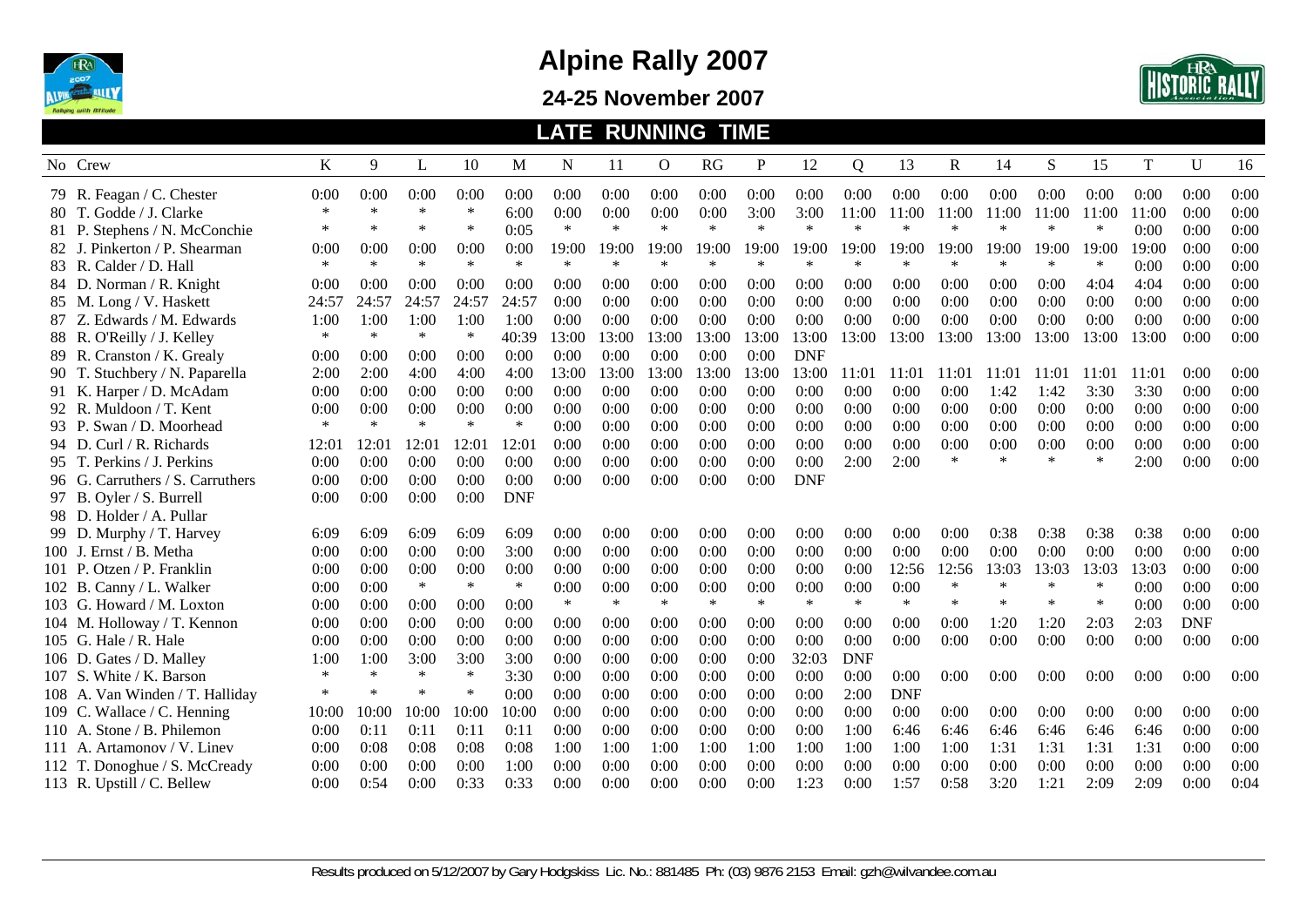

**24-25 November 2007** 



|         |                                 |        |        |        |        |      | <b>LATE</b> |       | <b>RUNNING</b> |       | <b>TIME</b> |        |            |            |             |       |        |       |            |       |
|---------|---------------------------------|--------|--------|--------|--------|------|-------------|-------|----------------|-------|-------------|--------|------------|------------|-------------|-------|--------|-------|------------|-------|
| No Crew |                                 | V      | 17     | W      | 18     | X    | <b>RG</b>   | Y     | 19             | Ζ     | 20          | AA     | 21         | <b>BB</b>  | RG          | CC    | 22     | DD    | 23         | EE    |
|         | 2 B. Semmens / D. Parry         | $\ast$ | $\ast$ | $\ast$ | $\ast$ | 0:00 | 0:00        | 0:00  | 0:00           | 0:00  | 0:00        | 0:00   | 0:00       | <b>DNF</b> |             |       |        |       |            |       |
|         | 3 K. Dirickx / T. Batten        | 0:00   | 0:00   | 0:00   | 0:00   | 0:00 | 0:00        | 0:00  | 0:00           | 0:00  | 0:00        | 0:00   | 0:00       | 0:00       | 0:00        | 0:00  | 0:00   | 0:00  | 0:00       | 0:00  |
|         | 4 D. Snooks / M. de Vaus        | 0:00   | 0:00   | 0:00   | 0:00   | 0:00 | 0:00        | 0:00  | 0:00           | 0:00  | 0:00        | 0:00   | 0:00       | 0:00       | 0:00        | 0:00  | 0:00   | 0:00  | 0:00       | 0:00  |
|         | 5 J. Robison / S. Robison       | 0:00   | 0:00   | 0:00   | 0:00   | 0:00 | 0:00        | 0:00  | 0:00           | 0:00  | 0:00        | 17:00  | 17:00      | 17:00      | 17:00       | 17:00 | 17:00  | 17:00 | 17:00      | 17:00 |
|         | 6 C. Murray / L. Ferme          | 0:00   | 0:00   | 0:00   | 0:00   | 0:00 | 0:00        | 0:00  | 0:00           | 0:00  | 0:00        | 0:00   | 0:00       | 0:00       | 0:00        | 0:00  | 0:00   | 0:00  | 0:00       | 0:00  |
|         | 7 A. Taylor / R. Smalley        | 0:00   | 0:00   | 0:00   | 0:00   | 0:00 | 0:00        | 0:00  | 0:00           | 0:00  | 0:00        | 0:00   | 0:00       | 0:00       | 0:00        | 0:00  | 0:00   | 12:00 | 12:00      | 12:00 |
|         | 8 P. Batten / M. Batten         |        |        |        |        |      |             |       |                |       |             |        |            |            |             |       |        |       |            |       |
|         | 9 C. Stewart / M. James         | 0:00   | 0:00   | 0:00   | 0:00   | 0:00 | 0:00        | 0:00  | 0:00           | 0:00  | 0:00        | 0:00   | 0:00       | 0:00       | 0:00        | 0:00  | 0:00   | 0:00  | 0:00       | 0:00  |
|         | 10 J. David / G. Geelan         | 0:00   | 0:00   | 0:00   | 0:00   | 0:00 | 0:00        | 0:00  | 0:00           | 0:00  | 0:00        | 0:00   | 0:00       | 0:00       | 0:00        | 0:00  | 0:00   | 0:00  | 0:00       | 0:00  |
|         | 11 W. Bell / N. Vardos          |        |        |        |        |      |             |       |                |       |             |        |            |            |             |       |        |       |            |       |
|         | 12 R. Leitis / R. Mules         |        |        |        |        |      |             |       |                |       |             |        |            |            |             |       |        |       |            |       |
|         | 13 B. Middleton / A. Benefield  | 0:00   | 0:00   | 0:00   | 0:00   | 0:00 | 0:00        | 0:00  | 0:00           | 0:00  | 0:00        | 0:00   | 0:00       | 0:00       | 0:00        | 0:00  | 0:00   | 0:00  | 0:00       | 0:00  |
|         | 14 G. Mammi / G. Sheeran        | 0:00   | 0:00   | 0:00   | 0:00   | 0:00 | 0:00        | 0:00  | 0:00           | 0:00  | 0:00        | 0:00   | 0:00       | 0:00       | 0:00        | 0:00  | 0:00   | 0:00  | 0:00       | 0:00  |
|         | 15 G. Schofield / J. Moore      |        |        |        |        |      |             |       |                |       |             |        |            |            |             |       |        |       |            |       |
|         | 16 D. Officer / K. Officer      | 0:00   | 0:00   | 0:00   | 0:00   | 0:00 | 0:00        | 0:00  | 0:00           | 0:00  | 0:00        | 0:00   | 0:00       | 0:00       | 0:00        | 0:00  | 0:00   | 0:00  | 0:00       | 0:00  |
|         | 17 J. Monkhouse / D. Moscatt    | 0:00   | 0:00   | 0:00   | 0:00   | 0:00 | 0:00        | 0:00  | 0:00           | 1:00  | 1:00        | 1:00   | 1:00       | 1:00       | 1:00        | 1:00  | 1:00   | 1:00  | 1:00       | 1:00  |
|         | 18 D. West / R. West            | 0:00   | 0:00   | 0:00   | 0:00   | 0:00 | 0:00        | 0:00  | 0:00           | 0:00  | 0:00        | 0:00   | 0:00       | 0:00       | 0:00        | 0:00  | 0:00   | 0:00  | 0:00       | 0:00  |
|         | 19 R. Devenish / S. Kealey      | 0:00   | 0:00   | 0:00   | 0:00   | 0:00 | 0:00        | 0:00  | 0:00           | 0:00  | 0:00        | 0:00   | 0:00       | 0:00       | 0:00        | 0:00  | 0:00   | 0:00  | 0:00       | 0:00  |
|         | 20 D. Brown / M. Foreshew       |        |        |        |        |      |             |       |                |       |             |        |            |            |             |       |        |       |            |       |
|         | 21 J. Snooks / S. Middleton     | 0:00   | 0:00   | 0:00   | 0:00   | 0:00 | 23:00       | 23:00 | 23:00          | 23:00 | 49:45       | $\ast$ | $\ast$     | $\ast$     | ×           | ×     | $\ast$ | 火     | $\ast$     | 34:46 |
|         | 23 N. Whittenbury / D. Rudham   | 0:00   | 0:00   | 0:00   | 0:00   | 0:00 | 0:00        | 0:00  | 0:00           | 0:00  | 0:00        | 0:00   | <b>DNF</b> |            |             |       |        |       |            |       |
|         | 24 N. Cuthbert / J. Hunt        | $\ast$ | $\ast$ | $\ast$ | $\ast$ | 0:00 | 0:00        | 0:00  | 0:00           | 0:00  | 0:00        | 0:00   | 0:00       | 0:00       | 0:00        | 0:00  | 0:00   | 0:00  | <b>DNF</b> |       |
|         | 25 M. Thompson / A. Tams        | 0:00   | 0:00   | 0:00   | 0:00   | 0:00 | 0:00        | 0:00  | 0:00           | 0:00  | 0:00        | 0:00   | 0:00       | 0:00       | 0:00        | 0:00  | 0:00   | 0:00  | 15:36      | 15:36 |
|         | 26 G. Thompson / W. Brocklebank |        |        |        |        |      |             |       |                |       |             |        |            |            |             |       |        |       |            |       |
|         | 27 S. Willett / M. Kelly        | 0:00   | 0:00   | 0:00   | 0:00   | 0:00 | 0:00        | 2:00  | 2:00           | 2:00  | 2:00        | 2:00   | 2:00       | 4:00       | 4:00        | 4:00  | 4:00   | 4:00  | 4:00       | 4:00  |
|         | 28 G. Cugley / S. Plenderleith  | 2:00   | 2:00   | 2:00   | 2:00   | 2:00 | 2:00        | 2:00  | 2:00           | 2:00  | 2:00        | 2:00   | 2:00       | 2:00       | 2:00        | 2:00  | 2:00   | 2:00  | 2:00       | 2:00  |
|         | 29 G. Gibson / J. Cole          | 0:00   | 0:00   | 0:00   | 0:00   | 0:00 | 0:00        | 0:00  | 0:00           | 0:00  | 0:00        | 0:00   | 0:00       | 0:00       | 0:00        | 0:00  | 0:00   | 0:00  | 0:00       | 0:00  |
|         | 30 G. Heywood / P. Kent         | 0:00   | 0:00   | 0:00   | 0:00   | 0:00 | 0:00        | 12:00 | 12:00          | 12:00 | 12:00       | 12:00  | 12:00      | 12:00      | 12:00       | 12:00 | 12:00  | 12:00 | 12:00      | 12:00 |
|         | 31 G. Fowler / W. Nietz         | 0:00   | 0:00   | 0:00   | 0:00   | 0:00 | 0:00        | 0:00  | 0:00           | 0:00  | 0:00        | 0:00   | 0:00       | 0:00       | 0:00        | 0:00  | 0:00   | 0:00  | 25:18      | 25:18 |
|         | 32 T. Trewern / A. Ormesher     | 0:00   | 0:00   | 0:00   | 0:00   | 0:00 | 0:00        | 0:00  | 0:00           | 0:00  | 0:00        | 0:00   | 0:00       | 0:00       | 0:00        | 0:00  | 0:00   | 0:00  | 0:00       | 0:00  |
|         | 33 D. Burn / S. Dunbar          |        |        |        |        |      |             |       |                |       |             |        |            |            |             |       |        |       |            |       |
|         | 34 G. Douglas / M. Gigney       | 0:00   | 0:00   | 0:00   | 0:00   | 0:00 | 0:00        | 0:00  | 0:00           | 0:00  | 0:00        | 0:00   | 0:00       | 0:00       | 0:00        | 0:00  | 0:00   | 0:00  | <b>DNF</b> |       |
|         | 35 G. Bakker / P. Rainer        |        |        |        |        |      |             |       |                |       |             |        |            |            |             |       |        |       |            |       |
|         | 36 D. Roberts / P. Whiteley     | 0:00   | 0:00   | 0:00   | 0:00   | 0:00 | 0:00        | 0:00  | 0:00           | 0:00  | 0:00        | 0:00   | 0:00       | 0:00       | 0:00        | 0:00  | 0:00   | 0:00  | 0:00       | 0:00  |
|         | 37 G. Duyvestyn / I. Buddery    |        |        |        |        |      |             |       |                |       |             |        |            |            |             |       |        |       |            |       |
|         | 38 P. Riseborough / K. Kilsby   |        |        |        |        |      |             |       |                |       |             |        |            |            |             |       |        |       |            |       |
|         | $39$ S. Ashton / R. Nixon       | 0:00   | 0:00   | 0:00   | 0:00   | 0:00 | 0:00        | 0:00  | 0:00           | 0:00  | 0:00        | 25:00  | 25:00      |            | 25:00 25:00 | 25:00 | 25:00  | 25:00 | 25:00      | 25:00 |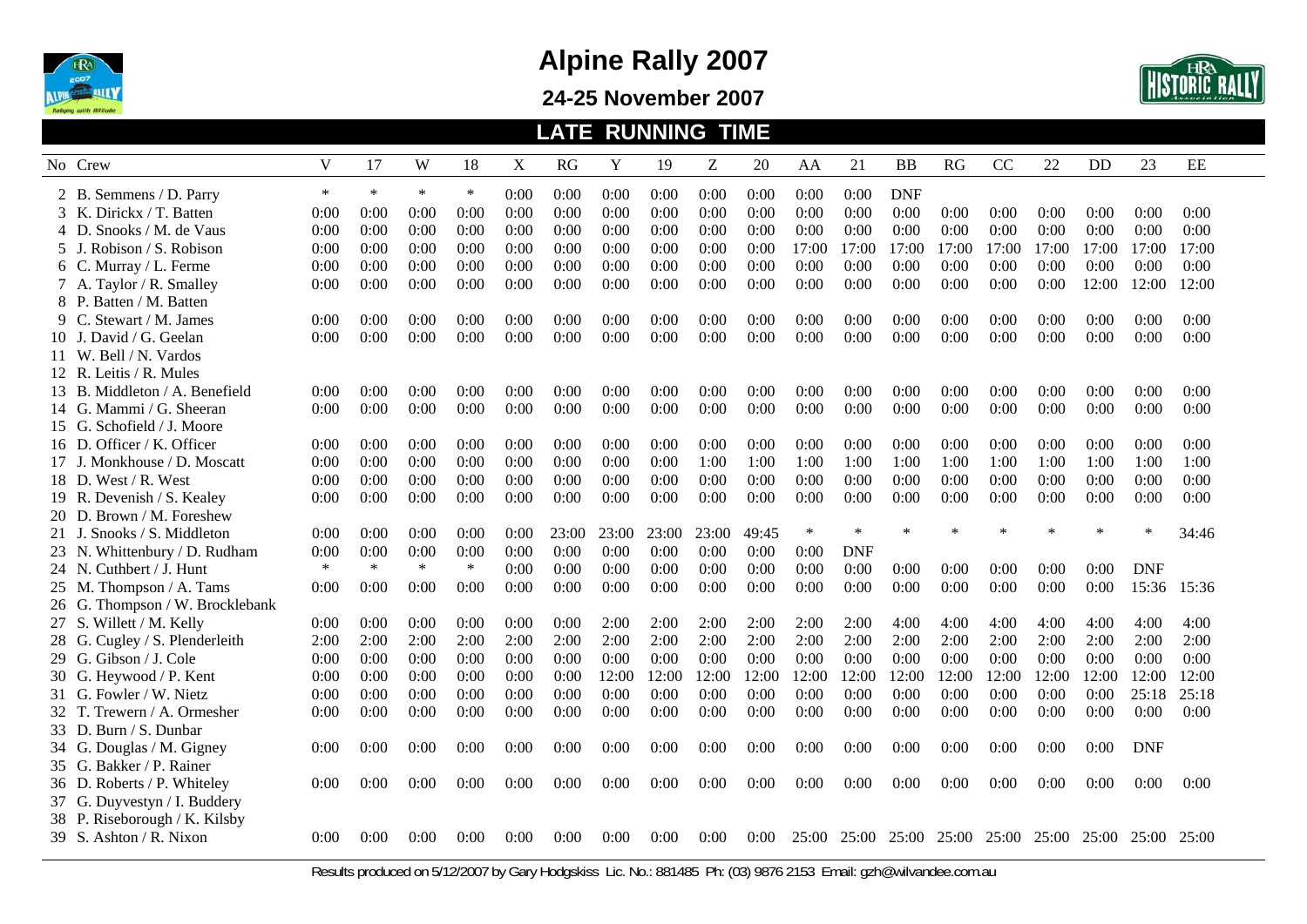

#### **24-25 November 2007**



|                                                      |              |              |              |              |              | <b>LATE</b>  |              | <b>RUNNING</b> |              | <b>TIME</b>   |                |                |                |                |                |                |                |                |               |
|------------------------------------------------------|--------------|--------------|--------------|--------------|--------------|--------------|--------------|----------------|--------------|---------------|----------------|----------------|----------------|----------------|----------------|----------------|----------------|----------------|---------------|
| No Crew                                              | V            | 17           | W            | 18           | X            | RG           | Y            | 19             | Z            | 20            | AA             | 21             | <b>BB</b>      | RG             | CC             | 22             | DD             | 23             | EE            |
| 40 F. Horobin / P. Marando                           | 0:00         | 0:00         | 0:00         | 0:00         | 0:00         | 0:00         | 0:00         | 0:00           | 0:00         | 0:00          | 0:00           | 0:00           | 0:00           | 0:00           | 0:00           | 0:00           | 0:00           | 0:00           | 0:00          |
| 41 H. Evans / S. Doughty<br>42 R. Dyer / G. Wallis   |              |              |              |              |              |              |              |                |              |               |                |                |                |                |                |                |                |                |               |
| 43 K. Cuttle / S. Cuttle                             | 0:00         | 0:00         | 2:00         | 2:00         | 2:00         | 2:00         | 2:00         | 2:00           | 2:00         | 2:00          | 2:00           | 2:00           | 2:00           | 2:00           | 2:00           | 2:00           | 2:00           | 2:00           | 2:00          |
| 44 M. Lee / A. Gell<br>45 D. Fernie / G. Floyd       |              |              |              |              |              |              |              |                |              |               |                |                |                |                |                |                |                |                |               |
| 46 B. Brown / S. Brown                               | 0:00         | 0:00         | 0:00         | 0:00         | 0:00         | 0:00         | 0:00         | 0:00           | 0:00         | 0:00          | 0:00           | 0:00           | 0:00           | 0:00           | 0:00           | 0:00           | 0:00           | 0:00           | 0:00          |
| 47 B. Ross / J. Hague                                |              |              |              |              |              |              |              |                |              |               |                |                |                |                |                |                |                |                |               |
| 48 G. Wyatt / D. Allan                               | 0:00         | 0:00         | 0:00         | 0:00         | 0:00         | 0:00         | 0:00         | 0:00           | 0:00         | 0:00          | 0:00           | 15:04          | $\ast$         | $\ast$         | $\ast$         | $\ast$         | $*$            | $\ast$         | 15:04         |
| 49 M. Welsh / R. Alexander                           | 0:00         | 0:00         | 0:00         | 0:00         | 0:00         | 0:00         | 0:00         | 0:00           | 0:00         | 0:00          | 0:00           | 0:00           | 0:00           | 0:00           | 0:00           | 0:00           | 0:00           | 0:00           | 0:00          |
| 50 R. Hartmann / D. Smith                            |              |              |              |              |              |              |              |                |              |               |                |                |                |                |                |                |                |                |               |
| 51 M. Richards / S. Richards                         | 0:00         | 0:00         | 0:00         | 0:00         | 0:00         | 0:00         | 0:00         | 0:00           | 0:00         | 0:00          | 0:00           | 0:00           | 0:00           | 0:00           | 0:00           | 0:00           | 0:00           | 0:00           | 0:00          |
| 52 N. Testa / P. Nicholas<br>53 K. Harper / G. Vaux  | 0:00         | 0:00         | 0:00         | 0:00         | 0:00         | 0:00         | 0:00         | 0:00           | 0:00         | 0:00          | 0:00           | 0:00           | 0:00           | 0:00           | 0:00           | 0:00           | 0:00           | 0:00           | 0:00          |
| 54 A. Upton / M. Laidlay                             | 0:00         | 0:00         | 0:00         | 0:00         | 0:00         | 0:00         | 0:00         | 0:00           | 0:00         | 0:00          | 0:00           | 0:00           | 0:00           | 0:00           | 0:00           | 0:00           | 0:00           | 1:04           | 1:04          |
| 55 B. Watson / W. Gregson                            | 0:00         | 0:00         | 0:00         | 0:00         | 0:00         | 0:00         | 0:00         | 0:00           | 0:00         | 0:00          | 0:00           | 0:00           | 0:00           | 0:00           | 0:00           | 0:00           | 0:00           | 0:00           | 0:00          |
| 56 O. Polanski / D. Prasad                           | 0:00         | 0:00         | 0:00         | 0:00         | 0:00         | 0:00         | 0:00         | 0:00           | 0:00         | 0:00          | 0:00           | 0:00           | 0:00           | 3:00           | 3:00           | 3:00           | 3:00           | 3:00           | 3:00          |
| 57 A. Kovacevic / K. Cotter                          | 0:00         | 0:00         | 0:00         | 0:00         | 0:00         | 0:00         | 0:00         | 0:00           | 0:00         | 0:00          | 0:00           | 0:00           | 0:00           | 0:00           | 0:00           | 0:00           | 0:00           | 0:00           | 0:00          |
| 58 A. Wilson / D. Willson                            | 0:00         | 0:00         | 0:00         | 0:00         | 0:00         | 1:00         | 1:00         | 1:00           | 1:00         | 1:00          | 1:00           | 1:00           | 1:00           | 1:00           | 1:00           | 1:00           | 1:00           | 1:00           | 1:00          |
| 59 S. Mitchell / A. Hall                             |              |              |              |              |              |              |              |                |              |               |                |                |                |                |                |                |                |                |               |
| 60 A. Crane / D. Anderson                            |              |              |              |              |              |              |              |                |              |               |                |                |                |                |                |                |                |                |               |
| 61 J. Hawkins / D. Opie                              | 0:00         | 0:00         | 0:00         | 0:00         | 0:00         | 0:00         | 0:00         | 0:00           | 0:00         | 0:00          | 2:00           | 2:00           | 2:00           | 2:00           | 2:00           | 2:00           | 2:00           | 2:00           | 2:00          |
| 62 C. Snell / G. McGrath                             | 0:00         | 0:00         | 0:00         | 0:00         | 0:00         | 0:00         | 0:00         | 0:00           | 0:00         | 0:00          | 0:00           | 0:00           | 0:00           | 0:00           | 0:00           | 0:00           | 0:00           | 0:00           | 0:00          |
| 63 S. Crane / A. Thomas                              | 0:00         | 0:00         | 0:00         | 0:00         | 0:00         | 0:00         | 0:00         | 0:00           | 1:00         | 1:00          | 1:00           | 1:00           | 1:00           | 1:00           | 1:00           | 1:00           | 1:00           | 1:00           | 1:00          |
| 64 R. Allan / S. Allan                               |              |              |              |              |              |              |              |                |              |               |                |                |                |                |                |                |                |                |               |
| 65 G. Kendrick / R. Gottschalk                       |              |              |              |              |              |              |              |                |              |               |                |                |                |                |                |                |                |                |               |
| 66 R. Woollard / R. Woollard                         |              |              |              |              |              |              |              |                |              |               |                |                |                |                |                |                |                |                |               |
| 67 D. Corben / C. Paroissien                         | 0:00         | 0:00         | 0:00         | 0:00         | 0:00         | 0:00         | 8:00         | 8:00           | 8:00         | 8:00          | 8:00           | 8:00           | 8:00           | 8:00           | 8:00           | 8:00           | 8:00           | 8:00           | 8:00          |
| 68 D. White / J. Rawson                              | 0:00         | 0:00         | 0:00         | 0:00         | 0:00         | 0:00         | 0:00         | 0:00           | 0:00         | 0:00          | 0:00           | 0:00           | 0:00           | 0:00           | 0:00           | 0:00           | 0:00           | 0:00           | 0:00          |
| 69 T. Reed / B. Reed                                 | 0:00         | 0:00         | 0:00         | 0:00         | 0:00         | 0:00         | 0:00         | 0:00           | 0:00         | 0:00          | 0:00           | 0:00           | 0:00           | 0:00           | 0:00           | 0:00           | 0:00           | 0:00           | 0:00          |
| 72 L. Thorpe / K. Brookes                            | 0:00         | 0:00         | 0:00         | 0:00         | 0:00         | 0:00         | 0:00         | 0:00           | 2:00         | 2:00          | 10:00          | 10:00          | 10:00          | 10:00          | 10:00          | 10:00          | 10:00          | 10:00          | 10:00         |
| 73 D. Lawrance / D. Webb                             | 0:00<br>0:00 | 0:00<br>0:00 | 0:00<br>0:00 | 0:00<br>0:00 | 0:00<br>0:00 | 0:00<br>0:00 | 0:00<br>0:00 | 0:00<br>0:00   | 0:00<br>0:00 | 0:00          | 0:00<br>$\ast$ | 0:00<br>$\ast$ | 0:00<br>$\ast$ | 0:00<br>$\ast$ | 0:00<br>$\ast$ | 0:00<br>$\ast$ | 0:00<br>$\ast$ | 0:00<br>$\ast$ | 0:00<br>34:22 |
| 74 N. Senior / D. Gallacher<br>75 J. Carney / R. Day | 0:00         | 0:00         | 0:00         | 0:00         | 0:00         | 0:00         | 0:00         | 0:00           | 0:00         | 51:21<br>0:00 | 0:00           | 0:00           | 0:00           | 0:00           | 0:00           | 0:00           | 0:00           | 0:00           | 0:00          |
| 76 A. Peart / K. Woods                               | 0:00         | 0:00         | 0:00         | 0:00         | 0:00         | 0:00         | 0:00         | 0:00           | 0:00         | <b>DNF</b>    |                |                |                |                |                |                |                |                |               |
| 77 T. Huggins / S. Curry                             |              |              |              |              |              |              |              |                |              |               |                |                |                |                |                |                |                |                |               |
| 78 T. Reynolds / S. Reynolds                         | 0:00         | 0:00         | 0:00         | 0:00         | 0:00         | 0:00         | 0:00         | 0:00           | 8:00         | 8:00          | 8:00           | 8:00           | 8:00           | 8:00           | 8:00           | 8:00           | 8:00           | 8:00           | 8:00          |
|                                                      |              |              |              |              |              |              |              |                |              |               |                |                |                |                |                |                |                |                |               |